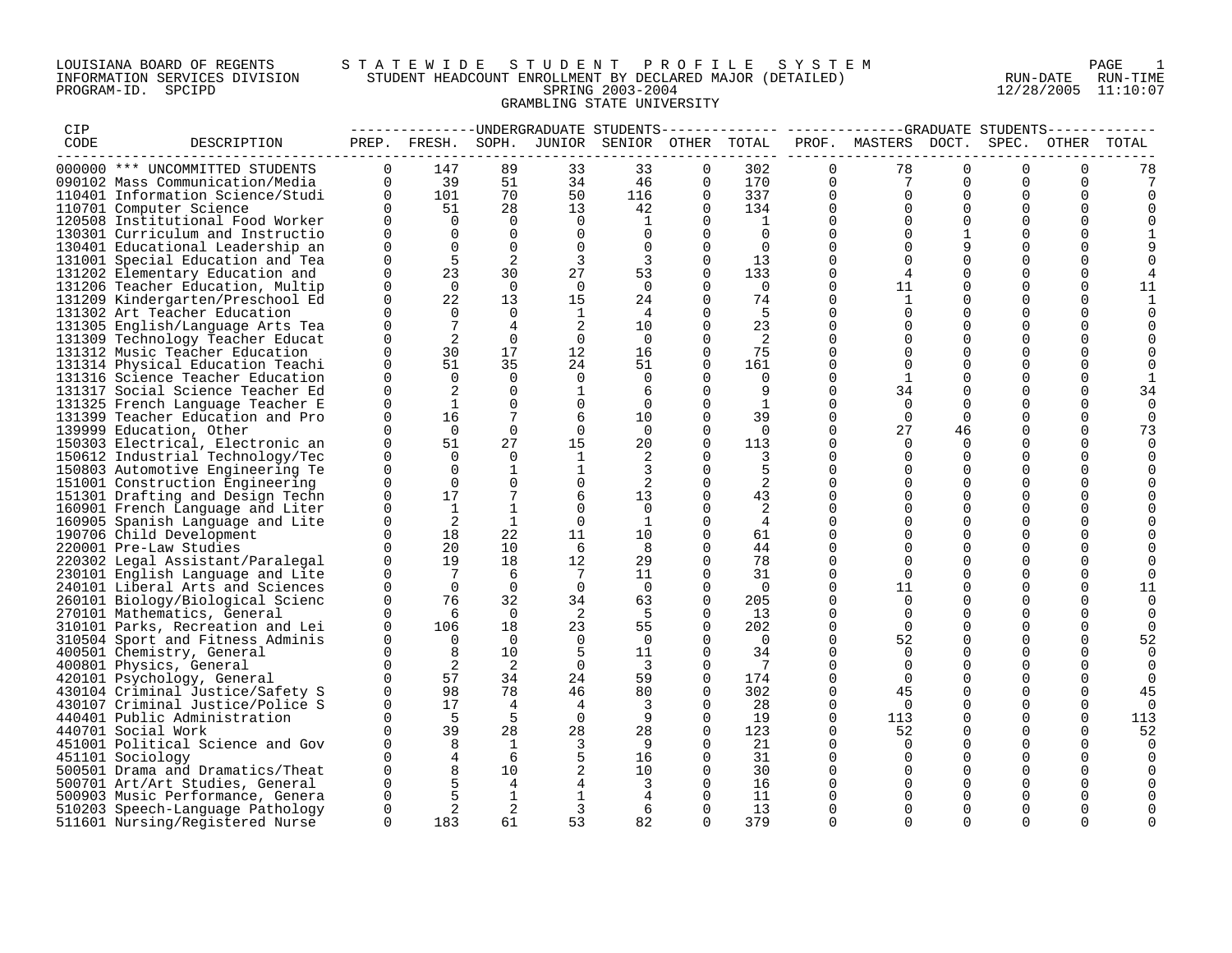## LOUISIANA BOARD OF REGENTS S T A T E W I D E S T U D E N T P R O F I L E S Y S T E M PAGE 2 INFORMATION SERVICES DIVISION STUDENT HEADCOUNT ENROLLMENT BY DECLARED MAJOR (DETAILED) RUN-DATE RUN-TIME PROGRAM-ID. SPCIPD SPRING 2003-2004 12/28/2005 11:10:07 GRAMBLING STATE UNIVERSITY

| CIP  |                                  |       |       |       |        | UNDERGRADUATE STUDENTS- |              |       |       |         |             | -GRADUATE STUDENTS- |       |       |
|------|----------------------------------|-------|-------|-------|--------|-------------------------|--------------|-------|-------|---------|-------------|---------------------|-------|-------|
| CODE | DESCRIPTION                      | PREP. | FRESH | SOPH. | JUNIOR | SENIOR                  | <b>OTHER</b> | TOTAL | PROF. | MASTERS | <b>DOCT</b> | SPEC.               | OTHER | TOTAL |
|      | 511605 Family Practice Nurse/Nur |       |       |       |        |                         |              |       |       |         |             |                     |       | 27    |
|      | 520201 Business Administration a |       |       |       |        |                         |              |       |       |         |             |                     |       |       |
|      | 520301 Accounting                |       |       |       | 20     | 27                      |              | 138   |       |         |             |                     |       |       |
|      | 520601 Business/Managerial Econo |       |       |       |        |                         |              | 16    |       |         |             |                     |       |       |
|      | 520904 Hotel/Motel Administratio |       |       |       |        |                         |              | 62    |       |         |             |                     |       |       |
|      | 521401 Marketing/Marketing Manag |       |       | 22    | 23     | 37                      |              | 116   |       |         |             |                     |       |       |
|      | 540101 History, General          |       |       |       |        |                         |              | 23    |       |         |             |                     |       |       |
|      | TOTAL STUDENTS                   |       | 1,448 | 863   |        |                         |              | 4.041 |       | 463     | 56          |                     |       | 519   |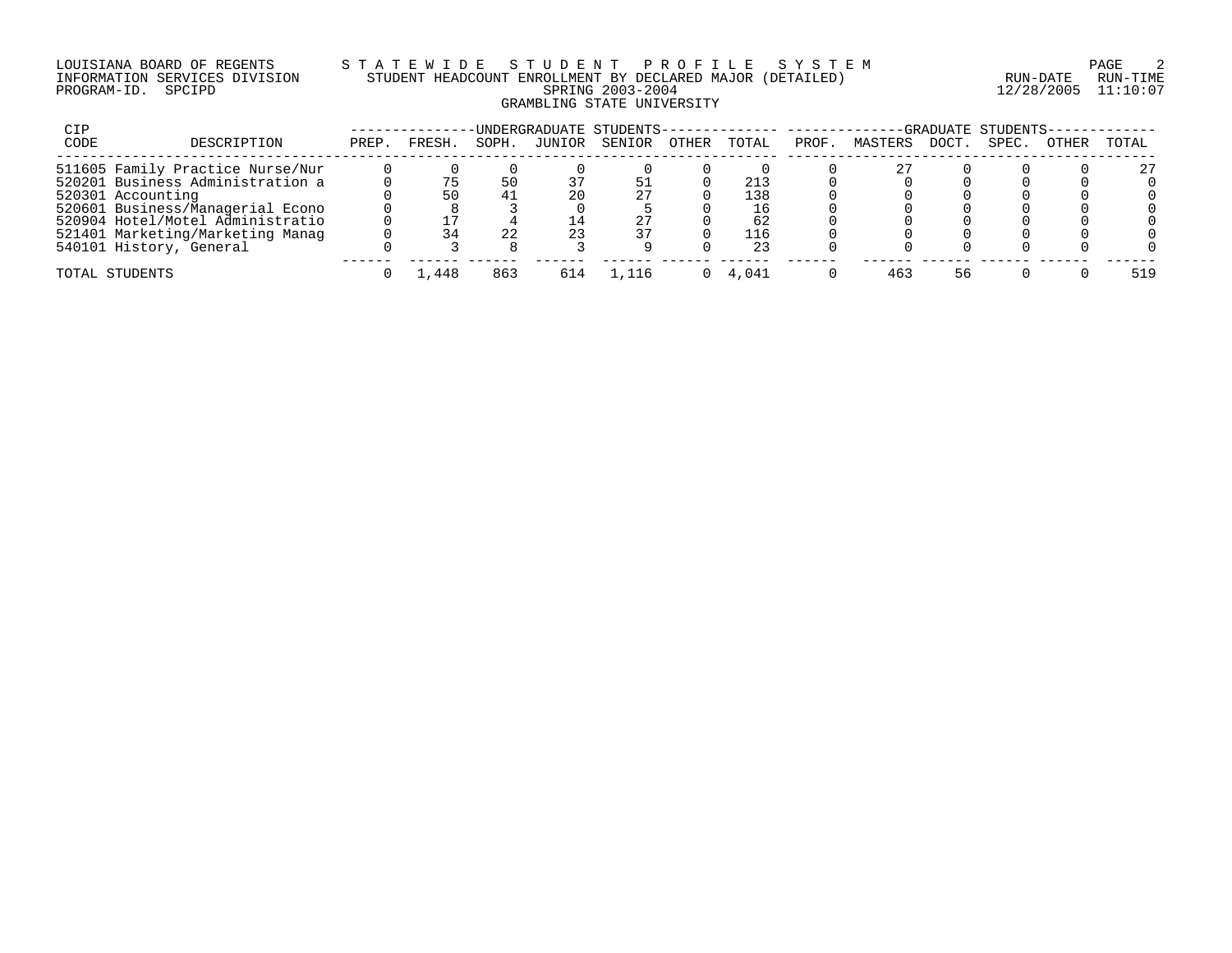## LOUISIANA BOARD OF REGENTS S T A T E W I D E S T U D E N T P R O F I L E S Y S T E M PAGE 3 INFORMATION SERVICES DIVISION STUDENT HEADCOUNT ENROLLMENT BY DECLARED MAJOR (DETAILED) RUN-DATE RUN-TIME PROGRAM-ID. SPCIPD SPRING 2003-2004 12/28/2005 11:10:07 LOUISIANA TECH UNIVERSITY

| CIP  |                                  |          |                         |                |                 | --------------DNDERGRADUATE STUDENTS         |              |                |             |                           |             |             |              |             |
|------|----------------------------------|----------|-------------------------|----------------|-----------------|----------------------------------------------|--------------|----------------|-------------|---------------------------|-------------|-------------|--------------|-------------|
| CODE | DESCRIPTION                      |          |                         |                |                 | PREP. FRESH. SOPH. JUNIOR SENIOR OTHER TOTAL |              |                |             | PROF. MASTERS DOCT. SPEC. |             |             |              | OTHER TOTAL |
|      |                                  |          |                         |                |                 |                                              |              |                |             |                           |             |             |              |             |
|      | 000000 *** UNCOMMITTED STUDENTS  | 18       | 724                     | 246            | 40              | 24                                           | 409          | 1,461          | $\Omega$    | 3                         | $\Omega$    | $\Omega$    | 370          | 373         |
|      | 010101 Agricultural Business and | $\Omega$ | $\overline{4}$          | $\overline{a}$ | $7\overline{ }$ | 13                                           | $\Omega$     | 26             | $\Omega$    | $\Omega$                  | $\Omega$    | $\Omega$    | $\mathbf 0$  | $\Omega$    |
|      | 010901 Animal Sciences, General  | $\Omega$ | 24                      | 23             | 22              | 27                                           | 2            | 98             | $\Omega$    | $\Omega$                  | $\Omega$    | $\Omega$    | $\Omega$     | 0           |
|      | 011101 Plant Sciences, General   | $\Omega$ | $\overline{\mathbf{3}}$ | $\overline{4}$ | 6               | 8                                            |              | 23             | $\Omega$    | $\Omega$                  | $\Omega$    | $\Omega$    | $\mathbf 0$  |             |
|      | 030101 Natural Resources/Conserv | $\Omega$ | 6                       | 5              | 14              | 12                                           | $\mathbf{0}$ | 37             | $\Omega$    | $\Omega$                  | $\Omega$    | $\Omega$    | $\mathbf 0$  |             |
|      | 030104 Environmental Science     | $\Omega$ | $\overline{4}$          | 3              | $\overline{7}$  | 19                                           | $\Omega$     | 33             | $\Omega$    | $\Omega$                  | $\Omega$    | $\Omega$    | $\Omega$     |             |
|      | 030501 Forestry, General         | $\Omega$ | 16                      | 5              | 19              | 34                                           |              | 76             | $\Omega$    | $\Omega$                  | $\Omega$    | $\Omega$    | $\Omega$     |             |
|      | 040201 Architecture (BArch, BA/B | $\Omega$ | 27                      | 41             | 31              | 70                                           | 4            | 173            | $\Omega$    | $\Omega$                  | $\Omega$    | $\Omega$    | $\Omega$     |             |
|      | 040501 Interior Architecture     | $\Omega$ | $\overline{7}$          | 13             | 16              | 28                                           | $\Omega$     | 64             | $\Omega$    | 0                         | $\Omega$    | $\mathbf 0$ | 0            | 0           |
|      | 090401 Journalism                | $\Omega$ | 23                      | 11             | 12              | 23                                           | 1            | 70             | $\Omega$    | $\Omega$                  | $\Omega$    | $\Omega$    | $\Omega$     | 0           |
|      | 110701 Computer Science          | $\Omega$ | 32                      | 34             | 27              | 38                                           | $\Omega$     | 131            | $\Omega$    | 81                        | $\Omega$    | $\Omega$    | $\Omega$     | 81          |
|      | 119999 Computer and Information  | $\Omega$ | $\Omega$                | $\Omega$       | $\Omega$        | $\Omega$                                     | $\Omega$     | $\Omega$       | $\Omega$    | $\Omega$                  | 32          | $\Omega$    | $\Omega$     | 32          |
|      | 130101 Education, General        | $\Omega$ | $\Omega$                | $\Omega$       | $\Omega$        | $\Omega$                                     | $\Omega$     | $\Omega$       | $\Omega$    | 81                        | $\Omega$    | $\Omega$    | $\Omega$     | 81          |
|      | 130301 Curriculum and Instructio | $\Omega$ |                         | $\Omega$       | $\mathbf 0$     | $\Omega$                                     | 0            | $\mathbf 0$    | $\Omega$    | 76                        | 22          | $\mathbf 0$ | 8            | 106         |
|      | 130401 Educational Leadership an | 0        | $\Omega$                | $\Omega$       | 0               | $\Omega$                                     | $\Omega$     | $\overline{0}$ | $\mathbf 0$ | $\Omega$                  | 17          | $\Omega$    | $\mathbf 0$  | 17          |
|      | 131001 Special Education and Tea | $\Omega$ |                         | $\Omega$       | $\mathbf{1}$    | $\Omega$                                     | $\Omega$     | 2              | $\Omega$    | $\Omega$                  | $\Omega$    | $\Omega$    | $\Omega$     | 0           |
|      | 131012 Education/Teaching of Ind | $\Omega$ |                         | 2              | 4               |                                              | $\Omega$     | 16             | $\Omega$    | $\Omega$                  | $\Omega$    | $\Omega$    | $\Omega$     | 0           |
|      | 131101 Counselor Education/Schoo | $\Omega$ | $\Omega$                | $\mathbf 0$    | $\overline{0}$  | $\Omega$                                     |              | $\Omega$       | $\Omega$    | 195                       | $\Omega$    | $\Omega$    | $\mathbf{1}$ | 196         |
|      | 131202 Elementary Education and  | $\Omega$ | 39                      | 56             | 58              | 80                                           |              | 237            | $\Omega$    | $\Omega$                  | $\Omega$    | $\mathbf 0$ | $\mathbf 0$  | 0           |
|      | 131203 Junior High/Intermediate/ | 0        | 1                       | 2              | 1               | 1                                            |              | -5             | $\mathbf 0$ | $\Omega$                  | $\Omega$    | 0           | 0            | $\Omega$    |
|      | 131205 Secondary Education and T | $\Omega$ | $\Omega$                | $\Omega$       | $\Omega$        |                                              | $\Omega$     | 1              | $\Omega$    | $\Omega$                  | $\Omega$    | $\Omega$    | $\Omega$     |             |
|      | 131210 Early Childhood Education | $\Omega$ | 28                      | 12             | 10              | 6                                            | $\Omega$     | 56             | $\Omega$    | $\Omega$                  | $\Omega$    | $\Omega$    | 0            |             |
|      | 131301 Agricultural Teacher Educ | $\Omega$ | 3                       | 7              | 5               | 4                                            | $\Omega$     | 19             | $\Omega$    | $\Omega$                  | $\Omega$    | $\Omega$    | 0            |             |
|      | 131302 Art Teacher Education     | $\Omega$ |                         | 2              | 3               | 3                                            |              | 11             | $\Omega$    | $\Omega$                  | $\Omega$    | $\Omega$    | $\Omega$     |             |
|      | 131303 Business Teacher Educatio | $\Omega$ | 2                       | 2              | $\overline{c}$  | 0                                            | $\Omega$     | 6              | $\Omega$    | $\Omega$                  | $\Omega$    | $\mathbf 0$ | 0            |             |
|      | 131305 English/Language Arts Tea | $\Omega$ | 4                       | 10             | 8               | 12                                           | $\Omega$     | 34             | $\Omega$    | $\Omega$                  | $\Omega$    | $\Omega$    | $\Omega$     |             |
|      | 131308 Family and Consumer Scien | $\Omega$ |                         | $\Omega$       | $\Omega$        | -1                                           |              | 2              | $\Omega$    | $\Omega$                  | $\Omega$    | $\mathbf 0$ | 0            |             |
|      | 131311 Mathematics Teacher Educa | $\Omega$ |                         | 7              |                 | 17                                           | $\Omega$     | 36             | $\Omega$    | $\Omega$                  | $\Omega$    | $\Omega$    | $\Omega$     |             |
|      | 131312 Music Teacher Education   | $\Omega$ | 9                       | $\overline{4}$ | $\overline{4}$  | 3                                            | $\Omega$     | 20             | $\Omega$    | $\Omega$                  | $\Omega$    | $\Omega$    | $\Omega$     | $\Omega$    |
|      | 131314 Physical Education Teachi | $\Omega$ | 15                      | 24             | 31              | 47                                           |              | 120            | $\Omega$    | 12                        | $\Omega$    | $\Omega$    | $\mathbf 0$  | 12          |
|      | 131318 Social Studies Teacher Ed | $\Omega$ |                         | 6              | 9               | 9                                            | $\Omega$     | 31             | $\Omega$    | $\Omega$                  | $\Omega$    | $\Omega$    | 0            |             |
|      | 131322 Biology Teacher Education | $\Omega$ |                         | 2              | 2               | 4                                            | $\Omega$     | 11             | $\Omega$    | $\Omega$                  | $\Omega$    | $\Omega$    | 0            | $\Omega$    |
|      | 131323 Chemistry Teacher Educati | $\Omega$ | $\Omega$                | 1              | $\mathbf 0$     |                                              | $\Omega$     | 2              | $\Omega$    | $\Omega$                  | $\Omega$    | $\Omega$    | 0            |             |
|      | 131325 French Language Teacher E | $\Omega$ |                         | $\Omega$       | $\Omega$        | $\Omega$                                     | $\Omega$     | $\mathbf{1}$   | $\Omega$    | $\Omega$                  | $\Omega$    | $\Omega$    | $\Omega$     |             |
|      | 131329 Physics Teacher Education | $\Omega$ |                         | $\Omega$       | $\Omega$        | 3                                            | $\Omega$     | 3              | $\Omega$    | $\Omega$                  | $\Omega$    | $\Omega$    | $\Omega$     |             |
|      | 131331 Speech Teacher Education  | $\Omega$ |                         | $\Omega$       | 0               |                                              | 0            |                | $\Omega$    | $\Omega$                  | $\Omega$    | $\mathbf 0$ | 0            |             |
|      | 131399 Teacher Education and Pro | $\Omega$ |                         | $\Omega$       | $\Omega$        |                                              |              |                | $\Omega$    | $\Omega$                  | $\Omega$    | $\Omega$    | 0            | $\Omega$    |
|      | 139999 Education, Other          | $\Omega$ |                         | $\Omega$       | $\Omega$        | 9                                            | $\Omega$     | 9              | $\Omega$    | $\Omega$                  | $\Omega$    | $\Omega$    | $\mathbf 0$  | $\Omega$    |
|      | 140101 Engineering, General      | $\Omega$ | $\Omega$                | $\Omega$       | $\Omega$        | $\Omega$                                     | $\Omega$     | $\Omega$       | $\Omega$    | 286                       | 1           | $\Omega$    | $\Omega$     | 287         |
|      | 140501 Biomedical/Medical Engine | $\Omega$ | 31                      | 22             | 29              | 46                                           | $\mathbf{1}$ | 129            | $\Omega$    | $\Omega$                  | 89          | $\Omega$    | $\Omega$     | 89          |
|      | 140701 Chemical Engineering      | $\Omega$ | 28                      | 20             | 14              | 55                                           | $\mathbf 1$  | 118            | $\mathbf 0$ | $\Omega$                  | $\mathbf 0$ | $\mathbf 0$ | 0            |             |
|      | 140801 Civil Engineering, Genera | $\Omega$ | 29                      | 28             | 26              | 60                                           | 4            | 147            | $\Omega$    | $\Omega$                  | $\Omega$    | $\Omega$    | 0            | 0           |
|      | 141001 Electrical, Electronics a | $\Omega$ | 49                      | 39             | 44              | 82                                           |              | 217            | $\mathbf 0$ | $\Omega$                  | $\Omega$    | $\Omega$    | $\mathbf 0$  | $\Omega$    |
|      | 141901 Mechanical Engineering    | $\Omega$ | 77                      | 81             | 49              | 113                                          | 5            | 325            | $\Omega$    | $\Omega$                  | $\Omega$    | $\Omega$    | $\Omega$     | $\Omega$    |
|      | 142701 Systems Engineering       | $\Omega$ | $\Omega$                | $\Omega$       | $\Omega$        | $\Omega$                                     | $\Omega$     | $\Omega$       | $\Omega$    | 11                        | $\Omega$    | $\Omega$    | $\mathbf 0$  | 11          |
|      | 143501 Industrial Engineering    | $\Omega$ | 10                      | 8              | 5               | 30                                           |              | 54             | $\mathbf 0$ | $\Omega$                  | $\Omega$    | $\mathbf 0$ | 0            | 0           |
|      | 150303 Electrical, Electronic an | $\Omega$ | 15                      | 26             | 25              | 32                                           |              | 99             | $\Omega$    | $\Omega$                  | $\Omega$    | 0           | 0            | 0           |
|      | 151001 Construction Engineering  | $\Omega$ | 13                      | 25             | 20              | 27                                           |              | 86             | $\Omega$    | $\Omega$                  | $\Omega$    | $\Omega$    | $\Omega$     |             |
|      | 151501 Engineering/Industrial Ma | $\Omega$ | $\Omega$                | $\Omega$       | $\Omega$        | $\Omega$                                     | $\Omega$     | $\Omega$       | $\Omega$    | 8                         | $\Omega$    | $\Omega$    | $\Omega$     |             |
|      | 160901 French Language and Liter | $\Omega$ | $\mathbf{1}$            | $\mathbf{1}$   | 4               | 1                                            | $\Omega$     | 7              | $\Omega$    | $\Omega$                  | $\Omega$    | $\Omega$    | $\Omega$     | 0           |
|      | 160905 Spanish Language and Lite | $\Omega$ | $\Omega$                | 2              | $\Omega$        | 5                                            | $\Omega$     | 7              | $\Omega$    | $\Omega$                  | $\Omega$    | $\Omega$    | $\Omega$     | $\Omega$    |
|      |                                  |          |                         |                |                 |                                              |              |                |             |                           |             |             |              |             |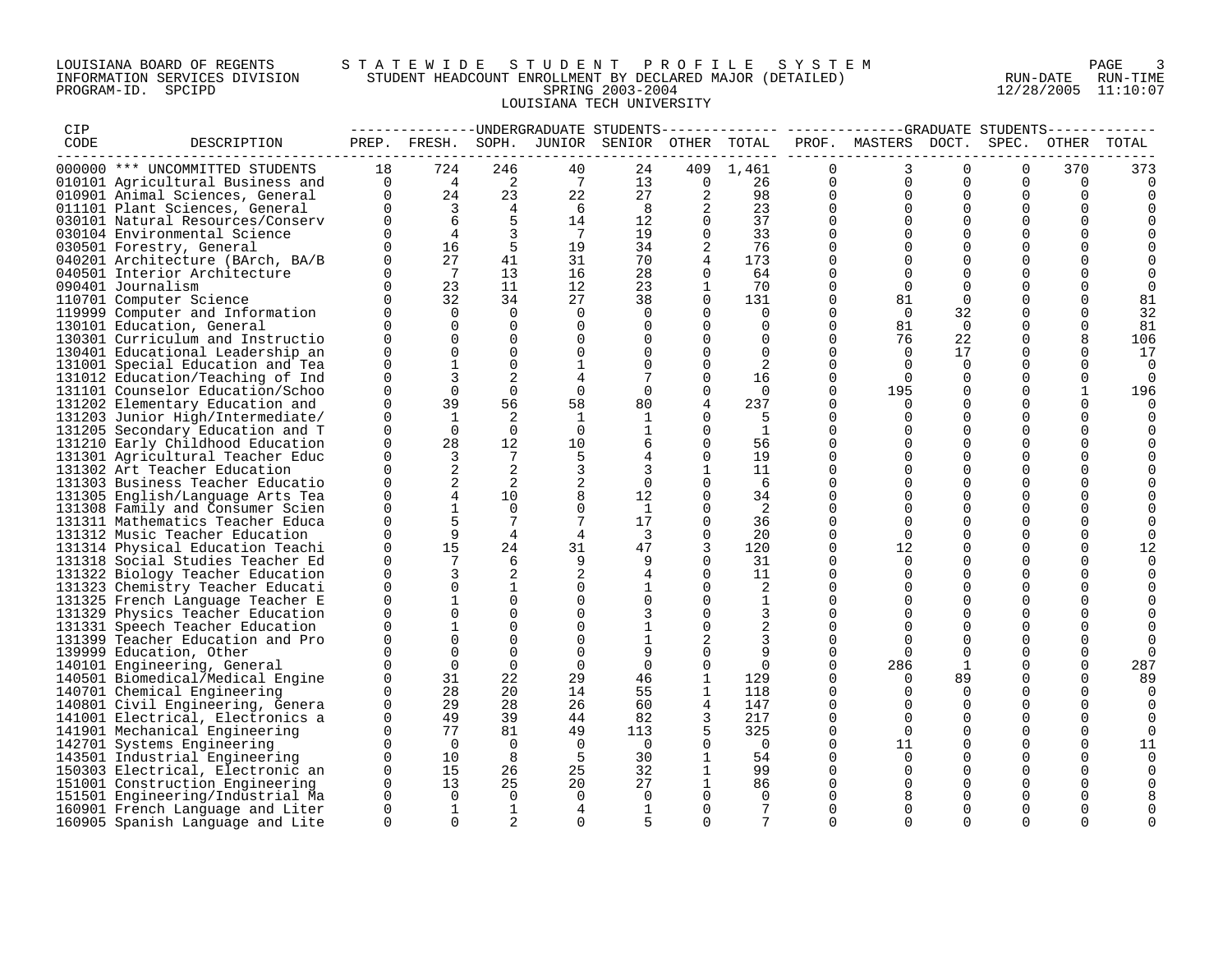## LOUISIANA BOARD OF REGENTS S T A T E W I D E S T U D E N T P R O F I L E S Y S T E M PAGE 4 INFORMATION SERVICES DIVISION STUDENT HEADCOUNT ENROLLMENT BY DECLARED MAJOR (DETAILED) RUN-DATE RUN-TIME PROGRAM-ID. SPCIPD SPRING 2003-2004 12/28/2005 11:10:07 LOUISIANA TECH UNIVERSITY

| CIP  |                                  |          |                |                         |                | ---------------UNDERGRADUATE STUDENTS-- |                |           |              | -------------GRADUATE STUDENTS- |          |             |          |          |
|------|----------------------------------|----------|----------------|-------------------------|----------------|-----------------------------------------|----------------|-----------|--------------|---------------------------------|----------|-------------|----------|----------|
| CODE | DESCRIPTION                      |          | PREP. FRESH.   | SOPH.                   |                | JUNIOR SENIOR OTHER                     |                | TOTAL     |              | PROF. MASTERS DOCT.             |          | SPEC.       | OTHER    | TOTAL    |
|      | 190101 Family and Consumer Scien | $\Omega$ | $\mathbf 0$    | $\mathbf 0$             | $\Omega$       | $\mathbf 0$                             | $\Omega$       | $\Omega$  | $\Omega$     | 10                              | $\Omega$ | $\Omega$    |          | 11       |
|      | 190402 Consumer Economics        | $\Omega$ | 6              | 15                      | 12             | 20                                      | 0              | 53        | 0            | $\Omega$                        | $\Omega$ | $\Omega$    | $\Omega$ | 0        |
|      | 190701 Human Development and Fam | $\Omega$ | 19             | 27                      | 25             | 71                                      | $\mathbf{1}$   | 143       | $\Omega$     | $\Omega$                        | $\Omega$ | $\Omega$    | $\Omega$ | $\Omega$ |
|      | 230101 English Language and Lite | $\Omega$ | 9              | 28                      | 20             | 25                                      | $\mathbf{1}$   | 83        | $\Omega$     | 20                              | $\Omega$ | $\Omega$    | $\Omega$ | 20       |
|      | 231001 Speech and Rhetorical Stu | $\Omega$ | 9              | 20                      | 18             | 30                                      | $\mathbf{1}$   | 78        | $\mathbf{0}$ | 11                              | 0        | $\Omega$    | $\Omega$ | 11       |
|      | 240102 General Studies           |          | 346            | 118                     | 126            | 240                                     | 16             | 846       | $\Omega$     | $\Omega$                        | $\Omega$ | $\Omega$    | $\Omega$ | $\Omega$ |
|      | 260101 Biology/Biological Scienc |          | 135            | 110                     | 73             | 110                                     | 8              | 436       | $\Omega$     | 30                              | $\Omega$ | $\Omega$    | $\Omega$ | 30       |
|      | 270101 Mathematics, General      |          | 2              | 5                       |                | 10                                      | $\mathbf{1}$   | 20        | $\Omega$     | 6                               | $\Omega$ | $\Omega$    | $\Omega$ |          |
|      | 300101 Biological and Physical S |          | $\Omega$       | $\Omega$                | $\Omega$       | $\Omega$                                | $\Omega$       | $\Omega$  | $\Omega$     | 3                               | $\Omega$ | $\Omega$    | $\Omega$ |          |
|      | 310505 Kinesiology and Exercise  |          | 22             | 29                      | 30             | 36                                      | $\mathbf{0}$   | 117       | $\Omega$     | $\Omega$                        | $\Omega$ | $\Omega$    | 0        |          |
|      | 400501 Chemistry, General        |          | $\overline{4}$ | $\overline{4}$          | 5              | 10                                      | $\Omega$       | 23        | $\Omega$     |                                 | $\Omega$ | $\Omega$    | U        |          |
|      | 400601 Geology/Earth Science, Ge |          | 2              | 2                       |                |                                         | $\Omega$       | 11        | $\Omega$     | $\Omega$                        | $\Omega$ | $\Omega$    | ∩        |          |
|      | 400801 Physics, General          |          | $\overline{4}$ | 3                       | 3              | 5                                       | $\Omega$       | 15        | $\Omega$     |                                 | $\Omega$ | $\Omega$    |          |          |
|      | 420101 Psychology, General       |          | 47             | 53                      | 51             | 65                                      |                | 220       | $\Omega$     | $\Omega$                        | 0        | $\mathbf 0$ | 0        |          |
|      | 420601 Counseling Psychology     |          | $\cap$         | $\Omega$                | $\Omega$       | $\Omega$                                |                | $\Omega$  | $\Omega$     | $\Omega$                        | 30       | $\Omega$    | $\Omega$ | 30       |
|      | 420901 Industrial and Organizati |          | $\Omega$       | $\Omega$                |                |                                         | $\Omega$       | $\Omega$  | $\Omega$     | 98                              | $\Omega$ | $\Omega$    | $\Omega$ | 98       |
|      | 421801 Educational Psychology    |          | $\Omega$       | $\Omega$                |                |                                         |                | $\Omega$  | $\Omega$     | 10                              | $\Omega$ | $\Omega$    | $\Omega$ | 10       |
|      | 450701 Geography                 |          |                | $\Omega$                | 3              | 6                                       | $\Omega$       | 10        | $\Omega$     | $\Omega$                        | $\Omega$ | $\Omega$    | 0        |          |
|      | 451001 Political Science and Gov |          | 30             | 34                      | 23             | 27                                      | $\mathbf{1}$   | 115       | $\Omega$     | $\Omega$                        | $\Omega$ | $\Omega$    | $\Omega$ |          |
|      | 451101 Sociology                 |          | 10             | 15                      | 56             | 79                                      | $\mathbf{1}$   | 161       | $\Omega$     | $\Omega$                        | $\Omega$ | $\Omega$    | U        |          |
|      | 490102 Airline/Commercial/Profes |          | 32             | 30                      | 33             | 60                                      | $\mathbf{1}$   | 156       | 0            | $\Omega$                        | 0        | 0           |          |          |
|      | 490104 Aviation/Airway Managemen |          | $\overline{4}$ | 6                       | 10             | 21                                      | $\mathbf{0}$   | 41        | $\Omega$     |                                 | $\Omega$ | $\Omega$    | U        |          |
|      | 500409 Graphic Design            |          | 55             | 48                      | 45             | 73                                      | $\overline{2}$ | 223       | $\Omega$     | $\Omega$                        | $\Omega$ | $\Omega$    | U        |          |
|      | 500605 Photography               |          | 13             | 8                       |                | 20                                      |                | 50        | $\Omega$     | $\Omega$                        | $\Omega$ | $\Omega$    | $\Omega$ |          |
|      | 500702 Fine/Studio Arts, General |          | 10             | 10                      | 9              | 21                                      |                | 54        | $\Omega$     | 18                              | $\Omega$ | $\Omega$    | $\Omega$ | 18       |
|      | 500901 Music, General            |          | 3              | 4                       |                | 9                                       | $\Omega$       | 20        | $\Omega$     | $\Omega$                        | $\Omega$ | 0           | $\Omega$ |          |
|      | 500903 Music Performance, Genera |          |                |                         |                | 2                                       |                | 9         | $\Omega$     | $\Omega$                        | $\Omega$ | $\Omega$    | U        |          |
|      | 510204 Audiology/Audiologist and |          |                | 17                      | 16             | 11                                      |                | 52        | $\Omega$     | 36                              | $\Omega$ | $\Omega$    | U        | 36       |
|      | 510706 Health Information/Medica |          | 9              | 19                      | 15             | 41                                      |                | 87        | $\Omega$     | $\Omega$                        | $\Omega$ | $\Omega$    | U        |          |
|      | 510707 Health Information/Medica |          | 10             | -6                      | $\overline{3}$ | -3                                      |                | 23        | $\Omega$     |                                 | $\Omega$ | $\Omega$    | U        |          |
|      | 511005 Clinical Laboratory Scien | $\Omega$ | 25             | 23                      | 12             | 36                                      | $\overline{4}$ | 100       | $\Omega$     | $\Omega$                        | $\Omega$ | $\Omega$    | U        |          |
|      | 511601 Nursing/Registered Nurse  | $\Omega$ | 126            | 116                     | 65             | 38                                      | 31             | 376       | $\Omega$     | $\Omega$                        | $\Omega$ | $\Omega$    |          |          |
|      | 513101 Dietetics/Dietitian (RD)  |          | 10             | 11                      | 14             | 21                                      | 2              | 58        | $\Omega$     | 24                              | $\Omega$ | $\Omega$    | U        | 24       |
|      | 520201 Business Administration a |          | 16             | 38                      | 50             | 57                                      | 1              | 162       | $\Omega$     | 68                              | 18       | 0           |          | 87       |
|      | 520301 Accounting                |          | 18             | 45                      | 29             | 62                                      |                | 157       | $\mathbf 0$  | 17                              | 0        | 0           | $\Omega$ | 17       |
|      | 520601 Business/Managerial Econo |          | 3              | $\overline{\mathbf{3}}$ | <sup>1</sup>   | 2                                       | $\Omega$       | 9         | $\Omega$     | $\Omega$                        | $\Omega$ | $\Omega$    | U        |          |
|      | 520801 Finance, General          |          | 8              | 28                      | 26             | 49                                      | 3              | 114       | $\Omega$     | $\Omega$                        | $\Omega$ | $\Omega$    |          |          |
|      | 521001 Human Resources Managemen |          | 3              | -5                      | 7              | 12                                      |                | 27        | $\Omega$     |                                 | $\Omega$ | $\Omega$    |          |          |
|      | 521201 Management Information Sy | $\Omega$ | 17             | 77                      | 78             | 161                                     |                | 337       | $\Omega$     | $\Omega$                        | $\Omega$ | $\Omega$    | 0        |          |
|      | 521401 Marketing/Marketing Manag | $\Omega$ | 29             | 36                      | 50             | 74                                      |                | 191       | $\Omega$     | $\Omega$                        | $\Omega$ | $\Omega$    | $\Omega$ |          |
|      | 540101 History, General          | $\Omega$ | 14             | 21                      | 17             | 16                                      | $\mathbf{1}$   | 69        | $\Omega$     | 26                              | $\Omega$ | $\Omega$    | $\Omega$ | 26       |
|      | TOTAL STUDENTS                   | 18       |                | 2,309 1,793             | 1,503          | 2,485                                   |                | 546 8,654 | 0            | 1,144                           | 209      | 0           | 381      | 1,734    |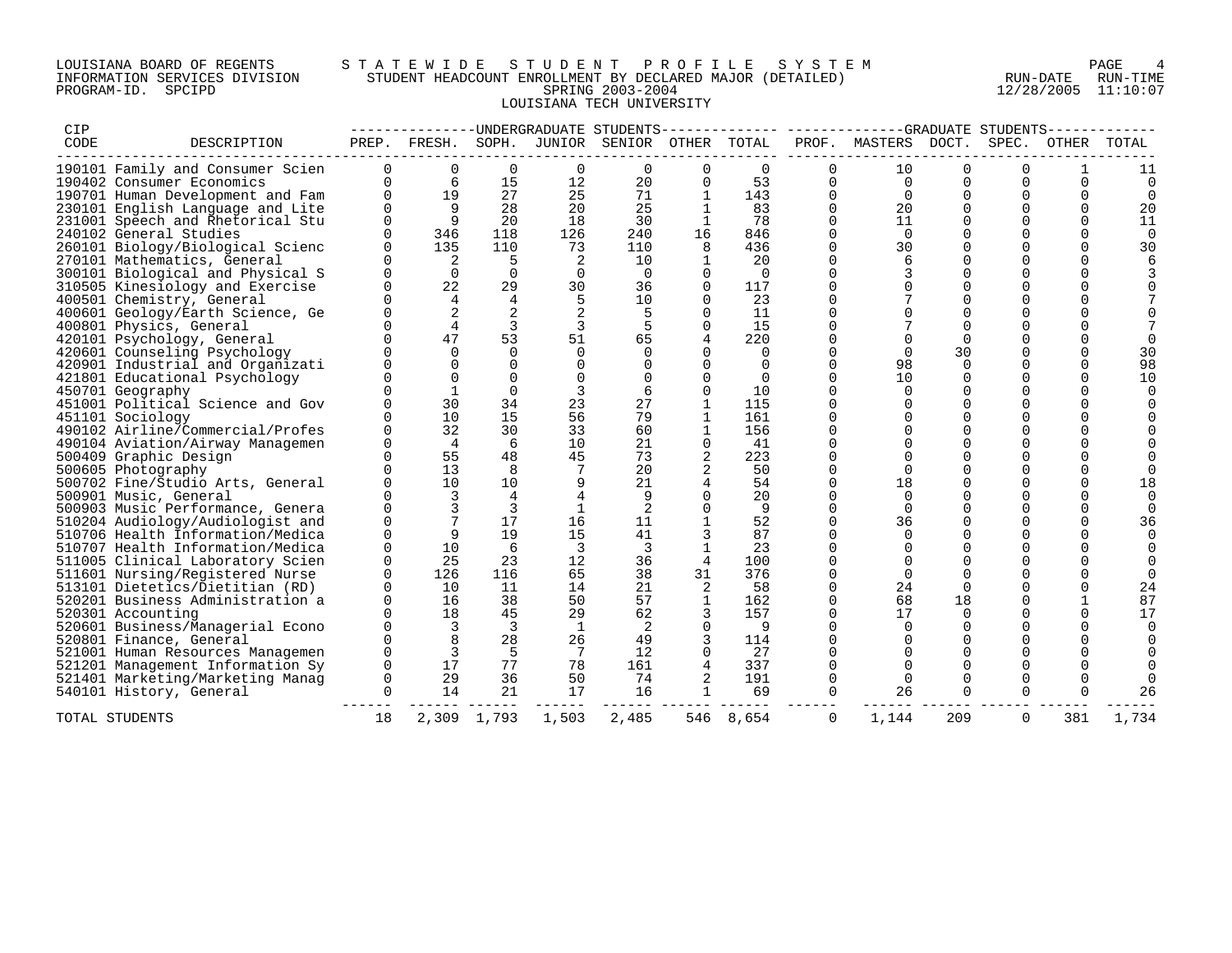## LOUISIANA BOARD OF REGENTS S T A T E W I D E S T U D E N T P R O F I L E S Y S T E M PAGE 5 INFORMATION SERVICES DIVISION STUDENT HEADCOUNT ENROLLMENT BY DECLARED MAJOR (DETAILED) RUN-DATE RUN-TIME PROGRAM-ID. SPCIPD SPRING 2003-2004 12/28/2005 11:10:07 MCNEESE STATE UNIVERSITY

| CIP  |                                                                      |                      |                      |                      |                | --------------DNDERGRADUATE STUDENTS         |                      | -----------     |                      | -------------GRADUATE STUDENTS- |                      |                         |                 |                 |
|------|----------------------------------------------------------------------|----------------------|----------------------|----------------------|----------------|----------------------------------------------|----------------------|-----------------|----------------------|---------------------------------|----------------------|-------------------------|-----------------|-----------------|
| CODE | DESCRIPTION                                                          |                      |                      |                      |                | PREP. FRESH. SOPH. JUNIOR SENIOR OTHER TOTAL |                      |                 |                      | PROF. MASTERS DOCT. SPEC.       |                      |                         |                 | OTHER TOTAL     |
|      |                                                                      |                      |                      |                      |                |                                              |                      |                 |                      |                                 |                      |                         |                 |                 |
|      | 000000 *** UNCOMMITTED STUDENTS                                      | 112<br>$\Omega$      | 278<br>42            | 1<br>28              | 1<br>21        | 1<br>50                                      | 46<br>$\mathbf 0$    | 439<br>141      | $\Omega$<br>$\Omega$ | 1<br>$\Omega$                   | $\Omega$<br>$\Omega$ | $\Omega$<br>$\Omega$    | 221<br>$\Omega$ | 222<br>$\Omega$ |
|      | 010000 Agriculture, General<br>030104 Environmental Science          | $\Omega$             | 8                    | $\overline{9}$       | $\overline{7}$ | 12                                           | $\Omega$             | 36              | $\Omega$             | $\Omega$                        | $\Omega$             | $\Omega$                | $\Omega$        |                 |
|      | 030601 Wildlife and Wildlands Sc                                     | $\Omega$             | 18                   | 10                   | 10             | 12                                           | $\mathbf 0$          | 50              | $\Omega$             | $\Omega$                        | $\Omega$             | $\mathbf 0$             | $\Omega$        |                 |
|      | 090102 Mass Communication/Media                                      | $\Omega$             | 61                   | 57                   | 51             | 44                                           | 0                    | 213             | $\Omega$             |                                 | $\Omega$             | 0                       | $\Omega$        |                 |
|      | 110103 Information Technology                                        | $\Omega$             | 17                   | 8                    | 12             | 14                                           | $\Omega$             | 51              | $\Omega$             |                                 | $\Omega$             | $\mathbf 0$             | $\Omega$        |                 |
|      | 110701 Computer Science                                              | $\Omega$             | 34                   | 23                   | 15             | 25                                           | $\Omega$             | 97              | $\Omega$             | $\Omega$                        |                      | $\Omega$                | $\Omega$        | $\Omega$        |
|      | 130101 Education, General                                            | $\Omega$             | $\Omega$             | $\Omega$             | $\Omega$       | $\Omega$                                     | $\Omega$             | $\Omega$        | $\Omega$             | 111                             | $\Omega$             | $\Omega$                | $\Omega$        | 111             |
|      | 130401 Educational Leadership an                                     | $\Omega$             | $\Omega$             | $\Omega$             | $\Omega$       | $\Omega$                                     | $\Omega$             | $\Omega$        | $\Omega$             | 74                              | $\Omega$             | 33                      | $\Omega$        | 107             |
|      | 130501 Educational/Instructional                                     | $\Omega$             | $\Omega$             | $\Omega$             | $\Omega$       | $\Omega$                                     | $\Omega$             | $\Omega$        | $\Omega$             | 81                              |                      | $\Omega$                | $\Omega$        | 81              |
|      | 131001 Special Education and Tea                                     | $\Omega$             | 10                   | 16                   | 14             | 16                                           | 0                    | 56              | $\Omega$             | 10                              | $\Omega$             | $\mathbf 0$             | $\Omega$        | 10              |
|      | 131101 Counselor Education/Schoo                                     | $\Omega$             | $\Omega$             | $\Omega$             | $\Omega$       | $\Omega$                                     | $\Omega$             | $\Omega$        | $\Omega$             | 21                              | $\Omega$             | $\Omega$                | $\Omega$        | 21              |
|      | 131201 Adult and Continuing Educ                                     | $\Omega$             | $\Omega$             | $\Omega$             | $\Omega$       | $\overline{0}$                               | $\Omega$             | $\Omega$        | $\Omega$             | 16                              | $\Omega$             | 0                       | $\Omega$        | 16              |
|      | 131202 Elementary Education and                                      | $\Omega$             | 95                   | 76                   | 67             | 96                                           | $\Omega$             | 334             | $\Omega$             | $\Omega$                        | $\Omega$             | $\Omega$                | $\Omega$        | $\Omega$        |
|      | 131205 Secondary Education and T                                     | $\Omega$             | 5                    | 16                   | 31             | 51                                           | $\Omega$             | 103             | $\Omega$             | 21                              | $\Omega$             | $\Omega$                | $\Omega$        | 21              |
|      | 131209 Kindergarten/Preschool Ed                                     | $\Omega$             | 6                    | 35                   | 44             | 68                                           | $\Omega$             | 153             | $\Omega$             | $\Omega$                        | $\Omega$             | $\Omega$                | $\Omega$        | $\Omega$        |
|      | 131210 Early Childhood Education                                     | $\mathbf{1}$         | 42                   | 26                   | 12             |                                              | $\Omega$             | 88              | $\Omega$             | $\Omega$                        | $\Omega$             | $\Omega$                | $\Omega$        |                 |
|      | 131301 Agricultural Teacher Educ                                     | $\mathbf 0$          | 2                    | $\mathbf 0$          | $\mathbf 0$    | 0                                            | 0                    | 2               | $\Omega$             | $\Omega$                        | 0                    | 0                       | 0               |                 |
|      | 131302 Art Teacher Education                                         | $\Omega$             |                      | 5                    | 4              |                                              | 0                    | 14              | $\Omega$             | $\Omega$                        | $\Omega$             | $\mathbf 0$             |                 |                 |
|      | 131303 Business Teacher Educatio                                     | $\Omega$             | 7                    | $\overline{4}$       | 2              | 3                                            | $\Omega$             | 16              | $\Omega$             | $\Omega$                        | 0                    | 0                       | $\Omega$        |                 |
|      | 131305 English/Language Arts Tea                                     | $\cap$               | 15                   |                      | 4              |                                              | $\Omega$             | 27              | $\Omega$             |                                 | $\Omega$             | $\Omega$                | ∩               |                 |
|      | 131306 Foreign Language Teacher                                      | $\Omega$             | $\mathbf{1}$         | $\Omega$             | 4              | 2                                            | $\Omega$             | $7\phantom{.0}$ | $\Omega$             | $\Omega$                        | $\Omega$             | $\Omega$                | ∩               |                 |
|      | 131308 Family and Consumer Scien                                     | $\Omega$             |                      |                      |                | 14                                           | $\Omega$             | 24              | 0                    |                                 | $\Omega$             | $\Omega$                | $\Omega$        |                 |
|      | 131311 Mathematics Teacher Educa                                     | $\Omega$             | $7\phantom{.0}$      | $\overline{4}$       | $\overline{4}$ | 2                                            | $\Omega$             | 17              | $\Omega$             | $\Omega$                        | $\Omega$             | $\Omega$                | $\Omega$        |                 |
|      | 131312 Music Teacher Education                                       | $\Omega$             | 13                   | 11                   | 9              | 19                                           | 0                    | 52              | $\Omega$             | 6                               | $\Omega$             | 0                       | 0               |                 |
|      | 131314 Physical Education Teachi                                     | $\Omega$             | 60                   | 57                   | 36             | 49                                           | $\Omega$             | 202             | $\Omega$             | 25                              | $\Omega$             | $\Omega$                | $\Omega$        | 25              |
|      | 131318 Social Studies Teacher Ed                                     | $\Omega$             | 17                   | 10                   | 8              | 2                                            | $\Omega$             | 37              | $\Omega$             | $\Omega$                        | $\Omega$             | $\mathbf 0$             | $\Omega$        | $\Omega$        |
|      | 131322 Biology Teacher Education                                     | $\Omega$             | 2                    | 2                    | 0              | $\Omega$                                     | $\Omega$             | 4               | 0                    |                                 | $\Omega$             | $\mathbf 0$             | $\Omega$        |                 |
|      | 131323 Chemistry Teacher Educati                                     | $\Omega$             | $\mathbf{1}$         | $\Omega$             | $\mathbf 0$    |                                              | $\Omega$             |                 | $\Omega$             |                                 | $\Omega$             | $\Omega$                |                 |                 |
|      | 131331 Speech Teacher Education                                      | $\Omega$             | 2                    | $\Omega$             | $\mathbf{1}$   | $\Omega$                                     | $\Omega$             | 3               | $\Omega$             | $\Omega$                        | $\Omega$             | $\Omega$                | ∩               |                 |
|      | 131399 Teacher Education and Pro                                     | $\Omega$             | $\mathbf{1}$         | $\Omega$             | $\mathbf 0$    | $\cap$                                       | $\Omega$             | 1               | $\Omega$             | $\Omega$                        | $\Omega$             | $\Omega$                | $\Omega$        |                 |
|      | 140101 Engineering, General                                          | $\Omega$             | 121                  | 76                   | 50             | 108                                          | 0                    | 355             | $\Omega$             | 64                              | $\Omega$             | 0                       | $\Omega$        |                 |
|      | 150000 Engineering Technology, G                                     | 0                    | 31                   | 30                   | 39             | 20                                           | $\Omega$             | 120             | $\Omega$             | $\Omega$                        | 0                    | 0                       | $\Omega$        |                 |
|      | 150303 Electrical, Electronic an                                     | $\Omega$<br>$\Omega$ | $\Omega$             | $\Omega$<br>$\Omega$ | $\mathbf{1}$   | 4                                            | $\Omega$             | 5               | 0<br>$\Omega$        |                                 | $\Omega$<br>$\Omega$ | $\mathbf 0$<br>$\Omega$ | $\Omega$<br>∩   |                 |
|      | 159999 Engineering Technologies/                                     | $\Omega$             | $\Omega$<br>$\Omega$ | 2                    | 5<br>$\Omega$  | $\mathbf{1}$                                 | $\Omega$<br>$\Omega$ | 5<br>3          | $\Omega$             |                                 | $\Omega$             | $\Omega$                |                 |                 |
|      | 160901 French Language and Liter<br>160905 Spanish Language and Lite | $\Omega$             | $\Omega$             | $\Omega$             | $\mathbf{1}$   | 1                                            | $\Omega$             | 2               | $\Omega$             |                                 | $\Omega$             | $\Omega$                |                 |                 |
|      | 190101 Family and Consumer Scien                                     | $\mathbf 0$          | 20                   | 30                   | 33             | 55                                           | $\mathbf 0$          | 138             | $\Omega$             |                                 | $\mathbf 0$          | $\mathbf 0$             | $\Omega$        |                 |
|      | 220302 Legal Assistant/Paralegal                                     | $\Omega$             | 29                   | 18                   | 13             | -9                                           | $\Omega$             | 69              | $\Omega$             | $\Omega$                        | $\Omega$             | $\Omega$                | $\Omega$        |                 |
|      | 230101 English Language and Lite                                     | $\Omega$             | 7                    | 13                   | 11             | 13                                           | $\Omega$             | 44              | $\Omega$             | 24                              | $\Omega$             | $\Omega$                | $\mathbf{1}$    | 25              |
|      | 230501 Creative Writing                                              | $\Omega$             | $\Omega$             | $\Omega$             | $\Omega$       | $\Omega$                                     | $\Omega$             | $\Omega$        | $\Omega$             | 15                              | $\Omega$             | $\Omega$                | $\Omega$        | 15              |
|      | 231001 Speech and Rhetorical Stu                                     | $\Omega$             | 3                    | 4                    | 9              | 11                                           | $\Omega$             | 27              | $\Omega$             | $\Omega$                        | $\Omega$             | $\Omega$                | $\Omega$        | $\Omega$        |
|      | 240000 *** TRANSFER STUDENTS ***                                     | $\Omega$             |                      | $\Omega$             | 3              | $\Omega$                                     | $\Omega$             | -5              | $\Omega$             | ∩                               | $\Omega$             | 0                       | $\Omega$        |                 |
|      | 240101 Liberal Arts and Sciences                                     | $\Omega$             | 8                    | 13                   | 18             | 19                                           | $\Omega$             | 58              | $\Omega$             |                                 | $\Omega$             | $\Omega$                | $\cap$          |                 |
|      | 240102 General Studies                                               | $\Omega$             | 55                   | 87                   | 48             | 145                                          | $\Omega$             | 335             | $\Omega$             | $\Omega$                        | $\Omega$             | $\mathbf 0$             |                 |                 |
|      | 260101 Biology/Biological Scienc                                     | $\Omega$             | 108                  | 51                   | 38             | 37                                           | 0                    | 234             | $\Omega$             | $\Omega$                        | $\Omega$             | 0                       | $\Omega$        |                 |
|      | 261301 Ecology                                                       | $\Omega$             | $\overline{0}$       | $\Omega$             | $\overline{0}$ | $\Omega$                                     | $\Omega$             | $\overline{0}$  | 0                    |                                 | $\Omega$             | 0                       | $\Omega$        |                 |
|      | 270101 Mathematics, General                                          | $\Omega$             | $\overline{4}$       | 1                    | $\overline{3}$ | 13                                           | 0                    | 21              | $\Omega$             | 35                              | 0                    | $\Omega$                | $\Omega$        | 35              |
|      | 310505 Kinesiology and Exercise                                      | $\Omega$             | 51                   | 46                   | 26             | 38                                           | $\Omega$             | 161             | 0                    |                                 |                      | $\Omega$                |                 |                 |
|      | 400501 Chemistry, General                                            | $\Omega$             | 15                   | 8                    | 8              | 13                                           | $\Omega$             | 44              | $\Omega$             | 4                               | $\Omega$             | $\Omega$                | $\Omega$        |                 |
|      | 400599 Chemistry, Other                                              | $\Omega$             | $\Omega$             | $\cap$               | $\Omega$       | $\Omega$                                     | $\Omega$             | $\Omega$        | $\Omega$             | 23                              |                      |                         |                 | 23              |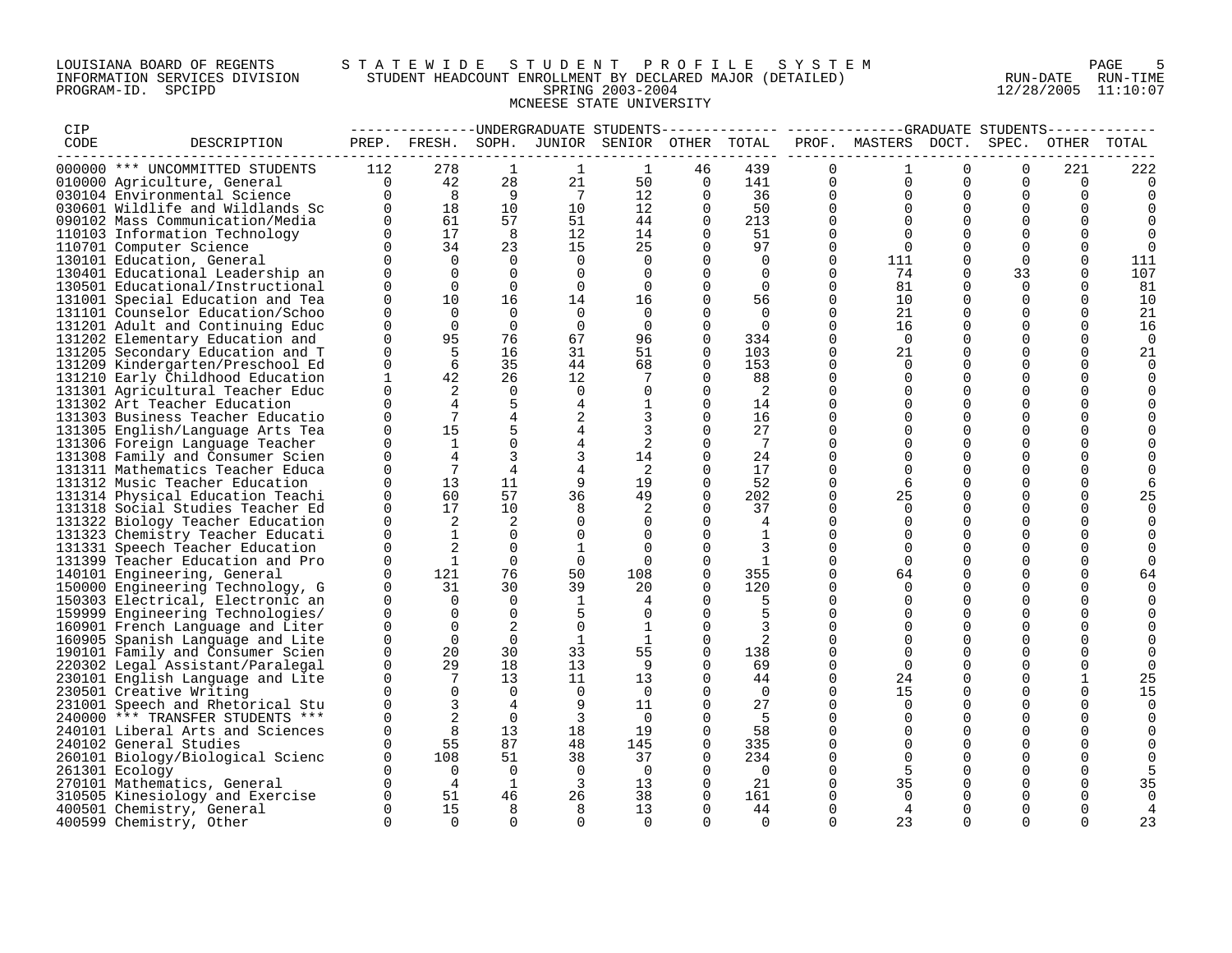## LOUISIANA BOARD OF REGENTS S T A T E W I D E S T U D E N T P R O F I L E S Y S T E M PAGE 6 INFORMATION SERVICES DIVISION STUDENT HEADCOUNT ENROLLMENT BY DECLARED MAJOR (DETAILED) RUN-DATE RUN-TIME PROGRAM-ID. SPCIPD SPRING 2003-2004 12/28/2005 11:10:07 MCNEESE STATE UNIVERSITY

| <b>CIP</b> |                                  |       |          |             |        | UNDERGRADUATE STUDENTS- |       |       |       |               | ·GRADUATE | STUDENTS |       |       |
|------------|----------------------------------|-------|----------|-------------|--------|-------------------------|-------|-------|-------|---------------|-----------|----------|-------|-------|
| CODE       | DESCRIPTION                      | PREP. | FRESH.   | SOPH.       | JUNIOR | SENIOR                  | OTHER | TOTAL | PROF. | MASTERS DOCT. |           | SPEC.    | OTHER | TOTAL |
|            | 400801 Physics, General          |       |          |             |        |                         |       |       |       |               |           |          |       |       |
|            | 420101 Psychology, General       |       | 86       | 45          | 48     | 55                      |       | 235   |       |               |           |          |       |       |
|            | 430104 Criminal Justice/Safety S |       | 75       | 51          |        |                         |       | 244   |       |               |           |          |       |       |
|            | 451001 Political Science and Gov |       | 15       | 12          |        |                         |       | 42    |       |               |           |          |       |       |
|            | 451101 Sociology                 |       | 24       | 28          |        | 40                      |       | 117   |       |               |           |          |       |       |
|            | 500501 Drama and Dramatics/Theat |       |          |             |        |                         |       | 28    |       |               |           |          |       |       |
|            | 500701 Art/Art Studies, General  |       | 35       | 35          |        |                         |       | 137   |       |               |           |          |       |       |
|            | 500903 Music Performance, Genera |       | 19       |             |        | 21                      |       | 50    |       |               |           |          |       |       |
|            | 510911 Radiologic Technology/Sci |       |          | 49          |        | 37                      |       | 198   |       |               |           |          |       |       |
|            | 511005 Clinical Laboratory Scien |       | 16       |             |        | 14                      |       | 50    |       |               |           |          |       |       |
|            | 511601 Nursing/Registered Nurse  |       | 298      | 182         | 129    | 213                     |       | 822   |       |               |           |          |       |       |
|            | 511603 Adult Health Nurse/Nursin |       | $\Omega$ |             |        |                         |       |       |       | 56            |           |          |       |       |
|            | 520201 Business Administration a |       | 191      | 140         | 110    | 154                     |       | 595   |       |               |           |          |       |       |
|            | 520301 Accounting                |       | 50       | 58          | 63     | 100                     |       | 271   |       |               |           |          |       |       |
|            | 520801 Finance, General          |       | 19       | 18          | 22     | 31                      |       | 90    |       |               |           |          |       |       |
|            | 521401 Marketing/Marketing Manag |       | 30       | 25          | 50     | 49                      |       | 154   |       |               |           |          |       |       |
|            | 540101 History, General          |       | 10       | 15          |        |                         |       | 42    |       |               |           |          |       |       |
|            | TOTAL STUDENTS                   | 114   |          | 2,161 1,469 | 1,257  | 1,830                   | 46    | 6,877 |       | 748           |           | 33       | 222   | 1,003 |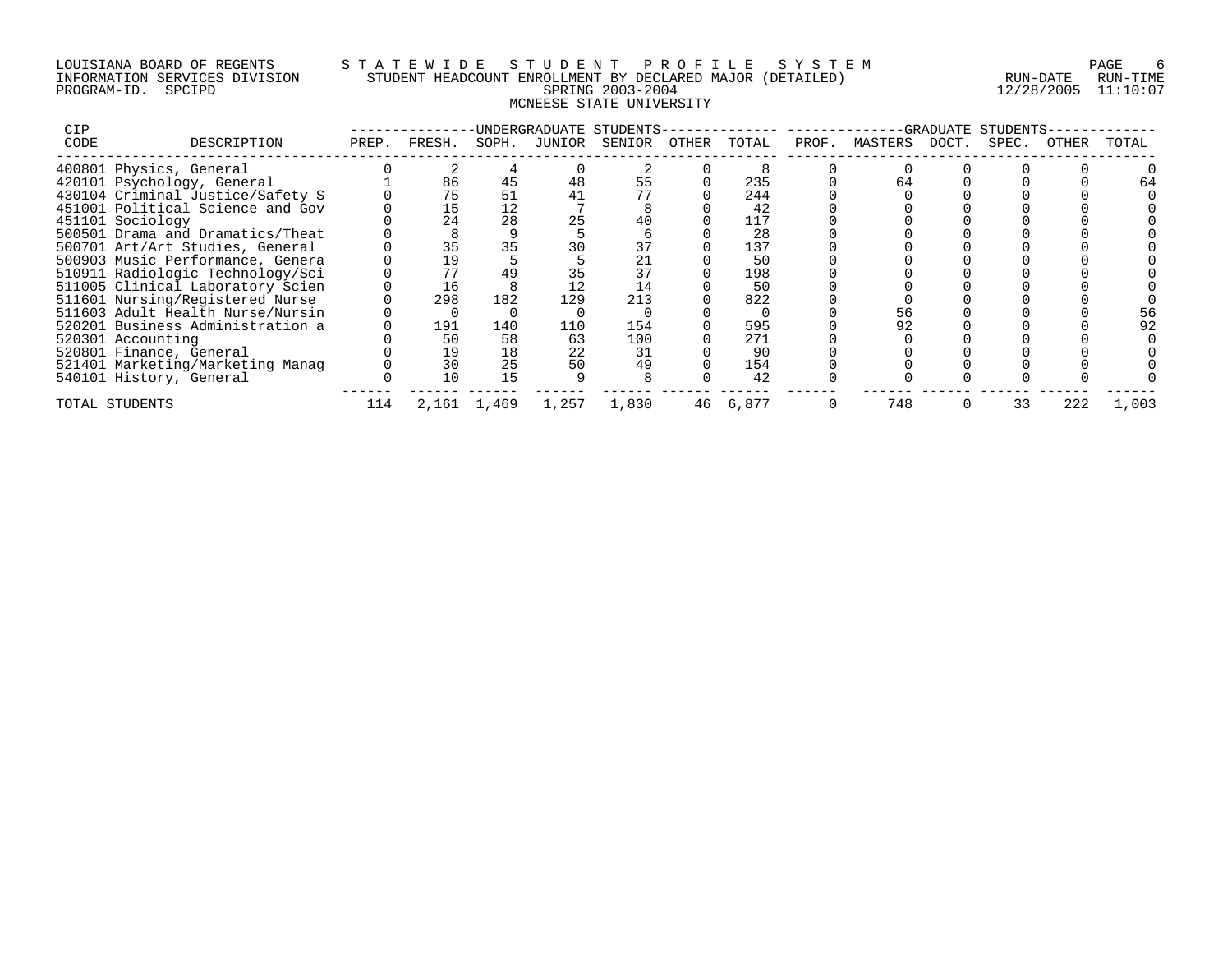## LOUISIANA BOARD OF REGENTS S T A T E W I D E S T U D E N T P R O F I L E S Y S T E M PAGE 7 INFORMATION SERVICES DIVISION STUDENT HEADCOUNT ENROLLMENT BY DECLARED MAJOR (DETAILED) RUN-DATE RUN-TIME PROGRAM-ID. SPCIPD SPRING 2003-2004 12/28/2005 11:10:07 NICHOLLS STATE UNIVERSITY

| CIP  |                                  |                         |                |                 |                         | --------------DNDERGRADUATE STUDENTS--       |             |                          |             |                           |             |             |               | ------------ |
|------|----------------------------------|-------------------------|----------------|-----------------|-------------------------|----------------------------------------------|-------------|--------------------------|-------------|---------------------------|-------------|-------------|---------------|--------------|
| CODE | DESCRIPTION                      |                         |                |                 |                         | PREP. FRESH. SOPH. JUNIOR SENIOR OTHER TOTAL |             |                          |             | PROF. MASTERS DOCT. SPEC. |             |             |               | OTHER TOTAL  |
|      | 000000 *** UNCOMMITTED STUDENTS  | $\Omega$                | $\Omega$       | $\mathbf 0$     | $\Omega$                | $\Omega$                                     | 43          | 43                       | $\Omega$    | 134                       | $\Omega$    | $\Omega$    | 134           | 268          |
|      | 010101 Agricultural Business and | $\Omega$                | 9              | 7               | 12                      | 18                                           | $\Omega$    | 46                       | $\Omega$    | $\Omega$                  | $\Omega$    | $\Omega$    | $\Omega$      | $\Omega$     |
|      | 090102 Mass Communication/Media  | $\Omega$                | 49             | 34              | 23                      | 38                                           | $\Omega$    | 144                      | $\Omega$    | $\Omega$                  | $\Omega$    | $\Omega$    | $\Omega$      | 0            |
|      | 110701 Computer Science          | $\Omega$                | 31             | 21              | - 5                     | 22                                           | $\Omega$    | 79                       | $\Omega$    | $\Omega$                  | $\Omega$    | $\mathbf 0$ | $\mathbf 0$   | 0            |
|      | 120503 Culinary Arts/Chef Traini | $\Omega$                | 62             | 48              | 31                      | 55                                           | 0           | 196                      | $\mathbf 0$ | $\Omega$                  | 0           | 0           | $\mathbf 0$   | 0            |
|      | 130401 Educational Leadership an | $\Omega$                | $\Omega$       | $\Omega$        | $\overline{0}$          | $\Omega$                                     | $\Omega$    | $\bigcirc$               | $\Omega$    | 102                       | $\Omega$    | $\Omega$    | $\Omega$      | 102          |
|      | 131001 Special Education and Tea | $\Omega$                | $\Omega$       | $7\phantom{.0}$ | 10                      | 22                                           | $\Omega$    | 39                       | $\Omega$    | $\Omega$                  | $\Omega$    | $\Omega$    | $\Omega$      | $\Omega$     |
|      | 131101 Counselor Education/Schoo | $\Omega$                | $\Omega$       | $\Omega$        | $\overline{0}$          | $\Omega$                                     | $\Omega$    | $\Omega$                 | $\Omega$    | 52                        | $\Omega$    | $\Omega$    | $\Omega$      | 52           |
|      | 131202 Elementary Education and  | $\mathbf 0$             | 81             | 70              | 60                      | 104                                          | 0           | 315                      | $\mathbf 0$ | 54                        | $\mathbf 0$ | 0           | $\mathbf 0$   | 54           |
|      | 131205 Secondary Education and T | $\Omega$                | 73             | 64              | 55                      | 59                                           | 0           | 251                      | $\mathbf 0$ | 4                         | $\Omega$    | 0           | $\mathbf 0$   |              |
|      | 131210 Early Childhood Education | $\Omega$                | 44             | 13              | 5                       | 3                                            | $\Omega$    | 65                       | $\Omega$    | $\Omega$                  | $\Omega$    | $\Omega$    | $\Omega$      | 0            |
|      | 131312 Music Teacher Education   | $\Omega$                | 13             | 6               | 6                       | 9                                            | $\Omega$    | 34                       | $\Omega$    | $\Omega$                  | $\Omega$    | $\Omega$    | $\Omega$      | $\Omega$     |
|      | 131315 Reading Teacher Education | $\Omega$                | $\Omega$       | $\Omega$        | $\Omega$                | $\Omega$                                     | $\Omega$    | $\Omega$                 | $\Omega$    | 12                        | $\Omega$    | $\Omega$    | $\Omega$      | 12           |
|      | 150805 Mechanical Engineering/Me | $\mathbf 0$             | 10             | $7\phantom{.0}$ | 8                       | $7\phantom{.0}$                              | $\mathbf 0$ | 32                       | $\Omega$    | $\mathbf 0$               | $\mathbf 0$ | $\mathbf 0$ | $\mathbf 0$   | $\mathbf 0$  |
|      |                                  | $\mathbf 0$             | 18             | 32              | 22                      | 31                                           | 0           | 103                      | $\mathbf 0$ | 0                         | $\Omega$    | 0           | 0             |              |
|      | 150903 Petroleum Technology/Tech |                         |                |                 |                         |                                              |             |                          | $\Omega$    |                           | $\Omega$    | $\Omega$    |               | 0            |
|      | 151102 Surveying Technology/Surv | $\mathbf 0$<br>$\Omega$ | $\overline{4}$ | 6               | -2                      | 2                                            | $\Omega$    | 14                       | $\Omega$    | $\Omega$<br>$\Omega$      | $\Omega$    | $\Omega$    | 0<br>$\Omega$ | 0            |
|      | 160901 French Language and Liter |                         | $\Omega$       | 2               | $\overline{0}$          | $\Omega$                                     | $\Omega$    | 2                        |             |                           |             |             |               |              |
|      | 190101 Family and Consumer Scien | $\Omega$                | 27             | 43              | 38                      | 93                                           | 0           | 201                      | $\Omega$    | $\Omega$                  | $\Omega$    | $\mathbf 0$ | 0             |              |
|      | 190708 Child Care and Support Se | $\mathbf 0$             | 24             | 18              | 14                      | 3                                            | $\Omega$    | 59                       | $\Omega$    | $\mathbf 0$               | $\Omega$    | $\mathbf 0$ | 0             |              |
|      | 220302 Legal Assistant/Paralegal | 0                       | 29             | 18              | 8                       | 3                                            | 0           | 58                       | $\mathbf 0$ | 0                         | $\Omega$    | 0           | 0             |              |
|      | 230101 English Language and Lite | $\Omega$                | 11             | 16              | 12                      | 19                                           | $\Omega$    | 58                       | $\Omega$    | $\Omega$                  | $\Omega$    | $\Omega$    | $\Omega$      |              |
|      | 240000 *** TRANSFER STUDENTS *** | $\mathbf 0$             | 68             | 31              | 7                       | 8                                            | $\Omega$    | 114                      | $\Omega$    | $\Omega$                  | $\Omega$    | $\Omega$    | 0             | $\Omega$     |
|      | 240102 General Studies           | $\Omega$                | 424            | 106             | 88                      | 127                                          | 0           | 745                      | $\Omega$    | $\Omega$                  | $\Omega$    | $\Omega$    | 0             | $\Omega$     |
|      | 260101 Biology/Biological Scienc | $\Omega$                | 96             | 50              | 23                      | 57                                           | $\Omega$    | 226                      | $\Omega$    | $\Omega$                  | $\Omega$    | $\Omega$    | $\Omega$      | $\Omega$     |
|      | 261302 Marine Biology and Biolog | 0                       | $\overline{0}$ | $\overline{0}$  | 0                       | 0                                            | 0           | $\overline{0}$           | 0           | 18                        | $\Omega$    | 0           | $\mathbf 0$   | 18           |
|      | 270101 Mathematics, General      | $\Omega$                | 2              | 3               | 6                       | 10                                           | $\Omega$    | 21                       | $\Omega$    | $\Omega$                  | $\Omega$    | $\Omega$    | $\Omega$      | 0            |
|      | 270301 Applied Mathematics       | $\Omega$                | $\Omega$       | $\Omega$        | 0                       | 0                                            |             | $\Omega$                 | $\Omega$    | 17                        | $\Omega$    | $\mathbf 0$ | $\mathbf 0$   | 17           |
|      | 400501 Chemistry, General        | $\Omega$                |                | 5               | 6                       | 12                                           | $\Omega$    | 30                       | $\Omega$    | $\Omega$                  | $\Omega$    | $\Omega$    | $\Omega$      | 0            |
|      | 410301 Chemical Technology/Techn | $\Omega$                | $\Omega$       | $\Omega$        | -1                      | 1                                            | $\Omega$    | 2                        | $\Omega$    | $\Omega$                  | $\Omega$    | $\Omega$    | $\Omega$      | 0            |
|      | 420101 Psychology, General       | $\Omega$                | 55             | 34              | 24                      | 26                                           | $\Omega$    | 139                      | $\mathbf 0$ | $\overline{0}$            | $\Omega$    | $\mathbf 0$ | $\mathbf 0$   | $\mathbf 0$  |
|      | 420601 Counseling Psychology     | $\Omega$                | $\Omega$       | $\Omega$        | $\Omega$                | 0                                            | $\Omega$    | 0                        | $\Omega$    | 46                        | $\Omega$    | $\Omega$    | $\mathbf 0$   | 46           |
|      | 421801 Educational Psychology    | $\Omega$                | $\Omega$       | $\Omega$        | $\Omega$                | 0                                            | $\Omega$    | $\Omega$                 | $\Omega$    | $\mathbf 0$               | $\Omega$    | 20          | $\mathbf 0$   | 20           |
|      | 430107 Criminal Justice/Police S | $\Omega$                | 46             | 22              | 11                      | 6                                            | $\Omega$    | 85                       | $\mathbf 0$ | $\Omega$                  | $\Omega$    | $\Omega$    | 0             | $\Omega$     |
|      | 451001 Political Science and Gov | $\Omega$                | 27             | 49              | 42                      | 49                                           | $\Omega$    | 167                      | $\Omega$    | $\Omega$                  | $\Omega$    | $\Omega$    | $\Omega$      | $\Omega$     |
|      | 451101 Sociology                 | $\Omega$                | 15             | 12              | $7\phantom{.0}$         | 10                                           | $\Omega$    | 44                       | $\Omega$    | $\Omega$                  | $\Omega$    | $\Omega$    | $\Omega$      | $\Omega$     |
|      | 500701 Art/Art Studies, General  | $\Omega$                | 34             | 29              | 18                      | 36                                           | 0           | 117                      | 0           | 0                         | $\Omega$    | 0           | 0             |              |
|      | 500901 Music, General            | $\Omega$                | -6             | 6               | $\overline{\mathbf{3}}$ | 9                                            | $\Omega$    | 24                       | $\Omega$    | $\Omega$                  | $\Omega$    | $\mathbf 0$ | 0             |              |
|      | 510000 Health Services/Allied He | $\Omega$                | 69             | 43              | 44                      | 89                                           | 0           | 245                      | 0           | $\Omega$                  | $\Omega$    | $\mathbf 0$ | 0             |              |
|      | 510204 Audiology/Audiologist and | $\Omega$                | - 5            | 11              | 13                      | 20                                           | $\Omega$    | 49                       | $\Omega$    | $\Omega$                  | $\Omega$    | $\Omega$    | $\Omega$      |              |
|      | 510904 Emergency Medical Technol | $\Omega$                | 22             | $\overline{4}$  | $\Omega$                | 1                                            | $\Omega$    | 27                       | $\Omega$    | $\Omega$                  | $\Omega$    | $\Omega$    | 0             | O            |
|      | 510908 Respiratory Care Therapy/ | $\mathbf 0$             | 18             | 11              | -2                      | 2                                            | $\mathbf 0$ | 33                       | $\mathbf 0$ | 0                         | $\mathbf 0$ | $\mathbf 0$ | $\mathbf 0$   |              |
|      | 511601 Nursing/Registered Nurse  | $\Omega$                | 336            | 188             | 155                     | 215                                          | $\Omega$    | 894                      | 0           | $\Omega$                  | $\Omega$    | $\Omega$    | 0             | 0            |
|      | 513101 Dietetics/Dietitian (RD)  | 0                       | 14             | 12              | 13                      | 18                                           | 0           | 57                       | $\mathbf 0$ | $\Omega$                  | $\Omega$    | $\Omega$    | $\mathbf 0$   | $\Omega$     |
|      | 520101 Business/Commerce, Genera | $\Omega$                | 91             | 41              | 17                      | .5                                           | $\Omega$    | 154                      | $\Omega$    | $\Omega$                  | $\Omega$    | $\Omega$    | $\Omega$      |              |
|      | 520201 Business Administration a | $\Omega$                | 118            | 111             | 108                     | 142                                          | 6           | 485                      | $\Omega$    | 116                       | $\Omega$    | $\mathbf 0$ | $\mathbf 0$   | 116          |
|      | 520301 Accounting                | $\Omega$                | 48             | 47              | 47                      | 76                                           | 0           | 218                      | 0           | $\Omega$                  | $\mathbf 0$ | $\mathbf 0$ | 0             | 0            |
|      | 520401 Administrative Assistant  | $\Omega$                | $\overline{0}$ | $\mathbf{1}$    | -1                      | 1                                            | $\Omega$    | $\overline{\phantom{a}}$ | $\Omega$    | 0                         | $\Omega$    | 0           | 0             | 0            |
|      | 520801 Finance, General          | $\Omega$                | 13             | 14              | 9                       | 23                                           | $\Omega$    | 59                       | $\Omega$    | $\Omega$                  | $\Omega$    | $\Omega$    | $\Omega$      |              |
|      | 521201 Management Information Sy | $\Omega$                | 31             | 23              | 28                      | 41                                           | $\Omega$    | 123                      | $\Omega$    | $\Omega$                  | $\Omega$    | $\Omega$    | $\Omega$      |              |
|      | 521401 Marketing/Marketing Manag | $\mathbf 0$             | 33             | 26              | 32                      | 66                                           | $\Omega$    | 157                      | $\Omega$    | $\Omega$                  | $\Omega$    | $\Omega$    | $\Omega$      | 0            |
|      | 540101 History, General          | $\Omega$                | 11             | 11              | 12                      | 11                                           | $\Omega$    | 45                       | $\Omega$    | $\Omega$                  | $\Omega$    | $\Omega$    | $\Omega$      | $\Omega$     |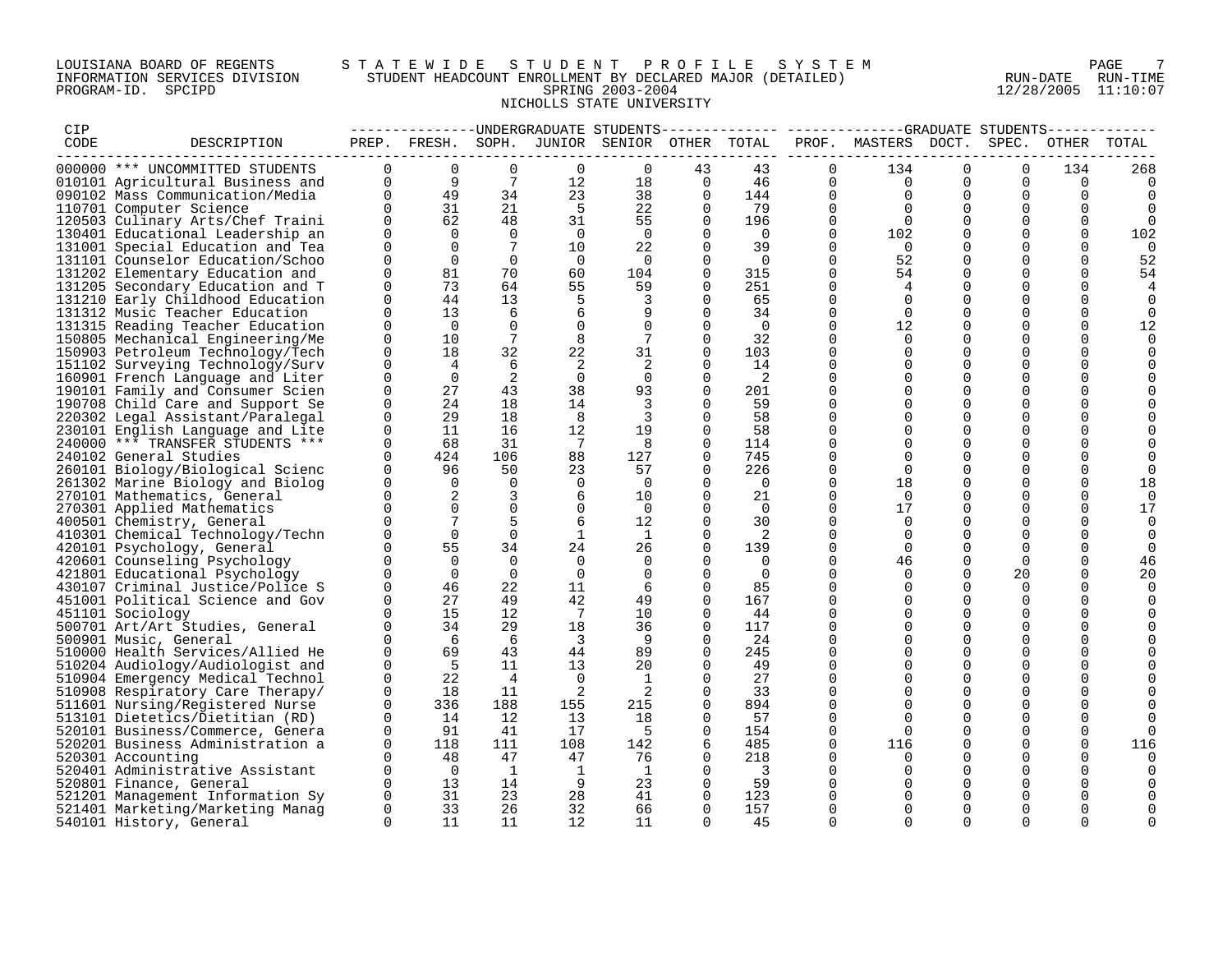|                    | LOUISIANA BOARD OF REGENTS<br>INFORMATION SERVICES DIVISION |       |        |             | STATEWIDE STUDENT PROFILE SYSTEM<br>STUDENT HEADCOUNT ENROLLMENT BY DECLARED MAJOR (DETAILED) |                  |       |          |       |                                                                               |       | RUN-DATE |            | -8<br>PAGE<br>RUN-TIME |
|--------------------|-------------------------------------------------------------|-------|--------|-------------|-----------------------------------------------------------------------------------------------|------------------|-------|----------|-------|-------------------------------------------------------------------------------|-------|----------|------------|------------------------|
| PROGRAM-ID. SPCIPD |                                                             |       |        |             | NICHOLLS STATE UNIVERSITY                                                                     | SPRING 2003-2004 |       |          |       |                                                                               |       |          | 12/28/2005 | 11:10:07               |
| <b>CIP</b>         |                                                             |       |        |             |                                                                                               |                  |       |          |       | -UNDERGRADUATE STUDENTS------------- ------------GRADUATE STUDENTS----------- |       |          |            |                        |
| CODE               | DESCRIPTION                                                 | PREP. | FRESH. | SOPH.       | JUNIOR                                                                                        | SENIOR           | OTHER | TOTAL    | PROF. | MASTERS                                                                       | DOCT. | SPEC.    | OTHER      | TOTAL                  |
|                    |                                                             |       |        |             |                                                                                               |                  |       |          |       |                                                                               |       |          |            |                        |
| TOTAL STUDENTS     |                                                             |       |        | 2,074 1,302 | 1,028                                                                                         | 1,549            |       | 49 6.002 |       | 555                                                                           |       |          | । २४       | 709                    |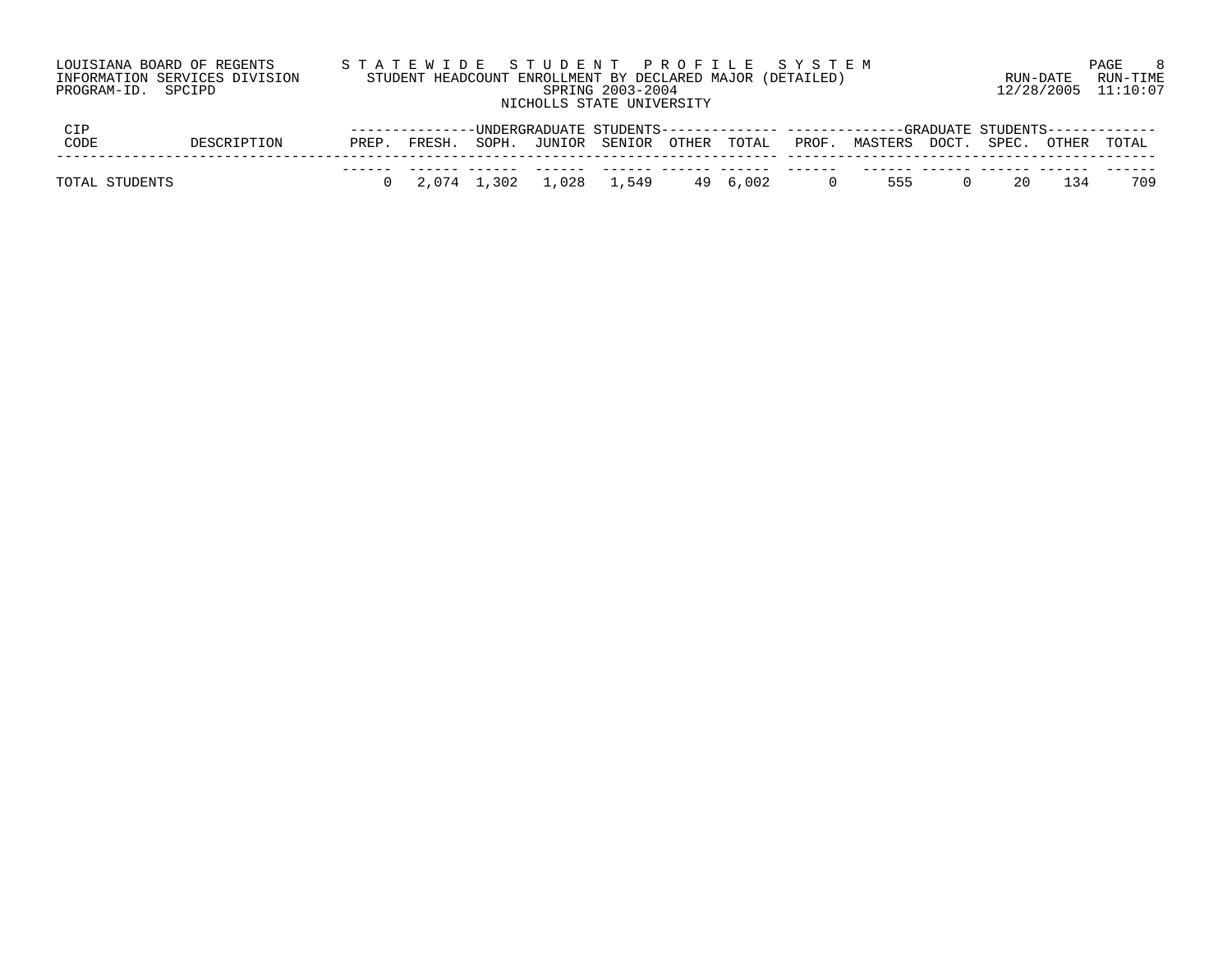## LOUISIANA BOARD OF REGENTS STA TEWIDE STUDENT PROFILE SYSTEM NAGE 9 INFORMATION SERVICES DIVISION STUDENT HEADCOUNT ENROLLMENT BY DECLARED MAJOR (DETAILED) RUN-DATE RUN-DATE RUN-TIME<br>PROGRAM-ID. SPCIPD 11:10:07 PROGRAM-ID. SPCIPD SPRING 2003-2004 12/28/2005 11:10:07 UNIVERSITY OF LA. AT MONROE

| CIP  |                                  |              |                |                |                | --------------DNDERGRADUATE STUDENTS         |              | ------------             |             | -------------GRADUATE STUDENTS- |             |             |              |              |
|------|----------------------------------|--------------|----------------|----------------|----------------|----------------------------------------------|--------------|--------------------------|-------------|---------------------------------|-------------|-------------|--------------|--------------|
| CODE | DESCRIPTION                      |              |                |                |                | PREP. FRESH. SOPH. JUNIOR SENIOR OTHER TOTAL |              |                          |             | PROF. MASTERS DOCT. SPEC.       |             |             |              | OTHER TOTAL  |
|      |                                  |              |                |                |                |                                              |              |                          |             |                                 |             |             |              |              |
|      | 000000 *** UNCOMMITTED STUDENTS  | 17           | 310            | 98             | 26             | 83                                           | $\Omega$     | 534                      | $\Omega$    | 19                              | $\Omega$    | $\Omega$    | 155          | 174          |
|      | 010101 Agricultural Business and | $\mathbf{0}$ | 17             | 10             | 9              | 17                                           | 0            | 53                       | 0           | $\overline{0}$                  | 0           | 0           | 0            | $\Omega$     |
|      | 090101 Communication Studies/Spe | $\Omega$     | $\overline{0}$ | $\overline{0}$ | $\Omega$       | $\Omega$                                     | $\Omega$     | $\Omega$                 | $\Omega$    | 16                              | $\Omega$    | $\Omega$    | $\Omega$     | 16           |
|      | 090102 Mass Communication/Media  | $\Omega$     | 47             | 26             | 26             | 30                                           | $\Omega$     | 129                      | $\Omega$    | $\Omega$                        | $\Omega$    | $\Omega$    | $\Omega$     | $\Omega$     |
|      | 090401 Journalism                | $\cap$       | $\Omega$       | $\Omega$       | $\mathbf 0$    | 1                                            | $\Omega$     | $\overline{\phantom{0}}$ | $\Omega$    | $\Omega$                        | $\Omega$    | $\Omega$    | $\Omega$     | $\Omega$     |
|      | 110701 Computer Science          | $\Omega$     | 30             | 12             | 5              | 17                                           | $\Omega$     | 64                       | $\Omega$    | $\Omega$                        | $\Omega$    | $\Omega$    | $\Omega$     | 0            |
|      | 130301 Curriculum and Instructio | $\Omega$     | $\Omega$       | $\Omega$       | $\Omega$       | $\Omega$                                     | <sup>0</sup> | $\Omega$                 | $\Omega$    | 1                               | 14          | 8           | $\Omega$     | 23           |
|      | 130401 Educational Leadership an | $\Omega$     | $\Omega$       | $\Omega$       | $\Omega$       | $\Omega$                                     | $\Omega$     | $\Omega$                 | $\Omega$    | 54                              | 13          | $\Omega$    | $\Omega$     | 67           |
|      | 131001 Special Education and Tea | $\Omega$     |                | 1              | $\mathbf 0$    |                                              | $\Omega$     |                          | $\mathbf 0$ | 49                              | $\mathbf 0$ | 0           | $\mathbf 0$  | 49           |
|      | 131101 Counselor Education/Schoo | $\Omega$     | $\Omega$       | $\mathbf 0$    | 0              | 0                                            | $\Omega$     | $\mathbf 0$              | 0           | 51                              | 0           | 1           | $\mathbf 0$  | 52           |
|      | 131202 Elementary Education and  |              | 83             | 71             | 44             | 77                                           | $\Omega$     | 275                      | $\Omega$    | 77                              | $\Omega$    | $\Omega$    | $\Omega$     | 77           |
|      | 131205 Secondary Education and T | $\Omega$     | $\Omega$       | $\Omega$       | $\Omega$       | $\Omega$                                     | $\Omega$     | $\Omega$                 | $\Omega$    | 14                              | $\Omega$    | $\Omega$    | $\Omega$     | 14           |
|      | 131210 Early Childhood Education | $\Omega$     | 37             | 32             | 33             | 56                                           | 0            | 158                      | 0           | 9                               | 0           | 0           | $\mathbf{1}$ | 10           |
|      | 131302 Art Teacher Education     |              | $\Omega$       | $\mathbf{1}$   | $\Omega$       | 4                                            | $\Omega$     | -5                       | $\Omega$    | $\Omega$                        | $\Omega$    | $\mathbf 0$ | $\mathbf 0$  | 0            |
|      | 131305 English/Language Arts Tea | <sup>n</sup> | 11             | 14             | 8              | 8                                            | $\Omega$     | 41                       | $\Omega$    | $\Omega$                        | $\Omega$    | $\mathbf 0$ | 0            | $\Omega$     |
|      | 131311 Mathematics Teacher Educa | $\Omega$     | 2              | $\overline{3}$ | 5              | 4                                            | $\Omega$     | 14                       | $\Omega$    | $\Omega$                        | $\Omega$    | $\Omega$    | $\Omega$     |              |
|      | 131312 Music Teacher Education   | $\Omega$     | 22             | 19             | 17             | 21                                           | 0            | 79                       | $\Omega$    | 0                               | 0           | $\mathbf 0$ | 0            |              |
|      | 131314 Physical Education Teachi | $\Omega$     | 53             | 28             | 40             | 49                                           | $\Omega$     | 170                      | $\Omega$    | $\Omega$                        | $\Omega$    | 0           | 0            |              |
|      | 131315 Reading Teacher Education | $\Omega$     | $\Omega$       | $\Omega$       | $\Omega$       | $\Omega$                                     | $\Omega$     | $\Omega$                 | $\Omega$    | 6                               | $\Omega$    | $\Omega$    | $\Omega$     |              |
|      | 131316 Science Teacher Education | $\Omega$     | $\mathbf{1}$   | 2              | 1              | 6                                            | $\Omega$     | 10                       | $\Omega$    | $\Omega$                        | $\Omega$    | $\Omega$    | $\Omega$     |              |
|      | 131318 Social Studies Teacher Ed | $\Omega$     | 9              | $\overline{4}$ | $\overline{4}$ | 16                                           | $\Omega$     | 33                       | $\Omega$    | $\Omega$                        | $\Omega$    | 0           | 0            |              |
|      | 131330 Spanish Language Teacher  | $\Omega$     | $\mathbf 0$    | 1              | $\mathbf 0$    | $\overline{0}$                               | 0            | $\overline{1}$           | $\Omega$    | $\Omega$                        | 0           | $\mathbf 0$ | 0            |              |
|      | 151001 Construction Engineering  | $\Omega$     | 47             | 28             | 35             | 67                                           | $\Omega$     | 177                      | $\Omega$    | $\Omega$                        | $\Omega$    | 0           | 0            |              |
|      | 160901 French Language and Liter | $\cap$       | $\mathbf{1}$   | $\overline{3}$ | $\overline{3}$ | 4                                            | 0            | 11                       | $\Omega$    | $\Omega$                        | $\Omega$    | $\Omega$    | $\Omega$     |              |
|      | 160905 Spanish Language and Lite | $\Omega$     | 2              | $\overline{4}$ | $\overline{4}$ | 8                                            | $\Omega$     | 18                       | $\Omega$    | $\Omega$                        | $\Omega$    | 0           | 0            |              |
|      | 190101 Family and Consumer Scien | <sup>n</sup> | 18             | 11             | 13             | 34                                           | $\Omega$     | 76                       | $\Omega$    | $\Omega$                        | $\Omega$    | 0           | 0            |              |
|      | 190708 Child Care and Support Se |              | 14             | 6              | $\overline{4}$ |                                              | 0            | 29                       | $\Omega$    | $\Omega$                        | $\Omega$    | $\Omega$    | $\Omega$     |              |
|      | 220001 Pre-Law Studies           |              | $\Omega$       | $\overline{3}$ | <sup>1</sup>   | 3                                            | $\Omega$     | 7                        | $\Omega$    | $\Omega$                        | $\Omega$    | $\Omega$    | $\Omega$     |              |
|      | 230101 English Language and Lite | <sup>n</sup> | 16             | 11             | 19             | 26                                           | $\Omega$     | 72                       | $\Omega$    | 21                              | $\Omega$    | $\Omega$    | 0            | 21           |
|      | 231001 Speech and Rhetorical Stu | $\Omega$     | 1              | 6              | 9              | 16                                           | $\Omega$     | 32                       | $\Omega$    | $\Omega$                        | $\Omega$    | 0           | 0            | $\Omega$     |
|      | 240000 *** TRANSFER STUDENTS *** |              | $\Omega$       | $\Omega$       | -1             | $\Omega$                                     | $\Omega$     | $\overline{1}$           | $\Omega$    | $\Omega$                        | $\Omega$    | $\Omega$    | $\Omega$     | $\Omega$     |
|      | 240102 General Studies           |              | 56             | 62             | 97             | 171                                          | $\Omega$     | 386                      | $\Omega$    | $\Omega$                        | $\Omega$    | $\Omega$    | $\Omega$     | $\Omega$     |
|      | 260101 Biology/Biological Scienc |              | 74             | 38             | 37             | 55                                           | $\Omega$     | 204                      | $\Omega$    | 29                              | $\Omega$    | $\Omega$    | $\Omega$     | 29           |
|      | 261004 Toxicology                |              | 9              | 4              | 6              | 18                                           | $\Omega$     | 37                       | $\Omega$    | $\Omega$                        | $\Omega$    | $\Omega$    | $\Omega$     | 0            |
|      | 270101 Mathematics, General      |              | 6              | 2              | $\mathbf{1}$   | 10                                           | $\Omega$     | 19                       | $\Omega$    | $\Omega$                        | $\Omega$    | $\Omega$    | 0            | $\mathbf 0$  |
|      | 301101 Gerontology               |              | $\Omega$       | $\mathbf 0$    | 0              | $\overline{0}$                               | $\Omega$     | $\overline{0}$           | $\Omega$    | 20                              | 0           | 0           | 2            | 22           |
|      | 310505 Kinesiology and Exercise  |              | 2              | 8              | 9              | 37                                           | $\Omega$     | 56                       | $\Omega$    | 23                              | $\Omega$    | $\Omega$    | $\Omega$     | 23           |
|      | 400401 Atmospheric Sciences and  |              | 13             | 7              | 5              | 21                                           | $\Omega$     | 46                       | $\Omega$    | $\Omega$                        | $\Omega$    | $\Omega$    | $\Omega$     | 0            |
|      | 400501 Chemistry, General        |              | $\overline{4}$ | 4              |                | 8                                            | $\Omega$     | 20                       | $\Omega$    | $\Omega$                        | $\Omega$    | $\Omega$    | $\Omega$     | 0            |
|      | 400601 Geology/Earth Science, Ge |              | $\Omega$       | 1              | $\mathbf{1}$   | $\mathbf 0$                                  | $\Omega$     | 2                        | $\Omega$    | 4                               | $\Omega$    | $\mathbf 0$ | 0            | 4            |
|      | 420101 Psychology, General       | <sup>n</sup> | 56             | 37             | 40             | 75                                           | $\Omega$     | 208                      | 0           | 25                              | $\Omega$    | $\Omega$    | $\mathbf 0$  | 25           |
|      | 421801 Educational Psychology    | <sup>n</sup> | $\Omega$       | $\Omega$       | $\Omega$       | $\Omega$                                     | 0            | $\Omega$                 | $\Omega$    | $\Omega$                        | $\Omega$    | 17          | $\Omega$     | 17           |
|      | 430104 Criminal Justice/Safety S | <sup>n</sup> | 75             | 56             | 58             | 62                                           | $\Omega$     | 251                      | $\Omega$    | 27                              | $\Omega$    | $\Omega$    | $\Omega$     | 27           |
|      | 430107 Criminal Justice/Police S | $\Omega$     | 15             | 8              | 5              | 2                                            | $\Omega$     | 30                       | $\Omega$    | $\Omega$                        | $\Omega$    | $\mathbf 0$ | 0            |              |
|      | 440701 Social Work               |              | 36             | 25             | 20             | 45                                           | $\Omega$     | 126                      | $\Omega$    | $\Omega$                        | $\Omega$    | $\Omega$    | 0            | 0            |
|      | 451001 Political Science and Gov |              | 6              | 5              | 5              | 9                                            | $\Omega$     | 25                       | $\Omega$    | $\Omega$                        | $\Omega$    | $\Omega$    | $\Omega$     |              |
|      | 451101 Sociology                 |              | 6              | 6              | 5              | 28                                           | $\Omega$     | 45                       | $\Omega$    | $\Omega$                        | $\Omega$    | $\Omega$    | $\Omega$     |              |
|      | 490102 Airline/Commercial/Profes |              | 13             | 9              | 11             | 25                                           | $\Omega$     | 58                       | $\Omega$    | $\Omega$                        | $\Omega$    | $\mathbf 0$ | $\Omega$     |              |
|      | 500702 Fine/Studio Arts, General | $\Omega$     | 29             | 23             | 9              | 19                                           | $\Omega$     | 80                       | 0           | $\Omega$                        | $\Omega$    | $\Omega$    | 0            |              |
|      |                                  |              | $\Omega$       | $\Omega$       | 1              | 1                                            | <sup>0</sup> | 2                        | 0           | $\Omega$                        | $\Omega$    | $\Omega$    | $\Omega$     | <sup>0</sup> |
|      | 500901 Music, General            |              |                |                |                |                                              |              |                          |             |                                 |             |             |              |              |
|      | 500903 Music Performance, Genera | $\Omega$     | $\Omega$       | $\Omega$       | $\Omega$       | $\Omega$                                     | $\Omega$     | $\Omega$                 | $\Omega$    | 14                              | $\Omega$    | $\Omega$    | $\Omega$     | 14           |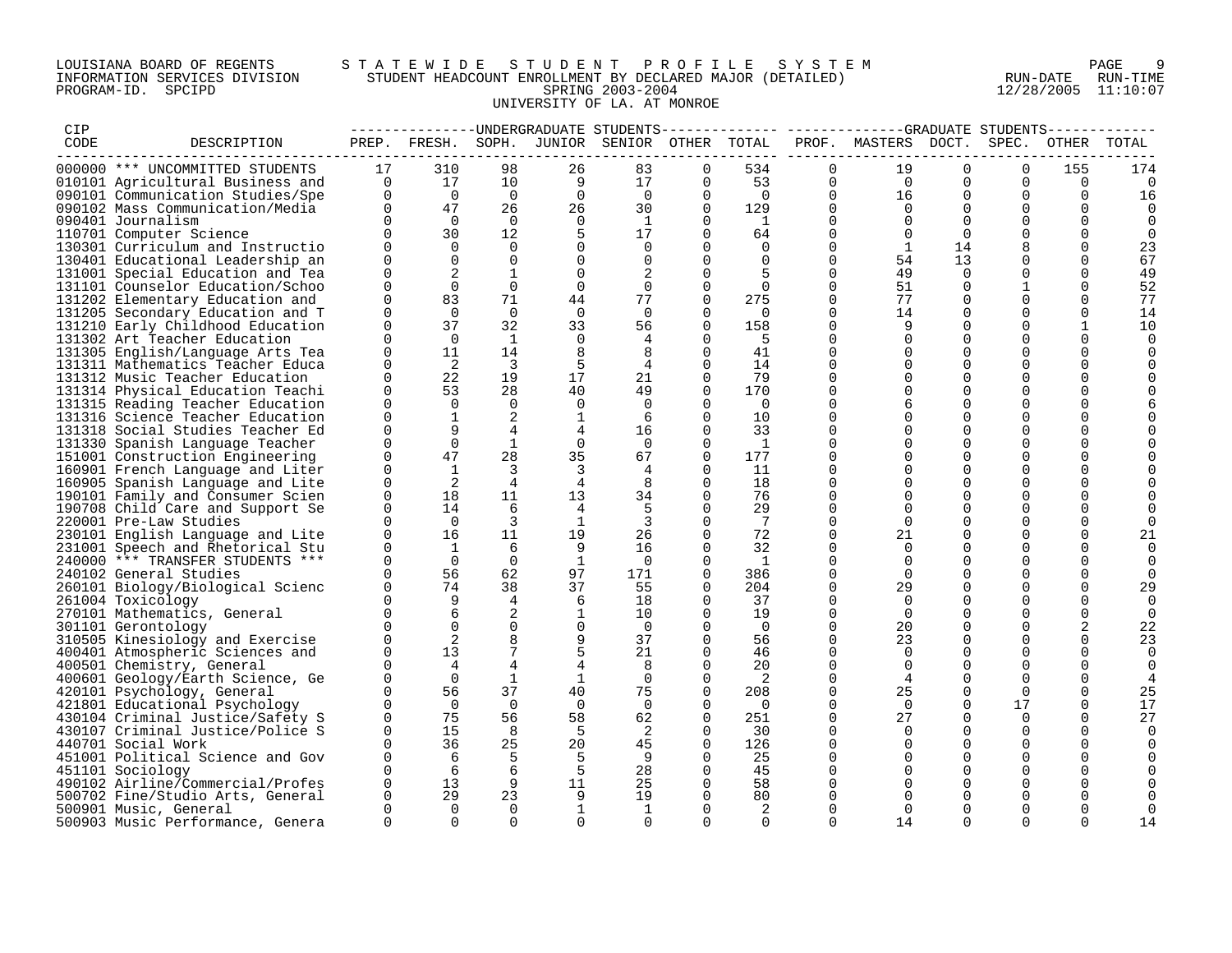## LOUISIANA BOARD OF REGENTS S T A T E W I D E S T U D E N T P R O F I L E S Y S T E M PAGE 10 INFORMATION SERVICES DIVISION STUDENT HEADCOUNT ENROLLMENT BY DECLARED MAJOR (DETAILED) RUN-DATE RUN-TIME PROGRAM-ID. SPCIPD SPRING 2003-2004 12/28/2005 11:10:07 UNIVERSITY OF LA. AT MONROE

| <b>CIP</b> |                                  |       |        |       | UNDERGRADUATE STUDENTS- |        |       |       |       |         | <b>GRADUATE</b> | STUDENTS |       |       |
|------------|----------------------------------|-------|--------|-------|-------------------------|--------|-------|-------|-------|---------|-----------------|----------|-------|-------|
| CODE       | DESCRIPTION                      | PREP. | FRESH. | SOPH. | JUNIOR                  | SENIOR | OTHER | TOTAL | PROF. | MASTERS | DOCT.           | SPEC.    | OTHER | TOTAL |
|            | 510204 Audiology/Audiologist and |       | 13     | 12    |                         | 28     |       | 62    |       | 23      |                 |          |       |       |
|            | 510602 Dental Hygiene/Hygienist  |       | 30     | 21    |                         | 45     |       | 127   |       |         |                 |          |       |       |
|            | 510803 Occupational Therapist As |       | 25     | 21    |                         | 16     |       | 79    |       |         |                 |          |       |       |
|            | 510911 Radiologic Technology/Sci |       | 87     | 65    | 58                      | 82     |       | 292   |       |         |                 |          |       |       |
|            | 511005 Clinical Laboratory Scien |       | 31     | 12    |                         | 45     |       | 109   |       |         |                 |          |       |       |
|            | 511199 Health/Medical Preparator |       |        |       |                         |        |       |       |       |         |                 |          |       |       |
|            | 511501 Substance Abuse/Addiction |       |        |       |                         |        |       |       |       |         |                 |          |       |       |
|            | 511505 Marriage and Family Thera |       |        |       |                         |        |       |       |       | 26      |                 |          |       |       |
|            | 511601 Nursing/Registered Nurse  |       | 268    | 124   | 124                     | 233    |       | 749   |       |         |                 |          |       |       |
|            | 512001 Pharmacy (PharmD ¢USA!, P |       | 183    | 65    | 71                      | 69     |       | 388   | 387   |         |                 |          |       | 387   |
|            | 512003 Pharmaceutics and Drug De |       |        |       |                         |        |       |       |       |         | 44              |          |       | 6 C   |
|            | 512306 Occupational Therapy/Ther |       | 61     | 43    | 33                      | 57     |       | 194   |       |         |                 |          |       |       |
|            | 520201 Business Administration a |       | 125    | 59    | 69                      | 100    |       | 353   |       | 100     |                 |          |       | 101   |
|            | 520301 Accounting                |       | 51     | 35    |                         | 91     |       | 203   |       |         |                 |          |       |       |
|            | 520601 Business/Managerial Econo |       |        |       |                         |        |       |       |       |         |                 |          |       |       |
|            | 520701 Entrepreneurship/Entrepre |       | 13     |       |                         |        |       | 22    |       |         |                 |          |       |       |
|            | 520801 Finance, General          |       | 17     |       |                         |        |       | 58    |       |         |                 |          |       |       |
|            | 521201 Management Information Sy |       | 61     | 57    | 36                      | 93     |       | 247   |       |         |                 |          |       |       |
|            | 521401 Marketing/Marketing Manag |       | 28     | 38    |                         | 39     |       | 129   |       |         |                 |          |       |       |
|            | 521701 Insurance                 |       |        |       |                         | 13     |       | 23    |       |         |                 |          |       |       |
|            | 540101 History, General          |       |        | 14    | 10                      | 17     |       | 46    |       |         |                 |          |       |       |
|            | TOTAL STUDENTS                   | 17    | 2,123  | 1,274 | 1,175                   | 2,089  |       | 6,678 | 387   | 650     | 94              | 26       | 160   | 1,317 |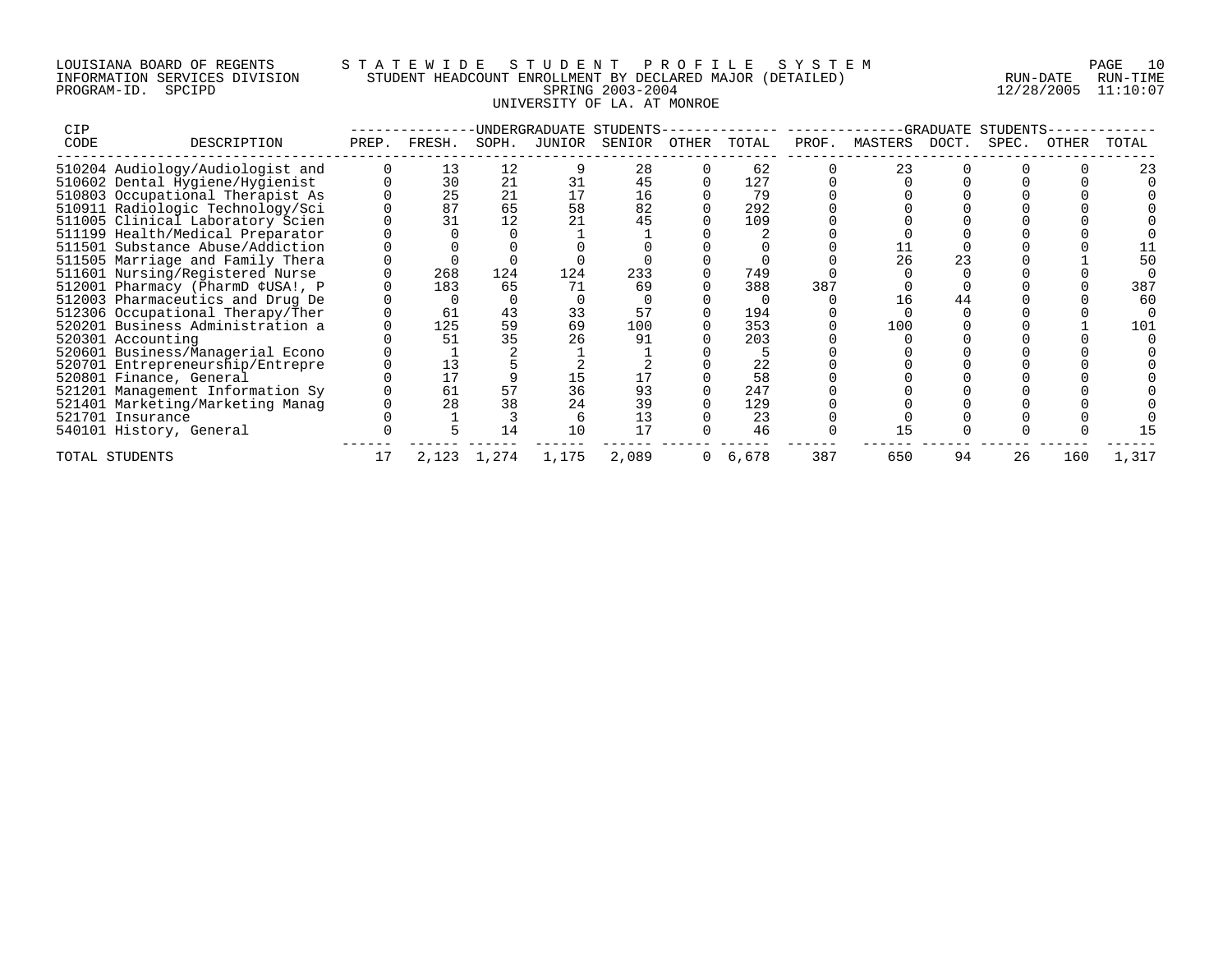## LOUISIANA BOARD OF REGENTS S T A T E W I D E S T U D E N T P R O F I L E S Y S T E M PAGE 11 INFORMATION SERVICES DIVISION STUDENT HEADCOUNT ENROLLMENT BY DECLARED MAJOR (DETAILED) RUN-DATE RUN-TIME PROGRAM-ID. SPCIPD SPRING 2003-2004 12/28/2005 11:10:07 NORTHWESTERN STATE UNIVERSITY

| CIP  |                                  |                                     |                 |                              |                          | ---------------- UNDERGRADUATE STUDENTS-     |                |                       |                         |                     |               |                            |                      |          |
|------|----------------------------------|-------------------------------------|-----------------|------------------------------|--------------------------|----------------------------------------------|----------------|-----------------------|-------------------------|---------------------|---------------|----------------------------|----------------------|----------|
| CODE | DESCRIPTION                      |                                     |                 |                              |                          | PREP. FRESH. SOPH. JUNIOR SENIOR OTHER TOTAL |                |                       |                         | PROF. MASTERS DOCT. |               |                            | SPEC. OTHER TOTAL    |          |
|      | 000000 *** UNCOMMITTED STUDENTS  | 48                                  | 34              | 2                            | 3                        | 11                                           | $\Omega$       | 98                    | $\Omega$                | 23                  | $\Omega$      | $\mathbf{1}$               | 324                  | 348      |
|      | 090401 Journalism                | $\overline{0}$                      | 42              | 37                           | 30                       | 55                                           | 0              | 164                   | 0                       | $\overline{0}$      | $\Omega$      | $\mathbf 0$                | 0                    | 0        |
|      | 110401 Information Science/Studi | $\overline{0}$                      | 65              | 49                           | 44                       | 58                                           | $\Omega$       | 216                   | $\Omega$                | $\overline{0}$      | $\Omega$      | $\mathbf 0$                | $\Omega$             | 0        |
|      | 130101 Education, General        | $\Omega$                            | $\Omega$        | $\Omega$                     | $\Omega$                 | $\Omega$                                     | $\Omega$       | $\overline{0}$        | $\Omega$                | 496                 | $\Omega$      | $\overline{3}$             | 7                    | 506      |
|      | 130401 Educational Leadership an | $\Omega$                            | $\Omega$        | $\Omega$                     | $\Omega$                 | $\overline{0}$                               | $\Omega$       | $\Omega$              | $\Omega$                | $\overline{0}$      | $\Omega$      | 77                         | 2                    | 79       |
|      |                                  | $\Omega$                            |                 | $\Omega$                     |                          |                                              | $\Omega$       |                       | $\Omega$                | $\bigcirc$          | $\Omega$      | $\Omega$                   | $\Omega$             | $\Omega$ |
|      | 131001 Special Education and Tea |                                     |                 |                              | 2                        | 3                                            |                |                       |                         |                     |               |                            |                      |          |
|      | 131102 College Student Counselin | $\mathbf 0$<br>$\Omega$             | $\Omega$<br>88  | $\overline{0}$<br>68         | $\overline{0}$<br>57     | $\mathbf{0}$                                 | 0<br>$\Omega$  | $\overline{0}$<br>286 | $\mathbf 0$<br>$\Omega$ | 44<br>$\Omega$      | 0<br>$\Omega$ | $\overline{0}$<br>$\Omega$ | $\Omega$<br>$\Omega$ | 44       |
|      | 131202 Elementary Education and  | $\Omega$                            | 8               |                              | $\overline{3}$           | 73                                           |                |                       | $\Omega$                | $\Omega$            |               | $\Omega$                   |                      |          |
|      | 131203 Junior High/Intermediate/ | $\Omega$                            |                 | - 5                          |                          | $\Omega$                                     | $\Omega$       | 16                    | $\Omega$                |                     | $\Omega$      |                            | $\Omega$             |          |
|      | 131205 Secondary Education and T |                                     | 37              | 41                           | 29                       | 32                                           | $\Omega$       | 139                   |                         | $\Omega$            | $\Omega$      | $\Omega$                   | $\Omega$             |          |
|      | 131210 Early Childhood Education | $\Omega$                            | 48              | 48                           | 34                       | 25                                           | $\Omega$       | 155                   | $\Omega$                | $\Omega$            | $\mathbf 0$   | $\mathbf 0$                | 0                    |          |
|      | 131312 Music Teacher Education   | $\Omega$                            | 34              | 20                           | 15                       | 39                                           | 0              | 108                   | $\Omega$                | $\Omega$            | $\Omega$      | $\mathbf 0$                | 0                    |          |
|      | 131314 Physical Education Teachi | $\Omega$                            | 59              | 50                           | 51                       | 73                                           | $\Omega$       | 233                   | $\Omega$                | 37                  | $\Omega$      | $\Omega$                   | $\Omega$             | 37       |
|      | 139999 Education, Other          | $\Omega$                            | $\overline{0}$  | $\overline{0}$               | $\overline{0}$           | $\overline{0}$                               | $\Omega$       | $\overline{0}$        | $\Omega$                | $\Omega$            | $\mathbf{1}$  | $\Omega$                   | $\Omega$             |          |
|      | 150303 Electrical, Electronic an | $\Omega$                            | 52              | 31                           | 11                       | 18                                           | $\Omega$       | 112                   | $\Omega$                | $\Omega$            | $\Omega$      | $\Omega$                   | $\Omega$             |          |
|      | 150612 Industrial Technology/Tec | $\Omega$                            | 27              | 22                           | 21                       | 30                                           | $\Omega$       | 100                   | $\Omega$                | $\Omega$            | $\Omega$      | $\Omega$                   | $\Omega$             |          |
|      | 190101 Family and Consumer Scien | $\Omega$                            | 25              | 16                           | 26                       | 35                                           | $\Omega$       | 102                   | $\Omega$                | $\Omega$            | $\Omega$      | $\Omega$                   | $\Omega$             |          |
|      | 230101 English Language and Lite | $\Omega$                            | 5               | 8                            | 11                       | 15                                           | $\Omega$       | 39                    | $\Omega$                | 35                  | $\Omega$      | $\Omega$                   | $\Omega$             | 35       |
|      | 240000 *** TRANSFER STUDENTS *** | $\Omega$                            | 13              | $\overline{a}$               | $\overline{2}$           | $\overline{1}$                               | $\Omega$       | 18                    | $\Omega$                | $\Omega$            | $\Omega$      | $\Omega$                   | 0                    |          |
|      | 240101 Liberal Arts and Sciences | $\mathbf 0$                         | 34              | 22                           | 32                       | 43                                           | $\overline{0}$ | 131                   | $\mathbf 0$             | $\Omega$            | $\mathbf 0$   | $\mathbf 0$                | 0                    |          |
|      | 240102 General Studies           | $\Omega$                            | 583             | 231                          | 185                      | 313                                          | $\Omega$       | 1,312                 | $\Omega$                | $\Omega$            | $\Omega$      | $\Omega$                   | $\Omega$             |          |
|      | 260101 Biology/Biological Scienc | $\Omega$                            | 140             | 90                           | 59                       | 90                                           | $\Omega$       | 379                   | $\Omega$                | $\Omega$            | $\Omega$      | $\Omega$                   | $\Omega$             |          |
|      | 270101 Mathematics, General      | $\overline{0}$                      | 3               | 6                            | $_{\rm 8}$               | 11                                           | $\overline{0}$ | 28                    | $\Omega$                | $\Omega$            | $\Omega$      | $\Omega$                   | 0                    |          |
|      | 400501 Chemistry, General        | $\Omega$                            | $\overline{7}$  | -5                           | 8                        | 13                                           | $\Omega$       | 33                    | $\Omega$                | $\Omega$            | $\Omega$      | $\Omega$                   | $\Omega$             |          |
|      | 400801 Physics, General          | $\begin{matrix}0\\0\\0\end{matrix}$ | $4\overline{ }$ | $4\overline{ }$              | $\overline{2}$           | $\overline{\mathbf{3}}$                      | 0              | 13                    | 0                       | $\Omega$            | 0             | 0                          | 0                    |          |
|      | 420101 Psychology, General       |                                     | 76              | 71                           | 81                       | 141                                          | $\Omega$       | 369                   | $\Omega$                | $\Omega$            | $\Omega$      | $\Omega$                   | $\Omega$             |          |
|      | 420201 Clinical Psychology       | $\Omega$                            | $\overline{0}$  | $\overline{0}$               | $\overline{0}$           | $\Omega$                                     | $\Omega$       | $\overline{0}$        | $\Omega$                | 26                  | $\Omega$      | $\Omega$                   | $\Omega$             | 26       |
|      | 430104 Criminal Justice/Safety S | $\Omega$                            | 63              | 52                           | 62                       | 75                                           | $\Omega$       | 252                   | $\Omega$                | $\Omega$            | $\Omega$      | $\Omega$                   | $\Omega$             |          |
|      | 430107 Criminal Justice/Police S | $\Omega$                            | 76              | 39                           | 14                       | - 9                                          | $\Omega$       | 138                   | $\mathbf 0$             | 1                   | $\mathbf 0$   | $\mathbf 0$                | 0                    |          |
|      | 440701 Social Work               | $\Omega$                            | 41              | 66                           | 58                       | 72                                           | $\Omega$       | 237                   | $\Omega$                | $\Omega$            | $\Omega$      | $\Omega$                   | $\Omega$             |          |
|      | 450101 Social Sciences, General  | $\Omega$                            | $\mathbf{1}$    | 2                            | $\overline{1}$           | $\overline{\mathbf{3}}$                      | $\Omega$       | $\overline{7}$        | $\Omega$                | $\Omega$            | $\Omega$      | $\Omega$                   | $\Omega$             |          |
|      | 450201 Anthropology              | $\Omega$                            | 5               | $7\phantom{.0}\phantom{.0}7$ | - 6                      | 13                                           | $\Omega$       | 31                    | $\Omega$                | $\Omega$            | $\Omega$      | $\Omega$                   | $\Omega$             |          |
|      | 451001 Political Science and Gov | $\Omega$                            | 15              | 18                           | 16                       | 17                                           | $\Omega$       | 66                    | $\Omega$                | $\Omega$            | $\Omega$      | $\Omega$                   | $\Omega$             |          |
|      | 451101 Sociology                 | $\Omega$                            | $4\overline{ }$ | 8                            | 5                        | 12                                           | $\Omega$       | 29                    | $\Omega$                | $\Omega$            | $\Omega$      | $\mathbf 0$                | O                    |          |
|      | 500401 Design and Visual Communi | $\Omega$                            | $\Omega$        | $\Omega$                     | $\Omega$                 | 2                                            | $\Omega$       | 2                     | $\Omega$                | $\Omega$            | $\Omega$      | $\Omega$                   | $\Omega$             |          |
|      | 500409 Graphic Design            | $\Omega$                            | 11              | $\overline{3}$               | $\overline{3}$           | 5                                            | $\Omega$       | 22                    | $\Omega$                | $\Omega$            | $\Omega$      | $\Omega$                   | $\Omega$             |          |
|      | 500501 Drama and Dramatics/Theat | $\Omega$                            | 27              | 21                           | 24                       | 23                                           | $\Omega$       | 95                    | $\Omega$                | $\Omega$            | $\Omega$      | $\Omega$                   | $\Omega$             |          |
|      | 500701 Art/Art Studies, General  | $\mathbf 0$                         | -5              | $7\overline{ }$              | $\overline{\phantom{a}}$ | 4                                            | 0              | 18                    | 0                       | 11                  | $\mathbf 0$   | $\mathbf 0$                | 0                    | 11       |
|      | 500702 Fine/Studio Arts, General | $\Omega$                            | $7\overline{ }$ | 24                           | 15                       | 20                                           | $\Omega$       | 66                    | $\Omega$                | $\bigcap$           | $\Omega$      | $\Omega$                   | $\Omega$             |          |
|      | 500903 Music Performance, Genera | $\Omega$                            | 10              | $-5$                         | $5^{\circ}$              | 18                                           | $\Omega$       | 38                    | $\mathbf 0$             | 13                  | $\Omega$      | $\Omega$                   | $\Omega$             | 13       |
|      | 510808 Veterinary/Animal Health  | $\mathbf{1}$                        | 16              | 9                            | 11                       | 6                                            | $\Omega$       | 43                    | $\Omega$                | $\Omega$            | $\Omega$      | $\Omega$                   | $\Omega$             |          |
|      | 510911 Radiologic Technology/Sci | $\Omega$                            | 77              | 71                           | 45                       | 76                                           | $\Omega$       | 269                   | $\Omega$                | $\Omega$            | $\Omega$      | $\Omega$                   | $\Omega$             | $\Omega$ |
|      | 511005 Clinical Laboratory Scien | $\mathbf 0$                         | 14              | $\overline{7}$               | 12                       | 4                                            | 0              | 37                    | $\Omega$                | $\Omega$            | $\mathbf 0$   | $\mathbf 0$                | 0                    |          |
|      | 511601 Nursing/Registered Nurse  | 2                                   | 736             | 502                          | 364                      | 523                                          | $\overline{0}$ | 2,127                 | $\Omega$                | $\bigcap$           | $\Omega$      | $\Omega$                   | $\Omega$             |          |
|      | 511602 Nursing Administration (M | $\mathbf 0$                         | $\overline{0}$  | $\overline{0}$               | $\overline{0}$           | $\overline{0}$                               | $\overline{0}$ | $\overline{0}$        | $\Omega$                | 105                 | $\mathbf 0$   | $\mathbf{1}$               | 3                    | 109      |
|      | 520101 Business/Commerce, Genera | $\mathbf 0$                         | 141             | 53                           | 8                        | 4                                            | $\Omega$       | 206                   | $\Omega$                | $\Omega$            | $\Omega$      | $\Omega$                   | $\Omega$             |          |
|      | 520201 Business Administration a | $\mathbf 0$                         | 154             | 140                          | 118                      | 191                                          | $\Omega$       | 603                   | $\mathbf 0$             | $\Omega$            | $\mathbf 0$   | $\mathbf 0$                | 0                    |          |
|      | 520301 Accounting                | $\mathbf{1}$                        | 46              | 45                           | 28                       | 46                                           | $\Omega$       | 166                   | $\Omega$                | $\Omega$            | $\Omega$      | $\Omega$                   | $\Omega$             |          |
|      | 520401 Administrative Assistant  | $\Omega$                            | $\overline{7}$  | $-5$                         | $\overline{4}$           | $\overline{\mathbf{0}}$                      | $\Omega$       | 16                    | $\Omega$                | $\Omega$            | $\Omega$      | $\Omega$                   | $\Omega$             |          |
|      | 520901 Hospitality Administratio | $\mathbf 0$                         | 13              | 17                           | 20                       | 26                                           | $\Omega$       | 76                    | $\Omega$                | $\Omega$            | $\Omega$      | $\Omega$                   | $\Omega$             |          |
|      | 540101 History, General          | $\Omega$                            | 13              | 15                           | 17                       | 21                                           | $\Omega$       | 66                    | $\Omega$                | 3                   | $\Omega$      | $\Omega$                   | $\Omega$             | 3        |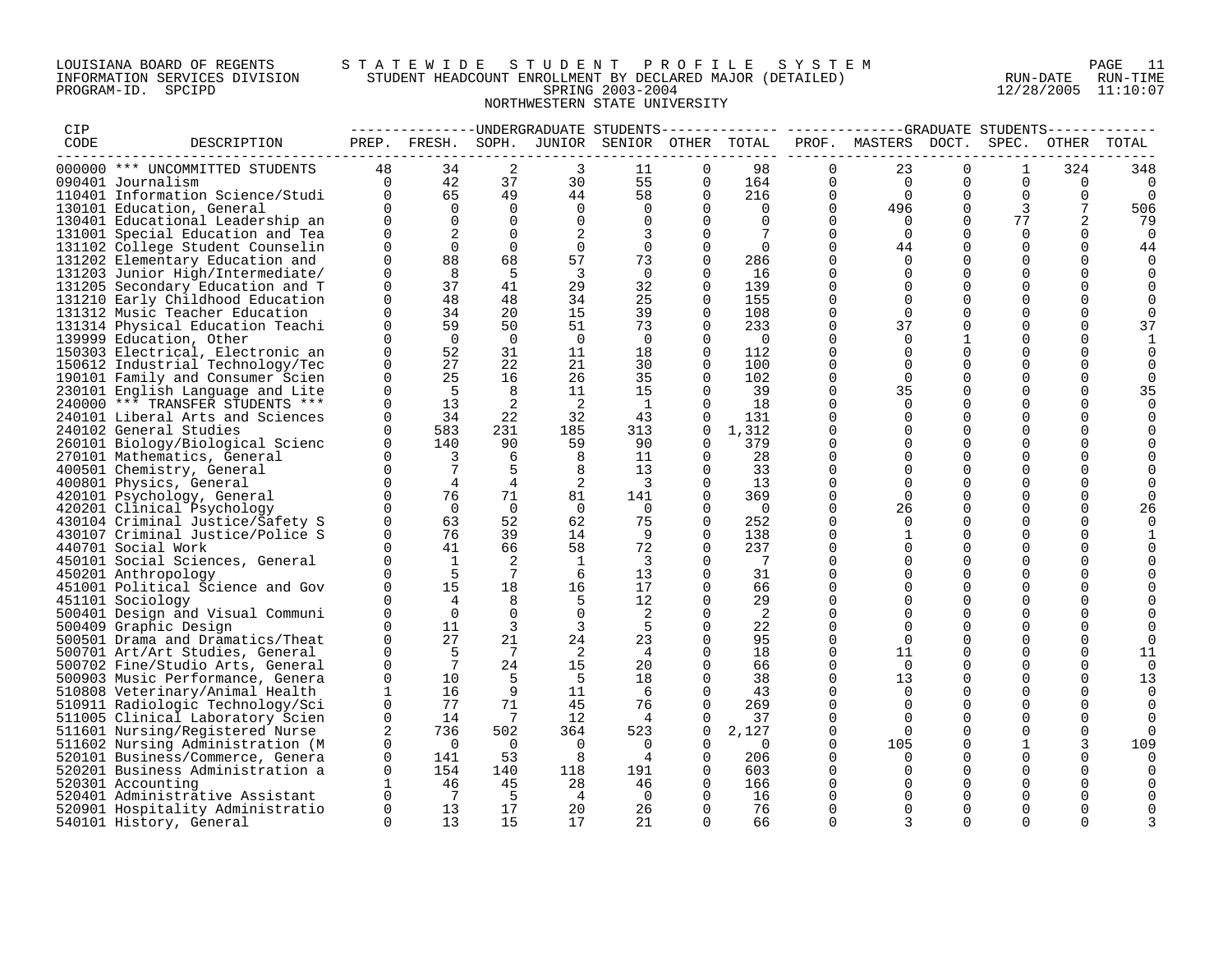|                | LOUISIANA BOARD OF REGENTS    |       |               |             | STATEWIDE STUDENT PROFILE SYSTEM                          |                  |                 |                |                                                                                 |    |            | 12<br>PAGE |
|----------------|-------------------------------|-------|---------------|-------------|-----------------------------------------------------------|------------------|-----------------|----------------|---------------------------------------------------------------------------------|----|------------|------------|
|                | INFORMATION SERVICES DIVISION |       |               |             | STUDENT HEADCOUNT ENROLLMENT BY DECLARED MAJOR (DETAILED) |                  |                 |                |                                                                                 |    | RUN-DATE   | RUN-TIME   |
|                | PROGRAM-ID. SPCIPD            |       |               |             |                                                           | SPRING 2003-2004 |                 |                |                                                                                 |    | 12/28/2005 | 11:10:07   |
|                |                               |       |               |             | NORTHWESTERN STATE UNIVERSITY                             |                  |                 |                |                                                                                 |    |            |            |
| CIP            |                               |       | ------------- |             |                                                           |                  |                 |                | -UNDERGRADUATE STUDENTS------------- -------------GRADUATE STUDENTS------------ |    |            |            |
| CODE           | DESCRIPTION                   | PREP. | FRESH.        | SOPH.       | JUNIOR SENIOR OTHER TOTAL                                 |                  |                 | PROF.          | MASTERS DOCT. SPEC.                                                             |    | OTHER      | TOTAL      |
|                |                               |       |               |             |                                                           |                  |                 |                |                                                                                 |    |            |            |
| TOTAL STUDENTS |                               |       |               | 2,868 1,944 | 1,552                                                     | 2,252            | $0 \quad 8.668$ | $\overline{0}$ | 794                                                                             | 82 | 336        | 1,213      |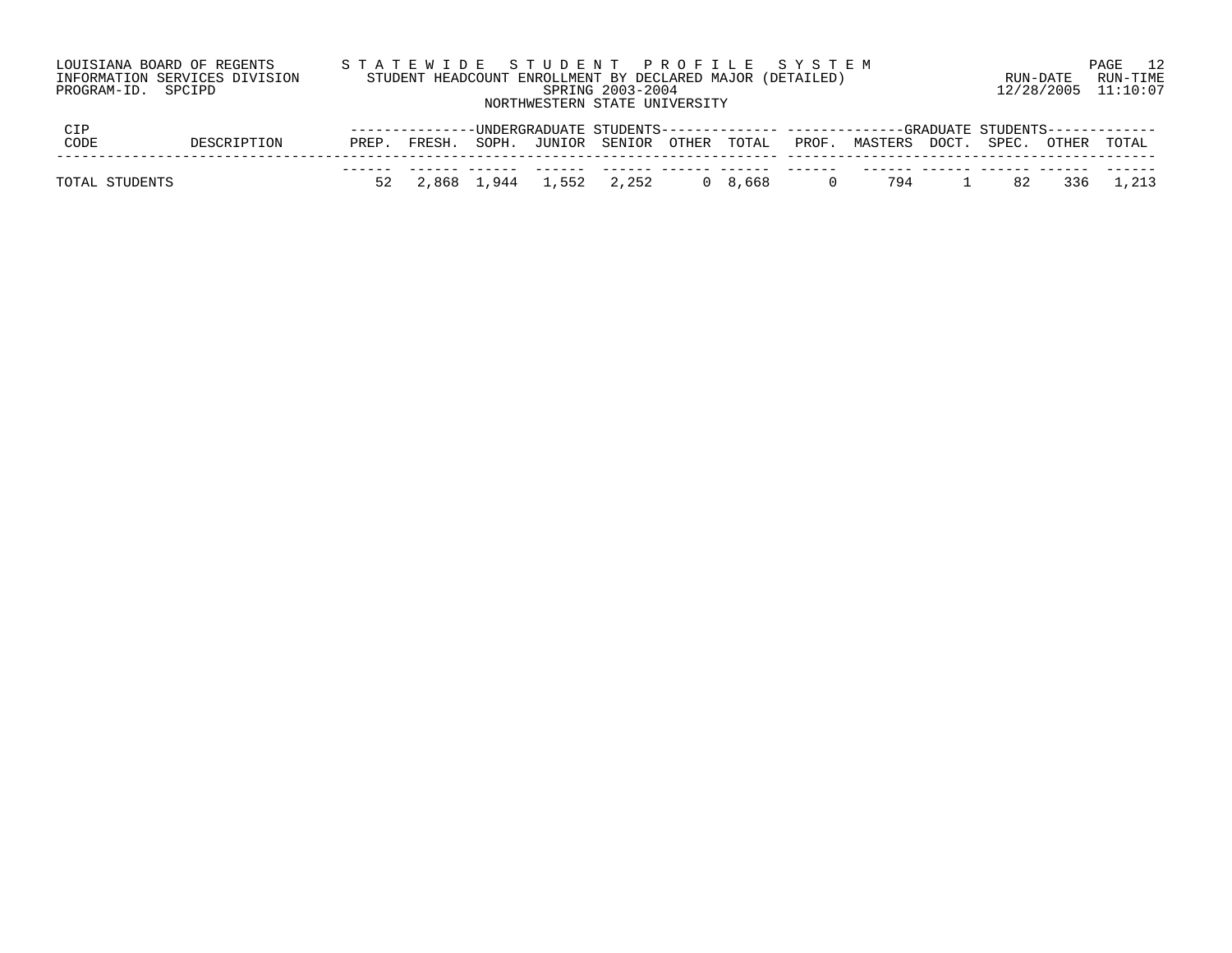## LOUISIANA BOARD OF REGENTS S T A T E W I D E S T U D E N T P R O F I L E S Y S T E M PAGE 13 INFORMATION SERVICES DIVISION STUDENT HEADCOUNT ENROLLMENT BY DECLARED MAJOR (DETAILED) RUN-DATE RUN-TIME PROGRAM-ID. SPCIPD SPRING 2003-2004 12/28/2005 11:10:07 SOUTHEASTERN LA. UNIVERSITY

| CIP  |                                                                      |                         |                                        |                      |                      |                                 |                         |                                |                      | --------------UNDERGRADUATE STUDENTS-------------- ------------GRADUATE STUDENTS----------- |                      |                      |                      |          |
|------|----------------------------------------------------------------------|-------------------------|----------------------------------------|----------------------|----------------------|---------------------------------|-------------------------|--------------------------------|----------------------|---------------------------------------------------------------------------------------------|----------------------|----------------------|----------------------|----------|
| CODE | DESCRIPTION                                                          |                         | PREP. FRESH.                           |                      |                      | SOPH. JUNIOR SENIOR OTHER TOTAL |                         |                                |                      | PROF. MASTERS DOCT.                                                                         |                      | SPEC.                | OTHER                | TOTAL    |
|      | 000000 *** UNCOMMITTED STUDENTS                                      | 15                      | 1,139                                  | 397                  | 96                   | 26                              | 77                      | 1,750                          | $\Omega$             | $\Omega$                                                                                    | $\Omega$             | $\Omega$             | 645                  | 645      |
|      | 011103 Horticultural Science                                         | $\Omega$                |                                        | $-5$                 | 6                    | 4                               | $\mathbf 0$             | 19                             | $\Omega$             | $\Omega$                                                                                    | $\Omega$             | $\Omega$             | $\Omega$             | $\Omega$ |
|      | 090101 Communication Studies/Spe                                     | $\mathbf 0$             | $\begin{array}{c} 4 \\ 80 \end{array}$ | 78                   | 72                   | 102                             | $\mathbf 0$             | 332                            | $\mathbf 0$          | $\Omega$                                                                                    | $\Omega$             | 0                    | $\Omega$             | 0        |
|      | 090901 Organizational Communicat                                     | $\mathbf{0}$            | $\overline{0}$                         | $\overline{0}$       | $\overline{0}$       | $\overline{0}$                  | 0                       | $\overline{0}$                 | $\mathbf 0$          | 28                                                                                          | $\Omega$             | $\mathbf 0$          | $\Omega$             | 28       |
|      | 110701 Computer Science                                              | $\Omega$                | 102                                    | 79                   | 39                   | 65                              | $\Omega$                | 285                            | $\Omega$             | $\bigcap$                                                                                   | $\Omega$             | $\Omega$             | $\Omega$             | $\Omega$ |
|      | 130301 Curriculum and Instructio                                     | $\Omega$                | $\overline{0}$                         | $\overline{0}$       | $\Omega$             | $\Omega$                        | $\Omega$                | $\Omega$                       | $\Omega$             | 117                                                                                         | $\Omega$             | $\Omega$             | $\Omega$             | 117      |
|      | 130401 Educational Leadership an                                     | $\Omega$                | $\overline{0}$                         | $\overline{0}$       | $\overline{0}$       | $\Omega$                        | $\mathbf 0$             | $\Omega$                       | $\mathbf 0$          | 162                                                                                         |                      | $\mathbf 0$          | 0                    | 162      |
|      | 131001 Special Education and Tea                                     | $\Omega$                | 16                                     | 22                   | 27                   | 57                              | $\Omega$                | 122                            | 0                    | 68                                                                                          | $\Omega$             | 0                    | $\Omega$             | 68       |
|      | 131012 Education/Teaching of Ind                                     | $\Omega$                | 15                                     | 24                   | 22                   | 28                              | $\Omega$                | 89                             | $\Omega$             | $\Omega$                                                                                    | $\Omega$             | $\Omega$             | $\Omega$             | $\Omega$ |
|      | 131101 Counselor Education/Schoo                                     | $\Omega$                | $\overline{0}$                         | $\overline{0}$       | $\Omega$             | $\Omega$                        | $\Omega$                | $\Omega$                       | $\Omega$             | 86                                                                                          | $\Omega$             | $\Omega$             | $\Omega$             | 86       |
|      | 131202 Elementary Education and                                      | $\Omega$                | 239                                    | 260                  | 208                  | 314                             | $\Omega$                | 1,021                          | $\Omega$             | 236                                                                                         | $\Omega$             | $\Omega$             | $\Omega$             | 236      |
|      | 131205 Secondary Education and T                                     | $\Omega$                | $\overline{0}$                         | $\overline{0}$       | $\overline{0}$       | $\overline{0}$                  | $\Omega$                | $\overline{0}$                 | $\mathbf 0$          | 181                                                                                         | 0                    | 0                    | $\Omega$             | 181      |
|      | 131302 Art Teacher Education                                         | $\Omega$                | 10                                     | 9                    | 8                    | 10                              | $\Omega$                | 37                             | $\Omega$             | $\Omega$                                                                                    | $\Omega$             | $\Omega$             | $\Omega$             | $\Omega$ |
|      | 131305 English/Language Arts Tea                                     | $\Omega$                | 23                                     | 29                   | 16                   | 25                              | $\Omega$                | 93                             | $\Omega$             | $\Omega$                                                                                    | $\Omega$             | $\Omega$             | $\Omega$             |          |
|      | 131311 Mathematics Teacher Educa                                     | $\Omega$                | 16                                     | 12 <sup>°</sup>      | 7                    | 12                              | $\Omega$                | 47                             | $\Omega$             | $\Omega$                                                                                    | $\Omega$             | $\Omega$             | $\Omega$             |          |
|      | 131312 Music Teacher Education                                       | $\mathbf{1}$            | 26                                     | 13                   | $\overline{4}$       | 14                              | $\Omega$                | 58                             | $\Omega$             | $\Omega$                                                                                    | $\Omega$             | $\Omega$             | $\Omega$             |          |
|      | 131314 Physical Education Teachi                                     | $\mathbf 1$<br>$\Omega$ | 134<br>- 9                             | 104                  | 87                   | 142                             | 0                       | 468                            | 0                    | 50                                                                                          | $\Omega$             | 0                    | 0                    | 50       |
|      | 131316 Science Teacher Education                                     | $\Omega$                |                                        | $\overline{2}$       | -6                   | $\overline{7}$                  | $\Omega$                | -24                            | $\Omega$<br>$\Omega$ | $\Omega$                                                                                    | $\Omega$             | $\Omega$<br>$\Omega$ | $\Omega$<br>$\Omega$ |          |
|      | 131318 Social Studies Teacher Ed<br>131325 French Language Teacher E | $\Omega$                | 34<br>1                                | 28<br>$\mathbf{1}$   | 41<br>$\overline{0}$ | 40<br>1                         | $\Omega$<br>$\Omega$    | 143<br>$\overline{\mathbf{3}}$ | $\Omega$             | $\Omega$                                                                                    | $\Omega$<br>$\Omega$ | $\Omega$             | $\Omega$             |          |
|      | 131330 Spanish Language Teacher                                      | $\mathbf{1}$            | 3                                      | 2                    | 2                    | 3                               | $\Omega$                | 11                             | $\Omega$             | $\Omega$                                                                                    | $\Omega$             | $\Omega$             | $\Omega$             |          |
|      | 131331 Speech Teacher Education                                      | $\Omega$                | 12                                     | 9                    | 6                    | 6                               | $\Omega$                | 33                             | $\Omega$             | $\Omega$                                                                                    | $\Omega$             | $\Omega$             | $\Omega$             |          |
|      | 150612 Industrial Technology/Tec                                     | $\Omega$                | 109                                    | 92                   | 77                   | 111                             | $\Omega$                | 389                            | $\Omega$             | $\Omega$                                                                                    | $\Omega$             | 0                    | $\Omega$             |          |
|      | 160901 French Language and Liter                                     | $\Omega$                | 2                                      | $\overline{4}$       | 6                    |                                 | $\Omega$                | 14                             | $\Omega$             | $\Omega$                                                                                    | $\Omega$             | $\Omega$             | $\Omega$             |          |
|      | 160905 Spanish Language and Lite                                     | $\Omega$                | $\overline{2}$                         | 2                    | 6                    | 8                               | $\Omega$                | 18                             | $\Omega$             |                                                                                             | $\Omega$             | $\Omega$             |                      |          |
|      | 190101 Family and Consumer Scien                                     | $\mathbf{1}$            | 14                                     | 27                   | 28                   | 61                              | $\Omega$                | 131                            | $\Omega$             | $\Omega$                                                                                    | $\Omega$             | $\Omega$             | $\Omega$             |          |
|      | 230101 English Language and Lite                                     | $\Omega$                | 20                                     | 17                   | 22                   | 40                              | $\Omega$                | 99                             | $\Omega$             | 37                                                                                          | $\Omega$             | $\Omega$             | $\Omega$             | 37       |
|      | 240101 Liberal Arts and Sciences                                     | $\Omega$                | - 9                                    | - 8                  | 13                   | 19                              | $\Omega$                | 49                             | 0                    | $\Omega$                                                                                    | $\Omega$             | 0                    | 0                    | $\Omega$ |
|      | 240102 General Studies                                               | $\Omega$                | 110                                    | 69                   | 88                   | 227                             | $\Omega$                | 494                            | $\Omega$             | $\Omega$                                                                                    |                      | $\Omega$             | $\Omega$             | $\Omega$ |
|      | 260101 Biology/Biological Scienc                                     | 4                       | 285                                    | 148                  | 109                  | 200                             | $\Omega$                | 746                            | $\mathbf 0$          | 27                                                                                          | $\Omega$             | $\Omega$             | $\Omega$             | 27       |
|      | 270101 Mathematics, General                                          |                         | $-5$                                   | $\overline{7}$       | 9                    | 19                              | $\Omega$                | 41                             | $\Omega$             | $\overline{0}$                                                                              | $\Omega$             | $\Omega$             | $\Omega$             | $\cap$   |
|      | 301501 Science, Technology and S                                     | $\mathbf 0$             | $\overline{0}$                         | $\overline{0}$       | $\overline{0}$       | $\overline{0}$                  | 0                       | $\overline{0}$                 | $\mathbf 0$          | 35                                                                                          | $\Omega$             | $\mathbf 0$          | $\Omega$             | 35       |
|      | 400501 Chemistry, General                                            | 1                       | 44                                     | 19                   | 13                   | 24                              | 0                       | 101                            | 0                    | $\Omega$                                                                                    | $\Omega$             | 0                    | $\Omega$             | $\Omega$ |
|      | 400801 Physics, General                                              | $\mathbf{1}$            | 30                                     | 13                   | 12                   | $\overline{7}$                  | $\Omega$                | 63                             | $\Omega$             | $\Omega$                                                                                    | $\Omega$             | $\Omega$             | $\Omega$             | $\Omega$ |
|      | 420101 Psychology, General                                           | $\mathbf{1}$            | 123                                    | 87                   | 98                   | 98                              | $\Omega$                | 407                            | $\Omega$             | 29                                                                                          | $\Omega$             | $\Omega$             | $\Omega$             | 29       |
|      | 430104 Criminal Justice/Safety S                                     | $\Omega$                | 124                                    | 94                   | 97                   | 89                              | $\Omega$                | 404                            | $\Omega$             | $\Omega$                                                                                    | $\Omega$             | $\Omega$             | ∩                    |          |
|      | 430107 Criminal Justice/Police S                                     | $\Omega$                | 10                                     | 12                   | 8                    | $\overline{3}$                  | 0                       | 33                             | 0                    | $\Omega$                                                                                    | $\Omega$             | $\mathbf 0$          | $\Omega$             | 0        |
|      | 440701 Social Work                                                   |                         | 35                                     | 44                   | 64                   | 94                              | $\Omega$                | 237                            | $\Omega$             |                                                                                             | $\Omega$             | 0                    |                      |          |
|      | 451001 Political Science and Gov                                     | $\Omega$                | 37                                     | 31                   | 24                   | 29                              | $\Omega$                | 121                            | $\Omega$             | $\Omega$                                                                                    | $\Omega$             | $\Omega$             | $\Omega$             |          |
|      | 451101 Sociology                                                     | $\Omega$                | 21                                     | 12                   | 23                   | 34                              | $\Omega$                | 90                             | $\Omega$             | 25                                                                                          | $\Omega$             | $\Omega$             | $\Omega$             | 25       |
|      | 500701 Art/Art Studies, General                                      | $\Omega$<br>$\Omega$    | 47<br>$\overline{2}$                   | 43                   | 33                   | 63                              | $\Omega$                | 186                            | $\Omega$             | $\Omega$                                                                                    | $\Omega$             | $\Omega$             | $\Omega$<br>$\Omega$ | $\Omega$ |
|      | 500704 Arts Management                                               | 0                       | 24                                     | $5\phantom{0}$<br>11 | 8<br>10              | 13<br>19                        | $\mathbf 0$<br>$\Omega$ | 28<br>64                       | 0<br>0               | $\Omega$<br>23                                                                              | $\Omega$<br>0        | $\mathbf 0$<br>0     | 0                    | $\Omega$ |
|      | 500903 Music Performance, Genera                                     | $\Omega$                | $\overline{0}$                         | $\overline{0}$       | $\Omega$             | $\Omega$                        | $\Omega$                | $\overline{0}$                 | $\Omega$             | 74                                                                                          | $\Omega$             | $\Omega$             | $\Omega$             | 23<br>74 |
|      | 510203 Speech-Language Pathology<br>510913 Athletic Training/Trainer | $\Omega$                | 39                                     | 23                   | 21                   | 26                              | $\Omega$                | 109                            | $\Omega$             | $\Omega$                                                                                    | $\Omega$             | $\Omega$             | $\Omega$             | $\Omega$ |
|      | 511601 Nursing/Registered Nurse                                      | $\mathbf{1}$            | 523                                    | 344                  | 246                  | 393                             | $\Omega$                | 1,507                          | $\Omega$             | $\Omega$                                                                                    | $\Omega$             | $\Omega$             | $\Omega$             | $\Omega$ |
|      | 511610 Psychiatric/Mental Health                                     | $\Omega$                | $\overline{0}$                         | $\overline{0}$       | $\overline{0}$       | $\overline{0}$                  | $\Omega$                | $\Omega$                       | $\Omega$             | 62                                                                                          | $\Omega$             | 0                    | $\Omega$             | 62       |
|      | 512207 Public Health Education a                                     | 0                       | $\overline{\mathbf{3}}$                | $\overline{a}$       | 10                   | 11                              | $\Omega$                | 26                             | 0                    | - 0                                                                                         |                      | 0                    | 0                    |          |
|      | 520201 Business Administration a                                     | $\Omega$                | 303                                    | 307                  | 328                  | 481                             | $\Omega$                | 1,419                          | $\Omega$             | 185                                                                                         |                      | $\Omega$             | $\Omega$             | 185      |
|      | 520301 Accounting                                                    | $\Omega$                | 117                                    | 120                  | 117                  | 173                             | $\Omega$                | 527                            | $\Omega$             | $\Omega$                                                                                    | $\Omega$             | $\Omega$             | $\Omega$             | $\Omega$ |
|      | 520401 Administrative Assistant                                      | $\cap$                  | 18                                     | 23                   | -8                   | 10                              | $\Omega$                | 59                             | $\cap$               | $\cap$                                                                                      | $\cap$               |                      |                      | $\Omega$ |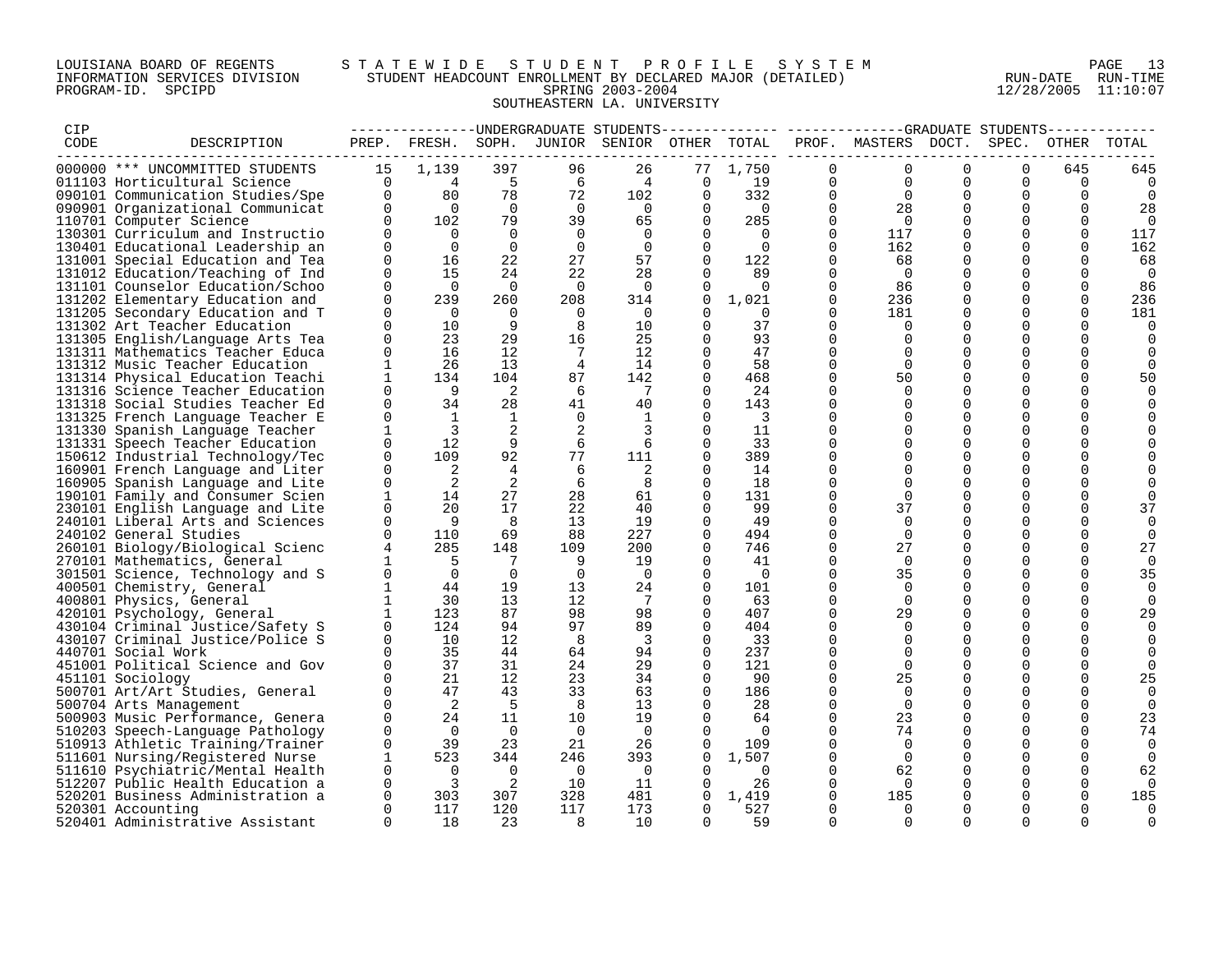| LOUISIANA BOARD OF REGENTS    |  |  |
|-------------------------------|--|--|
| INFORMATION SERVICES DIVISION |  |  |
| PROGRAM-ID. SPCIPD            |  |  |

# LOUISIANA BOARD OF REGENTS S T A T E W I D E S T U D E N T P R O F I L E S Y S T E M PAGE 14 INFORMATION SERVICES DIVISION STUDENT HEADCOUNT ENROLLMENT BY DECLARED MAJOR (DETAILED) RUN-DATE RUN-TIME PROGRAM-ID. SPCIPD SPRING 2003-2004 12/28/2005 11:10:07 SOUTHEASTERN LA. UNIVERSITY

| CIP                                                                                    |       |          |                 |                  | -UNDERGRADUATE STUDENTS-------------- ---------- |       |                   |       |         |       | ---GRADUATE STUDENTS----- |       |       |
|----------------------------------------------------------------------------------------|-------|----------|-----------------|------------------|--------------------------------------------------|-------|-------------------|-------|---------|-------|---------------------------|-------|-------|
| CODE<br>DESCRIPTION                                                                    | PREP. | FRESH.   | SOPH.           | JUNIOR           | SENIOR                                           | OTHER | TOTAL             | PROF. | MASTERS | DOCT. | SPEC.                     | OTHER | TOTAL |
| 520801 Finance, General<br>521401 Marketing/Marketing Manag<br>540101 History, General |       | 57<br>28 | 40<br>104<br>45 | כ כ<br>106<br>36 | 149<br>41                                        |       | 191<br>416<br>150 |       |         |       |                           |       | 37    |
| TOTAL STUDENTS                                                                         | 28    |          | 4,023 2,827     | 2,322            | 3,377                                            |       | 77 12,654         |       | . . 462 |       |                           | 645   | 2,107 |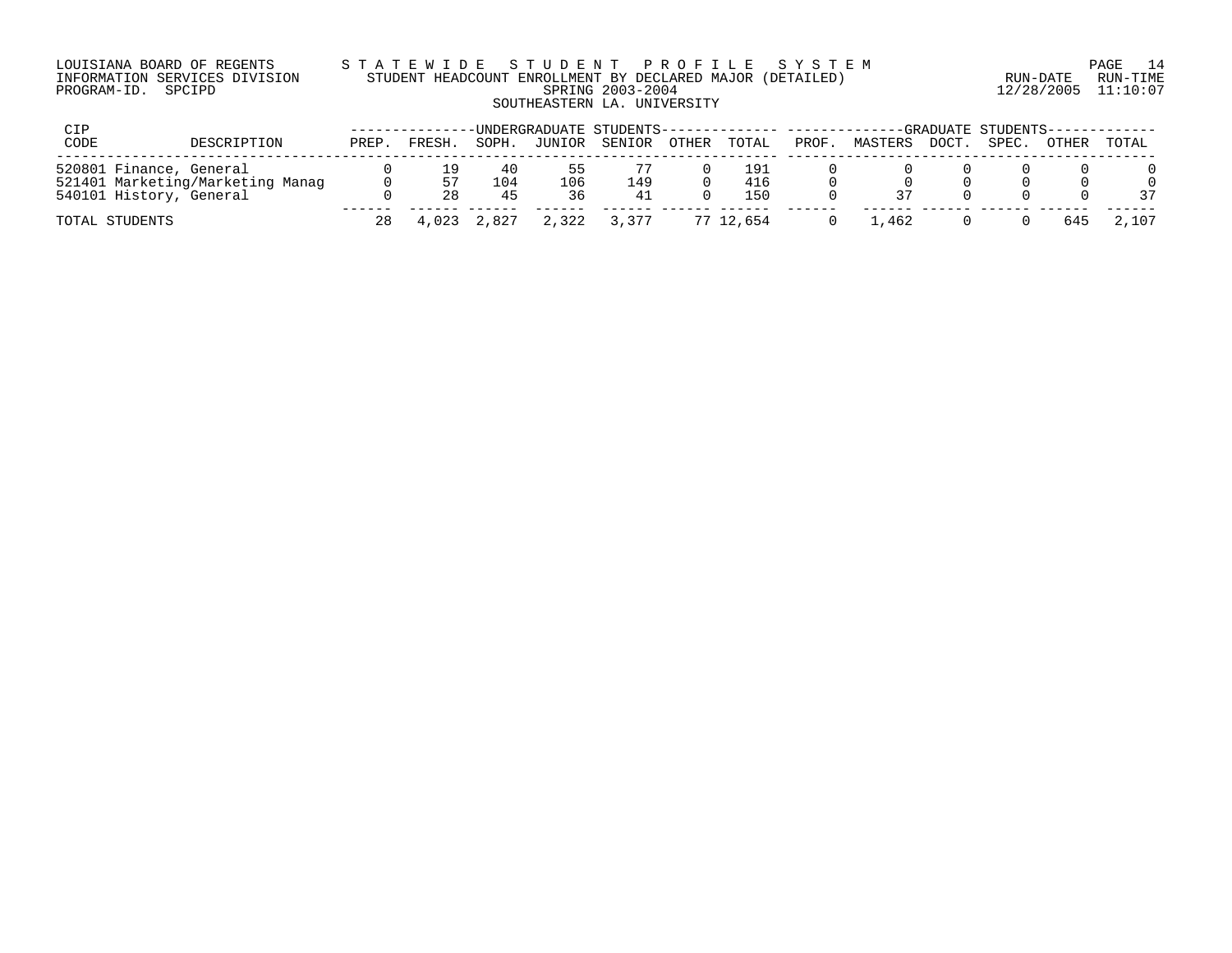## LOUISIANA BOARD OF REGENTS S T A T E W I D E S T U D E N T P R O F I L E S Y S T E M PAGE 15 INFORMATION SERVICES DIVISION STUDENT HEADCOUNT ENROLLMENT BY DECLARED MAJOR (DETAILED) RUN-DATE RUN-TIME PROGRAM-ID. SPCIPD SPRING 2003-2004 12/28/2005 11:10:07 UNIVERSITY OF LA. IN LAFAYETTE

| CIP  |                                                                    |                      |                              |               |               | -------------DNDERGRADUATE STUDENTS |                      |                      |                      |                     |                      |                      |               |                |
|------|--------------------------------------------------------------------|----------------------|------------------------------|---------------|---------------|-------------------------------------|----------------------|----------------------|----------------------|---------------------|----------------------|----------------------|---------------|----------------|
| CODE | DESCRIPTION                                                        |                      | PREP. FRESH. SOPH.           |               |               | JUNIOR SENIOR OTHER TOTAL           |                      |                      |                      | PROF. MASTERS DOCT. |                      | SPEC.                | OTHER         | TOTAL          |
|      | 000000 *** UNCOMMITTED STUDENTS                                    | 210                  | 174                          | 35            | 10            | 460                                 |                      | 448 1,337            | $\Omega$             | $\Omega$            | $\Omega$             | $\Omega$             | 296           | 296            |
|      | 010000 Agriculture, General                                        | $\overline{0}$       | 14                           | 20            | 21            | 11                                  | $\mathbf 0$          | 66                   | $\mathbf 0$          | $\Omega$            | $\Omega$             | $\Omega$             | $\Omega$      |                |
|      | 039999 Natural Resources and Con                                   | $\Omega$             | 17                           | 14            | 20            | 29                                  | $\Omega$             | 80                   | $\Omega$             | $\Omega$            | $\Omega$             | $\Omega$             | $\Omega$      |                |
|      | 040201 Architecture (BArch, BA/B                                   | $\Omega$             | $7\phantom{0}$               | 34            | 32            | 54                                  | $\Omega$             | 127                  | $\Omega$             |                     | $\Omega$             | $\Omega$             | $\Omega$      |                |
|      | 040501 Interior Architecture                                       | $\Omega$             | 32                           | 35            | 17            | 30                                  | $\mathbf 0$          | 114                  | 0                    |                     | $\Omega$             | 0                    | $\Omega$      |                |
|      | 049999 Architecture and Related                                    | $\Omega$             | 73                           | 21            | 8             | 22                                  | $\Omega$             | 124                  | $\Omega$             | $\Omega$            | $\Omega$             | $\Omega$             |               | $\Omega$       |
|      | 050124 French Studies                                              | $\Omega$             | $\Omega$                     | $\Omega$      | $\Omega$      | $\Omega$                            | $\Omega$             | $\overline{0}$       | $\mathbf 0$          | 10                  | 14                   | $\Omega$             | 0             | 24             |
|      | 090101 Communication Studies/Spe                                   | $\Omega$             | $7\phantom{.0}\phantom{.0}7$ | 19            | 18            | 18                                  | $\Omega$             | 62                   | $\Omega$             | 26                  | $\Omega$             | $\Omega$             | $\Omega$      | 26             |
|      | 090102 Mass Communication/Media                                    | $\Omega$             | 103                          | 67            | 74            | 80                                  | $\Omega$             | 324                  | $\Omega$             | $\Omega$            | $\Omega$             | $\Omega$             | $\Omega$      | $\Omega$       |
|      | 090902 Public Relations/Image Ma                                   | $\Omega$             | 25                           | 33            | 45            | 38                                  | 0                    | 141                  | 0                    | $\Omega$            | $\Omega$             |                      | 0             | $\Omega$       |
|      | 110701 Computer Science                                            | $\Omega$             | 85                           | 44            | 34            | 78                                  | $\Omega$             | 241                  | $\Omega$             | 106                 | 34                   | $\Omega$             | $\Omega$      | 140            |
|      | 130301 Curriculum and Instructio                                   | 0                    | $\Omega$                     | $\Omega$      | $\Omega$      | $\Omega$                            | $\Omega$             | 0                    | $\Omega$             | 82                  | $\Omega$             | $\Omega$             | $\Omega$      | 82             |
|      | 130401 Educational Leadership an                                   | $\Omega$             | $\Omega$                     | $\Omega$      | $\Omega$      | $\Omega$                            | $\Omega$             | $\Omega$             | $\Omega$             | 56                  | $\Omega$             | $\Omega$             | $\Omega$      | 56             |
|      | 131001 Special Education and Tea                                   | $\Omega$             | 17                           | 14            | 14            | 15                                  | $\Omega$             | 60                   | $\Omega$             | $\Omega$            | $\Omega$             | $\Omega$             | 0             | $\Omega$       |
|      | 131004 Education/Teaching of the                                   | $\Omega$             | $\Omega$                     | $\Omega$      | $\Omega$      | $\Omega$                            | $\Omega$             | $\Omega$             | $\Omega$             | 15                  | $\Omega$             | $\Omega$             | $\Omega$      | 15             |
|      | 131101 Counselor Education/Schoo                                   | $\Omega$             | $\Omega$                     | $\Omega$      | $\Omega$      | $\Omega$                            | $\Omega$             | $\Omega$             | $\Omega$             | 87                  | $\Omega$             | $\Omega$             | 0             | 87             |
|      | 131202 Elementary Education and                                    | $\Omega$             | 136                          | 137           | 127           | 205                                 | $\Omega$             | 605                  | $\Omega$             | $\Omega$            | $\Omega$             | $\Omega$             | 0             | $\Omega$       |
|      | 131203 Junior High/Intermediate/                                   | $\Omega$             | 11                           | 11            | 10            | -2                                  | $\Omega$             | 34                   | $\Omega$             |                     | $\Omega$             | $\Omega$             | 0             |                |
|      | 131205 Secondary Education and T                                   | $\Omega$<br>$\Omega$ | 107<br>72                    | 101<br>40     | 61<br>39      | 95<br>11                            | $\Omega$<br>$\Omega$ | 364<br>162           | $\Omega$<br>$\Omega$ |                     | $\Omega$<br>$\Omega$ | $\Omega$<br>$\Omega$ |               |                |
|      | 131210 Early Childhood Education<br>131312 Music Teacher Education | $\Omega$             | 20                           | 10            | 11            | 11                                  | $\Omega$             | 52                   | $\Omega$             |                     | $\Omega$             | $\Omega$             |               |                |
|      | 131314 Physical Education Teachi                                   | $\Omega$             | 116                          | 109           | 78            | 115                                 | $\mathbf 0$          | 418                  | $\Omega$             | $\Omega$            | $\Omega$             | $\Omega$             |               |                |
|      | 131399 Teacher Education and Pro                                   | $\Omega$             | - 5                          | 5             | <sup>1</sup>  | 6                                   | 0                    | 17                   | $\Omega$             | $\Omega$            |                      | $\Omega$             | $\Omega$      |                |
|      | 140701 Chemical Engineering                                        | $\Omega$             | 22                           | 12            | 17            | 30                                  | $\Omega$             | 81                   | $\Omega$             | 25                  | $\Omega$             | $\Omega$             | $\Omega$      | 25             |
|      | 140801 Civil Engineering, Genera                                   | $\Omega$             | 25                           | 33            | 21            | 48                                  | $\Omega$             | 127                  | $\Omega$             | 17                  | $\Omega$             | $\Omega$             | 0             | 17             |
|      | 140901 Computer Engineering, Gen                                   | $\Omega$             | 62                           | 35            | 14            | 29                                  | $\Omega$             | 140                  | $\Omega$             | 23                  | 30                   | $\Omega$             | $\Omega$      | 53             |
|      | 141001 Electrical, Electronics a                                   | $\Omega$             | 44                           | 18            | 23            | 71                                  | $\Omega$             | 156                  | $\Omega$             | 43                  | $\Omega$             | $\Omega$             | $\Omega$      | 43             |
|      | 141901 Mechanical Engineering                                      | $\Omega$             | 88                           | 59            | 38            | 95                                  | 0                    | 280                  | 0                    | 16                  | $\Omega$             | $\Omega$             | $\Omega$      | 16             |
|      | 142501 Petroleum Engineering                                       | $\Omega$             | 25                           | - 9           | 8             | 19                                  | $\mathbf 0$          | 61                   | $\Omega$             | $\Omega$            | $\Omega$             | $\Omega$             | $\Omega$      | 0              |
|      | 150612 Industrial Technology/Tec                                   | $\Omega$             | 48                           | 59            | 64            | 80                                  | $\mathbf 0$          | 251                  | 0                    | $\Omega$            | $\Omega$             | $\Omega$             | $\Omega$      | $\Omega$       |
|      | 151501 Engineering/Industrial Ma                                   | $\Omega$             | $\Omega$                     | $\Omega$      | $\Omega$      | $\Omega$                            | $\Omega$             | $\overline{0}$       | $\Omega$             | 25                  | $\Omega$             | $\Omega$             | $\Omega$      | 25             |
|      | 160101 Foreign Languages and Lit                                   | $\Omega$             | 5                            | 10            | 6             | 11                                  | $\Omega$             | 32                   | $\Omega$             | $\Omega$            | $\Omega$             | $\Omega$             | 0             | $\Omega$       |
|      | 160901 French Language and Liter                                   | $\Omega$             | $\Omega$                     | $\Omega$      | $\Omega$      | $\Omega$                            | $\Omega$             | $\Omega$             | $\Omega$             | 10                  | $\Omega$             | $\Omega$             | $\Omega$      | 10             |
|      | 190101 Family and Consumer Scien                                   | $\Omega$             | $\Omega$                     | $\Omega$      | $\mathbf 0$   | $\mathbf 0$                         | $\Omega$             | $\Omega$             | $\Omega$             | 17                  | $\Omega$             | $\Omega$             | 0             | 17             |
|      | 190701 Human Development and Fam                                   | $\Omega$             | 46                           | 63            | 75            | 90                                  | $\mathbf 0$          | 274                  | $\Omega$             | $\Omega$            | $\Omega$             | $\Omega$             | 0             | $\Omega$       |
|      | 220001 Pre-Law Studies                                             |                      | 64                           | 44            | 19            | 23                                  | $\Omega$             | 150                  | $\Omega$             | $\Omega$            | $\Omega$             | $\Omega$             | $\Omega$      |                |
|      | 230101 English Language and Lite                                   |                      | 31                           | 45            | 33            | 79                                  | $\Omega$             | 188                  | 0                    | 52                  | 42                   | $\Omega$             | $\Omega$      | 94             |
|      | 230501 Creative Writing                                            | $\Omega$             | $\Omega$                     | $\Omega$      | $\Omega$      | $\Omega$                            | $\Omega$             | $\Omega$             | $\Omega$             |                     |                      |                      | $\Omega$      |                |
|      | 239999 English Language and Lite                                   | $\Omega$             | $\Omega$                     | $\Omega$      | $\Omega$      | $\Omega$                            | $\Omega$             | $\Omega$             | $\Omega$             |                     |                      | $\Omega$             |               |                |
|      | 240000 *** TRANSFER STUDENTS ***                                   | $\Omega$             | 71                           | 31            | 17            | 22                                  | $\mathbf 0$          | 141                  | $\Omega$             | $\Omega$            | $\Omega$             | $\Omega$             | $\Omega$      | $\Omega$       |
|      | 240102 General Studies                                             |                      | 79                           | 95            | 196           | 381                                 | $\Omega$             | 751                  | $\Omega$             | $\Omega$            | $\Omega$             | $\Omega$             | $\Omega$      |                |
|      | 260101 Biology/Biological Scienc                                   | $\Omega$             | 177                          | 92            | 64            | 78                                  | $\mathbf 0$          | 411                  | $\Omega$             | 28                  | $\Omega$             | $\Omega$             |               | 28             |
|      | 260502 Microbiology, General                                       | $\Omega$             | 8                            | 5             | 8             | 15                                  | 0                    | 36                   | $\Omega$             | $\Omega$            | $\Omega$             | $\Omega$             | 0             | $\Omega$       |
|      | 261307 Conservation Biology                                        | $\Omega$             | 4                            | 4             | 7             | 9                                   | $\Omega$             | 24                   | $\Omega$             | $\Omega$            | $\Omega$             | $\Omega$             | $\Omega$      | $\Omega$       |
|      | 261399 Ecology, Evolution, Syste                                   | $\Omega$             | $\overline{0}$               | $\Omega$      | $\Omega$      | $\Omega$                            | $\Omega$             | $\Omega$             | $\Omega$             | 25                  | 19                   | $\Omega$             | $\Omega$      | 44             |
|      | 270101 Mathematics, General                                        | 0<br>$\Omega$        | 10<br>$\overline{0}$         | 7<br>$\Omega$ | 7<br>$\Omega$ | 15<br>$\overline{0}$                | 0                    | 39<br>$\overline{0}$ | 0<br>$\Omega$        | 18                  | 19                   | 0<br>$\Omega$        | $\Omega$<br>0 | 37             |
|      | 302501 Cognitive Science<br>380101 Philosophy                      | $\Omega$             | 8                            | 5             |               | 5                                   | 0<br>0               | 25                   | 0                    |                     | $\Omega$             | $\Omega$             |               | 14<br>$\Omega$ |
|      | 400501 Chemistry, General                                          |                      | 14                           | 7             |               | 18                                  | $\Omega$             | 47                   | $\Omega$             | $\Omega$            |                      | $\Omega$             | 0             | $\Omega$       |
|      | 400601 Geology/Earth Science, Ge                                   | $\mathbf 0$          | 4                            | 6             | 6             | 12                                  | $\Omega$             | 28                   | $\Omega$             | 12                  | $\Omega$             | $\Omega$             | 0             | 12             |
|      | 400801 Physics, General                                            | $\Omega$             | <sub>R</sub>                 | 4             |               | 6                                   | $\cap$               | 22                   | $\cap$               | 10                  | $\cap$               | $\cap$               | $\Omega$      | 10             |
|      |                                                                    |                      |                              |               |               |                                     |                      |                      |                      |                     |                      |                      |               |                |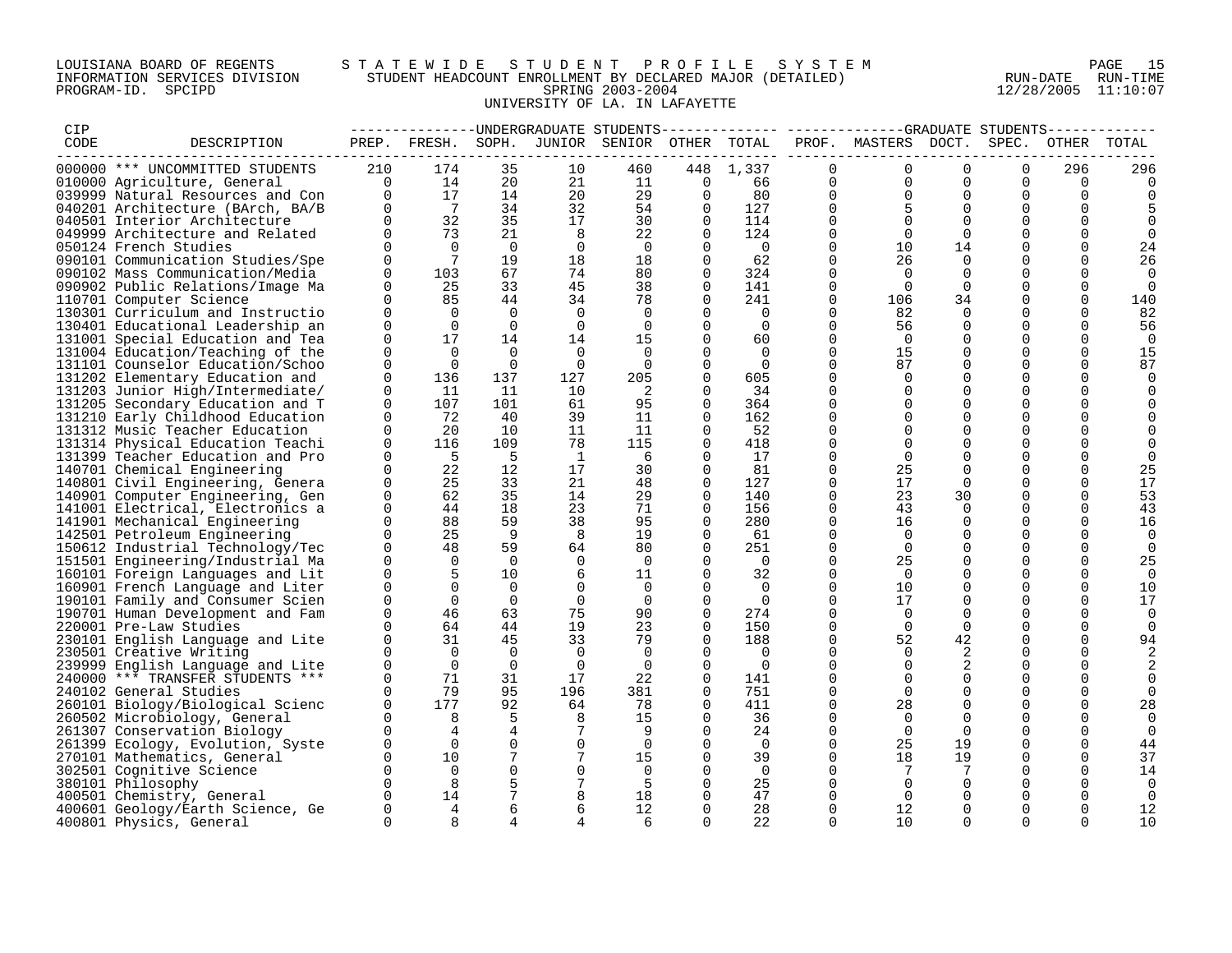## LOUISIANA BOARD OF REGENTS S T A T E W I D E S T U D E N T P R O F I L E S Y S T E M PAGE 16 INFORMATION SERVICES DIVISION STUDENT HEADCOUNT ENROLLMENT BY DECLARED MAJOR (DETAILED) RUN-DATE RUN-TIME PROGRAM-ID. SPCIPD SPRING 2003-2004 12/28/2005 11:10:07 UNIVERSITY OF LA. IN LAFAYETTE

| CIP  |                                  |       |          |          | UNDERGRADUATE STUDENTS- |        |       |            |       |         |       | GRADUATE STUDENTS |       |       |
|------|----------------------------------|-------|----------|----------|-------------------------|--------|-------|------------|-------|---------|-------|-------------------|-------|-------|
| CODE | DESCRIPTION                      | PREP. | FRESH.   | SOPH.    | JUNIOR                  | SENIOR | OTHER | TOTAL      | PROF. | MASTERS | DOCT. | SPEC.             | OTHER | TOTAL |
|      | 420101 Psychology, General       |       | 132      | 97       | 66                      | 107    |       | 402        |       | 20      |       |                   |       | 2C    |
|      | 430104 Criminal Justice/Safety S |       | 86       | 107      | 73                      | 84     |       | 350        |       |         |       |                   |       |       |
|      | 430107 Criminal Justice/Police S |       |          |          |                         |        |       |            |       |         |       |                   |       |       |
|      | 450201 Anthropology              |       |          |          |                         | 25     |       | 43         |       |         |       |                   |       |       |
|      | 451001 Political Science and Gov |       | 27       | 24       | 21                      | 29     |       | 101        |       |         |       |                   |       |       |
|      | 451101 Sociology                 |       | 29       | 35       | 25                      | 54     |       | 143        |       |         |       |                   |       |       |
|      | 500101 Visual and Performing Art |       | 25       | 16       | 14                      | 23     |       | 78         |       |         |       |                   |       |       |
|      | 500404 Industrial Design         |       | 18       | 26       | 11                      | 18     |       | 73         |       |         |       |                   |       |       |
|      | 500701 Art/Art Studies, General  |       | 88       | 95       | 83                      | 133    |       | 399        |       |         |       |                   |       |       |
|      | 500903 Music Performance, Genera |       | 36       | 30       | 22                      | 39     |       | 127        |       | 16      |       |                   |       |       |
|      | 510204 Audiology/Audiologist and |       | 26       | 30       | 43                      | 40     |       | 139        |       | 38      |       |                   |       | 38    |
|      | 510299 Communication Disorders S |       | $\Omega$ | $\Omega$ |                         |        |       | $\Omega$   |       |         |       |                   |       | 16    |
|      | 510602 Dental Hygiene/Hygienist  |       | 42       | 19       | 15                      |        |       | 84         |       |         |       |                   |       |       |
|      | 510701 Health/Health Care Admini |       | $\Omega$ |          |                         |        |       |            |       | 29      |       |                   |       | 31    |
|      | 510706 Health Information/Medica |       | 21       | 18       | 26                      | 55     |       | 120        |       |         |       |                   |       |       |
|      | 510913 Athletic Training/Trainer |       | 36       | 26       | 11                      |        |       | 81         |       |         |       |                   |       |       |
|      | 511601 Nursing/Registered Nurse  |       | 417      | 312      | 199                     | 206    |       | 1,134      |       |         |       |                   |       |       |
|      | 511699 Nursing, Other            |       | $\Omega$ | 0        |                         |        |       |            |       | 45      |       |                   |       |       |
|      | 513101 Dietetics/Dietitian (RD)  |       | 17       | 15       | 25                      | 36     |       | 93         |       |         |       |                   |       |       |
|      | 520201 Business Administration a |       | 220      | 212      | 152                     | 195    |       | 779        |       | 162     |       |                   |       | 162   |
|      | 520301 Accounting                |       | 131      | 111      | 112                     | 149    |       | 503        |       |         |       |                   |       |       |
|      | 520601 Business/Managerial Econo |       | 5        | 8        | 10                      | 10     |       | 33         |       |         |       |                   |       |       |
|      | 520801 Finance, General          |       | 54       | 70       | 90                      | 126    |       | 340        |       |         |       |                   |       |       |
|      | 520901 Hospitality Administratio |       | 38       | 35       | 27                      | 28     |       | 128        |       |         |       |                   |       |       |
|      | 521201 Management Information Sy |       | 75       | 75       | 54                      | 64     |       | 268        |       |         |       |                   |       |       |
|      | 521401 Marketing/Marketing Manag |       | 138      | 110      | 116                     | 103    |       | 467        |       |         |       |                   |       |       |
|      | 521701 Insurance                 |       | 15       | 14       | 15                      | 24     |       | 68         |       |         |       |                   |       |       |
|      | 521902 Fashion Merchandising     |       | 39       | 41       | 21                      | 25     |       | 126        |       |         |       |                   |       |       |
|      | 529999 Business, Management, Mar |       |          |          | 10                      |        |       | 32         |       |         |       |                   |       |       |
|      | 540101 History, General          |       | 20       | 14       | 23                      | 46     |       | 103        |       | 25      |       |                   |       |       |
|      | TOTAL STUDENTS                   | 210   | 3,610    | 2,948    | 2,534                   | 4,060  |       | 448 13,810 | 0     | 1,057   | 178   | 0                 | 298   | 1,533 |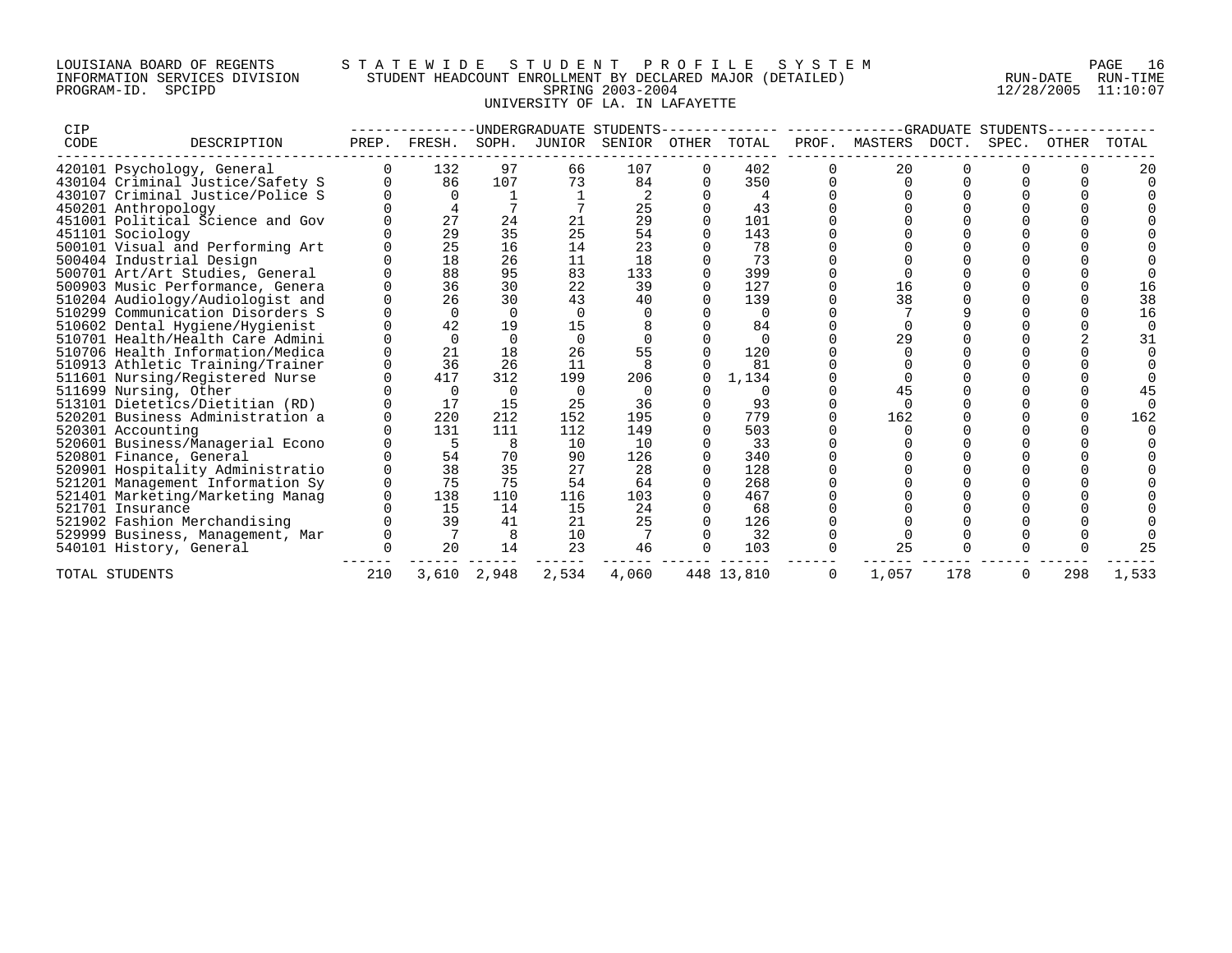## LOUISIANA BOARD OF REGENTS S T A T E W I D E S T U D E N T P R O F I L E S Y S T E M PAGE 17 INFORMATION SERVICES DIVISION STUDENT HEADCOUNT ENROLLMENT BY DECLARED MAJOR (DETAILED) RUN-DATE RUN-TIME PROGRAM-ID. SPCIPD SPRING 2003-2004 12/28/2005 11:10:07 L.S.U. AT ALEXANDRIA

| CIP  |                                  |       |        |       |        | UNDERGRADUATE STUDENTS- |       |       |       |         | -GRADUATE | STUDENTS- |       |       |
|------|----------------------------------|-------|--------|-------|--------|-------------------------|-------|-------|-------|---------|-----------|-----------|-------|-------|
| CODE | DESCRIPTION                      | PREP. | FRESH. | SOPH. | JUNIOR | SENIOR                  | OTHER | TOTAL | PROF. | MASTERS | DOCT.     | SPEC.     | OTHER | TOTAL |
|      | 000000 *** UNCOMMITTED STUDENTS  |       | 19     |       |        |                         |       | 39    |       |         |           |           |       |       |
|      | 110103 Information Technology    |       |        | 20    |        |                         |       | 81    |       |         |           |           |       |       |
|      | 131202 Elementary Education and  |       | 118    | 102   | 76     | 93                      |       | 389   |       |         |           |           |       |       |
|      | 220302 Legal Assistant/Paralegal |       |        | 12    |        |                         |       | 25    |       |         |           |           |       |       |
|      | 240101 Liberal Arts and Sciences |       | 124    | 99    | 93     | 64                      |       | 381   |       |         |           |           |       |       |
|      | 240102 General Studies           |       | 58     | 25    | 19     | 38                      |       | 143   |       |         |           |           |       |       |
|      | 240199 Liberal Arts and Sciences |       | 257    | 126   | 64     | 29                      |       | 483   |       |         |           |           |       |       |
|      | 260101 Biology/Biological Scienc |       | 80     | 24    | 23     | 19                      |       | 148   |       |         |           |           |       |       |
|      | 430107 Criminal Justice/Police S |       | 62     | 19    |        |                         |       | 107   |       |         |           |           |       |       |
|      | 510805 Pharmacy Technician/Assis |       | 29     |       |        |                         |       | 52    |       |         |           |           |       |       |
|      | 510911 Radiologic Technology/Sci |       | 158    | 66    | 28     | 16                      |       | 269   |       |         |           |           |       |       |
|      | 511004 Clinical/Medical Laborato |       | 12     |       |        |                         |       | 30    |       |         |           |           |       |       |
|      | 511601 Nursing/Registered Nurse  |       | 382    | 265   | 144    | 107                     |       | 902   |       |         |           |           |       |       |
|      | TOTAL STUDENTS                   | 19    | 1,343  | 775   | 504    | 408                     |       | 3,049 |       |         |           |           |       |       |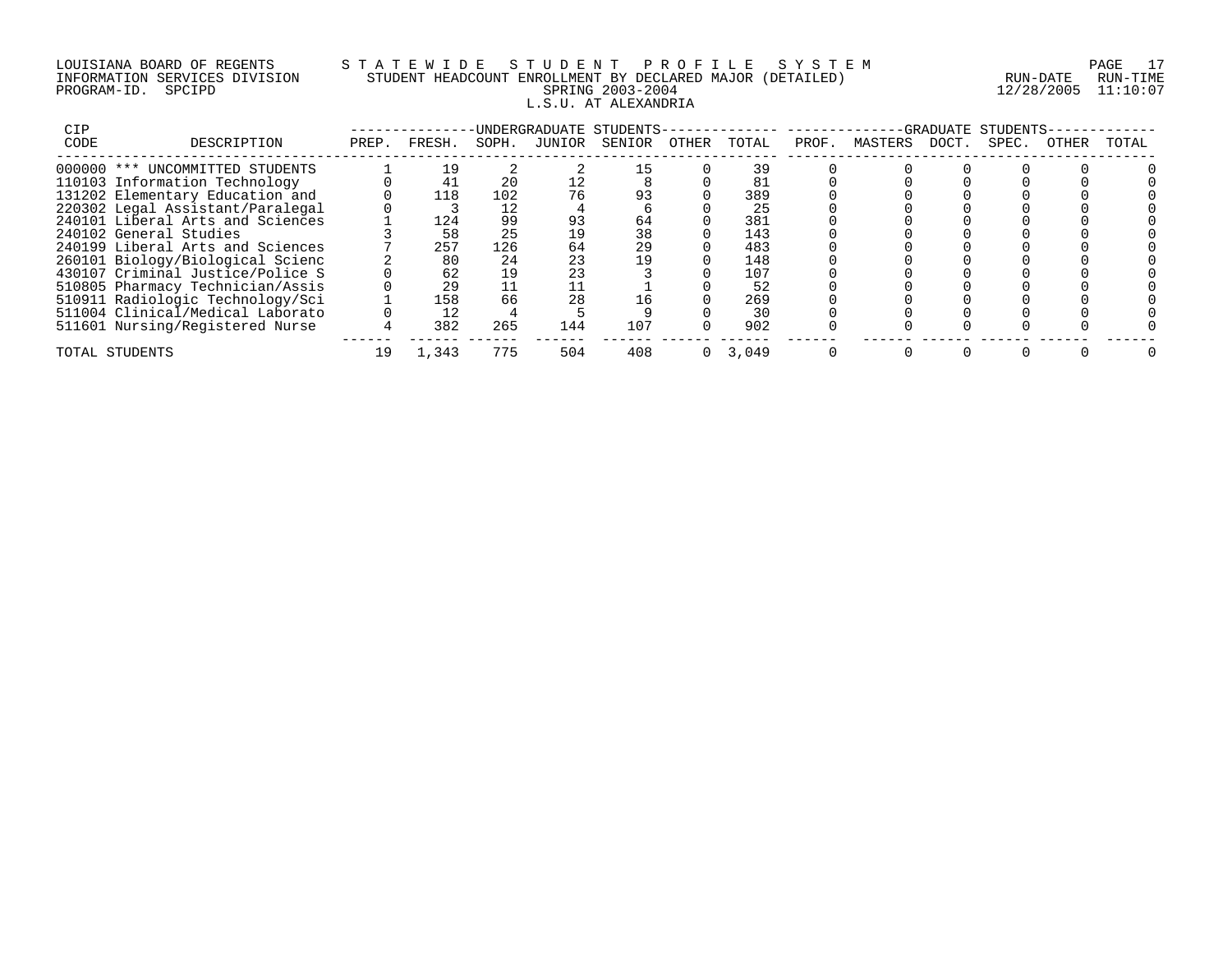## LOUISIANA BOARD OF REGENTS S T A T E W I D E S T U D E N T P R O F I L E S Y S T E M PAGE 18 INFORMATION SERVICES DIVISION STUDENT HEADCOUNT ENROLLMENT BY DECLARED MAJOR (DETAILED) RUN-DATE RUN-TIME PROGRAM-ID. SPCIPD SPRING 2003-2004 12/28/2005 11:10:07 L.S.U. AT BATON ROUGE

| CIP  |                                                                  |             |                 |                 |                | --------------DNDERGRADUATE STUDENTS         |          |                |             |                     |                |             |                |                |
|------|------------------------------------------------------------------|-------------|-----------------|-----------------|----------------|----------------------------------------------|----------|----------------|-------------|---------------------|----------------|-------------|----------------|----------------|
| CODE | DESCRIPTION                                                      |             |                 |                 |                | PREP. FRESH. SOPH. JUNIOR SENIOR OTHER TOTAL |          |                |             | PROF. MASTERS DOCT. |                | SPEC.       | OTHER          | TOTAL          |
|      |                                                                  |             |                 |                 |                |                                              |          |                |             |                     |                |             |                |                |
|      | 000000 *** UNCOMMITTED STUDENTS                                  |             | 423             | 340             | 104            | 38                                           | 643      | 1,553          | 19          | $\mathbf 0$         | $\Omega$       | $\mathbf 0$ | 455            | 474            |
|      | 010101 Agricultural Business and                                 | $\mathbf 0$ | 14              | 33              | 43             | 75                                           | 0        | 165            | 0           | $\Omega$            | $\Omega$       | 0           | $\overline{0}$ | $\overline{0}$ |
|      | 010103 Agricultural Economics                                    | $\Omega$    | $\overline{0}$  | $\overline{0}$  | $\overline{0}$ | $\overline{0}$                               | $\Omega$ | $\overline{0}$ | $\mathbf 0$ | 22                  | 18             | $\Omega$    | $\Omega$       | 40             |
|      | 010901 Animal Sciences, General                                  | $\Omega$    | 110             | 111             | 76             | 84                                           | $\Omega$ | 381            | $\Omega$    | 33                  | 17             | $\Omega$    | $\Omega$       | 50             |
|      | 011001 Food Science                                              |             | $\mathbf{1}$    | 5               | 13             | 14                                           | $\Omega$ | 33             | 0           | 17                  | 16             | $\mathbf 0$ | $\Omega$       | 33             |
|      | 011101 Plant Sciences, General                                   |             | 6               | $7\phantom{.0}$ | 17             | 15                                           | $\Omega$ | 45             | $\mathbf 0$ | $\overline{0}$      | $\overline{0}$ | $\Omega$    | $\Omega$       | $\overline{0}$ |
|      | 011102 Agronomy and Crop Science                                 |             | $\Omega$        | $\Omega$        | $\Omega$       | $\mathbf 0$                                  | $\Omega$ | $\Omega$       | $\mathbf 0$ | 19                  | 24             | $\Omega$    | $\Omega$       | 43             |
|      | 011103 Horticultural Science                                     |             | $\Omega$        | $\Omega$        | $\Omega$       | $\Omega$                                     | $\Omega$ | $\Omega$       | $\Omega$    | 12                  | 12             | $\Omega$    | $\Omega$       | 24             |
|      | 030104 Environmental Science                                     |             | $\overline{3}$  | 10              | 16             | 27                                           | $\Omega$ | 56             | $\mathbf 0$ | 31                  | $\Omega$       | 0           | $\Omega$       | 31             |
|      | 030301 Fishing and Fisheries Sci                                 | 0           |                 | $\Omega$        | $\Omega$       | $\Omega$                                     |          | $\Omega$       | 0           | 13                  | $\Omega$       | 0           | $\Omega$       | 13             |
|      | 030501 Forestry, General                                         |             | $\Omega$        | $\Omega$        | $\Omega$       | $\Omega$                                     | $\cap$   | $\Omega$       | $\Omega$    | 9                   | 15             | $\Omega$    | $\Omega$       | 24             |
|      | 030506 Forest Management/Forest                                  | $\Omega$    | 5               | 6               | 14             | 12                                           | $\Omega$ | 37             | $\mathbf 0$ | $\Omega$            | $\Omega$       | $\Omega$    | $\Omega$       | $\overline{0}$ |
|      | 030601 Wildlife and Wildlands Sc                                 | O           | 17              | 18              | 23             | 30                                           | $\Omega$ | 88             | $\mathbf 0$ | 22                  | 10             | 0           | $\Omega$       | 32             |
|      |                                                                  | $\Omega$    | 72              | 59              | 56             | 94                                           | $\Omega$ | 281            | $\Omega$    | 25                  | $\Omega$       | $\mathbf 0$ | $\Omega$       | 25             |
|      | 040201 Architecture (BArch, BA/B<br>040501 Interior Architecture | $\Omega$    | 79              | 82              | 71             | 81                                           | $\Omega$ | 313            | $\mathbf 0$ | $\Omega$            | $\Omega$       | $\Omega$    | $\Omega$       | $\Omega$       |
|      |                                                                  |             | 29              |                 |                |                                              |          |                |             |                     |                |             | $\Omega$       |                |
|      | 040601 Landscape Architecture (B                                 | $\Omega$    |                 | 31              | 42             | 110                                          | $\Omega$ | 212            | 0           | 48                  | $\Omega$       | $\Omega$    |                | 48             |
|      | 050110 Russian Studies                                           | $\Omega$    | $\mathbf{1}$    | $\Omega$        | 2              | 4                                            | $\Omega$ | 7              | $\Omega$    | $\Omega$            | $\Omega$       | $\Omega$    | $\Omega$       | $\Omega$       |
|      | 050207 Women's Studies                                           | $\Omega$    | 2               | $\overline{1}$  | 1              | $\overline{\mathbf{3}}$                      |          | 7              | $\mathbf 0$ | $\Omega$            | $\Omega$       | $\Omega$    | $\Omega$       | $\mathbf 0$    |
|      | 090102 Mass Communication/Media                                  | $\Omega$    | 281             | 286             | 215            | 266                                          | $\Omega$ | 1,048          | $\mathbf 0$ | 47                  | $\Omega$       | $\mathbf 0$ | $\Omega$       | 47             |
|      | 090199 Communication and Media S                                 | U           | $\overline{0}$  | $\Omega$        | $\Omega$       | $\Omega$                                     | $\Omega$ | $\Omega$       | $\mathbf 0$ | $\Omega$            | 15             | 0           | $\Omega$       | 15             |
|      | 110401 Information Science/Studi                                 | $\Omega$    | $\Omega$        | $\Omega$        | $\Omega$       | $\Omega$                                     | $\Omega$ | $\Omega$       | $\Omega$    | 45                  | $\Omega$       | $\Omega$    | $\Omega$       | 45             |
|      | 110701 Computer Science                                          | $\Omega$    | 75              | 72              | 68             | 122                                          | $\Omega$ | 337            | $\mathbf 0$ | $\Omega$            | 54             | $\mathbf 0$ | $\Omega$       | 54             |
|      | 130101 Education, General                                        | $\Omega$    | $\Omega$        | $\Omega$        | $\Omega$       | $\Omega$                                     | $\Omega$ | $\mathbf 0$    | 0           | 147                 | $\overline{0}$ | 30          | $\mathbf 0$    | 177            |
|      | 130301 Curriculum and Instructio                                 | $\Omega$    | $\Omega$        | $\Omega$        | $\Omega$       | $\Omega$                                     | $\Omega$ | $\Omega$       | $\Omega$    | $\Omega$            | 64             | $\Omega$    | $\Omega$       | 64             |
|      | 130401 Educational Leadership an                                 | $\Omega$    | $\Omega$        | $\Omega$        | $\Omega$       | $\Omega$                                     | $\Omega$ | $\Omega$       | $\Omega$    | 13                  | 1              | $\Omega$    | $\Omega$       | 14             |
|      | 131101 Counselor Education/Schoo                                 | $\Omega$    | $\Omega$        | $\Omega$        | $\Omega$       | $\Omega$                                     | $\Omega$ | $\bigcap$      | $\Omega$    | 6                   | $\Omega$       | $\Omega$    | $\Omega$       | 6              |
|      | 131202 Elementary Education and                                  | $\Omega$    | 128             | 202             | 198            | 238                                          | $\Omega$ | 766            | $\Omega$    | $\Omega$            |                | $\Omega$    | $\Omega$       | $\Omega$       |
|      | 131205 Secondary Education and T                                 | 0           | 12              | 78              | 130            | 151                                          | $\Omega$ | 371            | $\mathbf 0$ |                     | $\Omega$       | 0           | $\Omega$       | $\Omega$       |
|      | 131210 Early Childhood Education                                 | $\Omega$    | 29              | 27              | - 6            | 2                                            | $\Omega$ | 64             | $\Omega$    | $\Omega$            | $\Omega$       | $\Omega$    | $\Omega$       | $\Omega$       |
|      | 131312 Music Teacher Education                                   | 0           | 28              | 27              | 30             | 35                                           | $\Omega$ | 120            | $\mathbf 0$ | $\mathbf 0$         | 0              | $\Omega$    | $\Omega$       | $\mathbf 0$    |
|      | 131314 Physical Education Teachi                                 | $\Omega$    | 224             | 212             | 207            | 263                                          | $\Omega$ | 906            | $\mathbf 0$ | 53                  | 31             | 0           | $\Omega$       | 84             |
|      | 131399 Teacher Education and Pro                                 | $\Omega$    | $\mathbf{1}$    | 13              | 13             | 29                                           | $\Omega$ | 56             | $\Omega$    | 55                  | 61             | $\Omega$    | $\Omega$       | 116            |
|      | 139999 Education, Other                                          | $\Omega$    | $\bigcirc$      | $\Omega$        | $\Omega$       | $\Omega$                                     | $\Omega$ | $\Omega$       | $\Omega$    | $\Omega$            | 74             | $\Omega$    | $\Omega$       | 74             |
|      | 140301 Agricultural/Biological E                                 | $\Omega$    | $\Omega$        | $\Omega$        | $\Omega$       | $\Omega$                                     | $\Omega$ | $\overline{0}$ | $\mathbf 0$ | 16                  | $\Omega$       | $\Omega$    | $\Omega$       | 16             |
|      | 140501 Biomedical/Medical Engine                                 | $\Omega$    | 27              | 36              | 34             | 61                                           | $\Omega$ | 158            | $\mathbf 0$ | $\overline{0}$      | $\Omega$       | $\Omega$    | $\Omega$       | $\overline{0}$ |
|      | 140701 Chemical Engineering                                      | $\Omega$    | 79              | 83              | 91             | 147                                          | $\Omega$ | 400            | $\mathbf 0$ | 15                  | 35             | $\mathbf 0$ | $\Omega$       | 50             |
|      | 140801 Civil Engineering, Genera                                 | $\Omega$    | 71              | 93              | 67             | 126                                          | $\Omega$ | 357            | $\mathbf 0$ | 47                  | 67             | $\mathbf 0$ | $\Omega$       | 114            |
|      | 140901 Computer Engineering, Gen                                 | $\Omega$    | 78              | 68              | 50             | 71                                           | $\Omega$ | 267            | $\mathbf 0$ | $\Omega$            | $\Omega$       | $\Omega$    | $\Omega$       | $\overline{0}$ |
|      | 141001 Electrical, Electronics a                                 | $\Omega$    | 80              | 85              | 84             | 145                                          | $\Omega$ | 394            | $\mathbf 0$ | 119                 | 41             | $\Omega$    | $\Omega$       | 160            |
|      | 141301 Engineering Science                                       | $\Omega$    | $\bigcap$       | $\Omega$        | $\overline{0}$ | $\overline{0}$                               | $\Omega$ | $\bigcirc$     | $\Omega$    | 29                  | 38             | $\Omega$    | $\Omega$       | 67             |
|      |                                                                  | 0           |                 |                 |                |                                              | $\Omega$ |                |             | $\overline{0}$      |                |             |                |                |
|      | 141401 Environmental/Environment                                 |             | 14              | 10              | -7             | 32                                           | $\Omega$ | 63             | 0           |                     | $\mathbf 0$    | $\mathbf 0$ | $\mathbf 0$    | $\overline{0}$ |
|      | 141901 Mechanical Engineering                                    | $\Omega$    | 173             | 151             | 138            | 161                                          |          | 623            | $\Omega$    | 68                  | 40             | $\Omega$    | $\Omega$       | 108            |
|      | 142501 Petroleum Engineering                                     | $\Omega$    | 38              | 35              | 51             | 52                                           | $\Omega$ | 176            | $\mathbf 0$ | 16                  | 13             | 0           | $\Omega$       | 29             |
|      | 143501 Industrial Engineering                                    | $\Omega$    | 13              | 7               | 18             | 57                                           | $\Omega$ | 95             | $\mathbf 0$ | 42                  | $\Omega$       | $\mathbf 0$ | $\Omega$       | 42             |
|      | 160102 Linguistics                                               | $\Omega$    | $\overline{0}$  | $\Omega$        | $\Omega$       | 0                                            | $\Omega$ | 0              | 0           | 5                   | -5             | 0           | $\Omega$       | 10             |
|      | 160104 Comparative Literature                                    | $\Omega$    | $\Omega$        | $\Omega$        | $\Omega$       | $\Omega$                                     | $\Omega$ | $\Omega$       | $\Omega$    | 3                   | 12             | $\mathbf 0$ | $\Omega$       | 15             |
|      | 160501 German Language and Liter                                 | $\Omega$    | 2               | $\Omega$        | $\Omega$       | .5                                           | $\Omega$ | 7              | $\Omega$    | $\Omega$            | $\overline{0}$ | $\Omega$    | $\Omega$       | $\Omega$       |
|      | 160901 French Language and Liter                                 | $\Omega$    | $7\phantom{.0}$ | 8               | 10             | 14                                           | $\Omega$ | 39             | $\mathbf 0$ |                     | 26             | 0           | $\Omega$       | 28             |
|      | 160905 Spanish Language and Lite                                 | 0           |                 | 5               | 9              | 17                                           | $\Omega$ | 33             | 0           | 12                  | $\Omega$       | 0           | 0              | 12             |
|      | 161203 Latin Language and Litera                                 | $\Omega$    | 3               | 2               | 5              | 7                                            | $\Omega$ | 17             | $\Omega$    | $\Omega$            | $\Omega$       | $\Omega$    | $\Omega$       | $\Omega$       |
|      | 190101 Family and Consumer Scien                                 | $\Omega$    | 11              | 28              | 49             | 72                                           | $\cap$   | 160            | $\Omega$    | 16                  | 19             | $\Omega$    | $\Omega$       | 35             |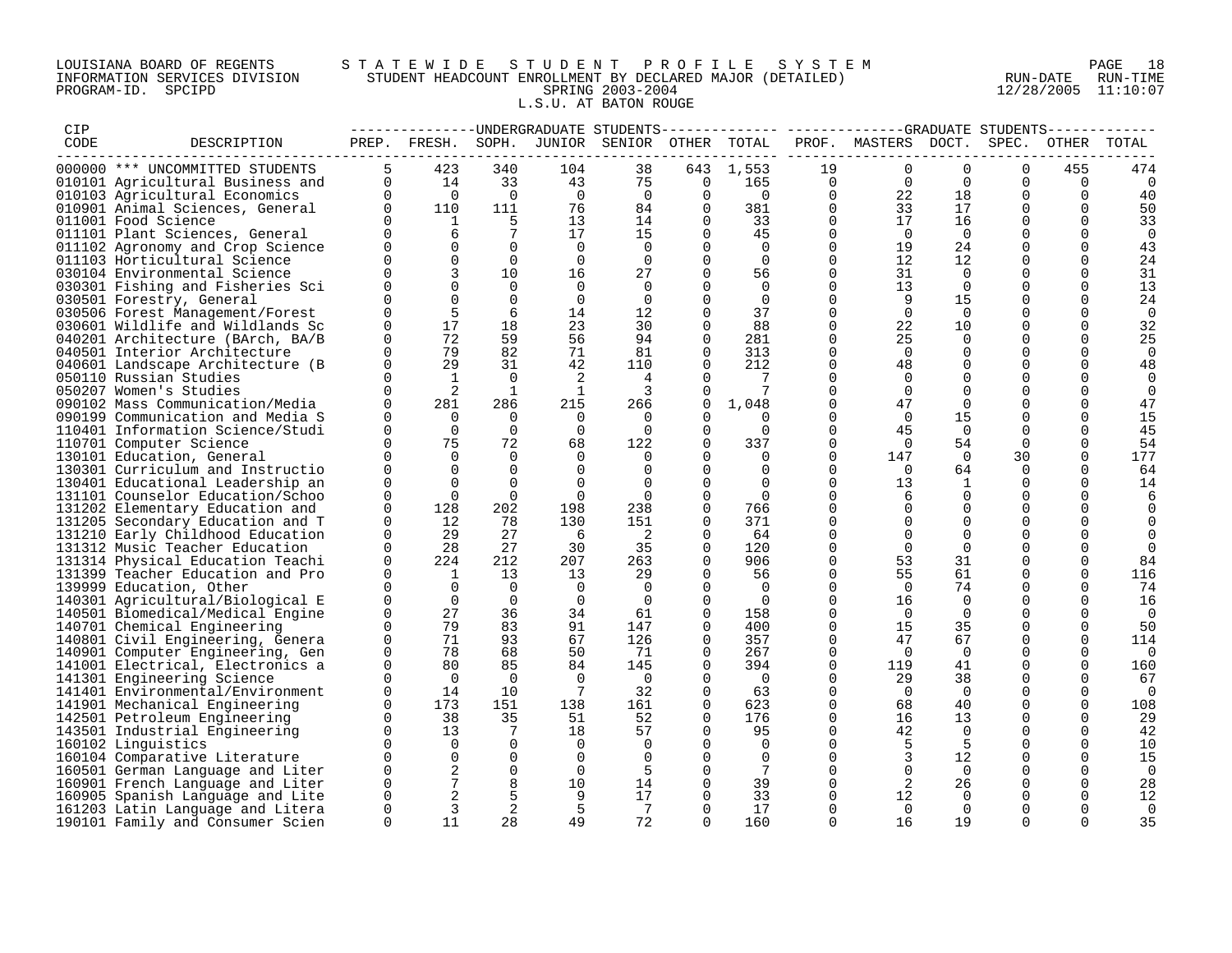## LOUISIANA BOARD OF REGENTS S T A T E W I D E S T U D E N T P R O F I L E S Y S T E M PAGE 19 INFORMATION SERVICES DIVISION STUDENT HEADCOUNT ENROLLMENT BY DECLARED MAJOR (DETAILED) RUN-DATE RUN-TIME PROGRAM-ID. SPCIPD SPRING 2003-2004 12/28/2005 11:10:07 L.S.U. AT BATON ROUGE

| CIP  |                                                                  |                          | --------------DNDERGRADUATE STUDENTS-        |                       |                       |                       |                      |                       |                         |                      |                      |                      |                      |                |
|------|------------------------------------------------------------------|--------------------------|----------------------------------------------|-----------------------|-----------------------|-----------------------|----------------------|-----------------------|-------------------------|----------------------|----------------------|----------------------|----------------------|----------------|
| CODE | DESCRIPTION                                                      |                          | PREP. FRESH. SOPH. JUNIOR SENIOR OTHER TOTAL |                       |                       |                       |                      |                       |                         | PROF. MASTERS DOCT.  |                      |                      | SPEC. OTHER TOTAL    |                |
|      |                                                                  |                          |                                              |                       |                       |                       |                      |                       |                         |                      |                      |                      |                      |                |
|      | 230101 English Language and Lite                                 | $\mathbf{0}$<br>$\Omega$ | 89<br>$\overline{0}$                         | 132<br>$\overline{0}$ | 190<br>$\overline{0}$ | 216<br>$\overline{0}$ | 0<br>$\Omega$        | 627<br>$\overline{0}$ | $\mathbf 0$<br>$\Omega$ | $\overline{4}$<br>22 | 58<br>$\overline{0}$ | $\Omega$<br>$\Omega$ | $\Omega$<br>$\Omega$ | 62<br>22       |
|      | 230501 Creative Writing<br>231001 Speech and Rhetorical Stu      | $\Omega$                 | 19                                           | 33                    | 79                    | 73                    | $\Omega$             | 204                   | $\Omega$                | 11                   | 28                   | $\Omega$             | $\Omega$             | 39             |
|      | 240000 *** TRANSFER STUDENTS ***                                 | $\Omega$                 | 262                                          | 209                   | 61                    | 8                     | $\Omega$             | 540                   | $\Omega$                | $\overline{0}$       | $\Omega$             | $\Omega$             | $\Omega$             | $\Omega$       |
|      | 240101 Liberal Arts and Sciences                                 | $\mathbf{0}$             | 21                                           | 17                    | 16                    | 30                    | $\mathbf 0$          | 84                    | $\mathbf 0$             | 36                   | $\Omega$             | 0                    | 0                    | 36             |
|      | 240102 General Studies                                           | $\Omega$                 | 33                                           | 105                   | 362                   | 689                   | $\Omega$             | 1,189                 | $\mathbf 0$             | $\overline{0}$       | $\Omega$             | $\Omega$             | $\Omega$             | $\Omega$       |
|      | 250101 Library Science/Librarian                                 | $\mathbf 0$              | $\overline{0}$                               | $\overline{0}$        | $\overline{0}$        | $\overline{0}$        | $\Omega$             | $\Omega$              | $\mathbf 0$             | 178                  | $\Omega$             | $\Omega$             | $\Omega$             | 178            |
|      | 260101 Biology/Biological Scienc                                 | $\Omega$                 | 593                                          | 536                   | 426                   | 545                   | $\Omega$             | 2,100                 | $\Omega$                | -5                   | 51                   | $\Omega$             | $\Omega$             | 56             |
|      | 260202 Biochemistry                                              | $\Omega$                 | 58                                           | 45                    | 48                    | 81                    | $\Omega$             | 232                   | $\Omega$                | $\mathbf{1}$         | 30                   | $\Omega$             | $\Omega$             | 31             |
|      | 260301 Botany/Plant Biology                                      | $\Omega$                 | 0                                            | 0                     | 0                     | 0                     | 0                    | 0                     | 0                       | 0                    | 9                    | 0                    | $\Omega$             | 9              |
|      | 260305 Plant Pathology/Phytopath                                 | $\Omega$                 | $\Omega$                                     | $\mathbf 0$           | 0                     | 0                     | $\Omega$             | $\Omega$              | $\Omega$                | 8                    | 8                    | $\Omega$             | $\Omega$             | 16             |
|      | 260502 Microbiology, General                                     | $\Omega$                 | 1                                            | $\mathbf 1$           | 1                     | 9                     | $\Omega$             | 12                    | $\Omega$                | 1                    | 10                   | $\Omega$             | $\Omega$             | 11             |
|      | 260701 Zoology/Animal Biology                                    | $\Omega$                 | $\Omega$                                     | $\Omega$              | $\Omega$              | 3                     | $\Omega$             | 3                     | $\Omega$                | $\Omega$             | 16                   | $\Omega$             | $\Omega$             | 16             |
|      | 260702 Entomology                                                | $\Omega$                 | $\Omega$                                     | $\Omega$              | $\mathbf 0$           | $\Omega$              | $\Omega$             | $\Omega$              | $\Omega$                | 18                   | 21                   | $\Omega$             | $\Omega$             | 39             |
|      | 270101 Mathematics, General                                      | $\Omega$                 | 16                                           | 25                    | 35                    | 55                    | $\Omega$             | 131                   | $\Omega$                | 8                    | 61                   | $\Omega$             | $\Omega$             | 69             |
|      | 270501 Statistics, General                                       | $\Omega$                 | $\Omega$                                     | $\Omega$              | 0                     | $\overline{0}$        | $\Omega$             | $\overline{0}$        | $\Omega$                | 24                   | $\Omega$             | $\Omega$             | $\Omega$             | 24             |
|      | 300101 Biological and Physical S                                 | $\Omega$                 | $\overline{0}$                               | $\overline{0}$        | 0                     | $\overline{0}$        | 0                    | 0                     | $\mathbf 0$             | 25                   | $\Omega$             | $\Omega$             | $\Omega$             | 25             |
|      | 302001 International/Global Stud                                 | $\Omega$                 | 21                                           | 30                    | 30                    | 40                    | $\Omega$             | 121                   | $\mathbf 0$             | $\overline{0}$       | $\Omega$             | 0                    | $\Omega$             | $\overline{0}$ |
|      | 380101 Philosophy                                                | $\Omega$                 | 13                                           | 19                    | 27                    | 41                    | $\Omega$             | 100                   | $\mathbf 0$             | 11                   | $\Omega$             | $\Omega$             | $\Omega$             | 11             |
|      | 400501 Chemistry, General                                        | $\Omega$                 | 47                                           | 31                    | 38                    | 51                    | $\Omega$             | 167                   | $\Omega$                | -2                   | 140                  |                      | $\Omega$             | 142            |
|      | 400601 Geology/Earth Science, Ge                                 | $\Omega$                 | 8                                            | 7                     | $7\phantom{.0}$       | 18                    | $\Omega$             | 40                    | $\Omega$                | 19                   | 15                   | $\Omega$             | $\Omega$             | 34             |
|      | 400607 Oceanography, Chemical an                                 | 0                        | $\Omega$                                     | $\Omega$              | $\overline{0}$        | $\overline{0}$        | $\Omega$             | $\Omega$              | $\Omega$                | 29                   | 34                   | $\Omega$             | $\Omega$             | 63             |
|      | 400801 Physics, General                                          | $\Omega$                 | 19                                           | 19                    | 17                    | 27                    | 0                    | 82                    | 0                       | 3                    | 43                   | 0                    | $\Omega$             | 46             |
|      | 420101 Psychology, General                                       | $\Omega$<br>$\Omega$     | 258<br>$\Omega$                              | 246<br>$\Omega$       | 293<br>$\Omega$       | 308                   | $\Omega$<br>$\Omega$ | 1,105<br>$\Omega$     | $\Omega$<br>$\mathbf 0$ | $\bigcap$<br>136     | 91<br>$\Omega$       | $\Omega$<br>$\Omega$ | $\Omega$             | 91             |
|      | 440401 Public Administration                                     | $\Omega$                 | $\Omega$                                     | $\Omega$              | $\Omega$              | $\overline{0}$        | $\Omega$             | $\Omega$              | $\Omega$                | 179                  |                      | $\Omega$             | $\Omega$             | 136<br>195     |
|      | 440701 Social Work<br>450201 Anthropology                        | $\Omega$                 | 30                                           | 51                    | 54                    | $\overline{0}$<br>51  | $\Omega$             | 186                   | $\Omega$                | 40                   | 16<br>$\Omega$       | $\Omega$             | $\Omega$             | 40             |
|      | 450601 Economics, General                                        | $\Omega$                 | 4                                            | 8                     | 36                    | 92                    | $\Omega$             | 140                   | 0                       | 4                    | 25                   | 0                    | 0                    | 29             |
|      | 450701 Geography                                                 | $\Omega$                 | $\overline{3}$                               | 13                    | 24                    | 26                    | $\Omega$             | 66                    | $\Omega$                | 24                   | 37                   | $\Omega$             | $\Omega$             | 61             |
|      | 451001 Political Science and Gov                                 | $\mathbf 0$              | 155                                          | 167                   | 198                   | 209                   | 0                    | 729                   | $\mathbf 0$             | 18                   | 23                   | $\Omega$             | 0                    | 41             |
|      | 451101 Sociology                                                 | $\Omega$                 | 59                                           | 103                   | 158                   | 213                   | $\Omega$             | 533                   | $\Omega$                | 7                    | 33                   | $\Omega$             | $\Omega$             | 40             |
|      | 500501 Drama and Dramatics/Theat                                 | $\Omega$                 | 24                                           | 24                    | 30                    | 39                    | $\Omega$             | 117                   | $\Omega$                | 8                    | 16                   | $\Omega$             | $\Omega$             | 24             |
|      | 500702 Fine/Studio Arts, General                                 | $\mathbf 0$              | 100                                          | 149                   | 131                   | 223                   | $\Omega$             | 603                   | $\Omega$                | 42                   | $\Omega$             | $\Omega$             | $\Omega$             | 42             |
|      | 500703 Art History, Criticism an                                 | $\mathbf 0$              | $\overline{0}$                               | $\mathbf 0$           | $\overline{0}$        | $\overline{0}$        | $\Omega$             | $\overline{0}$        | $\Omega$                | 16                   | $\Omega$             | $\Omega$             | $\Omega$             | 16             |
|      | 500901 Music, General                                            | $\Omega$                 | 2                                            | 3                     | - 5                   | 9                     | 0                    | 19                    | $\Omega$                | $\overline{0}$       | 16                   | $\Omega$             | $\Omega$             | 16             |
|      | 500903 Music Performance, Genera                                 | $\Omega$                 | 29                                           | 30                    | 33                    | 57                    | $\Omega$             | 149                   | $\Omega$                | 76                   | 74                   | $\Omega$             | $\Omega$             | 150            |
|      | 500905 Musicology and Ethnomusic                                 | $\Omega$                 | $\Omega$                                     | $\Omega$              | $\overline{0}$        | $\Omega$              | $\Omega$             | $\overline{0}$        | $\Omega$                | $\overline{0}$       | -1                   | $\Omega$             | $\Omega$             | 1              |
|      | 510204 Audiology/Audiologist and                                 | $\Omega$                 | 32                                           | 40                    | 55                    | 62                    | $\Omega$             | 189                   | $\Omega$                | 54                   | 14                   |                      | $\Omega$             | 68             |
|      | 512205 Health/Medical Physics                                    | $\Omega$                 | $\Omega$                                     | $\Omega$              | $\Omega$              | $\Omega$              | $\Omega$             | $\Omega$              | $\Omega$                | 8                    | $\Omega$             | $\Omega$             | $\Omega$             | 8              |
|      | 512401 Veterinary Medicine (DVM)                                 | $\Omega$                 | $\Omega$                                     | 0                     | 0                     | 0                     | $\Omega$             | $\Omega$              | 324                     | $\overline{0}$       | $\Omega$             | $\Omega$             | 0                    | 324            |
|      | 512501 Veterinary Sciences/Veter                                 | $\Omega$                 | $\Omega$                                     | $\Omega$              | 0                     | $\overline{0}$        | $\Omega$             | $\Omega$              | $\Omega$                | 20                   | 37                   | $\Omega$             | $\Omega$             | 57             |
|      | 513101 Dietetics/Dietitian (RD)                                  | $\Omega$                 | 32                                           | 36                    | 47                    | 67                    | $\Omega$             | 182                   | 0                       | $\overline{0}$       | $\Omega$             | $\Omega$             | $\Omega$             | $\Omega$       |
|      | 520201 Business Administration a                                 | 0                        | 468                                          | 416                   | 241                   | 228                   | $\Omega$             | 1,353                 | $\mathbf 0$             | 310                  | 10                   | 0                    | $\Omega$             | 320            |
|      | 520301 Accounting                                                | $\Omega$                 | 108                                          | 176                   | 196                   | 210                   | $\Omega$             | 690                   | $\Omega$                | 48                   | 10                   | $\Omega$             | $\Omega$             | 58             |
|      | 520601 Business/Managerial Econo                                 | $\Omega$                 | 10                                           | 9                     | - 6                   | 15                    | $\Omega$             | 40                    | $\Omega$                | $\Omega$             | $\Omega$             | $\Omega$             | $\Omega$             | $\Omega$       |
|      | 520801 Finance, General                                          | $\Omega$                 | 68                                           | 95                    | 111                   | 133                   | 0                    | 407                   | 0                       | 19                   | 16                   | 0                    | 0                    | 35             |
|      | 521101 International Business/Tr                                 | $\mathbf 0$              | 22                                           | 31                    | 29                    | - 40                  | $\Omega$             | 122                   | $\Omega$                | $\overline{0}$       | $\overline{0}$       | $\Omega$             | 0                    | $\Omega$       |
|      | 521301 Management Science, Gener                                 | $\mathbf 0$<br>$\Omega$  | 30                                           | 69<br>157             | 109                   | 155                   | 0<br>$\Omega$        | 363<br>606            | $\mathbf 0$<br>$\Omega$ | 12<br>$\Omega$       | 12                   | $\Omega$<br>$\Omega$ | 0<br>$\Omega$        | 24             |
|      | 521401 Marketing/Marketing Manag<br>521902 Fashion Merchandising | $\Omega$                 | 119<br>63                                    | 68                    | 143<br>87             | 187<br>80             | $\Omega$             | 298                   | $\Omega$                | $\Omega$             | 12<br>$\Omega$       | $\Omega$             | $\Omega$             | 12<br>$\Omega$ |
|      | 522001 Construction Management                                   | $\Omega$                 | 56                                           | 121                   | 162                   | 259                   | $\Omega$             | 598                   | $\Omega$                | $\cap$               | $\cap$               | $\cap$               |                      | $\Omega$       |
|      |                                                                  |                          |                                              |                       |                       |                       |                      |                       |                         |                      |                      |                      |                      |                |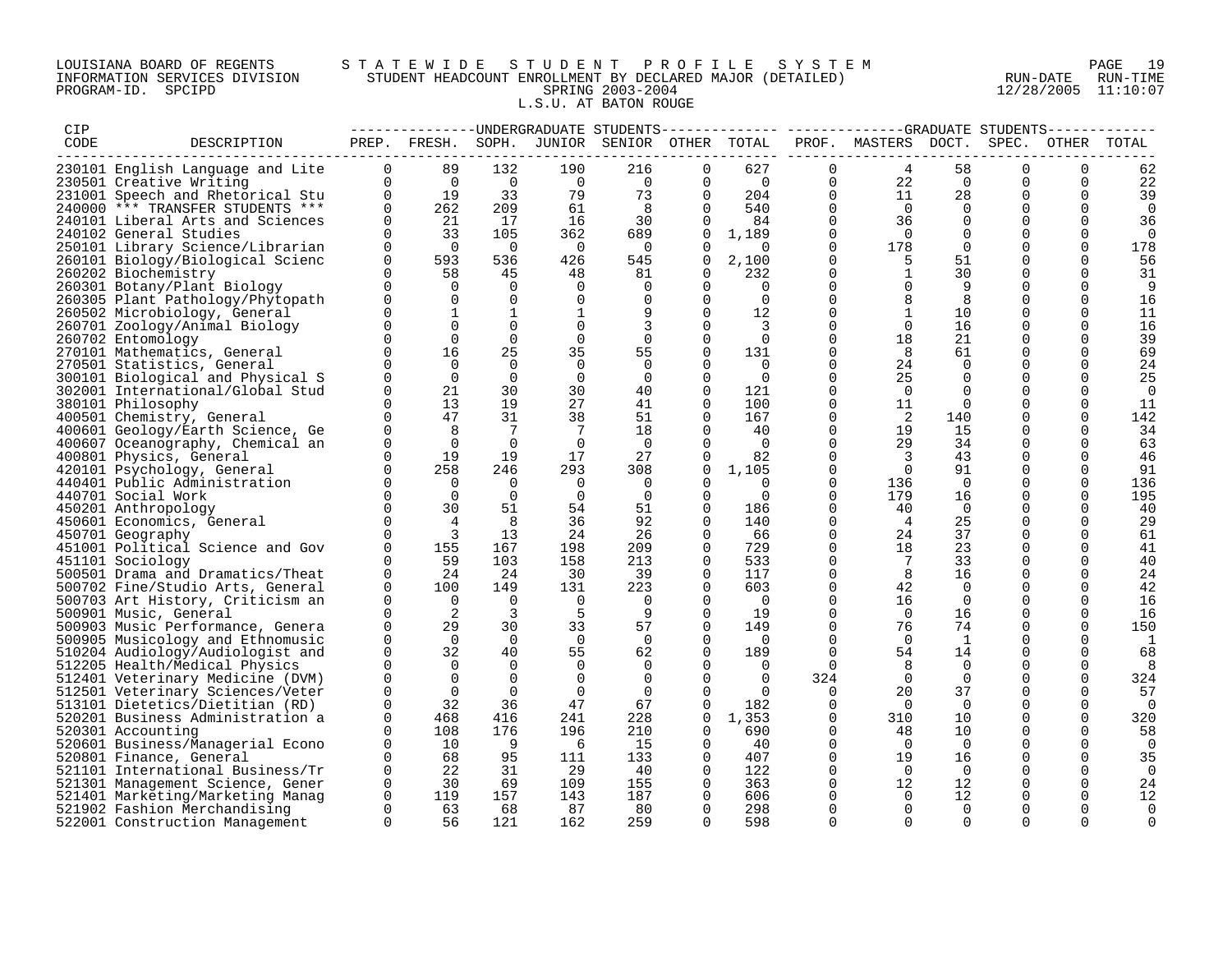| LOUISIANA BOARD OF REGENTS    | STATEWIDE STUDENT PROFILE SYSTEM                          |                     | 20<br>PAGE |
|-------------------------------|-----------------------------------------------------------|---------------------|------------|
| INFORMATION SERVICES DIVISION | STUDENT HEADCOUNT ENROLLMENT BY DECLARED MAJOR (DETAILED) | RUN-DATE            | RUN-TIME   |
| PROGRAM-ID. SPCIPD            | SPRING 2003-2004                                          | 12/28/2005 11:10:07 |            |
|                               | L.S.U. AT BATON ROUGE                                     |                     |            |
|                               |                                                           |                     |            |

| <b>CIP</b>              |             |       |         |    |     |                                          |        |        |        | --------------UNDERGRADUATE STUDENTS------------- ------------GRADUATE STUDENTS------------ |  |           |                          |
|-------------------------|-------------|-------|---------|----|-----|------------------------------------------|--------|--------|--------|---------------------------------------------------------------------------------------------|--|-----------|--------------------------|
| CODE                    | DESCRIPTION | PREP. | FRESH.  |    |     | SOPH. JUNIOR SENIOR OTHER TOTAL          |        |        | PROF.  | MASTERS DOCT. SPEC. OTHER TOTAL                                                             |  |           |                          |
| 540101 History, General |             |       | 50 - 50 | 71 | 100 | 150                                      | $\cap$ | $-371$ | $\Box$ |                                                                                             |  | 25 30 0 0 | 55                       |
| TOTAL STUDENTS          |             |       |         |    |     | 5 5,060 5,523 5,543 7,359 643 24,133 343 |        |        |        |                                                                                             |  |           | 2,458 1,705 30 455 4,991 |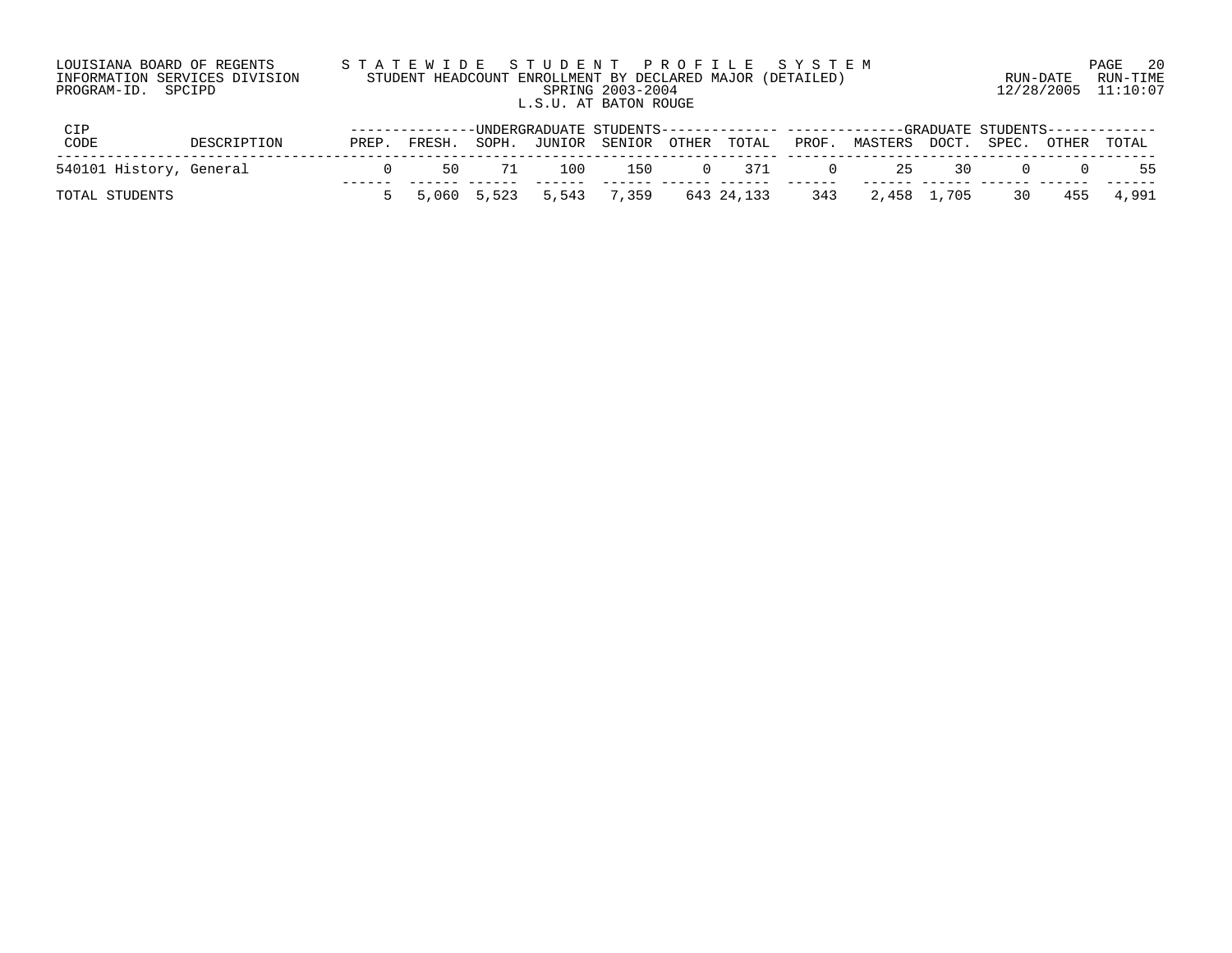## LOUISIANA BOARD OF REGENTS S T A T E W I D E S T U D E N T P R O F I L E S Y S T E M PAGE 21 INFORMATION SERVICES DIVISION STUDENT HEADCOUNT ENROLLMENT BY DECLARED MAJOR (DETAILED) RUN-DATE RUN-TIME PROGRAM-ID. SPCIPD SPRING 2003-2004 12/28/2005 11:10:07 L.S.U. AT EUNICE

| CIP  |                                  |       |        |       | INDERGRADUATE STUDENTS-   |     |       |       |               | -GRADUATE | STUDENTS |       |       |
|------|----------------------------------|-------|--------|-------|---------------------------|-----|-------|-------|---------------|-----------|----------|-------|-------|
| CODE | DESCRIPTION                      | PREP. | FRESH. | SOPH. | JUNIOR SENIOR OTHER TOTAL |     |       | PROF. | MASTERS DOCT. |           | SPEC.    | OTHER | TOTAL |
|      | 000000 *** UNCOMMITTED STUDENTS  |       | 52     |       |                           | 13  | 68    |       |               |           |          |       |       |
|      | 110301 Data Processing and Data  |       | 46     | 20    |                           | 18  | 84    |       |               |           |          |       |       |
|      | 131209 Kindergarten/Preschool Ed |       | 64     | 39    |                           | 39  | 142   |       |               |           |          |       |       |
|      | 220302 Legal Assistant/Paralegal |       | 24     | 20    |                           | 16  | 60    |       |               |           |          |       |       |
|      | 240000 *** TRANSFER STUDENTS *** |       | 630    | 254   |                           | 176 | 1,060 |       |               |           |          |       |       |
|      | 240102 General Studies           |       | 59     | 24    |                           | 25  | 108   |       |               |           |          |       |       |
|      | 240199 Liberal Arts and Sciences |       |        | 14    |                           | 28  | 51    |       |               |           |          |       |       |
|      | 430107 Criminal Justice/Police S |       | 51     | 38    |                           | 18  | 107   |       |               |           |          |       |       |
|      | 430203 Fire Science/Fire-fightin |       |        | 33    |                           | 38  | 122   |       |               |           |          |       |       |
|      | 430299 Fire Protection, Other    |       |        |       |                           |     |       |       |               |           |          |       |       |
|      | 439999 Security and Protective S |       |        |       |                           |     |       |       |               |           |          |       |       |
|      | 510908 Respiratory Care Therapy/ |       |        | 19    |                           | 26  |       |       |               |           |          |       |       |
|      | 510910 Diagnostic Medical Sonogr |       |        |       |                           |     |       |       |               |           |          |       |       |
|      | 510911 Radiologic Technology/Sci |       | 170    | 66    |                           | 59  | 295   |       |               |           |          |       |       |
|      | 511601 Nursing/Registered Nurse  |       | 349    | 139   |                           | 182 | 670   |       |               |           |          |       |       |
|      | 520101 Business/Commerce, Genera |       |        |       |                           |     |       |       |               |           |          |       |       |
|      | 520201 Business Administration a |       | 70     | 58    |                           | 45  | 173   |       |               |           |          |       |       |
|      | 520401 Administrative Assistant  |       | 43     | 28    |                           | 21  | 92    |       |               |           |          |       |       |
|      | TOTAL STUDENTS                   |       | 1,652  | 760   | 0                         | 711 | 3,123 |       |               |           |          |       |       |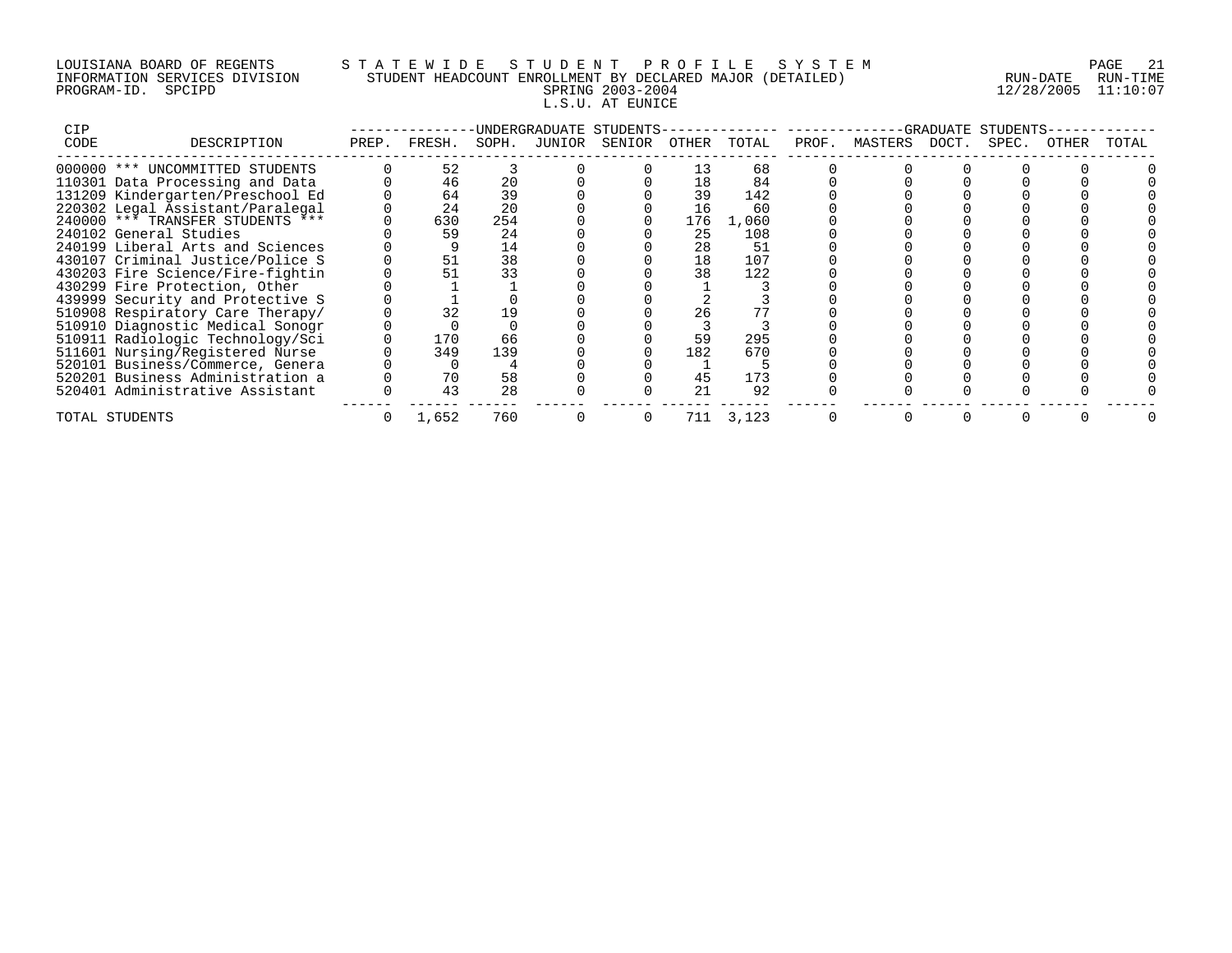## LOUISIANA BOARD OF REGENTS S T A T E W I D E S T U D E N T P R O F I L E S Y S T E M PAGE 22 INFORMATION SERVICES DIVISION STUDENT HEADCOUNT ENROLLMENT BY DECLARED MAJOR (DETAILED) RUN-DATE RUN-TIME PROGRAM-ID. SPCIPD SPRING 2003-2004 12/28/2005 11:10:07 L.S.U. AT SHREVEPORT

| CIP  |                                  |              |                |                |          | -UNDERGRADUATE STUDENTS |          |             |          |          |             | -GRADUATE STUDENTS |          |       |
|------|----------------------------------|--------------|----------------|----------------|----------|-------------------------|----------|-------------|----------|----------|-------------|--------------------|----------|-------|
| CODE | DESCRIPTION                      | PREP.        | FRESH.         | SOPH.          | JUNIOR   | SENIOR                  | OTHER    | TOTAL       | PROF.    | MASTERS  | DOCT.       | SPEC.              | OTHER    | TOTAL |
|      | 000000 *** UNCOMMITTED STUDENTS  | 10           | 359            | 147            | 75       | 41                      | 69       | 701         | 0        | 16       | 0           | 8                  | 587      | 611   |
|      | 030104 Environmental Science     | $\Omega$     | $\overline{1}$ | $\Omega$       | 3        | 6                       | $\Omega$ | 10          | $\Omega$ | $\Omega$ | $\Omega$    | $\Omega$           | $\Omega$ |       |
|      | 090102 Mass Communication/Media  | <sup>n</sup> | 15             | 15             | 38       | 44                      | $\Omega$ | 112         |          |          | $\Omega$    | $\Omega$           |          |       |
|      | 110401 Information Science/Studi |              | $\Omega$       | $\Omega$       | $\Omega$ | $\Omega$                | $\Omega$ | $\mathbf 0$ | $\Omega$ |          | $\Omega$    | $\Omega$           |          |       |
|      | 110701 Computer Science          |              | 45             | 24             | 29       | 43                      | $\Omega$ | 141         | $\Omega$ |          | $\Omega$    | $\Omega$           |          |       |
|      | 130101 Education, General        |              | $\Omega$       | $\Omega$       | $\Omega$ | $\Omega$                |          | 0           | $\Omega$ | 43       |             | $\Omega$           | $\Omega$ |       |
|      | 131001 Special Education and Tea |              | 2              | 2              | 3        | 17                      | $\Omega$ | 24          |          | $\Omega$ | $\Omega$    | $\Omega$           | ∩        |       |
|      | 131202 Elementary Education and  |              | 36             | 56             | 79       | 109                     |          | 280         |          |          | $\Omega$    | $\Omega$           |          |       |
|      | 131302 Art Teacher Education     |              |                | 2              |          |                         |          | 8           |          |          |             | $\Omega$           |          |       |
|      | 131305 English/Language Arts Tea |              |                |                |          |                         | $\Omega$ | 26          |          |          | $\Omega$    | $\Omega$           |          |       |
|      | 131311 Mathematics Teacher Educa |              | 3              | 5              |          | 8                       | $\Omega$ | 23          |          |          | $\mathbf 0$ | 0                  |          |       |
|      | 131314 Physical Education Teachi | $\Omega$     | 12             | 13             | 23       | 25                      | $\Omega$ | 73          |          | $\Omega$ | $\Omega$    | $\Omega$           |          |       |
|      | 131318 Social Studies Teacher Ed | U            |                |                | 10       | 17                      | $\cap$   | 35          |          |          | $\Omega$    | $\Omega$           |          |       |
|      | 131322 Biology Teacher Education |              | $\mathfrak{D}$ |                | $\Omega$ |                         |          | 8           |          | $\Omega$ | $\Omega$    | $\Omega$           |          |       |
|      | 131325 French Language Teacher E |              |                | $\Omega$       | $\Omega$ |                         |          | 1           |          |          | $\Omega$    | $\Omega$           |          |       |
|      | 160905 Spanish Language and Lite |              |                | $\overline{2}$ |          |                         |          | 13          |          |          |             | $\Omega$           |          |       |
|      | 230101 English Language and Lite |              |                | 16             | 14       | 16                      |          | 49          |          |          | $\Omega$    | $\Omega$           |          |       |
|      | 231001 Speech and Rhetorical Stu |              |                | 3              | $\Omega$ |                         |          | 5           |          | $\Omega$ | $\Omega$    | 0                  |          |       |
|      | 240101 Liberal Arts and Sciences |              |                | $\Omega$       | $\Omega$ |                         |          | $\Omega$    |          | 15       | $\Omega$    | $\Omega$           |          |       |
|      | 240102 General Studies           |              | 17             | 23             | 45       | 115                     | $\Omega$ | 200         |          | $\Omega$ | $\Omega$    | $\Omega$           | ∩        |       |
|      | 260101 Biology/Biological Scienc |              | 78             | 56             | 57       | 56                      | $\Omega$ | 247         | $\Omega$ | $\Omega$ | $\Omega$    | $\Omega$           |          |       |
|      | 260299 Biochemistry, Biophysics  |              | 7              | 7              | 10       | 26                      | $\Omega$ | 50          | $\Omega$ |          | $\Omega$    | $\Omega$           |          |       |
|      | 270101 Mathematics, General      |              | 3              |                |          | 16                      |          | 24          |          |          | $\cap$      | $\Omega$           |          |       |
|      | 400501 Chemistry, General        |              | 12             | 5              |          |                         |          | 30          |          |          | $\Omega$    | $\Omega$           |          |       |
|      | 400801 Physics, General          |              | $\overline{4}$ | $\mathbf{1}$   | 5        | 2                       | $\Omega$ | 12          |          |          | $\Omega$    | $\Omega$           |          |       |
|      | 420101 Psychology, General       |              | 44             | 49             | 46       | 55                      |          | 194         |          |          | $\Omega$    | $\Omega$           |          |       |
|      | 421801 Educational Psychology    |              | $\Omega$       | $\Omega$       | $\Omega$ | $\Omega$                | $\Omega$ | 0           |          | $\Omega$ | $\Omega$    | 11                 | $\Omega$ | 11    |
|      | 430104 Criminal Justice/Safety S |              | 25             | 25             | 38       | 44                      |          | 132         |          | $\Omega$ | $\Omega$    | $\Omega$           | $\Omega$ |       |
|      | 440201 Community Organization an |              | $\Omega$       | $\Omega$       | $\Omega$ |                         |          | $\Omega$    |          | 35       | $\Omega$    | $\Omega$           |          | 35    |
|      | 450701 Geography                 |              |                | $\Omega$       | $\Omega$ |                         | $\Omega$ | 1           |          |          | $\Omega$    | $\Omega$           |          |       |
|      | 451001 Political Science and Gov |              |                |                | 11       |                         | $\Omega$ | 34          |          |          | $\Omega$    | $\Omega$           |          |       |
|      | 451101 Sociology                 |              |                | 8              | 21       | 21                      |          | 50          |          |          | $\Omega$    | $\Omega$           |          |       |
|      | 500702 Fine/Studio Arts, General |              |                | 11             | 17       | 23                      |          | 59          |          |          | $\Omega$    | $\Omega$           |          |       |
|      | 510204 Audiology/Audiologist and |              | $\Omega$       | $\Omega$       | $\Omega$ | 5                       |          | 5           | $\Omega$ | $\Omega$ | $\Omega$    | $\Omega$           |          |       |
|      | 520201 Business Administration a |              | 74             | 93             | 117      | 136                     | $\Omega$ | 420         |          | 50       |             | $\Omega$           |          |       |
|      | 520301 Accounting                |              | 35             | 41             | 57       | 82                      |          | 215         |          |          |             |                    |          |       |
|      | 520801 Finance, General          |              | 11             | 13             | 26       | 40                      | $\Omega$ | 90          | $\Omega$ |          | $\Omega$    | $\Omega$           |          |       |
|      | 521401 Marketing/Marketing Manag | 0            | 11             | 29             | 34       | 45                      | $\Omega$ | 119         | 0        | $\Omega$ | $\Omega$    | $\Omega$           |          |       |
|      | 540101 History, General          | $\Omega$     | 7              | 15             | 14       | 16                      | $\Omega$ | 52          |          |          | $\Omega$    | $\Omega$           |          |       |
|      | TOTAL STUDENTS                   | 10           | 831            | 681            | 802      | 1,050                   | 69       | 3,443       | $\Omega$ | 162      | $\Omega$    | 19                 | 587      | 768   |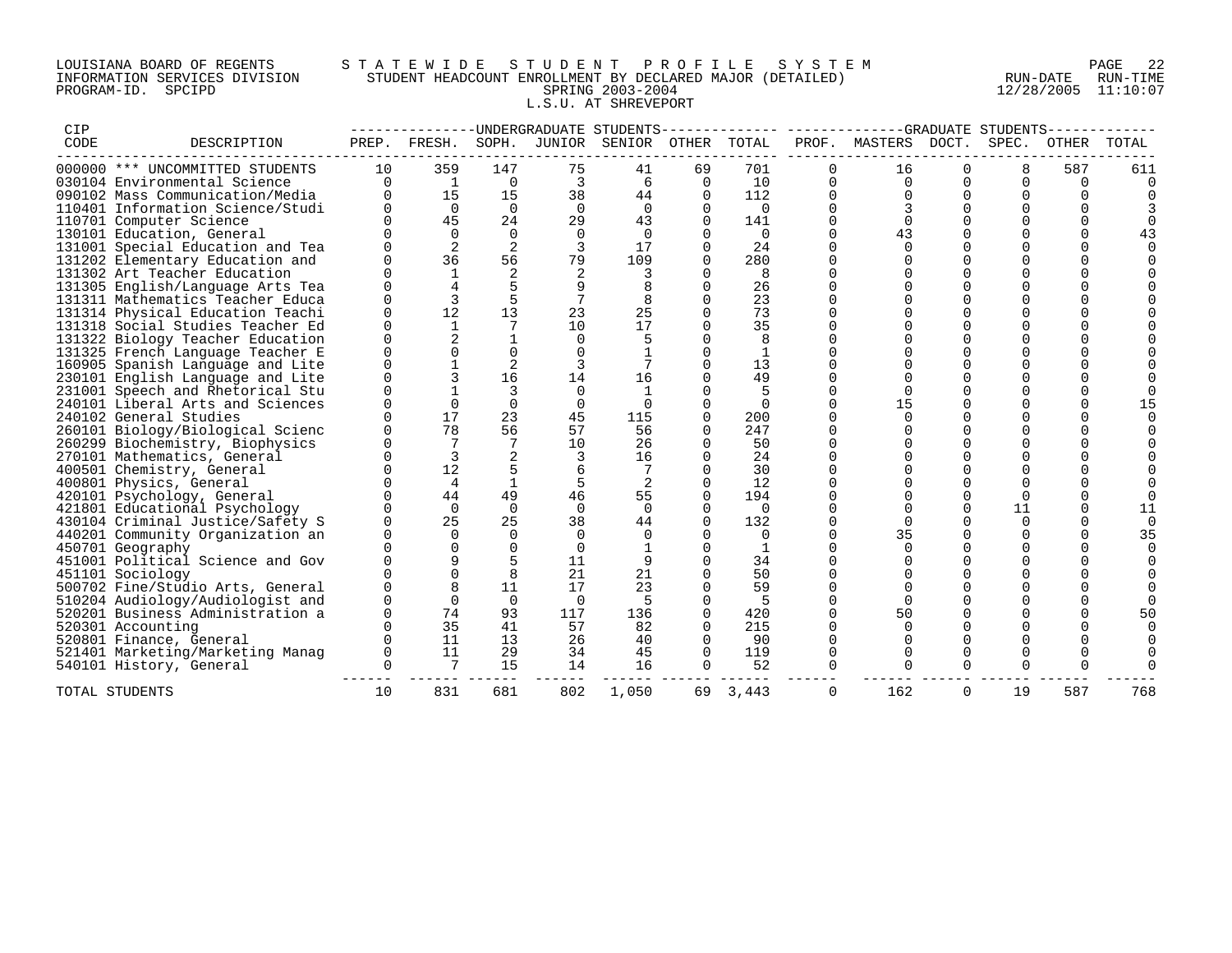## LOUISIANA BOARD OF REGENTS S T A T E W I D E S T U D E N T P R O F I L E S Y S T E M PAGE 23 INFORMATION SERVICES DIVISION STUDENT HEADCOUNT ENROLLMENT BY DECLARED MAJOR (DETAILED) RUN-DATE RUN-TIME PROGRAM-ID. SPCIPD SPRING 2003-2004 12/28/2005 11:10:07 UNIVERSITY OF NEW ORLEANS

| CIP  |                                  |             |                              |              |                |                                        |             |                |             | -------------UNDERGRADUATE STUDENTS------------- ------------GRADUATE STUDENTS-------- |                |             |          |          |
|------|----------------------------------|-------------|------------------------------|--------------|----------------|----------------------------------------|-------------|----------------|-------------|----------------------------------------------------------------------------------------|----------------|-------------|----------|----------|
| CODE | DESCRIPTION                      | PREP.       |                              |              |                | FRESH. SOPH. JUNIOR SENIOR OTHER TOTAL |             |                |             | PROF. MASTERS DOCT.                                                                    |                | SPEC.       | OTHER    | TOTAL    |
|      | 000000 *** UNCOMMITTED STUDENTS  | 42          | 1,428                        | 754          | 436            | 396                                    | 258         | 3,314          | $\Omega$    | 397                                                                                    | 16             | $\Omega$    | 770      | 1,183    |
|      | 030103 Environmental Studies     | $\Omega$    | 3                            | 2            | 6              | 7                                      | 0           | 18             | 0           | $\overline{0}$                                                                         | 0              | 0           | 0        | $\Omega$ |
|      | 040301 City/Urban, Community and | $\mathbf 0$ | $\overline{0}$               | $\Omega$     | 0              | $\overline{0}$                         | 0           | $\Omega$       | 0           | 60                                                                                     | $\Omega$       | 0           | $\Omega$ | 60       |
|      | 050207 Women's Studies           | $\Omega$    | $\mathbf{1}$                 | 1            | $\mathbf{1}$   | 1                                      | $\Omega$    | 4              | $\Omega$    | $\Omega$                                                                               | $\Omega$       | $\Omega$    | $\Omega$ | $\Omega$ |
|      | 090101 Communication Studies/Spe | $\Omega$    | 213                          | 185          | 163            | 202                                    | $\Omega$    | 763            | $\Omega$    | - 8                                                                                    | $\Omega$       | $\Omega$    | $\Omega$ | 8        |
|      | 110701 Computer Science          | $\Omega$    | 147                          | 85           | 75             | 97                                     | $\Omega$    | 404            | $\mathbf 0$ | 68                                                                                     | $\overline{0}$ | $\mathbf 0$ | $\Omega$ | 68       |
|      | 130301 Curriculum and Instructio | $\Omega$    | $\Omega$                     | $\Omega$     | $\Omega$       | $\Omega$                               |             | $\Omega$       | $\Omega$    | 100                                                                                    | 65             |             |          | 165      |
|      | 130401 Educational Leadership an | $\Omega$    | $\Omega$                     | $\Omega$     | $\Omega$       | $\Omega$                               | $\Omega$    | $\Omega$       | $\Omega$    | 103                                                                                    | 56             | $\Omega$    | $\Omega$ | 159      |
|      | 131001 Special Education and Tea | $\Omega$    | $\Omega$                     | $\Omega$     | $\Omega$       | $\Omega$                               | $\Omega$    | $\Omega$       | $\Omega$    | 77                                                                                     | 19             | $\Omega$    | $\Omega$ | 96       |
|      | 131101 Counselor Education/Schoo | $\Omega$    | $\Omega$                     | $\mathbf 0$  | $\mathbf 0$    | $\Omega$                               | $\mathbf 0$ | $\overline{0}$ | 0           | 104                                                                                    | 39             | 0           | 0        | 143      |
|      | 131202 Elementary Education and  | $\Omega$    |                              | 3            | 41             | 116                                    | $\mathbf 0$ | 160            | $\Omega$    | $\Omega$                                                                               | $\Omega$       | $\mathbf 0$ | $\Omega$ | $\Omega$ |
|      | 131210 Early Childhood Education | $\Omega$    | $\Omega$                     |              |                | -1                                     | $\mathbf 0$ | 10             | $\Omega$    | $\Omega$                                                                               |                | 0           | $\Omega$ |          |
|      | 131305 English/Language Arts Tea | $\Omega$    | $\Omega$                     | $\Omega$     | 2              |                                        | $\Omega$    | 11             | $\Omega$    |                                                                                        | $\Omega$       | $\Omega$    |          |          |
|      | 131306 Foreign Language Teacher  | $\Omega$    | $\Omega$                     | $\Omega$     | $\mathbf 0$    | 3                                      | $\Omega$    | 3              | $\Omega$    | $\Omega$                                                                               | $\Omega$       | $\mathbf 0$ |          |          |
|      | 131311 Mathematics Teacher Educa | $\Omega$    | $\Omega$                     | $\Omega$     | 5              | 11                                     | $\mathbf 0$ | 16             | $\Omega$    |                                                                                        | $\Omega$       | 0           |          |          |
|      | 131312 Music Teacher Education   | $\Omega$    | $\Omega$                     | $\Omega$     | $\mathbf 0$    | 2                                      | $\Omega$    | 2              | $\Omega$    | $\Omega$                                                                               | $\Omega$       | $\mathbf 0$ |          |          |
|      | 131314 Physical Education Teachi | $\Omega$    | 29                           | 31           | 35             | 52                                     | $\Omega$    | 147            | $\Omega$    | 52                                                                                     | $\Omega$       | $\Omega$    | $\Omega$ | 52       |
|      | 131316 Science Teacher Education | $\Omega$    | $\Omega$                     | $\mathbf{1}$ | $\mathbf 0$    | 7                                      | $\Omega$    | 8              | $\Omega$    |                                                                                        | 0              | $\mathbf 0$ | ∩        |          |
|      | 131318 Social Studies Teacher Ed | $\Omega$    | $\Omega$                     | 2            | 5              | 21                                     | 0           | 28             | 0           | $\Omega$                                                                               | $\Omega$       | $\Omega$    |          |          |
|      | 131328 History Teacher Education | $\Omega$    | $\Omega$                     | $\Omega$     | $\mathbf 0$    | $\Omega$                               | 0           | $\Omega$       | $\Omega$    |                                                                                        |                | 0           |          |          |
|      | 140801 Civil Engineering, Genera | $\Omega$    | 64                           | 45           | 39             | 82                                     | $\Omega$    | 230            | $\Omega$    |                                                                                        | $\Omega$       | $\Omega$    |          |          |
|      | 141001 Electrical, Electronics a | $\Omega$    | 128                          | 100          | 75             | 140                                    | $\Omega$    | 443            | $\Omega$    | $\Omega$                                                                               | $\Omega$       | $\Omega$    | $\Omega$ |          |
|      | 141301 Engineering Science       | $\Omega$    | 0                            | $\Omega$     | 0              | 0                                      | $\Omega$    | 0              | 0           | 140                                                                                    | 80             | 0           | $\Omega$ | 220      |
|      | 141401 Environmental/Environment | $\Omega$    | $\mathbf 0$                  | $\Omega$     | $\mathbf 0$    | $\Omega$                               | 0           | 0              | $\Omega$    | 3                                                                                      | $\Omega$       | $\mathbf 0$ | $\Omega$ |          |
|      | 141901 Mechanical Engineering    | $\Omega$    | 82                           | 74           | 61             | 93                                     | 0           | 310            | $\Omega$    |                                                                                        | $\Omega$       | $\Omega$    | ∩        |          |
|      | 142201 Naval Architecture and Ma | $\Omega$    | 32                           | 26           | 31             | 54                                     | $\Omega$    | 143            | $\Omega$    |                                                                                        |                | $\Omega$    |          |          |
|      | 151501 Engineering/Industrial Ma | 0           | $\Omega$                     | $\Omega$     | $\mathbf 0$    | 0                                      | $\Omega$    | 0              | $\Omega$    | 34                                                                                     | $\Omega$       | 0           | $\Omega$ | 34       |
|      | 160900 Romance Languages, Litera | $\mathbf 0$ | $\Omega$                     | $\Omega$     | $\mathbf 0$    | $\overline{0}$                         | 0           | $\overline{0}$ | $\Omega$    | 27                                                                                     | 0              | 0           | $\Omega$ | 27       |
|      | 160901 French Language and Liter | $\Omega$    | 2                            | 3            | $\overline{4}$ | 13                                     | $\Omega$    | 22             | $\Omega$    | $\Omega$                                                                               | $\Omega$       | $\Omega$    | $\Omega$ | $\Omega$ |
|      | 160905 Spanish Language and Lite | $\Omega$    | 10                           | 2            | 9              | 11                                     | $\Omega$    | 32             | $\Omega$    | $\Omega$                                                                               | $\Omega$       | $\Omega$    | ∩        | $\Omega$ |
|      | 230101 English Language and Lite | $\Omega$    | 68                           | 69           | 67             | 75                                     | $\Omega$    | 279            | $\Omega$    | 74                                                                                     | $\Omega$       | $\Omega$    | $\Omega$ | 74       |
|      | 240102 General Studies           | $\Omega$    | 173                          | 138          | 207            | 352                                    | $\Omega$    | 870            | 0           | $\Omega$                                                                               | $\Omega$       | $\Omega$    | $\Omega$ | $\Omega$ |
|      | 260101 Biology/Biological Scienc | $\Omega$    | 90                           | 95           | 64             | 134                                    | $\Omega$    | 383            | 0           | 17                                                                                     | $\Omega$       | 0           | $\Omega$ | 17       |
|      | 261307 Conservation Biology      | $\Omega$    | $\Omega$                     | $\Omega$     | $\overline{0}$ | $\Omega$                               | $\Omega$    | $\Omega$       | $\Omega$    | $\Omega$                                                                               | 21             | $\Omega$    | $\Omega$ | 21       |
|      | 270101 Mathematics, General      | $\Omega$    | 5                            | 2            | 3              | 20                                     | $\mathbf 0$ | 30             | $\Omega$    | 25                                                                                     | $\Omega$       | $\Omega$    | $\Omega$ | 25       |
|      | 302001 International/Global Stud | $\Omega$    | 11                           | 7            | $\overline{4}$ | 4                                      | $\Omega$    | 26             | $\Omega$    | $\Omega$                                                                               | $\Omega$       | $\Omega$    | $\Omega$ | 0        |
|      | 380101 Philosophy                | $\Omega$    | 15                           |              | 13             | 22                                     |             | 58             | $\Omega$    |                                                                                        | $\Omega$       | $\Omega$    | $\Omega$ | $\Omega$ |
|      | 400501 Chemistry, General        | $\Omega$    | $\overline{4}$               | 5            | 5              | 11                                     | $\Omega$    | 25             | $\Omega$    |                                                                                        | 60             | $\Omega$    | $\Omega$ | 64       |
|      | 400601 Geology/Earth Science, Ge | $\Omega$    | 4                            | 11           | 11             | 20                                     | $\Omega$    | 46             | $\Omega$    | 31                                                                                     | $\Omega$       | $\Omega$    | $\Omega$ | 31       |
|      | 400603 Geophysics and Seismology | 0           | 1                            | 2            | 2              | -3                                     | $\Omega$    | 8              | $\Omega$    | $\Omega$                                                                               | $\Omega$       | $\Omega$    | $\Omega$ | 0        |
|      | 400801 Physics, General          | $\Omega$    | 16                           | 8            | 9              | 14                                     | 0           | 47             | 0           | 16                                                                                     | $\Omega$       | $\Omega$    | $\Omega$ | 16       |
|      | 420101 Psychology, General       | $\Omega$    | 42                           | 57           | 78             | 132                                    | $\Omega$    | 309            | $\Omega$    | $\Omega$                                                                               | $\Omega$       | $\Omega$    | $\Omega$ | $\Omega$ |
|      | 429999 Psychology, Other         | $\Omega$    | $\overline{0}$               | $\mathbf 0$  | $\mathbf 0$    | $\overline{0}$                         | 0           | $\mathbf 0$    | 0           | $\Omega$                                                                               | 27             | $\mathbf 0$ | 0        | 27       |
|      | 440401 Public Administration     | $\Omega$    | $\overline{0}$               | $\Omega$     | $\Omega$       | $\Omega$                               | $\Omega$    | $\Omega$       | $\Omega$    | 39                                                                                     | $\Omega$       | $\Omega$    | $\Omega$ | 39       |
|      | 450201 Anthropology              | $\Omega$    | 13                           | 22           | 23             | 32                                     | $\Omega$    | 90             | $\Omega$    | $\Omega$                                                                               | $\Omega$       | $\Omega$    |          | 0        |
|      | 450601 Economics, General        |             | <sup>1</sup>                 | 5            | <sup>1</sup>   | - 1                                    | 0           | 8              | $\Omega$    | $\Omega$                                                                               | $\Omega$       | $\Omega$    |          | $\Omega$ |
|      | 450701 Geography                 |             | 3                            | 8            | 8              | 21                                     | $\Omega$    | 40             | $\Omega$    | 17                                                                                     | $\Omega$       | $\Omega$    | $\Omega$ | 17       |
|      | 451001 Political Science and Gov |             | 80                           | 78           | 54             | 54                                     | 0           | 266            | $\Omega$    | 21                                                                                     | 26             |             | 0        | 47       |
|      | 451101 Sociology                 |             | 31                           | 32           | 38             | 55                                     | $\Omega$    | 156            | $\Omega$    | 32                                                                                     | $\Omega$       | 0           |          | 32       |
|      | 451201 Urban Studies/Affairs     | $\Omega$    | $7\phantom{.0}\phantom{.0}7$ | 3            | 12             | 13                                     | $\Omega$    | 35             | $\Omega$    | 22                                                                                     | 43             | $\Omega$    |          | 65       |
|      | 500501 Drama and Dramatics/Theat | $\Omega$    | $\Omega$                     | $\Omega$     | $\Omega$       | $\Omega$                               | $\Omega$    | $\Omega$       | $\Omega$    | 110                                                                                    | $\Omega$       | $\Omega$    | $\Omega$ | 110      |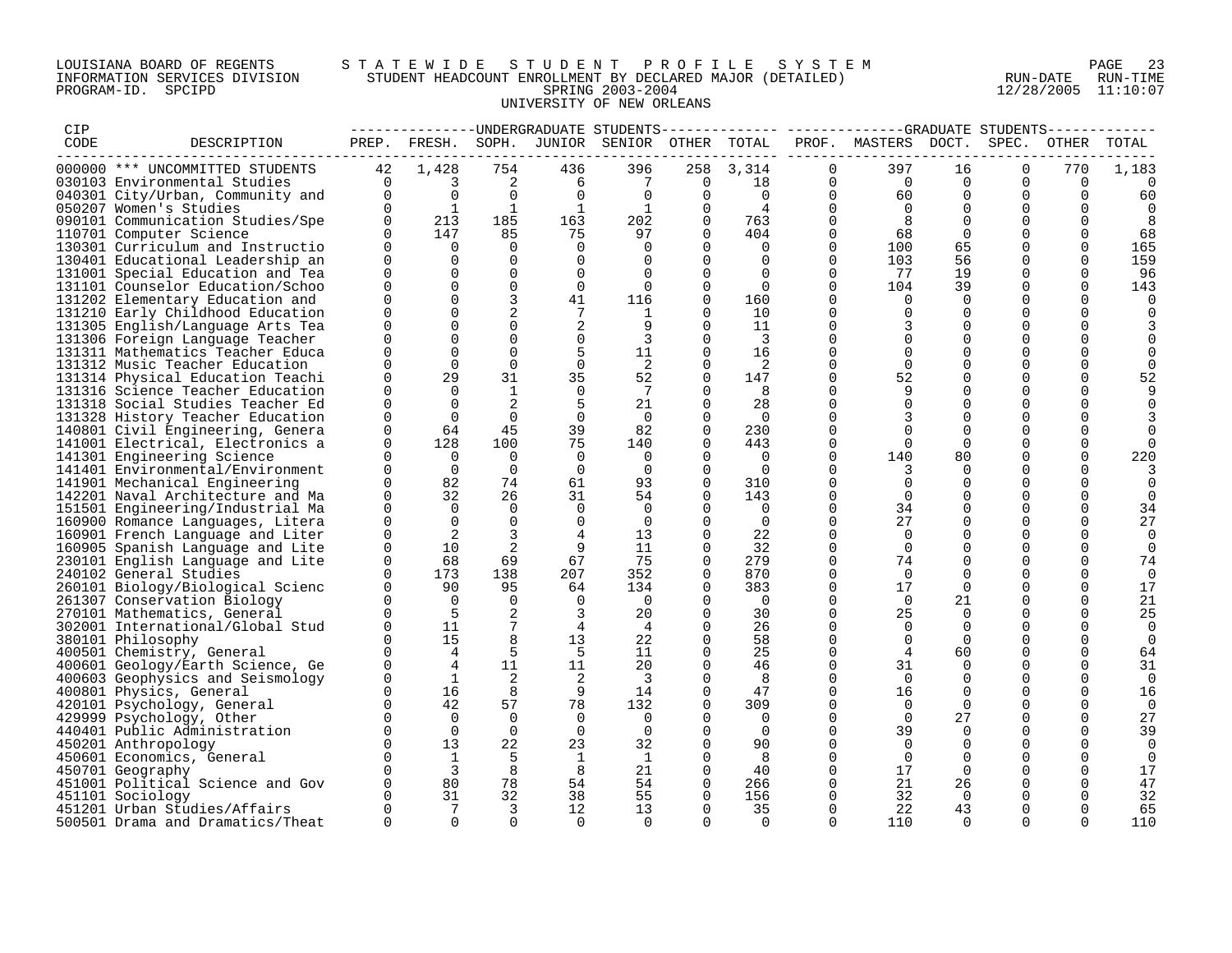## LOUISIANA BOARD OF REGENTS S T A T E W I D E S T U D E N T P R O F I L E S Y S T E M PAGE 24 INFORMATION SERVICES DIVISION STUDENT HEADCOUNT ENROLLMENT BY DECLARED MAJOR (DETAILED) RUN-DATE RUN-TIME PROGRAM-ID. SPCIPD SPRING 2003-2004 12/28/2005 11:10:07 UNIVERSITY OF NEW ORLEANS

| <b>CIP</b> |                                  |       |        |       |        | UNDERGRADUATE STUDENTS- |       |            |       |         | GRADUATE | STUDENTS |       |       |
|------------|----------------------------------|-------|--------|-------|--------|-------------------------|-------|------------|-------|---------|----------|----------|-------|-------|
| CODE       | DESCRIPTION                      | PREP. | FRESH. | SOPH. | JUNIOR | SENIOR                  | OTHER | TOTAL      | PROF. | MASTERS | DOCT.    | SPEC.    | OTHER | TOTAL |
|            | 500702 Fine/Studio Arts, General |       | 69     | 76    | 55     | 88                      |       | 288        |       | 16      |          |          |       |       |
|            | 500703 Art History, Criticism an |       |        |       |        |                         |       | 33         |       |         |          |          |       |       |
|            | 500704 Arts Management           |       |        |       |        |                         |       |            |       |         |          |          |       |       |
|            | 500901 Music, General            |       | 23     |       |        | 56                      |       | 106        |       |         |          |          |       |       |
|            | 500903 Music Performance, Genera |       |        |       |        |                         |       |            |       |         |          |          |       |       |
|            | 510701 Health/Health Care Admini |       |        |       |        |                         |       |            |       | 66      |          |          |       | 66    |
|            | 511005 Clinical Laboratory Scien |       |        |       |        |                         |       | 30         |       |         |          |          |       |       |
|            | 520201 Business Administration a |       | 326    | 350   | 361    | 500                     |       | L,537      |       | 736     |          |          |       | 736   |
|            | 520301 Accounting                |       | 114    | 116   | 141    | 223                     |       | 594        |       |         |          |          |       | 73    |
|            | 520601 Business/Managerial Econo |       | 8      | 10    | 13     | 12                      |       | 43         |       |         | 36       |          |       | 37    |
|            | 520801 Finance, General          |       | 45     | 67    | 73     | 114                     |       | 299        |       |         |          |          |       |       |
|            | 520901 Hospitality Administratio |       | 41     |       |        | 90                      |       | 281        |       |         |          |          |       |       |
|            | 521201 Management Information Sy |       | 32     | 35    | 52     | 42                      |       | 161        |       |         |          |          |       |       |
|            | 521401 Marketing/Marketing Manag |       | 93     | 102   | 126    | 149                     |       | 470        |       |         |          |          |       |       |
|            | 521601 Taxation                  |       |        |       |        |                         |       |            |       |         |          |          |       | 31    |
|            | 540101 History, General          |       | 29     | 26    | 50     | 74                      |       | 179        |       | 35      |          |          |       | 35    |
|            | TOTAL STUDENTS                   | 42    | 3,500  | 2,752 | 2,568  | 3,645                   |       | 258 12,765 |       | 2,654   | 488      |          | 770   | 3,912 |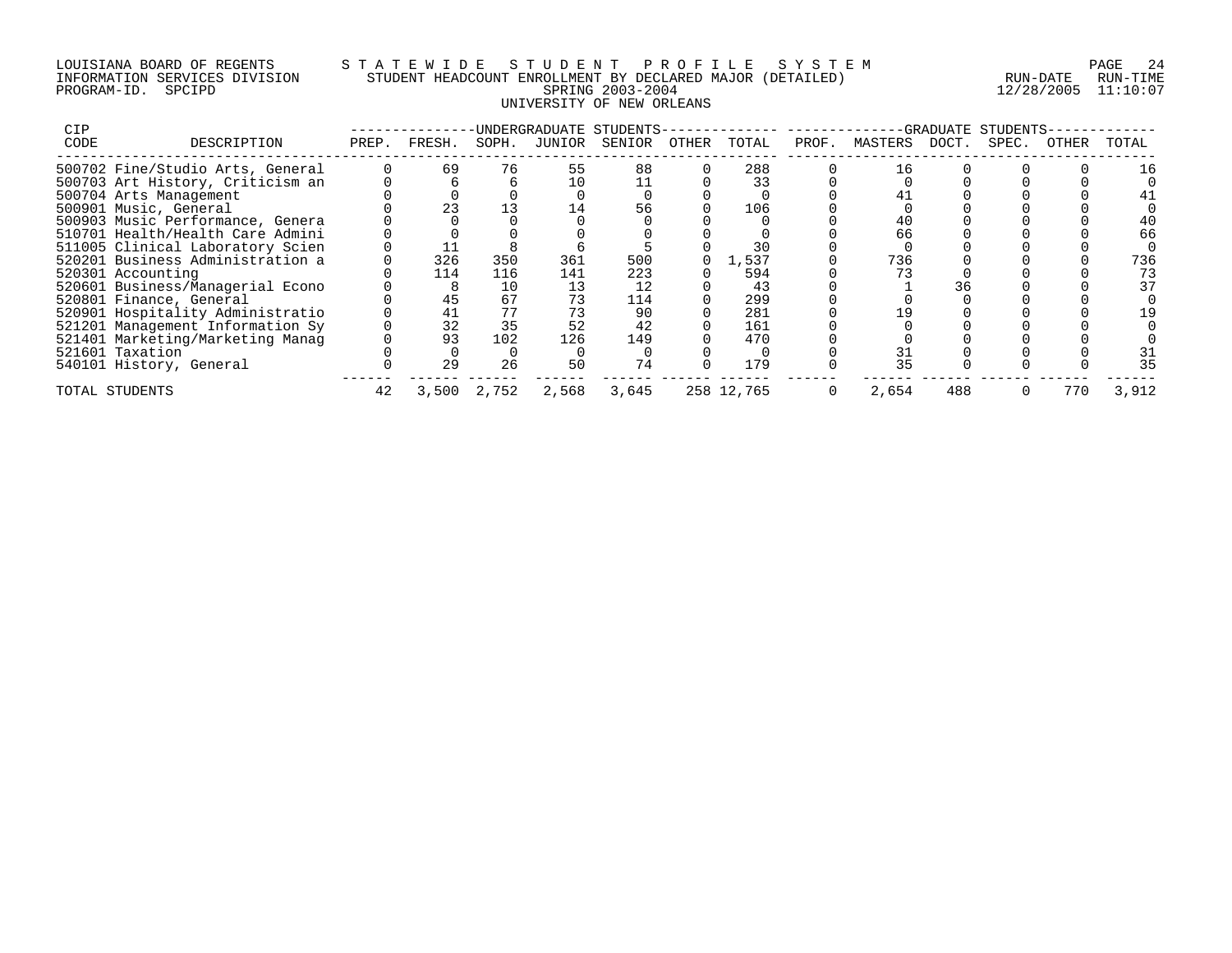| LOUISIANA BOARD OF REGENTS    | STATEWIDE STUDENT PROFILE SYSTEM                          |                     | - 25<br>PAGE |
|-------------------------------|-----------------------------------------------------------|---------------------|--------------|
| INFORMATION SERVICES DIVISION | STUDENT HEADCOUNT ENROLLMENT BY DECLARED MAJOR (DETAILED) | RUN-DATE            | RUN-TIMF     |
| PROGRAM-ID. SPCIPD            | SPRING 2003-2004                                          | 12/28/2005 11:10:07 |              |
|                               | L.S.U. LAW CENTER                                         |                     |              |

| CIP                                                                                            |       |        |       |        | -UNDERGRADUATE STUDENTS-------------- ------- |       |       |           |         |       | -GRADUATE STUDENTS-- |       |           |
|------------------------------------------------------------------------------------------------|-------|--------|-------|--------|-----------------------------------------------|-------|-------|-----------|---------|-------|----------------------|-------|-----------|
| CODE<br>DESCRIPTION                                                                            | PREP. | FRESH. | SOPH. | JUNIOR | SENIOR                                        | OTHER | TOTAL | PROF.     | MASTERS | DOCT. | SPEC.                | OTHER | TOTAL     |
| 000000 *** UNCOMMITTED STUDENTS<br>220101 Law (LLB., J.D.)<br>220201 Advanced Legal Research/S |       |        |       |        |                                               |       |       | 25<br>675 |         |       |                      |       | 25<br>675 |
| TOTAL STUDENTS                                                                                 |       |        |       |        |                                               |       |       | 711       |         |       |                      |       |           |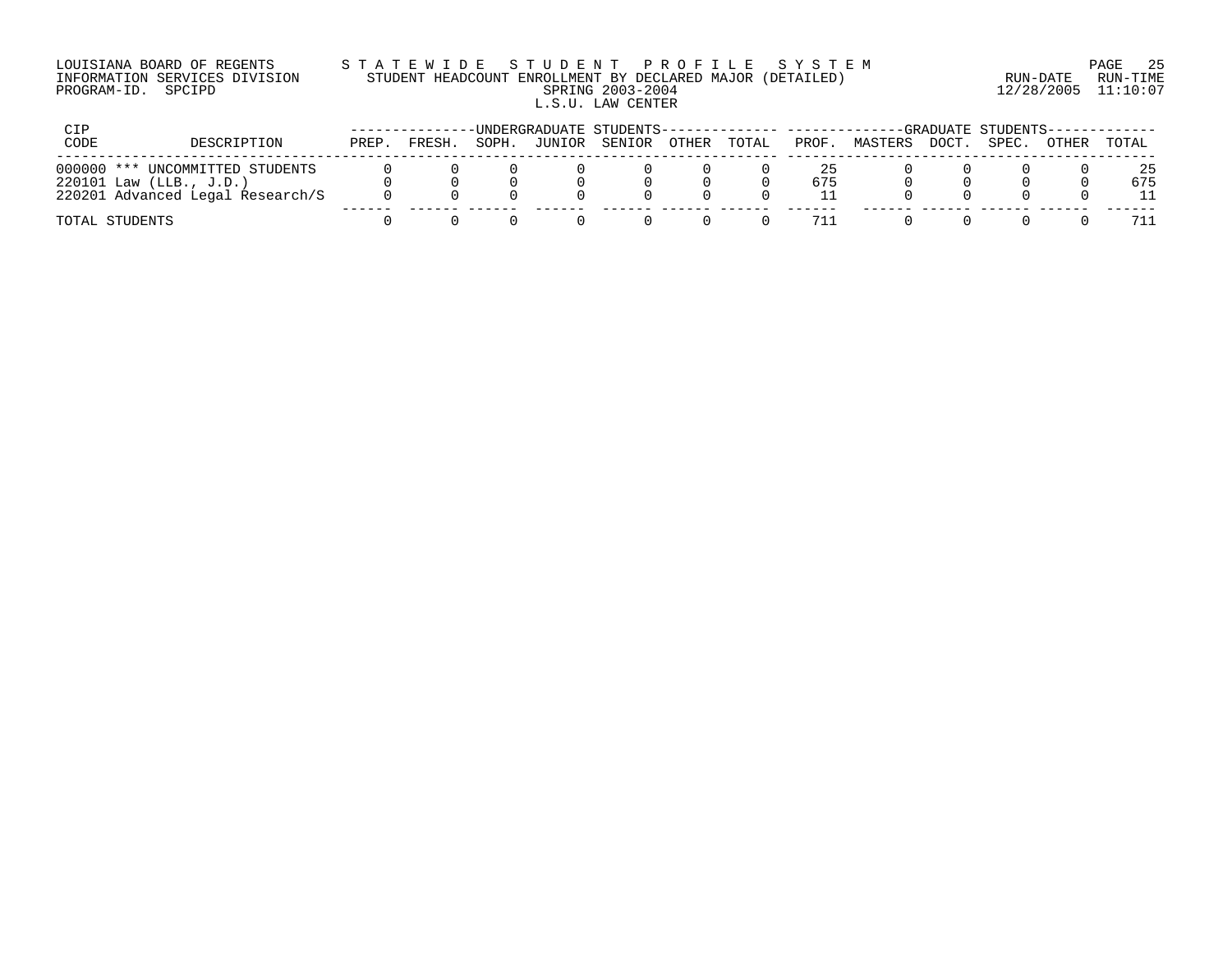## LOUISIANA BOARD OF REGENTS STATEWIDE STUDENT PROFILE SYSTEM PAGE 26 INFORMATION SERVICES DIVISION STUDENT HEADCOUNT ENROLLMENT BY DECLARED MAJOR (DETAILED) RUN-DATE RUN-DATE RUN-TIME<br>PROGRAM-ID. SPCIPD 11:10:07 PROGRAM-ID. SPCIPD SPRING 2003-2004 12/28/2005 11:10:07 SOUTHERN U. AT BATON ROUGE

| CIP  |                                  |             |                |                |                |                                              |              |                |             | --------------DNDERGRADUATE STUDENTS------------- -----------GRADUATE STUDENTS- |          |             |             |             |
|------|----------------------------------|-------------|----------------|----------------|----------------|----------------------------------------------|--------------|----------------|-------------|---------------------------------------------------------------------------------|----------|-------------|-------------|-------------|
| CODE | DESCRIPTION                      |             |                |                |                | PREP. FRESH. SOPH. JUNIOR SENIOR OTHER TOTAL |              |                |             | PROF. MASTERS DOCT. SPEC.                                                       |          |             | OTHER TOTAL |             |
|      |                                  |             |                |                |                |                                              |              |                |             |                                                                                 |          |             |             |             |
|      | 000000 *** UNCOMMITTED STUDENTS  | $\Omega$    | 168            | 68             | 58             | 58                                           | 96           | 448            | $\Omega$    | $\Omega$                                                                        | $\Omega$ | 6           | 365         | 371         |
|      | 010000 Agriculture, General      | $\Omega$    | 11             | 10             | 5              | 7                                            | 0            | 33             | 0           | 0                                                                               | $\Omega$ | 0           | 0           | 0           |
|      | 010103 Agricultural Economics    | $\Omega$    | $\overline{7}$ | 13             | 9              | 6                                            | $\Omega$     | 35             | $\Omega$    | $\Omega$                                                                        | $\Omega$ | $\Omega$    | $\Omega$    | $\Omega$    |
|      | 030508 Urban Forestry            | $\Omega$    | - 9            | 11             | 5              | 10                                           | $\Omega$     | 35             | $\Omega$    | 14                                                                              | $\Omega$ | $\Omega$    | $\Omega$    | 14          |
|      | 040201 Architecture (BArch, BA/B | $\Omega$    | 53             | 30             | 25             | 34                                           | $\Omega$     | 142            | $\Omega$    | $\Omega$                                                                        |          | $\Omega$    | $\Omega$    | $\Omega$    |
|      | 090102 Mass Communication/Media  | $\Omega$    | 65             | 59             | 74             | 64                                           | 0            | 262            | $\Omega$    | 21                                                                              | $\Omega$ | $\Omega$    | $\Omega$    | 21          |
|      | 110701 Computer Science          | $\Omega$    | 132            | 115            | 100            | 143                                          | 0            | 490            | $\Omega$    | 60                                                                              | $\Omega$ | $\Omega$    | $\Omega$    | 60          |
|      | 130408 Elementary and Middle Sch | $\Omega$    | $\Omega$       | $\Omega$       | $\overline{0}$ | $\Omega$                                     | $\Omega$     | $\overline{0}$ | $\Omega$    | 213                                                                             | $\Omega$ | $\Omega$    | $\Omega$    | 213         |
|      | 131001 Special Education and Tea | $\Omega$    | 5              | 6              | 13             | 14                                           | $\Omega$     | 38             | $\mathbf 0$ | 48                                                                              | 8        | $\Omega$    | $\Omega$    | 56          |
|      | 131101 Counselor Education/Schoo | $\Omega$    | 0              | $\overline{0}$ | $\overline{0}$ | $\Omega$                                     | 0            | $\overline{0}$ | 0           | 33                                                                              | $\Omega$ | $\Omega$    | $\Omega$    | 33          |
|      | 131202 Elementary Education and  | $\Omega$    | $\Omega$       | 78             | 81             | 93                                           | $\Omega$     | 252            | $\Omega$    | 14                                                                              | $\Omega$ | $\Omega$    | $\Omega$    | 14          |
|      | 131205 Secondary Education and T | $\Omega$    | 45             | 28             | 53             | 112                                          | $\Omega$     | 238            | $\Omega$    | 5                                                                               | $\Omega$ | $\Omega$    | $\Omega$    | 5           |
|      | 131312 Music Teacher Education   | $\Omega$    | 5              | 10             | 3              | 13                                           | 0            | 31             | 0           | $\mathbf 0$                                                                     | 0        | 0           | $\Omega$    | $\mathbf 0$ |
|      | 131399 Teacher Education and Pro |             | $\Omega$       | $\Omega$       | 0              | $\Omega$                                     |              | $\Omega$       | $\Omega$    | $\Omega$                                                                        | 37       | $\Omega$    | $\Omega$    | 37          |
|      |                                  | $\Omega$    | $\Omega$       | $\mathbf 0$    | $\overline{0}$ |                                              | $\Omega$     |                | $\Omega$    | 37                                                                              | $\Omega$ | $\Omega$    |             |             |
|      | 140101 Engineering, General      | $\Omega$    | 31             | 15             |                | 0                                            | $\Omega$     | $\overline{0}$ | $\Omega$    | $\Omega$                                                                        |          | $\Omega$    | $\Omega$    | 37          |
|      | 140801 Civil Engineering, Genera |             |                |                | 22             | 23                                           |              | 91             |             |                                                                                 | $\Omega$ |             |             |             |
|      | 141001 Electrical, Electronics a | $\Omega$    | 61             | 47             | 55             | 123                                          | $\mathbf{1}$ | 287            | 0           | $\mathbf 0$                                                                     | $\Omega$ | $\mathbf 0$ | $\Omega$    | $\Omega$    |
|      | 141901 Mechanical Engineering    | $\Omega$    | 40             | 47             | 38             | 84                                           | $\Omega$     | 209            | $\Omega$    | $\Omega$                                                                        | $\Omega$ | $\Omega$    |             |             |
|      | 150303 Electrical, Electronic an | $\Omega$    | 44             | 55             | 26             | 43                                           | 0            | 168            | $\Omega$    | $\Omega$                                                                        | $\Omega$ | $\Omega$    | O           |             |
|      | 160901 French Language and Liter | $\Omega$    | $\Omega$       | 2              | $\Omega$       | 1                                            | 0            | 3              | $\Omega$    | $\Omega$                                                                        | $\Omega$ | $\Omega$    | $\Omega$    |             |
|      | 160905 Spanish Language and Lite | $\Omega$    | $\mathbf{1}$   | 1              | 2              | 2                                            | $\Omega$     | 6              | $\Omega$    | $\Omega$                                                                        | $\Omega$ | $\mathbf 0$ | $\Omega$    |             |
|      | 190101 Family and Consumer Scien | $\Omega$    | 8              | 12             | 35             | 103                                          |              | 159            | $\Omega$    | 0                                                                               | $\Omega$ | $\Omega$    |             |             |
|      | 230101 English Language and Lite | $\mathbf 0$ | 14             | 12             | 14             | 15                                           |              | 55             | 0           | $\Omega$                                                                        | $\Omega$ | $\Omega$    | $\Omega$    |             |
|      | 231001 Speech and Rhetorical Stu | $\Omega$    | 2              | 1              | $\mathbf{1}$   | 2                                            | $\Omega$     | - 6            | $\Omega$    | $\Omega$                                                                        | $\Omega$ | $\Omega$    | $\cap$      |             |
|      | 260101 Biology/Biological Scienc | $\Omega$    | 122            | 76             | 65             | 111                                          | $\Omega$     | 374            | $\mathbf 0$ | 21                                                                              | $\Omega$ | $\Omega$    | $\Omega$    | 21          |
|      | 261006 Environmental Toxicology  | $\Omega$    | $\mathbf 0$    | $\overline{0}$ | $\overline{0}$ | $\overline{0}$                               | 0            | $\overline{0}$ | $\Omega$    | $\Omega$                                                                        | 8        | $\Omega$    | $\Omega$    |             |
|      | 270101 Mathematics, General      | $\Omega$    | 7              | 5              | $\overline{4}$ | 16                                           | 0            | 32             | $\Omega$    | 12                                                                              | $\Omega$ | $\Omega$    | $\Omega$    | 12          |
|      | 400501 Chemistry, General        | $\Omega$    | 17             | 23             | 18             | 38                                           | 0            | 96             | $\Omega$    | $\Omega$                                                                        | $\Omega$ | $\Omega$    |             |             |
|      | 400599 Chemistry, Other          | $\Omega$    | $\Omega$       | $\Omega$       | $\Omega$       | $\Omega$                                     | 0            | $\overline{0}$ | $\Omega$    |                                                                                 | $\Omega$ | $\Omega$    |             |             |
|      | 400801 Physics, General          | $\Omega$    | <sup>1</sup>   | 4              | 2              | 15                                           | $\Omega$     | 22             | $\Omega$    | 2                                                                               | $\Omega$ | $\Omega$    |             |             |
|      | 420101 Psychology, General       |             | 98             | 58             | 71             | 103                                          | 0            | 330            | $\Omega$    | $\Omega$                                                                        | $\Omega$ | $\Omega$    |             |             |
|      | 430104 Criminal Justice/Safety S |             | 28             | 30             | 43             | 91                                           | 0            | 192            | $\Omega$    | $\Omega$                                                                        | $\Omega$ | $\Omega$    |             | $\Omega$    |
|      | 430107 Criminal Justice/Police S |             | 45             | 28             | 9              | 9                                            | 0            | 91             | $\Omega$    | $\Omega$                                                                        | $\Omega$ | $\Omega$    |             | $\Omega$    |
|      | 440401 Public Administration     |             | $\Omega$       | $\Omega$       | $\overline{0}$ | $\Omega$                                     | $\Omega$     | $\Omega$       | $\Omega$    | 167                                                                             | $\Omega$ | $\Omega$    | 1           | 168         |
|      | 440501 Public Policy Analysis    | $\Omega$    | $\Omega$       | $\Omega$       | $\overline{0}$ | $\Omega$                                     | $\Omega$     | $\Omega$       | $\Omega$    | $\Omega$                                                                        | 26       | $\Omega$    | $\Omega$    | 26          |
|      | 440701 Social Work               | $\Omega$    | 46             | 40             | 55             | 80                                           | 0            | 221            | $\mathbf 0$ | $\Omega$                                                                        | $\Omega$ | $\Omega$    | $\Omega$    | $\Omega$    |
|      | 450101 Social Sciences, General  |             | $\Omega$       | $\Omega$       | $\Omega$       | $\Omega$                                     | 0            | $\overline{0}$ | $\Omega$    | 73                                                                              | $\Omega$ | $\Omega$    | $\Omega$    | 73          |
|      | 451001 Political Science and Gov | $\Omega$    | 51             | 54             | 41             | 61                                           | 0            | 207            | $\Omega$    | $\Omega$                                                                        | $\Omega$ | $\Omega$    | $\Omega$    | $\Omega$    |
|      | 451101 Sociology                 | $\Omega$    | 6              | $\overline{4}$ | 13             | 30                                           | 0            | 53             | $\Omega$    | $\Omega$                                                                        | $\Omega$ | $\Omega$    | $\Omega$    |             |
|      | 500501 Drama and Dramatics/Theat | $\Omega$    | 12             | 10             | $\overline{1}$ | - 5                                          | 0            | 28             | $\Omega$    | $\Omega$                                                                        | $\Omega$ | $\mathbf 0$ | $\Omega$    |             |
|      | 500702 Fine/Studio Arts, General | $\Omega$    | 16             | 14             | 18             | 12                                           | 0            | 60             | $\Omega$    | $\Omega$                                                                        | $\Omega$ | $\Omega$    |             |             |
|      | 500903 Music Performance, Genera | $\Omega$    | 33             | 20             | 11             | 19                                           | $\Omega$     | 83             | $\Omega$    | $\Omega$                                                                        | $\Omega$ | $\Omega$    |             |             |
|      | 500910 Jazz/Jazz Studies         | $\Omega$    | 1              | $\overline{0}$ | $\overline{1}$ | $\overline{1}$                               | 0            | 3              | $\Omega$    | $\Omega$                                                                        | $\Omega$ | $\Omega$    |             |             |
|      | 510204 Audiology/Audiologist and | $\mathbf 0$ |                | 10             | 16             | 27                                           | $\Omega$     | 61             | $\Omega$    | $\Omega$                                                                        | $\Omega$ | $\Omega$    | $\Omega$    |             |
|      | 511502 Psychiatric/Mental Health | $\Omega$    | $\mathbf 0$    | $\overline{0}$ | $\overline{0}$ | $\Omega$                                     |              | $\Omega$       | $\Omega$    | 65                                                                              | $\Omega$ | $\Omega$    | $\Omega$    | 65          |
|      |                                  | $\Omega$    | 271            | 187            | 150            | 299                                          | 0            | 907            | $\Omega$    | $\Omega$                                                                        | $\Omega$ | $\Omega$    | $\Omega$    | $\Omega$    |
|      | 511601 Nursing/Registered Nurse  | $\Omega$    | $\Omega$       | $\Omega$       | $\Omega$       |                                              | $\Omega$     |                | $\Omega$    |                                                                                 | $\Omega$ | $\Omega$    | $\Omega$    |             |
|      | 511605 Family Practice Nurse/Nur | 0           | $\overline{0}$ | $\overline{0}$ |                | $\Omega$                                     | $\Omega$     | $\Omega$       | $\Omega$    | 44<br>$\overline{0}$                                                            |          | $\Omega$    |             | 44          |
|      | 511608 Nursing Science (MS, PhD) |             |                |                | $\mathbf 0$    | 0                                            |              | $\overline{0}$ |             |                                                                                 | 16       |             |             | 16          |
|      | 512309 Therapeutic Recreation/Re | 0           | 25             | 32             | 37             | 98                                           | 0            | 192            | 0           | 59                                                                              | $\Omega$ | O           | $\Omega$    | 59          |
|      | 512310 Vocational Rehabilitation | $\Omega$    | 16             | 18             | 27             | 79                                           | 0            | 140            | 0           | 24                                                                              | $\Omega$ | $\Omega$    | $\Omega$    | 24          |
|      | 520201 Business Administration a | $\Omega$    | 189            | 150            | 117            | 130                                          | 0            | 586            | $\Omega$    | $\Omega$                                                                        | $\Omega$ | $\Omega$    | $\Omega$    | $\Omega$    |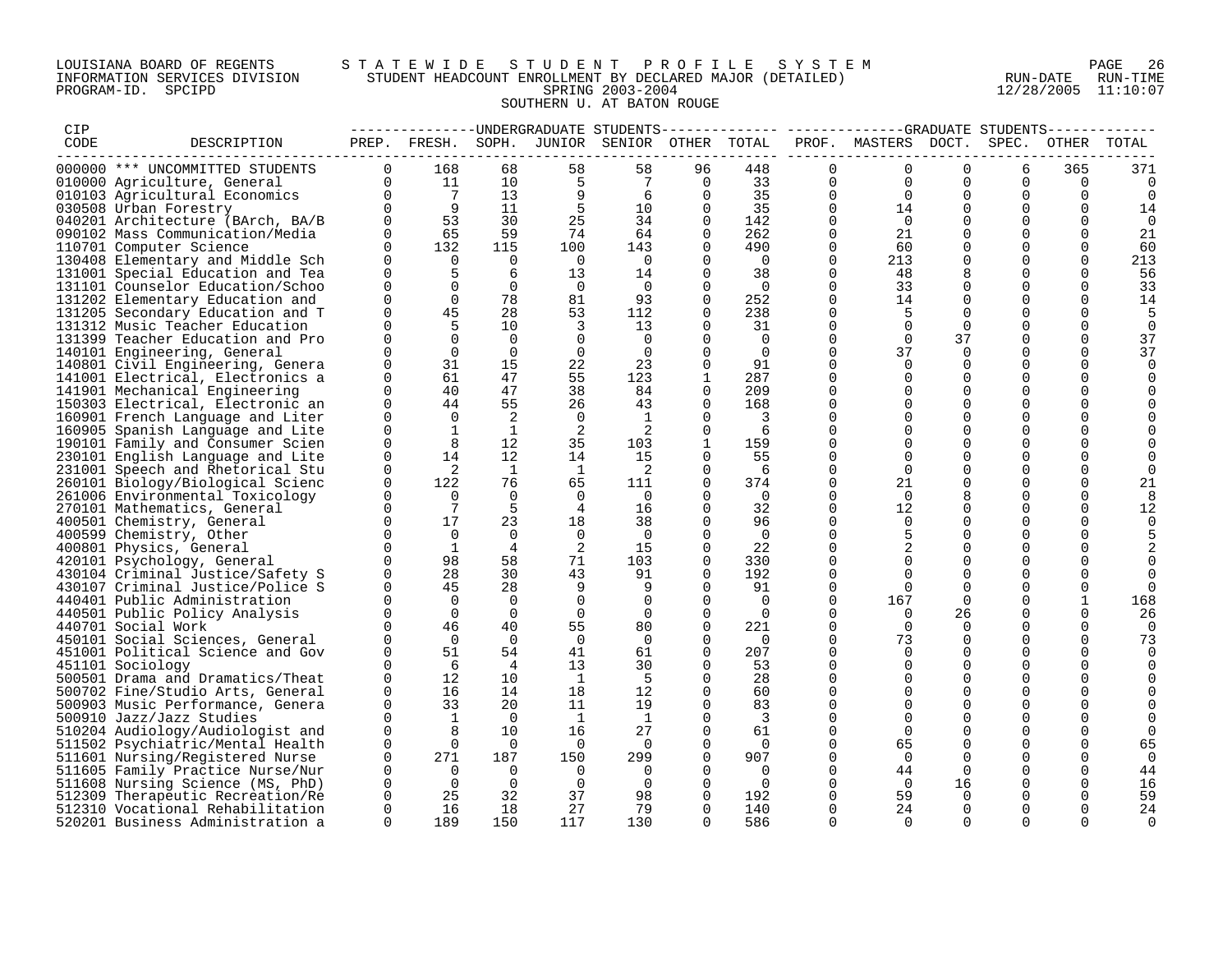## LOUISIANA BOARD OF REGENTS S T A T E W I D E S T U D E N T P R O F I L E S Y S T E M PAGE 27 INFORMATION SERVICES DIVISION STUDENT HEADCOUNT ENROLLMENT BY DECLARED MAJOR (DETAILED) RUN-DATE RUN-TIME PROGRAM-ID. SPCIPD SPRING 2003-2004 12/28/2005 11:10:07 SOUTHERN U. AT BATON ROUGE

| CIP  |                                  |       | -UNDERGRADUATE STUDENTS-------------- --------- |       |        | -GRADUATE STUDENTS-- |       |       |       |         |       |       |       |         |
|------|----------------------------------|-------|-------------------------------------------------|-------|--------|----------------------|-------|-------|-------|---------|-------|-------|-------|---------|
| CODE | DESCRIPTION                      | PREP. | FRESH.                                          | SOPH. | JUNIOR | SENIOR               | OTHER | TOTAL | PROF. | MASTERS | DOCT. | SPEC. | OTHER | TOTAL   |
|      | 520301 Accounting                |       | 50                                              | 52    |        | 85                   |       | 258   |       |         |       |       |       |         |
|      | 520601 Business/Managerial Econo |       | 20                                              |       |        | 22                   |       | 70    |       |         |       |       |       |         |
|      | 520801 Finance, General          |       |                                                 |       |        |                      |       | 20    |       |         |       |       |       |         |
|      | 521401 Marketing/Marketing Manag |       | 44                                              |       | 36     | 84                   |       | 197   |       |         |       |       |       |         |
|      | 540101 History, General          |       |                                                 |       |        |                      |       | 56    |       |         |       |       |       |         |
|      | TOTAL STUDENTS                   |       |                                                 | .491  | . 456  | 2.407                |       | .267  |       | 917     | 95    |       | 366   | . . 384 |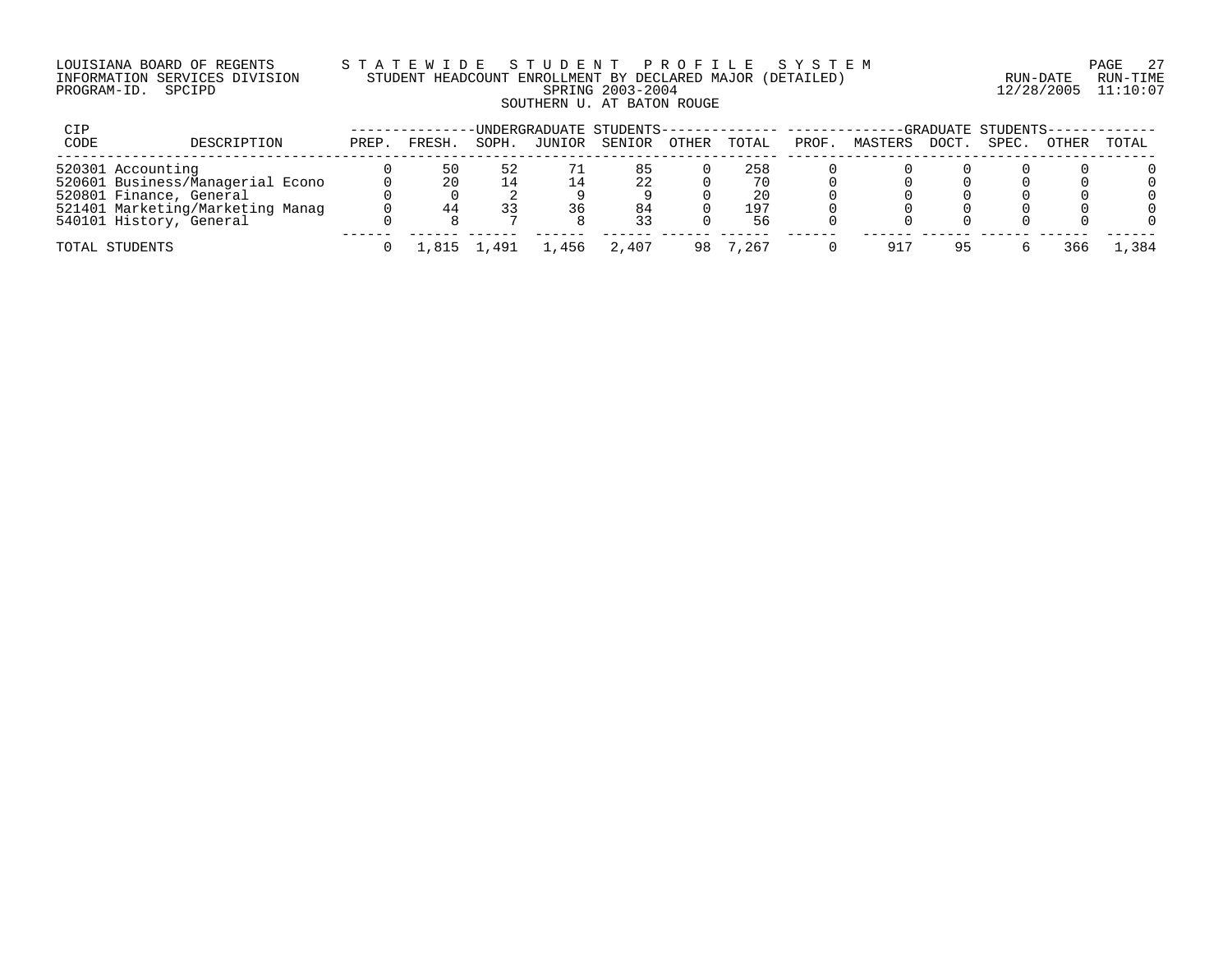## LOUISIANA BOARD OF REGENTS S T A T E W I D E S T U D E N T P R O F I L E S Y S T E M PAGE 28 INFORMATION SERVICES DIVISION STUDENT HEADCOUNT ENROLLMENT BY DECLARED MAJOR (DETAILED) RUN-DATE RUN-TIME PROGRAM-ID. SPCIPD SPRING 2003-2004 12/28/2005 11:10:07 SOUTHERN U. AT NEW ORLEANS

| CIP  |                                  |       |          |       |        | UNDERGRADUATE STUDENTS |       |          |       | GRADUATE STUDENTS |       |       |       |       |
|------|----------------------------------|-------|----------|-------|--------|------------------------|-------|----------|-------|-------------------|-------|-------|-------|-------|
| CODE | DESCRIPTION                      | PREP. | FRESH.   | SOPH. | JUNIOR | SENIOR                 | OTHER | TOTAL    | PROF. | MASTERS           | DOCT. | SPEC. | OTHER | TOTAL |
|      | 000000 *** UNCOMMITTED STUDENTS  |       | 781      | 194   | 65     | 25                     | 0     | 1,065    |       |                   |       |       | 223   | 223   |
|      | 090401 Journalism                |       | $\Omega$ |       |        | 21                     |       | 33       |       |                   |       |       |       |       |
|      | 110401 Information Science/Studi |       |          |       |        |                        |       | $\Omega$ |       | 38                |       |       |       | 38    |
|      | 110701 Computer Science          |       |          | 27    | 42     | 95                     |       | 165      |       |                   |       |       |       |       |
|      | 131202 Elementary Education and  |       | 21       | 34    | 59     | 121                    |       | 235      |       |                   |       |       | 17    |       |
|      | 131302 Art Teacher Education     |       |          |       |        |                        |       |          |       |                   |       |       |       |       |
|      | 131305 English/Language Arts Tea |       |          |       |        |                        |       |          |       |                   |       |       |       |       |
|      | 131311 Mathematics Teacher Educa |       |          |       |        |                        |       | 12       |       |                   |       |       |       |       |
|      | 131312 Music Teacher Education   |       |          |       |        |                        |       | 11       |       |                   |       |       |       |       |
|      | 131318 Social Studies Teacher Ed |       |          |       |        |                        |       |          |       |                   |       |       |       |       |
|      | 131330 Spanish Language Teacher  |       |          |       |        |                        |       |          |       |                   |       |       |       |       |
|      | 139999 Education, Other          |       |          |       |        |                        |       |          |       | 90                |       |       |       |       |
|      | 140804 Transportation and Highwa |       |          |       |        |                        |       |          |       |                   |       |       |       |       |
|      | 160905 Spanish Language and Lite |       |          |       |        |                        |       |          |       |                   |       |       |       |       |
|      | 230101 English Language and Lite |       |          |       |        |                        |       | 10       |       |                   |       |       |       |       |
|      | 240102 General Studies           |       |          |       | 14     | 74                     |       | 94       |       |                   |       |       |       |       |
|      | 260101 Biology/Biological Scienc |       |          | 32    | 42     | 72                     |       | 147      |       |                   |       |       |       |       |
|      | 270101 Mathematics, General      |       |          |       |        | 14                     |       | 23       |       |                   |       |       |       |       |
|      | 301401 Museology/Museum Studies  |       |          |       |        | $\Omega$               |       | $\Omega$ |       | 11                |       |       |       |       |
|      | 400501 Chemistry, General        |       |          |       |        | 10                     |       | 19       |       |                   |       |       |       |       |
|      | 400801 Physics, General          |       |          |       |        |                        |       | 12       |       |                   |       |       |       |       |
|      | 420101 Psychology, General       |       |          | 15    | 37     | 76                     |       | 128      |       |                   |       |       |       |       |
|      | 430104 Criminal Justice/Safety S |       |          | 38    | 53     | 93                     |       | 188      |       | 62                |       |       |       | 69    |
|      | 440701 Social Work               |       |          | 27    | 41     | 116                    |       | 184      |       | 292               |       |       |       | 299   |
|      | 451001 Political Science and Gov |       |          |       |        | 12                     |       | 14       |       |                   |       |       |       |       |
|      | 451101 Sociology                 |       |          |       |        | 10                     |       | 22       |       |                   |       |       |       |       |
|      | 500701 Art/Art Studies, General  |       |          |       |        |                        |       | 15       |       |                   |       |       |       |       |
|      | 511501 Substance Abuse/Addiction |       |          |       |        | 15                     |       | 26       |       |                   |       |       | 25    |       |
|      | 520201 Business Administration a |       |          | 24    | 77     | 143                    |       | 244      |       |                   |       |       |       |       |
|      | 520301 Accounting                |       |          |       | 17     | 69                     |       | 92       |       |                   |       |       |       |       |
|      | 540101 History, General          |       |          |       |        | 18                     |       | 24       |       |                   |       |       |       |       |
|      | TOTAL STUDENTS                   |       | 808      | 440   | 501    | 1,035                  | 0     | 2,784    |       | 493               |       |       | 314   | 807   |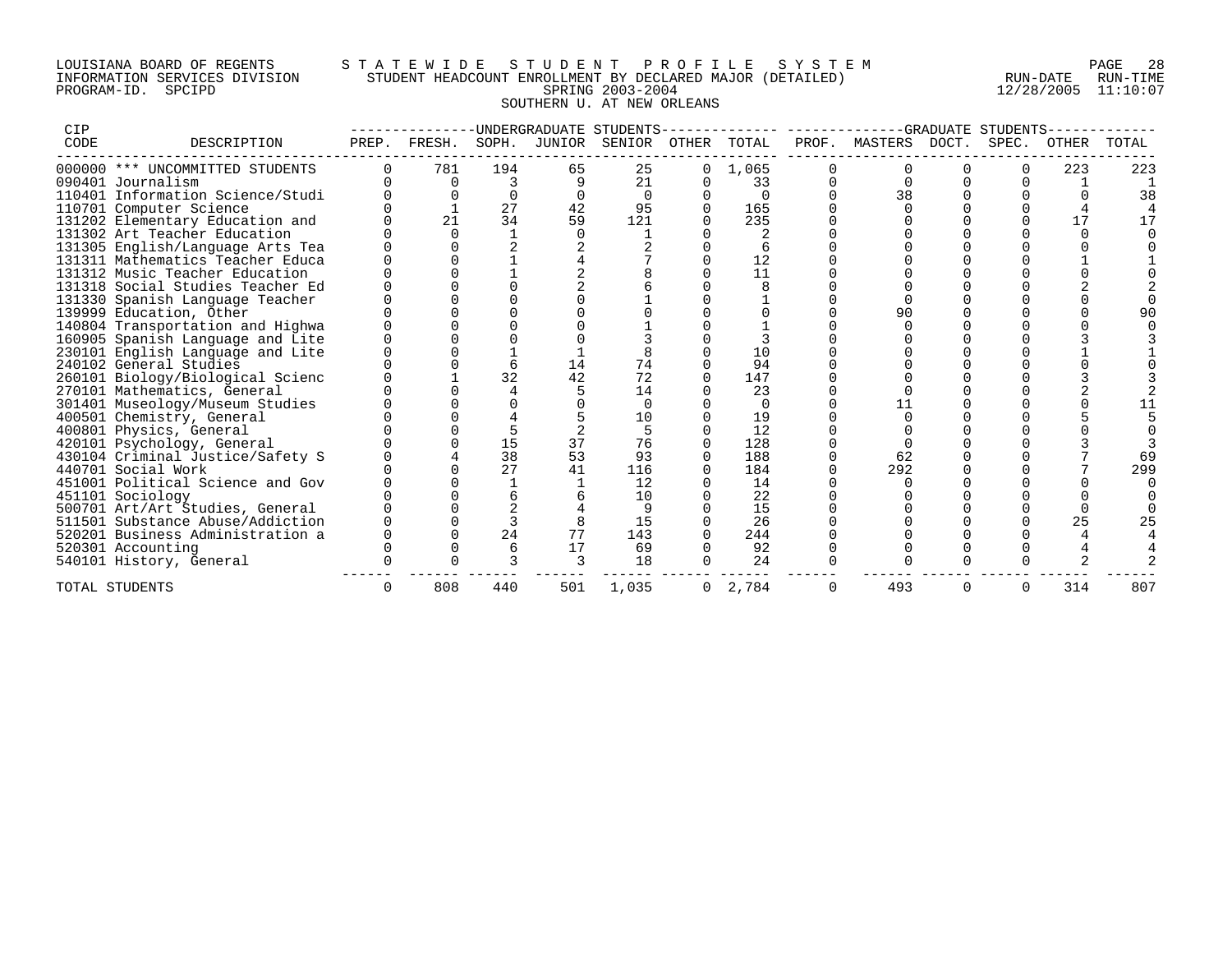## LOUISIANA BOARD OF REGENTS S T A T E W I D E S T U D E N T P R O F I L E S Y S T E M PAGE 29 INFORMATION SERVICES DIVISION STUDENT HEADCOUNT ENROLLMENT BY DECLARED MAJOR (DETAILED) RUN-DATE RUN-TIME PROGRAM-ID. SPCIPD SPRING 2003-2004 12/28/2005 11:10:07 SOUTHERN U. AT SHREVEPORT

| CIP  |                                  |          |                |          |   | -UNDERGRADUATE STUDENTS------------- |              |                |   |                     |        | -GRADUATE STUDENTS- |       |       |
|------|----------------------------------|----------|----------------|----------|---|--------------------------------------|--------------|----------------|---|---------------------|--------|---------------------|-------|-------|
| CODE | DESCRIPTION                      |          | PREP. FRESH.   | SOPH.    |   | JUNIOR SENIOR OTHER TOTAL            |              |                |   | PROF. MASTERS DOCT. |        | SPEC.               | OTHER | TOTAL |
|      | 000000 *** UNCOMMITTED STUDENTS  |          | 64             | 17       |   |                                      |              | 81             |   |                     |        |                     |       |       |
|      | 110701 Computer Science          | $\Omega$ | 22             | 25       |   |                                      | $\Omega$     | 47             |   |                     |        |                     |       |       |
|      | 120301 Funeral Service and Mortu |          | 10             | 5        |   |                                      | $\Omega$     | 15             |   |                     |        |                     |       |       |
|      | 131209 Kindergarten/Preschool Ed |          | 90             | 72       |   |                                      | $\Omega$     | 162            |   |                     |        |                     |       |       |
|      | 150303 Electrical, Electronic an |          | 13             | 16       |   |                                      |              | 29             |   |                     |        |                     |       |       |
|      | 150704 Hazardous Materials Infor |          |                | $\Omega$ |   |                                      |              |                |   |                     |        |                     |       |       |
|      | 151001 Construction Engineering  |          |                |          |   |                                      |              |                |   |                     |        |                     |       |       |
|      | 190706 Child Development         |          |                |          |   |                                      |              |                |   |                     |        |                     |       |       |
|      | 190708 Child Care and Support Se |          |                |          |   |                                      |              | 11             |   |                     |        |                     |       |       |
|      | 220302 Legal Assistant/Paralegal |          |                |          |   |                                      |              |                |   |                     |        |                     |       |       |
|      | 240102 General Studies           |          | 554            | 381      |   |                                      | $\cap$       | 935            |   |                     |        |                     |       |       |
|      | 260101 Biology/Biological Scienc |          | 32             | 11       |   |                                      | $\Omega$     | 43             |   |                     |        |                     |       |       |
|      | 270101 Mathematics, General      |          | 2              | $\Omega$ |   |                                      | $\Omega$     | 2              |   |                     |        |                     |       |       |
|      | 400501 Chemistry, General        |          |                |          |   |                                      |              | 11             |   |                     |        |                     |       |       |
|      | 430103 Criminal Justice/Law Enfo |          | 28             | 13       |   |                                      |              | 41             |   |                     |        |                     |       |       |
|      | 470104 Computer Installation and |          | 20             |          |   |                                      |              | 22             |   |                     |        |                     |       |       |
|      | 470608 Aircraft Powerplant Techn |          |                |          |   |                                      |              | 3              |   |                     |        |                     |       |       |
|      | 470609 Avionics Maintenance Tech |          |                | 12       |   |                                      | $\Omega$     | 21             |   |                     |        |                     |       |       |
|      | 500301 Dance, General            |          | $\overline{2}$ | $\Omega$ |   |                                      |              | 2              |   |                     |        |                     |       |       |
|      | 510602 Dental Hygiene/Hygienist  |          | 43             | 41       |   |                                      | $\Omega$     | 84             |   |                     |        |                     |       |       |
|      | 510707 Health Information/Medica |          | 10             | 9        |   |                                      |              | 19             |   |                     |        |                     |       |       |
|      | 510899 Allied Health and Medical |          | $\Omega$       |          |   |                                      |              |                |   |                     |        |                     |       |       |
|      | 510904 Emergency Medical Technol |          |                |          |   |                                      |              |                |   |                     |        |                     |       |       |
|      | 510908 Respiratory Care Therapy/ |          | 37             | 44       |   |                                      |              | 81             |   |                     |        |                     |       |       |
|      | 510909 Surgical Technology/Techn |          | 12             | 16       |   |                                      |              | 28             |   |                     |        |                     |       |       |
|      | 510911 Radiologic Technology/Sci | $\cap$   | 136            | 117      |   |                                      |              | 253            |   |                     |        |                     |       |       |
|      | 510999 Allied Health Diagnostic, |          | 3              | 4        |   |                                      |              |                |   |                     |        |                     |       |       |
|      | 511004 Clinical/Medical Laborato |          | 18             | 28       |   |                                      |              | 46             |   |                     |        |                     |       |       |
|      | 511007 Histologic Technology/His |          | $\overline{4}$ | $\Omega$ |   |                                      |              | $\overline{4}$ |   |                     |        |                     |       |       |
|      | 511009 Phlebotomy/Phlebotomist   |          | 41             | 30       |   |                                      |              | 71             |   |                     |        |                     |       |       |
|      | 511011 Renal/Dialysis Technologi |          | 8              | 13       |   |                                      |              | 21             |   |                     |        |                     |       |       |
|      | 511501 Substance Abuse/Addiction |          | 19             | 13       |   |                                      |              | 32             |   |                     |        | $\Omega$            |       |       |
|      | 511502 Psychiatric/Mental Health |          | 18             | 22       |   |                                      | $\Omega$     | 40             |   |                     |        |                     |       |       |
|      | 520101 Business/Commerce, Genera |          | 71             | 45       |   |                                      | $\Omega$     | 116            |   |                     |        |                     |       |       |
|      | 520302 Accounting Technology/Tec | $\Omega$ | 31             | 31       |   |                                      | $\Omega$     | 62             |   |                     | $\cap$ | $\cap$              |       |       |
|      | TOTAL STUDENTS                   | O        | 1,327          | 994      | O | 0                                    | $\mathbf{0}$ | 2,321          | 0 |                     | 0      | 0                   | 0     |       |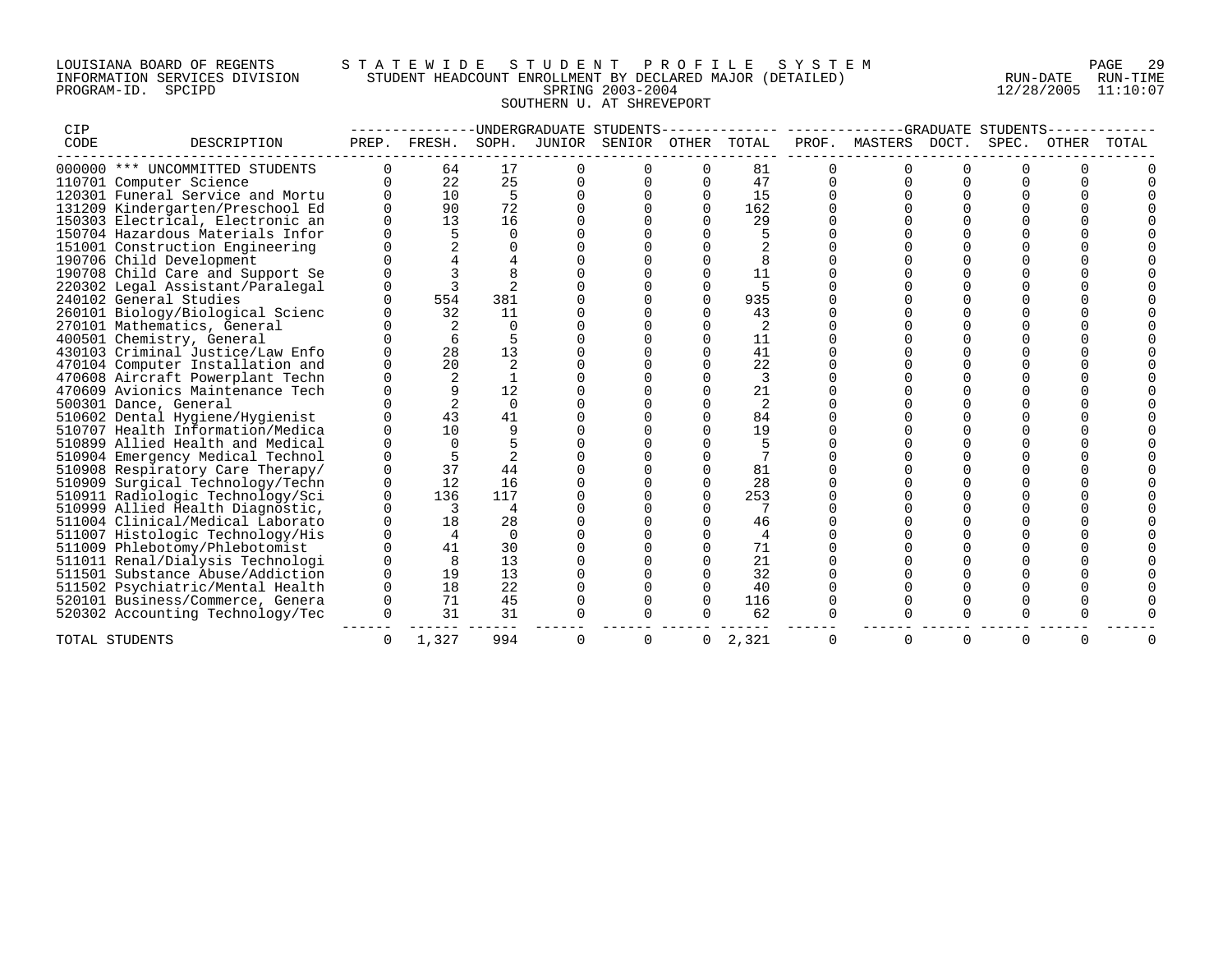| LOUISIANA BOARD OF REGENTS    | STATEWIDE STUDENT PROFILE SYSTEM                          |                     | 30<br>PAGE |
|-------------------------------|-----------------------------------------------------------|---------------------|------------|
| INFORMATION SERVICES DIVISION | STUDENT HEADCOUNT ENROLLMENT BY DECLARED MAJOR (DETAILED) | RUN-DATE            | RUN-TIME   |
| PROGRAM-ID. SPCIPD            | SPRING 2003-2004                                          | 12/28/2005 11:10:07 |            |
|                               | SOUTHERN LAW CENTER                                       |                     |            |
|                               |                                                           |                     |            |

|                           |             |       |        |       |                           |     |                  |              | --------IMDERGRADUATE STUDENTS-------------- -------------GRADUATE STUDENTS------------ |  |        |     |
|---------------------------|-------------|-------|--------|-------|---------------------------|-----|------------------|--------------|-----------------------------------------------------------------------------------------|--|--------|-----|
| CODE                      | DESCRIPTION | PREP. | FRESH. | SOPH. | JUNIOR SENIOR OTHER TOTAL |     |                  |              | PROF. MASTERS DOCT. SPEC. OTHER TOTAL                                                   |  |        |     |
| $220101$ Law (LLB., J.D.) |             |       |        |       | (1)                       | (1) | $\left( \right)$ | 409          |                                                                                         |  | $\cup$ | 409 |
| TOTAL STUDENTS            |             |       |        |       |                           | (1) |                  | -----<br>409 |                                                                                         |  |        | 409 |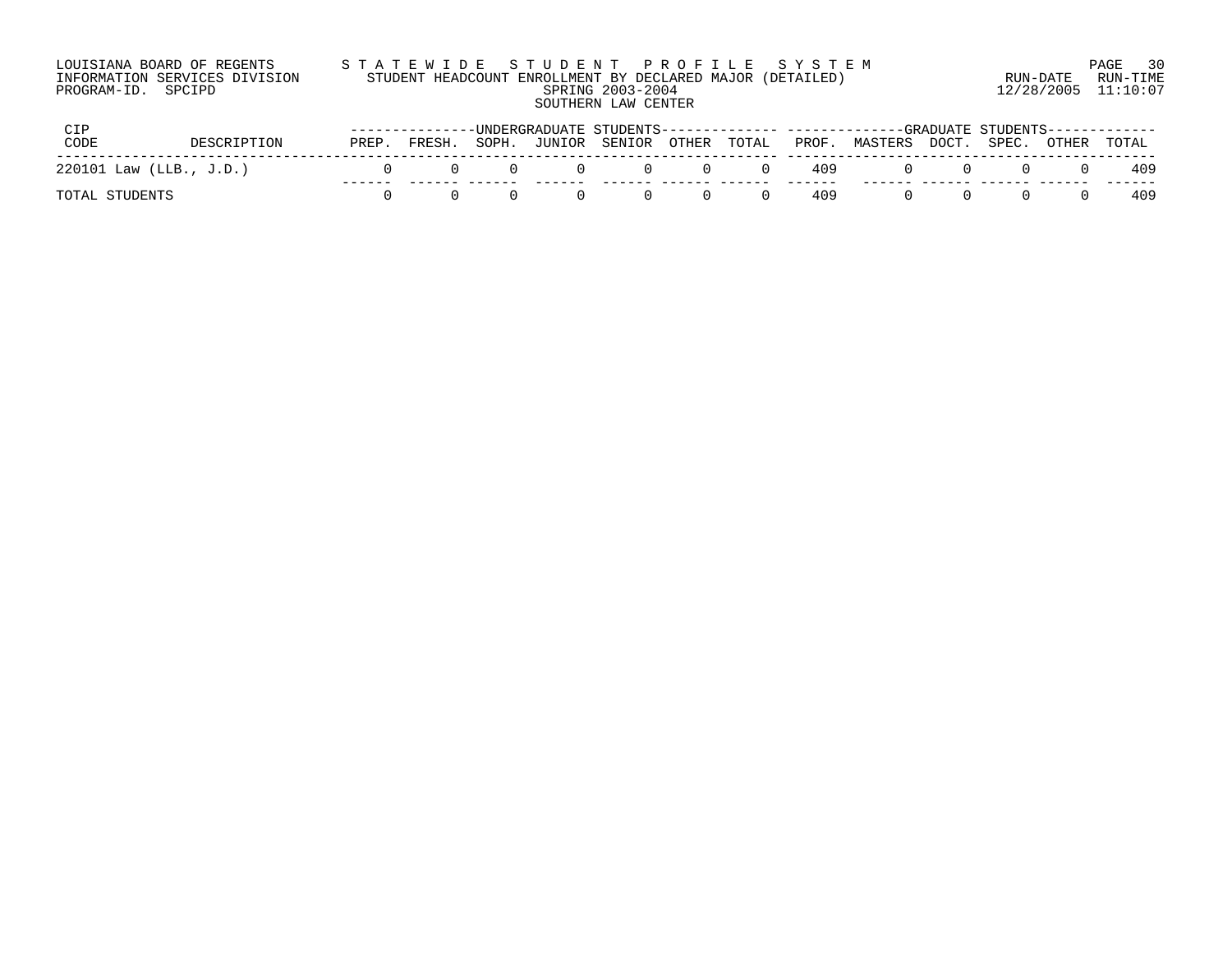## LOUISIANA BOARD OF REGENTS S T A T E W I D E S T U D E N T P R O F I L E S Y S T E M PAGE 31 INFORMATION SERVICES DIVISION STUDENT HEADCOUNT ENROLLMENT BY DECLARED MAJOR (DETAILED) RUN-DATE RUN-TIME PROGRAM-ID. SPCIPD SPRING 2003-2004 12/28/2005 11:10:07 BATON ROUGE COMMUNITY COLLEGE

| CIP  |                                  | UNDERGRADUATE STUDENTS-- |       |       |        |        |              |       |       |         |             |       | -GRADUATE STUDENTS- |       |
|------|----------------------------------|--------------------------|-------|-------|--------|--------|--------------|-------|-------|---------|-------------|-------|---------------------|-------|
| CODE | DESCRIPTION                      | PREP.                    | FRESH | SOPH. | JUNIOR | SENIOR | <b>OTHER</b> | TOTAL | PROF. | MASTERS | <b>DOCT</b> | SPEC. | OTHER               | TOTAL |
|      | 000000 *** UNCOMMITTED STUDENTS  |                          | .,991 | 408   |        |        | 120          | 2,519 |       |         |             |       |                     |       |
|      | 150699 Industrial Production Tec |                          | 152   | 68    |        |        | 34           | 254   |       |         |             |       |                     |       |
|      | 240101 Liberal Arts and Sciences |                          | 209   | 88    |        |        | 22           | 319   |       |         |             |       |                     |       |
|      | 240102 General Studies           |                          | 685   | 194   |        |        | 60           | 939   |       |         |             |       |                     |       |
|      | 240199 Liberal Arts and Sciences |                          | 428   | 117   |        |        | 23           | 568   |       |         |             |       |                     |       |
|      | 520101 Business/Commerce, Genera |                          | 389   | 139   |        |        | 41           | 569   |       |         |             |       |                     |       |
|      | TOTAL STUDENTS                   |                          | 3,854 | . 014 |        |        | 300          | 5.168 |       |         |             |       |                     |       |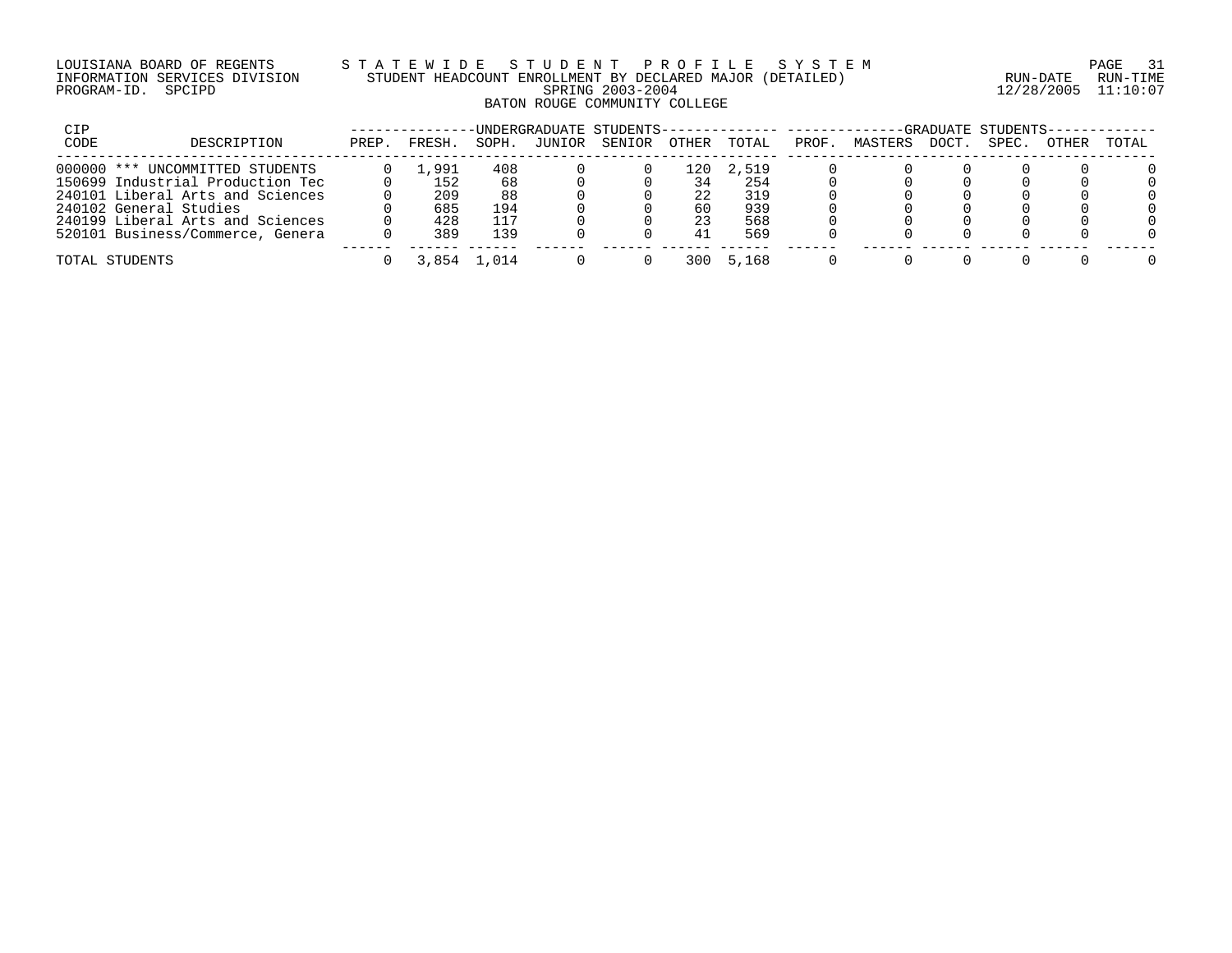## LOUISIANA BOARD OF REGENTS S T A T E W I D E S T U D E N T P R O F I L E S Y S T E M PAGE 32 INFORMATION SERVICES DIVISION STUDENT HEADCOUNT ENROLLMENT BY DECLARED MAJOR (DETAILED) RUN-DATE RUN-TIME PROGRAM-ID. SPCIPD SPRING 2003-2004 12/28/2005 11:10:07 BOSSIER PARISH COMMUNITY COLLEGE

| CIP  |                                  |       |        |             |        | -UNDERGRADUATE STUDENTS |       |       |       | -GRADUATE     | STUDENTS |       |       |       |
|------|----------------------------------|-------|--------|-------------|--------|-------------------------|-------|-------|-------|---------------|----------|-------|-------|-------|
| CODE | DESCRIPTION                      | PREP. | FRESH. | SOPH.       | JUNIOR | SENIOR                  | OTHER | TOTAL | PROF. | MASTERS DOCT. |          | SPEC. | OTHER | TOTAL |
|      | 000000 *** UNCOMMITTED STUDENTS  |       |        |             |        |                         | 329   | 329   |       |               |          |       |       |       |
|      | 100203 Recording Arts Technology |       | 67     | 69          |        |                         | 12    | 148   |       |               |          |       |       |       |
|      | 110401 Information Science/Studi |       | 88     | 97          |        |                         |       | 186   |       |               |          |       |       |       |
|      | 110801 Web Page, Digital/Multime |       |        |             |        |                         |       |       |       |               |          |       |       |       |
|      | 120503 Culinary Arts/Chef Traini |       | 14     |             |        |                         |       | 18    |       |               |          |       |       |       |
|      | 150612 Industrial Technology/Tec |       | 20     |             |        |                         |       | 28    |       |               |          |       |       |       |
|      | 151399 Drafting/Design Engineeri |       | 28     | 23          |        |                         |       | 51    |       |               |          |       |       |       |
|      | 240000 *** TRANSFER STUDENTS *** |       |        |             |        |                         | 512   | 512   |       |               |          |       |       |       |
|      | 240102 General Studies           |       | 734    | 493         |        |                         |       | 1,230 |       |               |          |       |       |       |
|      | 240199 Liberal Arts and Sciences |       | 131    | 92          |        |                         |       | 223   |       |               |          |       |       |       |
|      | 430104 Criminal Justice/Safety S |       | 126    | 116         |        |                         |       | 242   |       |               |          |       |       |       |
|      | 470303 Industrial Mechanics and  |       | 10     | 16          |        |                         |       | 26    |       |               |          |       |       |       |
|      | 500501 Drama and Dramatics/Theat |       | 13     | 11          |        |                         |       | 24    |       |               |          |       |       |       |
|      | 510710 Medical Office Assistant/ |       | 27     | 18          |        |                         |       | 45    |       |               |          |       |       |       |
|      | 510801 Medical/Clinical Assistan |       | 56     | 44          |        |                         |       | 104   |       |               |          |       |       |       |
|      | 510805 Pharmacy Technician/Assis |       | 45     | 30          |        |                         |       | 75    |       |               |          |       |       |       |
|      | 510806 Physical Therapist Assist |       | 127    | 153         |        |                         |       | 280   |       |               |          |       |       |       |
|      | 510904 Emergency Medical Technol |       | 50     | 32          |        |                         |       | 85    |       |               |          |       |       |       |
|      | 510908 Respiratory Care Therapy/ |       | 87     | 99          |        |                         |       | 186   |       |               |          |       |       |       |
|      | 510909 Surgical Technology/Techn |       | 27     | 29          |        |                         |       | 56    |       |               |          |       |       |       |
|      | 511009 Phlebotomy/Phlebotomist   |       | 32     | 10          |        |                         |       | 42    |       |               |          |       |       |       |
|      | 520101 Business/Commerce, Genera |       | 236    | 174         |        |                         |       | 412   |       |               |          |       |       |       |
|      | 520201 Business Administration a |       |        |             |        |                         |       |       |       |               |          |       |       |       |
|      | 520401 Administrative Assistant  |       | 10     | 11          |        |                         |       | 21    |       |               |          |       |       |       |
|      | TOTAL STUDENTS                   |       |        | 1,931 1,530 |        |                         | 868   | 4,334 |       |               |          |       |       |       |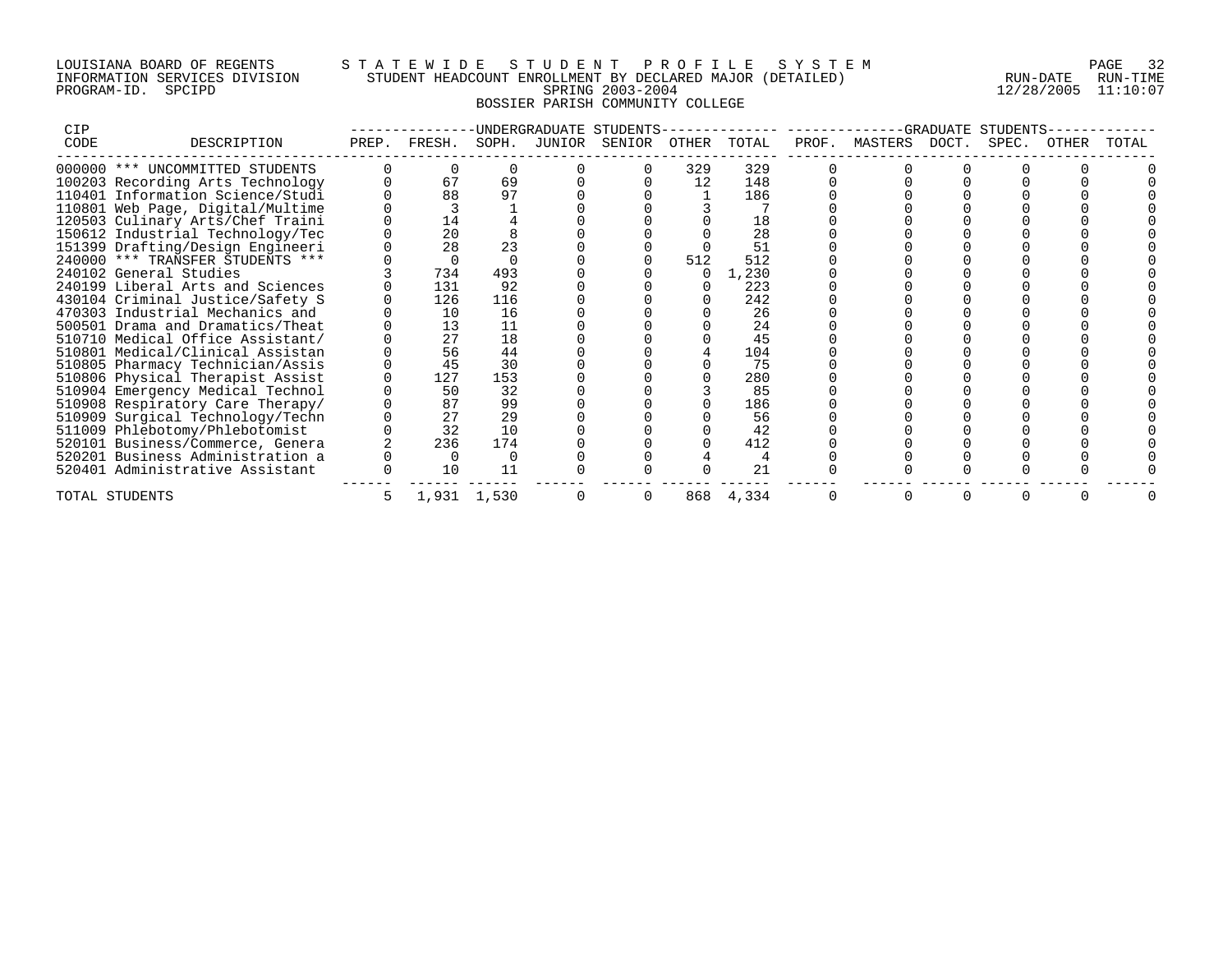## LOUISIANA BOARD OF REGENTS S T A T E W I D E S T U D E N T P R O F I L E S Y S T E M PAGE 33 INFORMATION SERVICES DIVISION STUDENT HEADCOUNT ENROLLMENT BY DECLARED MAJOR (DETAILED) RUN-DATE RUN-TIME PROGRAM-ID. SPCIPD SPRING 2003-2004 12/28/2005 11:10:07 DELGADO COMMUNITY COLLEGE

| CIP  |                                  |              |                |                |             |                                              |              |                |             | --------------DNDERGRADUATE STUDENTS------------- -----------GRADUATE STUDENTS- |             |             |             | ------------ |
|------|----------------------------------|--------------|----------------|----------------|-------------|----------------------------------------------|--------------|----------------|-------------|---------------------------------------------------------------------------------|-------------|-------------|-------------|--------------|
| CODE | DESCRIPTION                      |              |                |                |             | PREP. FRESH. SOPH. JUNIOR SENIOR OTHER TOTAL |              |                |             | PROF. MASTERS DOCT. SPEC.                                                       |             |             |             | OTHER TOTAL  |
|      |                                  |              |                |                |             |                                              |              |                |             |                                                                                 |             |             |             |              |
|      | 000000 *** UNCOMMITTED STUDENTS  | 123          | 745            | 111            | $\Omega$    | $\Omega$                                     | 177          | 1,156          | $\Omega$    | $\mathbf 0$                                                                     | $\Omega$    | $\Omega$    | $\Omega$    | O            |
|      | 010601 Applied Horticulture/Hort | $\mathbf 0$  | 17             | 9              | 0           | 0                                            | 16           | 42             | 0           | 0                                                                               | $\Omega$    | 0           | 0           | 0            |
|      | 099999 Communication, Journalism | $\Omega$     | 108            | 52             | $\Omega$    | $\Omega$                                     | 44           | 204            | $\Omega$    | $\Omega$                                                                        | $\Omega$    | $\Omega$    | 0           | 0            |
|      | 110103 Information Technology    | $\Omega$     | $\overline{1}$ | 9              | $\Omega$    | $\Omega$                                     | 23           | 33             | $\Omega$    | $\Omega$                                                                        | $\Omega$    | $\Omega$    | $\mathbf 0$ |              |
|      | 110301 Data Processing and Data  | 0            | 235            | 138            | 0           | $\Omega$                                     | 98           | 471            | $\Omega$    | $\Omega$                                                                        | $\Omega$    | $\Omega$    | $\Omega$    |              |
|      | 110901 Computer Systems Networki | $\mathbf{1}$ | 143            | 35             | 0           | $\Omega$                                     | 47           | 226            | $\Omega$    | $\Omega$                                                                        | $\Omega$    | $\Omega$    | 0           |              |
|      | 120301 Funeral Service and Mortu | $\Omega$     | 95             | 31             | 0           | $\Omega$                                     | 35           | 161            | $\Omega$    | $\Omega$                                                                        | $\Omega$    | $\Omega$    | $\Omega$    |              |
|      | 120501 Baking and Pastry Arts/Ba | $\Omega$     | $\overline{0}$ | $\overline{0}$ | $\Omega$    | $\Omega$                                     | 1            | $\overline{1}$ | $\Omega$    | $\Omega$                                                                        | $\Omega$    | $\Omega$    | $\mathbf 0$ |              |
|      | 120503 Culinary Arts/Chef Traini | $\mathbf 0$  | 95             | 33             | 0           | $\mathbf 0$                                  | 63           | 191            | $\mathbf 0$ | $\mathbf 0$                                                                     | $\mathbf 0$ | $\mathbf 0$ | 0           |              |
|      | 120508 Institutional Food Worker | $\mathbf 0$  | 4              | $\overline{3}$ | 0           | 0                                            | 10           | 17             | $\mathbf 0$ | $\Omega$                                                                        | $\Omega$    | 0           | 0           |              |
|      | 131210 Early Childhood Education | $\Omega$     | 434            | 204            | 0           | $\Omega$                                     | 172          | 810            | $\Omega$    | $\Omega$                                                                        | $\Omega$    | $\Omega$    | 0           |              |
|      |                                  | $\Omega$     | 61             | 23             | $\Omega$    | $\Omega$                                     | 23           | 107            | $\Omega$    | $\Omega$                                                                        | $\Omega$    | $\Omega$    | $\Omega$    |              |
|      | 150101 Architectural Engineering |              |                |                |             |                                              |              |                |             |                                                                                 |             |             |             |              |
|      | 150201 Civil Engineering Technol | 0            | 30             | 17             | 0           | $\mathbf 0$                                  | 12           | 59             | $\mathbf 0$ | 0                                                                               | $\mathbf 0$ | $\mathbf 0$ | 0           |              |
|      | 150303 Electrical, Electronic an | $\mathbf 1$  | 92             | 26             | 0           | $\Omega$                                     | 28           | 147            | $\Omega$    | $\Omega$                                                                        | $\Omega$    | $\Omega$    | 0           |              |
|      | 150401 Biomedical Technology/Tec | 0            | 22             | 15             | 0           | $\Omega$                                     | 21           | 58             | $\Omega$    | $\Omega$                                                                        | $\Omega$    | $\Omega$    | 0           |              |
|      | 150701 Occupational Safety and H | $\Omega$     | 10             | $\overline{4}$ | $\Omega$    | $\Omega$                                     | -9           | 23             | $\Omega$    | $\Omega$                                                                        | $\Omega$    | $\Omega$    | $\Omega$    |              |
|      | 151201 Computer Engineering Tech | $\mathbf 0$  | $\overline{0}$ | 2              | 0           | $\mathbf 0$                                  | 10           | 12             | $\mathbf 0$ | $\mathbf 0$                                                                     | $\mathbf 0$ | $\mathbf 0$ | $\mathbf 0$ |              |
|      | 151301 Drafting and Design Techn | $\mathbf 0$  | 47             | 15             | 0           | 0                                            | 30           | 92             | 0           | $\Omega$                                                                        | $\Omega$    | 0           | 0           |              |
|      | 161603 Sign Language Interpretat | $\Omega$     | 47             | 18             | $\Omega$    | $\Omega$                                     | 34           | 99             | $\Omega$    | $\Omega$                                                                        | $\Omega$    | $\Omega$    | $\Omega$    |              |
|      | 220301 Legal Administrative Assi | $\Omega$     | 59             | 26             | 0           | $\Omega$                                     | 13           | 98             | $\Omega$    | $\Omega$                                                                        | $\Omega$    | $\Omega$    | $\Omega$    |              |
|      | 240102 General Studies           | 4            | 968            | 336            | 0           | $\mathbf 0$                                  | 266          | 1,574          | $\Omega$    | $\Omega$                                                                        | $\Omega$    | $\mathbf 0$ | 0           |              |
|      | 240199 Liberal Arts and Sciences | $\mathbf 0$  | 122            | 70             | 0           | $\Omega$                                     | 79           | 271            | $\mathbf 0$ | $\mathbf 0$                                                                     | $\mathbf 0$ | $\mathbf 0$ | 0           |              |
|      | 430107 Criminal Justice/Police S | $\mathbf 0$  | 350            | 130            | 0           | $\Omega$                                     | 89           | 569            | $\mathbf 0$ | $\Omega$                                                                        | $\Omega$    | $\Omega$    | 0           |              |
|      | 430201 Fire Protection and Safet | $\Omega$     | 54             | 25             | $\Omega$    | $\Omega$                                     | 43           | 122            | $\Omega$    | $\Omega$                                                                        | $\Omega$    | $\Omega$    | $\Omega$    |              |
|      | 460201 Carpentry/Carpenter       | $\mathbf 0$  | 14             | $\overline{4}$ | 0           | $\Omega$                                     | 2            | 20             | $\Omega$    | $\Omega$                                                                        | $\Omega$    | $\mathbf 0$ | 0           |              |
|      | 460302 Electrician               | $\Omega$     | 10             | 5              | 0           | $\mathbf 0$                                  | $\mathbf{1}$ | 16             | $\Omega$    | $\Omega$                                                                        | $\Omega$    | $\mathbf 0$ | 0           |              |
|      | 460412 Building/Construction Sit | $\Omega$     | 9              | $\Omega$       | $\Omega$    | 0                                            | 4            | 13             | $\Omega$    | $\Omega$                                                                        | $\Omega$    | $\Omega$    | 0           |              |
|      | 470101 Electrical/Electronics Eq | $\mathbf 0$  | 17             | 13             | $\Omega$    | $\Omega$                                     | 3            | 33             | $\Omega$    | $\Omega$                                                                        | $\Omega$    | $\Omega$    | 0           |              |
|      | 470199 Electrical/Electronics Ma | $\Omega$     | 61             | 10             | $\Omega$    | $\Omega$                                     | 13           | 84             | $\Omega$    | $\Omega$                                                                        | $\Omega$    | $\Omega$    | 0           |              |
|      | 470201 Heating, Air Conditioning | $\mathbf 0$  | $\Omega$       | - 1            | 0           | 0                                            | $\Omega$     | -1             | 0           | 0                                                                               | 0           | $\mathbf 0$ | 0           |              |
|      | 470604 Automobile/Automotive Mec | $\mathbf 0$  | 121            | 19             | 0           | $\Omega$                                     | 36           | 176            | $\Omega$    | $\Omega$                                                                        | $\Omega$    | $\Omega$    | 0           |              |
|      | 480501 Machine Tool Technology/M | $\Omega$     | -2             | 2              | $\Omega$    | 0                                            | $\Omega$     | $\frac{4}{3}$  | $\Omega$    | $\Omega$                                                                        | $\Omega$    | $\Omega$    | $\Omega$    |              |
|      |                                  | 0            | 12             | 2              | 0           | 0                                            | 1            | 15             | $\Omega$    | $\Omega$                                                                        | $\Omega$    | $\Omega$    | $\mathbf 0$ |              |
|      | 480503 Machine Shop Technology/A |              |                |                |             |                                              |              |                |             |                                                                                 |             |             |             |              |
|      | 500402 Commercial and Advertisin | $\Omega$     | $\Omega$       | $\Omega$       | $\Omega$    | $\Omega$                                     | 1            | $\overline{1}$ | $\Omega$    | $\Omega$                                                                        | $\Omega$    | $\Omega$    | 0           |              |
|      | 500408 Interior Design           | $\Omega$     | 79             | 44             | $\Omega$    | $\Omega$                                     | 70           | 193            | $\Omega$    | $\Omega$                                                                        | $\Omega$    | $\Omega$    | 0           |              |
|      | 500409 Graphic Design            | $\Omega$     | 81             | 52             | 0           | $\Omega$                                     | 59           | 192            | $\mathbf 0$ | $\mathbf 0$                                                                     | $\mathbf 0$ | $\mathbf 0$ | 0           |              |
|      | 500702 Fine/Studio Arts, General | 3            | 63             | 35             | 0           | $\Omega$                                     | 26           | 127            | $\Omega$    | $\Omega$                                                                        | $\Omega$    | $\Omega$    | $\mathbf 0$ |              |
|      | 500901 Music, General            | $\Omega$     | 93             | 24             | 0           | $\Omega$                                     | 17           | 134            | $\Omega$    | $\Omega$                                                                        | $\Omega$    | $\Omega$    | 0           |              |
|      | 510602 Dental Hygiene/Hygienist  | $\mathbf 1$  | 7              | 6              | 0           | $\Omega$                                     | 5            | 19             | $\Omega$    | $\Omega$                                                                        | $\Omega$    | $\Omega$    | 0           |              |
|      | 510603 Dental Laboratory Technol | $\mathbf 0$  | 23             | 6              | 0           | $\Omega$                                     | <sup>1</sup> | 30             | 0           | 0                                                                               | $\Omega$    | $\mathbf 0$ | 0           |              |
|      | 510707 Health Information/Medica | $\mathbf 1$  | 78             | 48             | 0           | 0                                            | 61           | 188            | $\Omega$    | $\Omega$                                                                        | $\Omega$    | $\mathbf 0$ | 0           |              |
|      | 510803 Occupational Therapist As | $\Omega$     | 25             | -9             | $\Omega$    | $\Omega$                                     | 14           | 48             | $\Omega$    | $\Omega$                                                                        | $\Omega$    | $\Omega$    | $\Omega$    |              |
|      | 510805 Pharmacy Technician/Assis | $\mathbf 0$  | 175            | 36             | 0           | $\Omega$                                     | 34           | 245            | $\Omega$    | $\Omega$                                                                        | $\Omega$    | $\mathbf 0$ | 0           |              |
|      | 510806 Physical Therapist Assist | 0            | 174            | 77             | 0           | $\Omega$                                     | 51           | 302            | $\mathbf 0$ | $\Omega$                                                                        | $\mathbf 0$ | $\mathbf 0$ | 0           |              |
|      | 510904 Emergency Medical Technol | $\mathbf 0$  | 63             | 17             | 0           | $\Omega$                                     | 18           | 98             | $\Omega$    | $\Omega$                                                                        | $\Omega$    | $\Omega$    | 0           |              |
|      | 510905 Nuclear Medical Technolog | $\mathbf 0$  | 16             | 6              | 0           | $\Omega$                                     | 13           | 35             | $\Omega$    | $\Omega$                                                                        | $\Omega$    | $\Omega$    | $\mathbf 0$ |              |
|      | 510907 Medical Radiologic Techno | $\Omega$     | $\mathbf{1}$   | $\overline{4}$ | $\mathbf 0$ | $\Omega$                                     | 65           | 70             | $\Omega$    | $\Omega$                                                                        | $\Omega$    | $\Omega$    | $\Omega$    |              |
|      | 510908 Respiratory Care Therapy/ | $\mathbf 0$  | 82             | 28             | 0           | $\Omega$                                     | 54           | 164            | $\mathbf 0$ | $\mathbf 0$                                                                     | $\mathbf 0$ | $\mathbf 0$ | 0           |              |
|      | 510909 Surgical Technology/Techn | $\mathbf 0$  | 140            | 63             | 0           | 0                                            | 29           | 232            | 0           | $\Omega$                                                                        | $\Omega$    | 0           | 0           |              |
|      | 510910 Diagnostic Medical Sonogr | $\Omega$     | 43             | 18             | $\Omega$    | $\Omega$                                     | 32           | 93             | $\Omega$    | $\Omega$                                                                        | $\Omega$    | $\Omega$    | $\Omega$    | 0            |
|      |                                  | $\Omega$     | 738            | 318            | $\Omega$    | $\Omega$                                     |              | 172 1,228      | $\Omega$    | $\Omega$                                                                        | $\Omega$    | $\Omega$    | $\Omega$    | $\Omega$     |
|      | 510911 Radiologic Technology/Sci |              |                |                |             |                                              |              |                |             |                                                                                 |             |             |             |              |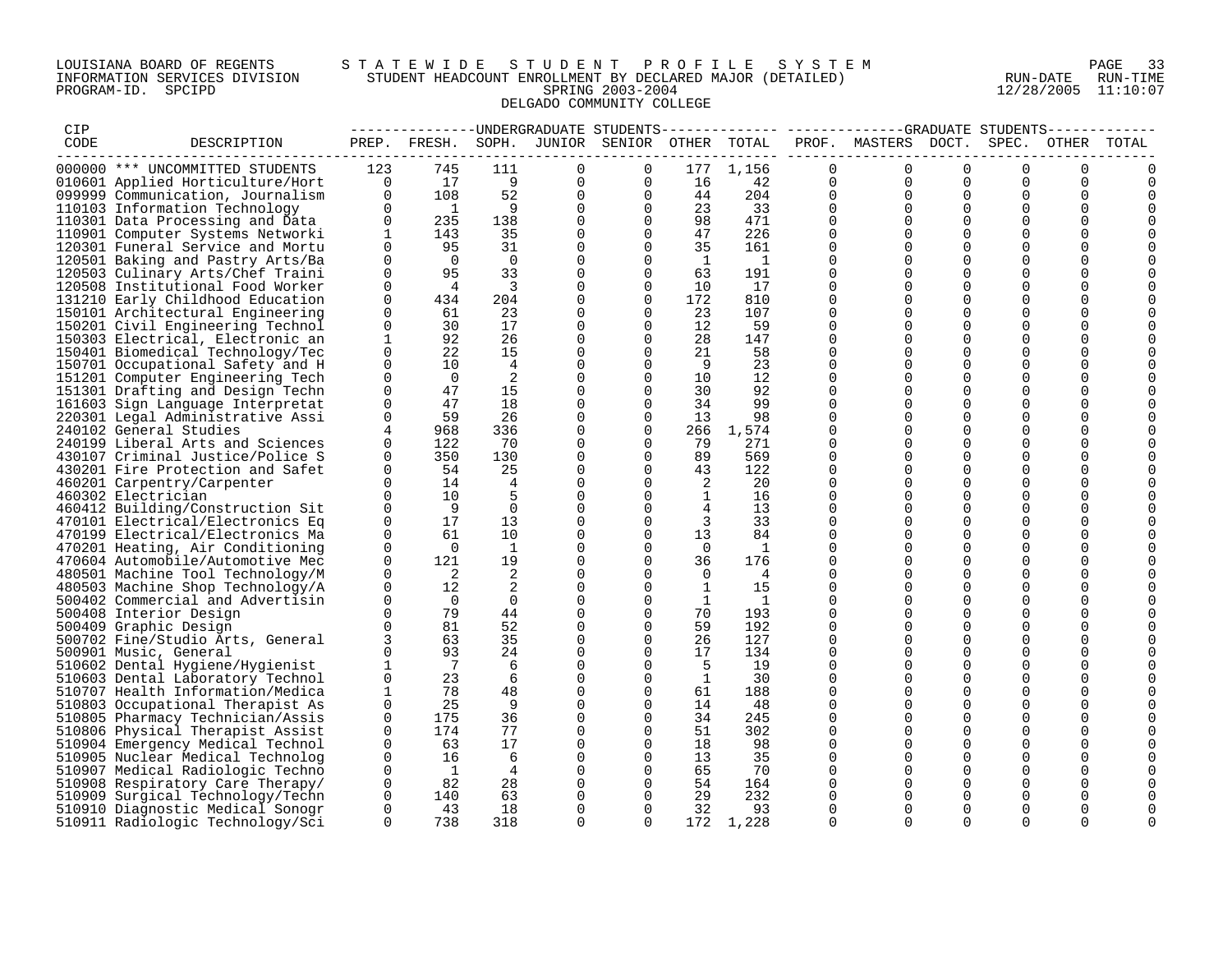## LOUISIANA BOARD OF REGENTS S T A T E W I D E S T U D E N T P R O F I L E S Y S T E M PAGE 34 INFORMATION SERVICES DIVISION STUDENT HEADCOUNT ENROLLMENT BY DECLARED MAJOR (DETAILED) RUN-DATE RUN-TIME PROGRAM-ID. SPCIPD SPRING 2003-2004 12/28/2005 11:10:07 DELGADO COMMUNITY COLLEGE

| CIP  |                                  | -GRADUATE STUDENTS |        |       |        |          |              |       |       |         |       |       |       |       |
|------|----------------------------------|--------------------|--------|-------|--------|----------|--------------|-------|-------|---------|-------|-------|-------|-------|
| CODE | DESCRIPTION                      | PREP.              | FRESH. | SOPH. | JUNIOR | SENIOR   | OTHER        | TOTAL | PROF. | MASTERS | DOCT. | SPEC. | OTHER | TOTAL |
|      | 511004 Clinical/Medical Laborato |                    |        | 24    |        |          | 36           | 134   |       |         |       |       |       |       |
|      | 511601 Nursing/Registered Nurse  |                    | 1,577  | 903   |        |          | 1,198        | 3,681 |       |         |       |       |       |       |
|      | 511613 Licensed Practical/Vocati |                    | 137    | 63    |        |          | 48           | 248   |       |         |       |       |       |       |
|      | 511803 Ophthalmic Technician/Tec |                    |        |       |        |          |              |       |       |         |       |       |       |       |
|      | 513103 Dietetic Technician (DTR) |                    |        |       |        |          | 24           | 58    |       |         |       |       |       |       |
|      | 513501 Massage Therapy/Therapeut |                    |        |       |        |          |              |       |       |         |       |       |       |       |
|      | 520101 Business/Commerce, Genera |                    | 496    | 161   |        |          | 116          | 774   |       |         |       |       |       |       |
|      | 520201 Business Administration a |                    | 184    | 157   |        |          | 136          | 477   |       |         |       |       |       |       |
|      | 520302 Accounting Technology/Tec |                    | 219    | 148   |        |          | 114          | 481   |       |         |       |       |       |       |
|      | 520401 Administrative Assistant  |                    | 58     | 43    |        |          | 38           | 139   |       |         |       |       |       |       |
|      | 520901 Hospitality Administratio |                    | 23     | 23    |        |          | 36           | 82    |       |         |       |       |       |       |
|      | 522001 Construction Management   |                    | 16     |       |        |          |              | 32    |       |         |       |       |       |       |
|      | TOTAL STUDENTS                   | 139                | 8,687  | 3,726 |        | $\Omega$ | 3,890 16,442 |       |       |         |       |       |       |       |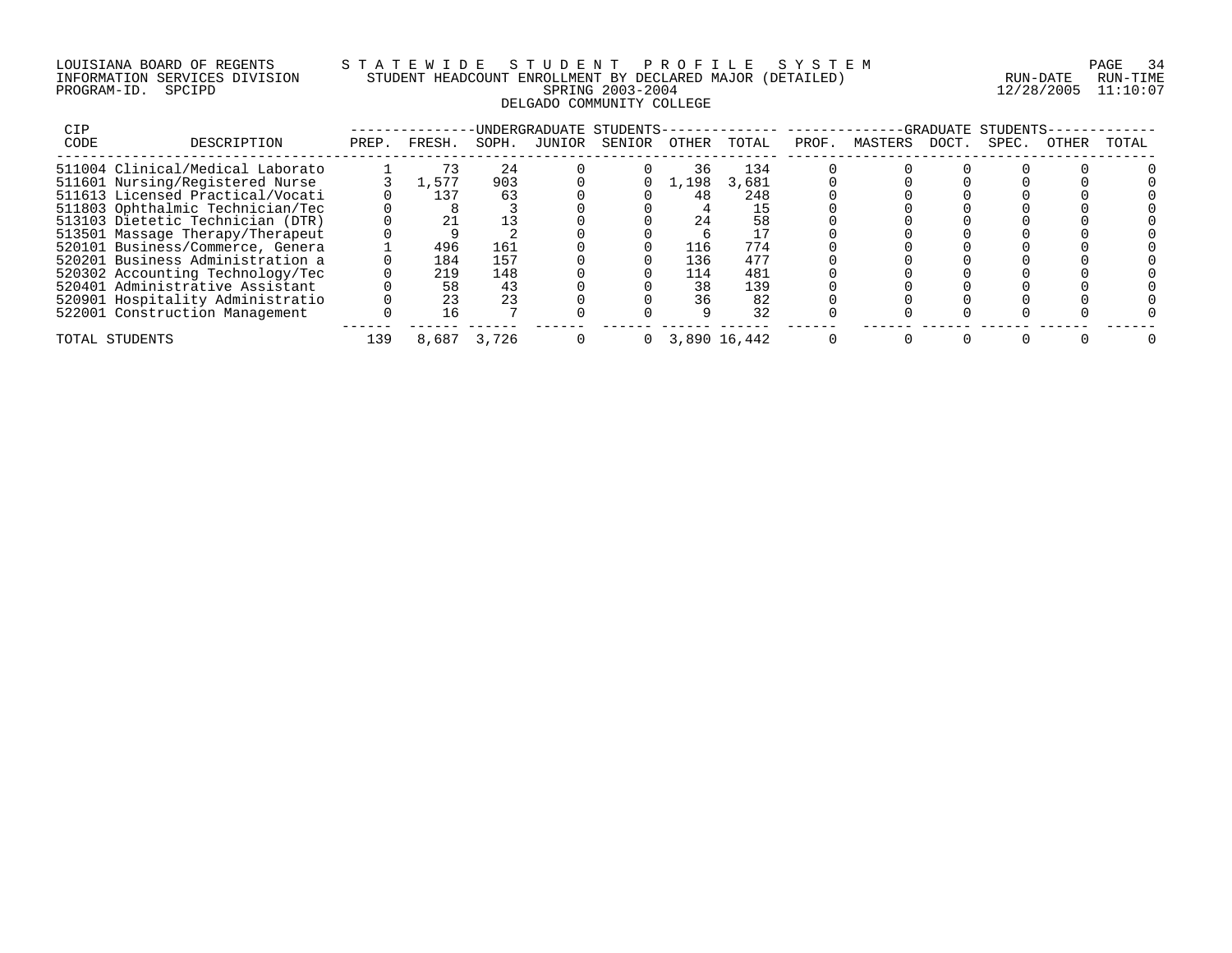## LOUISIANA BOARD OF REGENTS S T A T E W I D E S T U D E N T P R O F I L E S Y S T E M PAGE 35 INFORMATION SERVICES DIVISION STUDENT HEADCOUNT ENROLLMENT BY DECLARED MAJOR (DETAILED) RUN-DATE RUN-TIME PROGRAM-ID. SPCIPD SPRING 2003-2004 12/28/2005 11:10:07 ELAINE P. NUNEZ COMMUN. COLLEGE

| CIP  |                                  | UNDERGRADUATE STUDENTS |        |       |        |        |       |       | GRADUATE STUDENTS |               |  |       |       |       |  |
|------|----------------------------------|------------------------|--------|-------|--------|--------|-------|-------|-------------------|---------------|--|-------|-------|-------|--|
| CODE | DESCRIPTION                      | PREP.                  | FRESH. | SOPH. | JUNIOR | SENIOR | OTHER | TOTAL | PROF.             | MASTERS DOCT. |  | SPEC. | OTHER | TOTAL |  |
|      | 000000 *** UNCOMMITTED STUDENTS  | 70                     | 126    | 21    |        |        | 59    | 276   |                   |               |  |       |       |       |  |
|      | 110401 Information Science/Studi | 0                      | 24     | 14    |        |        | 20    | 58    |                   |               |  |       |       |       |  |
|      | 110701 Computer Science          |                        | 14     | 9     |        |        | 12    | 35    |                   |               |  |       |       |       |  |
|      | 120503 Culinary Arts/Chef Traini |                        | 18     | 19    |        |        | 13    | 50    |                   |               |  |       |       |       |  |
|      | 131209 Kindergarten/Preschool Ed |                        | 52     | 37    |        |        | 32    | 121   |                   |               |  |       |       |       |  |
|      | 150507 Environmental Engineering |                        |        |       |        |        |       | 15    |                   |               |  |       |       |       |  |
|      | 150612 Industrial Technology/Tec |                        |        |       |        |        |       |       |                   |               |  |       |       |       |  |
|      | 151202 Computer Technology/Compu |                        | 41     | 21    |        |        | 31    | 93    |                   |               |  |       |       |       |  |
|      | 151301 Drafting and Design Techn |                        | 15     | 13    |        |        | 17    | 45    |                   |               |  |       |       |       |  |
|      | 220302 Legal Assistant/Paralegal |                        | 37     | 21    |        |        | 30    | 88    |                   |               |  |       |       |       |  |
|      | 240101 Liberal Arts and Sciences |                        |        | 5     |        |        |       | 15    |                   |               |  |       |       |       |  |
|      | 240102 General Studies           |                        | 257    | 113   |        |        | 74    | 444   |                   |               |  |       |       |       |  |
|      | 240199 Liberal Arts and Sciences |                        | 24     | 19    |        |        | 10    | 53    |                   |               |  |       |       |       |  |
|      | 261201 Biotechnology             |                        |        |       |        |        |       |       |                   |               |  |       |       |       |  |
|      | 460302 Electrician               |                        | 22     |       |        |        |       | 34    |                   |               |  |       |       |       |  |
|      | 470201 Heating, Air Conditioning |                        | 28     | 13    |        |        |       | 58    |                   |               |  |       |       |       |  |
|      | 480503 Machine Shop Technology/A |                        |        |       |        |        |       | 13    |                   |               |  |       |       |       |  |
|      | 480508 Welding Technology/Welder |                        | 16     |       |        |        |       | 17    |                   |               |  |       |       |       |  |
|      | 510705 Medical Office Management |                        | 25     | 30    |        |        | 20    | 75    |                   |               |  |       |       |       |  |
|      | 510808 Veterinary/Animal Health  |                        | 12     | 10    |        |        |       | 24    |                   |               |  |       |       |       |  |
|      | 510904 Emergency Medical Technol |                        | 26     |       |        |        |       | 40    |                   |               |  |       |       |       |  |
|      | 511613 Licensed Practical/Vocati |                        | 211    | 108   |        |        | 84    | 403   |                   |               |  |       |       |       |  |
|      | 511614 Nurse/Nursing Assistant/A |                        |        |       |        |        |       | 15    |                   |               |  |       |       |       |  |
|      | 511801 Opticianry/Ophthalmic Dis |                        |        |       |        |        |       |       |                   |               |  |       |       |       |  |
|      | 520101 Business/Commerce, Genera |                        | 54     |       |        |        |       | 62    |                   |               |  |       |       |       |  |
|      | 520201 Business Administration a |                        | 17     | 30    |        |        | 46    | 93    |                   |               |  |       |       |       |  |
|      | 520301 Accounting                |                        |        | 11    |        |        | 10    | 23    |                   |               |  |       |       |       |  |
|      | 520302 Accounting Technology/Tec |                        | 26     | 8     |        |        |       | 38    |                   |               |  |       |       |       |  |
|      | 520401 Administrative Assistant  |                        | 36     | 17    |        |        | 15    | 68    |                   |               |  |       |       |       |  |
|      | TOTAL STUDENTS                   | 76                     | 1,113  | 552   |        |        | 524   | 2,265 |                   |               |  |       |       |       |  |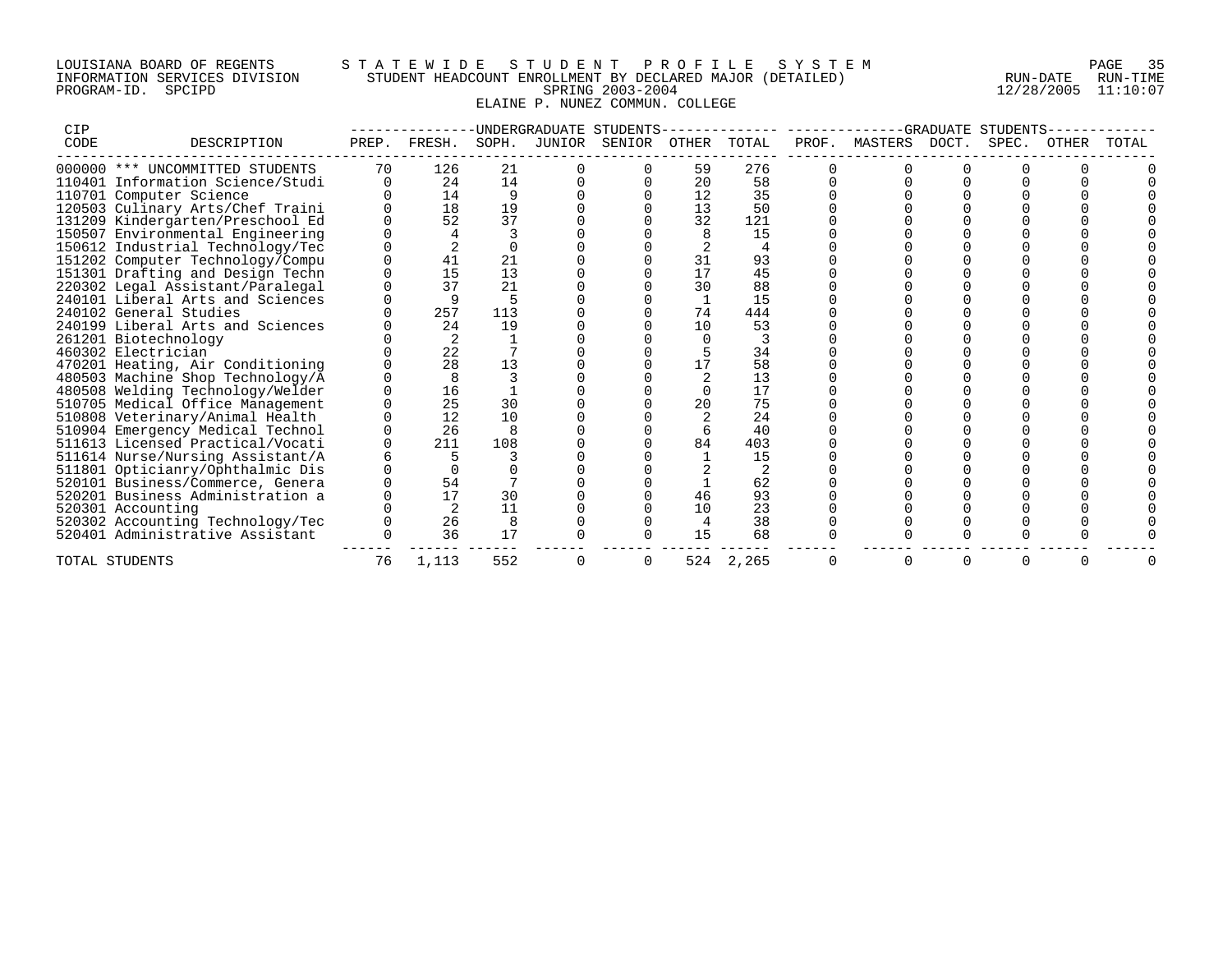#### LOUISIANA BOARD OF REGENTS S T A T E W I D E S T U D E N T P R O F I L E S Y S T E M PAGE 36 INFORMATION SERVICES DIVISION STUDENT HEADCOUNT ENROLLMENT BY DECLARED MAJOR (DETAILED) RUN-DATE RUN-TIME PROGRAM-ID. SPCIPD SPRING 2003-2004 12/28/2005 11:10:07 RIVER PARISHES COMMUNITY COLLEGE

| CIP  |                                  |       |        |       |        |        | -UNDERGRADUATE STUDENTS-------------- --------<br>-GRADUATE STUDENTS- |       |       |         |       |       |       |       |
|------|----------------------------------|-------|--------|-------|--------|--------|-----------------------------------------------------------------------|-------|-------|---------|-------|-------|-------|-------|
| CODE | DESCRIPTION                      | PREP. | FRESH. | SOPH. | JUNIOR | SENIOR | OTHER                                                                 | TOTAL | PROF. | MASTERS | DOCT. | SPEC. | OTHER | TOTAL |
|      | 000000 *** UNCOMMITTED STUDENTS  | 53    | 141    |       |        |        | 44                                                                    | 303   |       |         |       |       |       |       |
|      | 240101 Liberal Arts and Sciences |       |        |       |        |        |                                                                       |       |       |         |       |       |       |       |
|      | 240102 General Studies           |       | 279    | 92    |        |        |                                                                       | 371   |       |         |       |       |       |       |
|      | 240199 Liberal Arts and Sciences |       |        |       |        |        |                                                                       |       |       |         |       |       |       |       |
|      | TOTAL STUDENTS                   | 53    |        | 169   |        |        |                                                                       | 698   |       |         |       |       |       |       |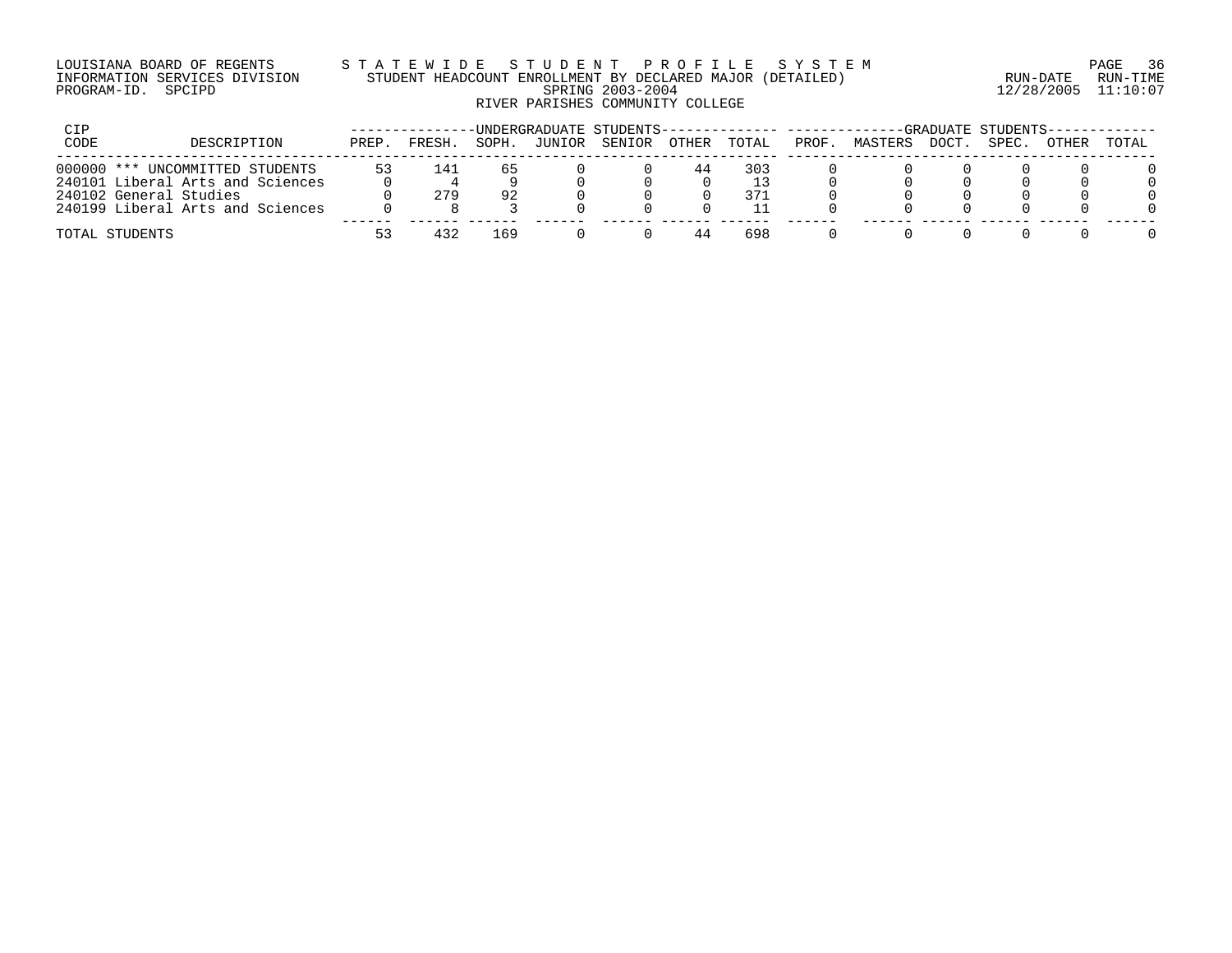#### LOUISIANA BOARD OF REGENTS S T A T E W I D E S T U D E N T P R O F I L E S Y S T E M PAGE 37 INFORMATION SERVICES DIVISION STUDENT HEADCOUNT ENROLLMENT BY DECLARED MAJOR (DETAILED) RUN-DATE RUN-TIME PROGRAM-ID. SPCIPD SPRING 2003-2004 12/28/2005 11:10:07 SOUTH LA. COMMUNITY COLLEGE

| CIP  |                                  |       |        |       |        | UNDERGRADUATE STUDENTS-- |       |       |       |         |       | -GRADUATE STUDENTS- |       |       |
|------|----------------------------------|-------|--------|-------|--------|--------------------------|-------|-------|-------|---------|-------|---------------------|-------|-------|
| CODE | DESCRIPTION                      | PREP. | FRESH. | SOPH. | JUNIOR | SENIOR                   | OTHER | TOTAL | PROF. | MASTERS | DOCT. | SPEC.               | OTHER | TOTAL |
|      | 000000 *** UNCOMMITTED STUDENTS  |       | 156    | 12    |        |                          | 720   | 895   |       |         |       |                     |       |       |
|      | 131209 Kindergarten/Preschool Ed |       | 167    |       |        |                          | 18    | 234   |       |         |       |                     |       |       |
|      | 150612 Industrial Technology/Tec |       |        |       |        |                          |       | 45    |       |         |       |                     |       |       |
|      | 240101 Liberal Arts and Sciences |       |        |       |        |                          |       | 30    |       |         |       |                     |       |       |
|      | 240102 General Studies           |       | 108    |       |        |                          |       | 134   |       |         |       |                     |       |       |
|      | 430104 Criminal Justice/Safety S |       |        |       |        |                          |       | 53    |       |         |       |                     |       |       |
|      | 510904 Emergency Medical Technol |       | 311    |       |        |                          |       | 342   |       |         |       |                     |       |       |
|      | 520101 Business/Commerce, Genera |       | 74     | 26    |        |                          | ב⊾    | 115   |       |         |       |                     |       |       |
|      | TOTAL STUDENTS                   |       | 895    | 175   |        |                          | 770   | 1,848 |       |         |       |                     |       |       |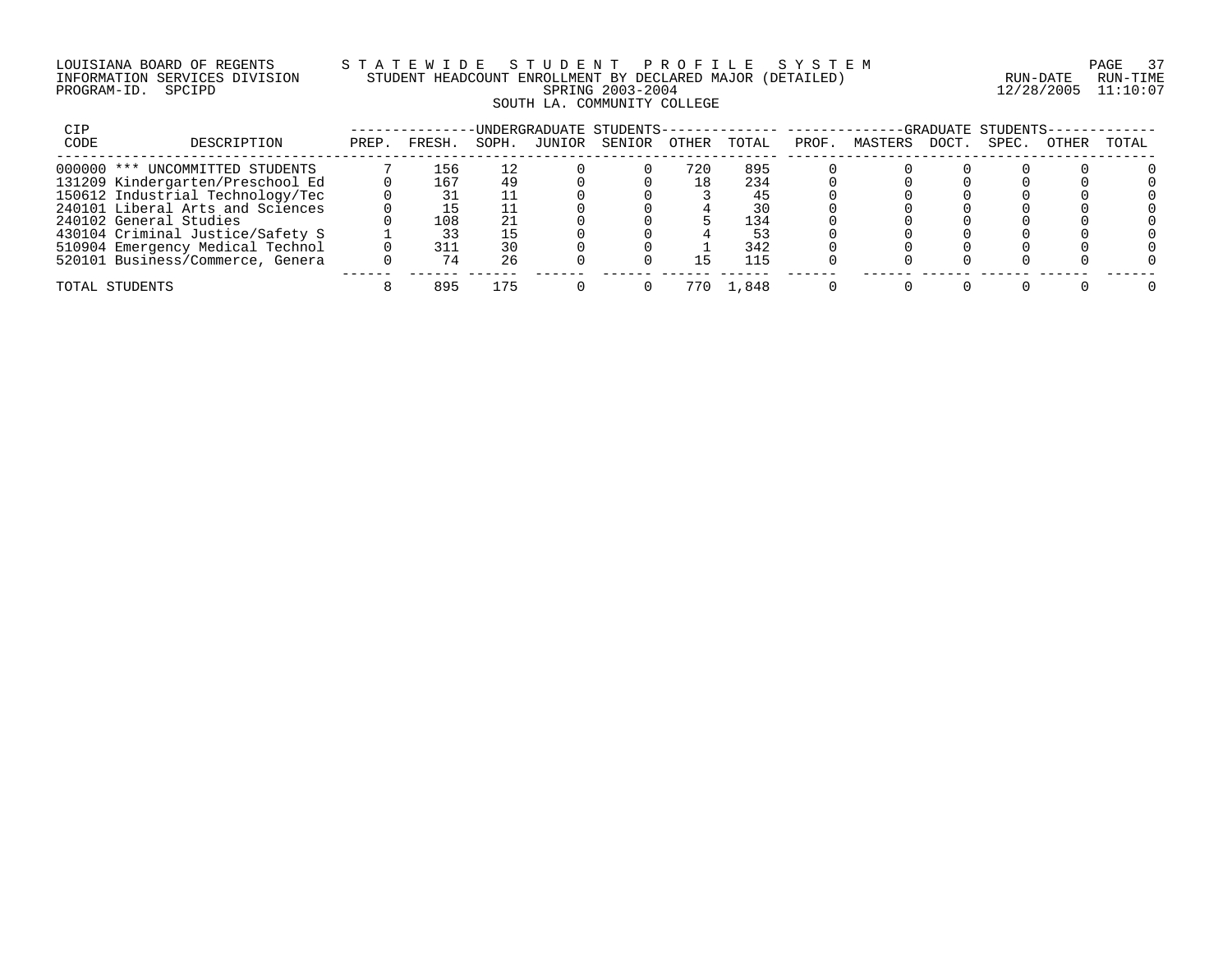#### LOUISIANA BOARD OF REGENTS S T A T E W I D E S T U D E N T P R O F I L E S Y S T E M PAGE 38 INFORMATION SERVICES DIVISION STUDENT HEADCOUNT ENROLLMENT BY DECLARED MAJOR (DETAILED) RUN-DATE RUN-TIME PROGRAM-ID. SPCIPD SPRING 2003-2004 12/28/2005 11:10:07 LA. DELTA COMMUNITY COLLEGE

| CIP  |                                  |       |        |       |        | -UNDERGRADUATE STUDENTS-------------- --------- |              |       |       |         |       | -GRADUATE STUDENTS- |       |       |
|------|----------------------------------|-------|--------|-------|--------|-------------------------------------------------|--------------|-------|-------|---------|-------|---------------------|-------|-------|
| CODE | DESCRIPTION                      | PREP. | FRESH. | SOPH. | JUNIOR | SENIOR                                          | <b>OTHER</b> | TOTAL | PROF. | MASTERS | DOCT. | SPEC.               | OTHER | TOTAL |
|      | 000000 *** UNCOMMITTED STUDENTS  |       | 382    | 57    |        |                                                 | 50           | 489   |       |         |       |                     |       |       |
|      | 131209 Kindergarten/Preschool Ed |       |        |       |        |                                                 |              |       |       |         |       |                     |       |       |
|      | 240101 Liberal Arts and Sciences |       |        |       |        |                                                 |              | 20    |       |         |       |                     |       |       |
|      | 240102 General Studies           |       |        |       |        |                                                 |              | 74    |       |         |       |                     |       |       |
|      | 240199 Liberal Arts and Sciences |       |        |       |        |                                                 |              | 70    |       |         |       |                     |       |       |
|      | 520101 Business/Commerce, Genera |       |        |       |        |                                                 |              | 59    |       |         |       |                     |       |       |
|      | TOTAL STUDENTS                   |       | 562    | 94    |        |                                                 |              | 733   |       |         |       |                     |       |       |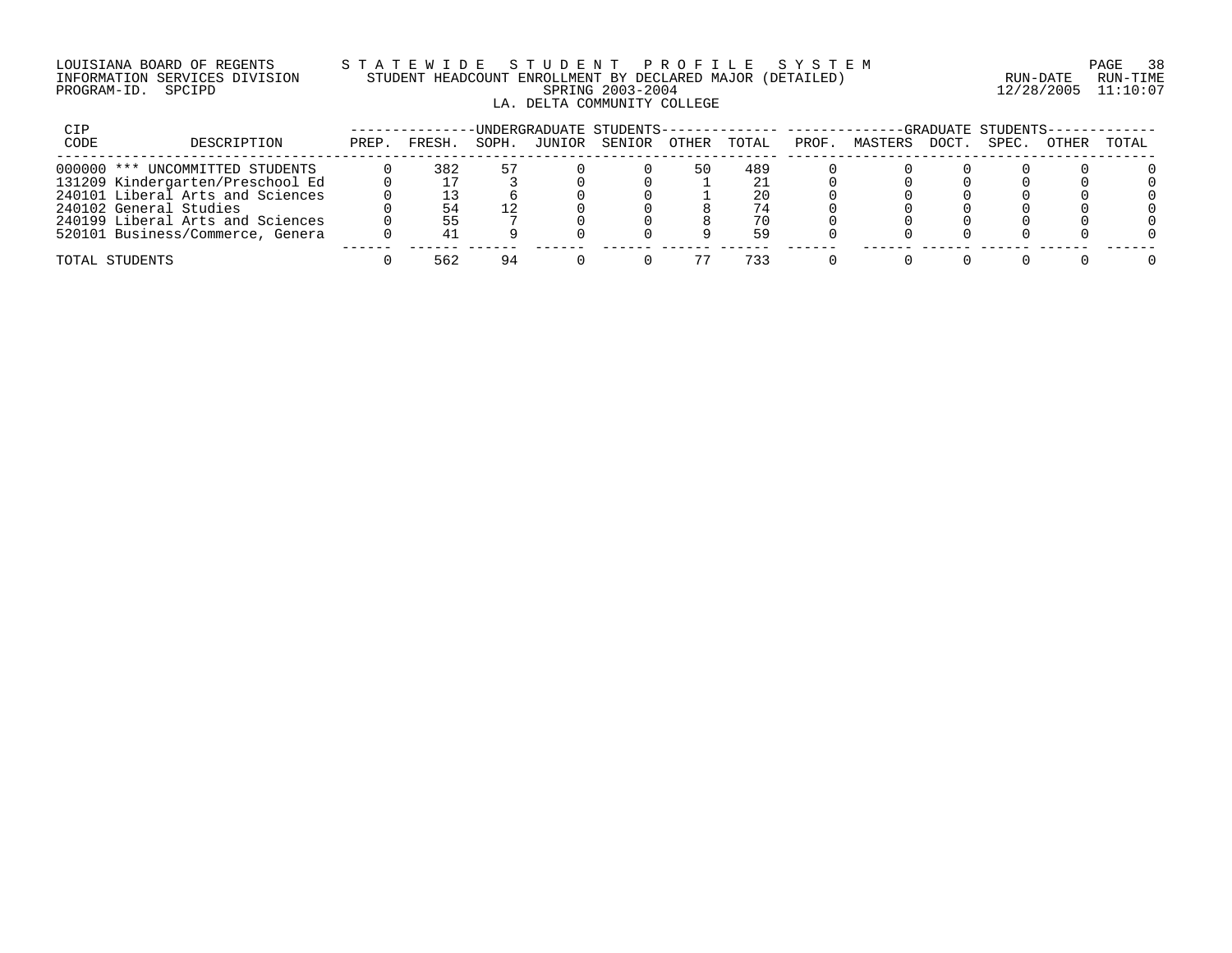# LOUISIANA BOARD OF REGENTS S T A T E W I D E S T U D E N T P R O F I L E S Y S T E M PAGE 39 INFORMATION SERVICES DIVISION STUDENT HEADCOUNT ENROLLMENT BY DECLARED MAJOR (DETAILED) RUN-DATE RUN-TIME PROGRAM-ID. SPCIPD SPRING 2003-2004 12/28/2005 11:10:07 L.T.C.-ACADIAN

| CIP  |                                  |       |        |       |        | UNDERGRADUATE STUDENTS- |       |       |       |         |       | GRADUATE STUDENTS |       |       |
|------|----------------------------------|-------|--------|-------|--------|-------------------------|-------|-------|-------|---------|-------|-------------------|-------|-------|
| CODE | DESCRIPTION                      | PREP. | FRESH. | SOPH. | JUNIOR | SENIOR                  | OTHER | TOTAL | PROF. | MASTERS | DOCT. | SPEC.             | OTHER | TOTAL |
|      | 000000 *** UNCOMMITTED STUDENTS  | 10    | 59     |       |        |                         |       |       |       |         |       |                   |       |       |
|      | 151301 Drafting and Design Techn |       |        |       |        |                         |       |       |       |         |       |                   |       |       |
|      | 470104 Computer Installation and |       |        |       |        |                         |       |       |       |         |       |                   |       |       |
|      | 470604 Automobile/Automotive Mec |       |        |       |        |                         |       |       |       |         |       |                   |       |       |
|      | 470605 Diesel Mechanics Technolo |       |        |       |        |                         |       |       |       |         |       |                   |       |       |
|      | 480501 Machine Tool Technology/M |       |        |       |        |                         |       |       |       |         |       |                   |       |       |
|      | 480508 Welding Technology/Welder |       |        |       |        |                         |       |       |       |         |       |                   |       |       |
|      | 511613 Licensed Practical/Vocati |       |        |       |        |                         |       | 20    |       |         |       |                   |       |       |
|      | 520302 Accounting Technology/Tec |       |        |       |        |                         |       | 24    |       |         |       |                   |       |       |
|      | 520401 Administrative Assistant  |       |        |       |        |                         |       | 16    |       |         |       |                   |       |       |
|      | TOTAL STUDENTS                   |       | ่ 36   |       |        |                         |       | 203   |       |         |       |                   |       |       |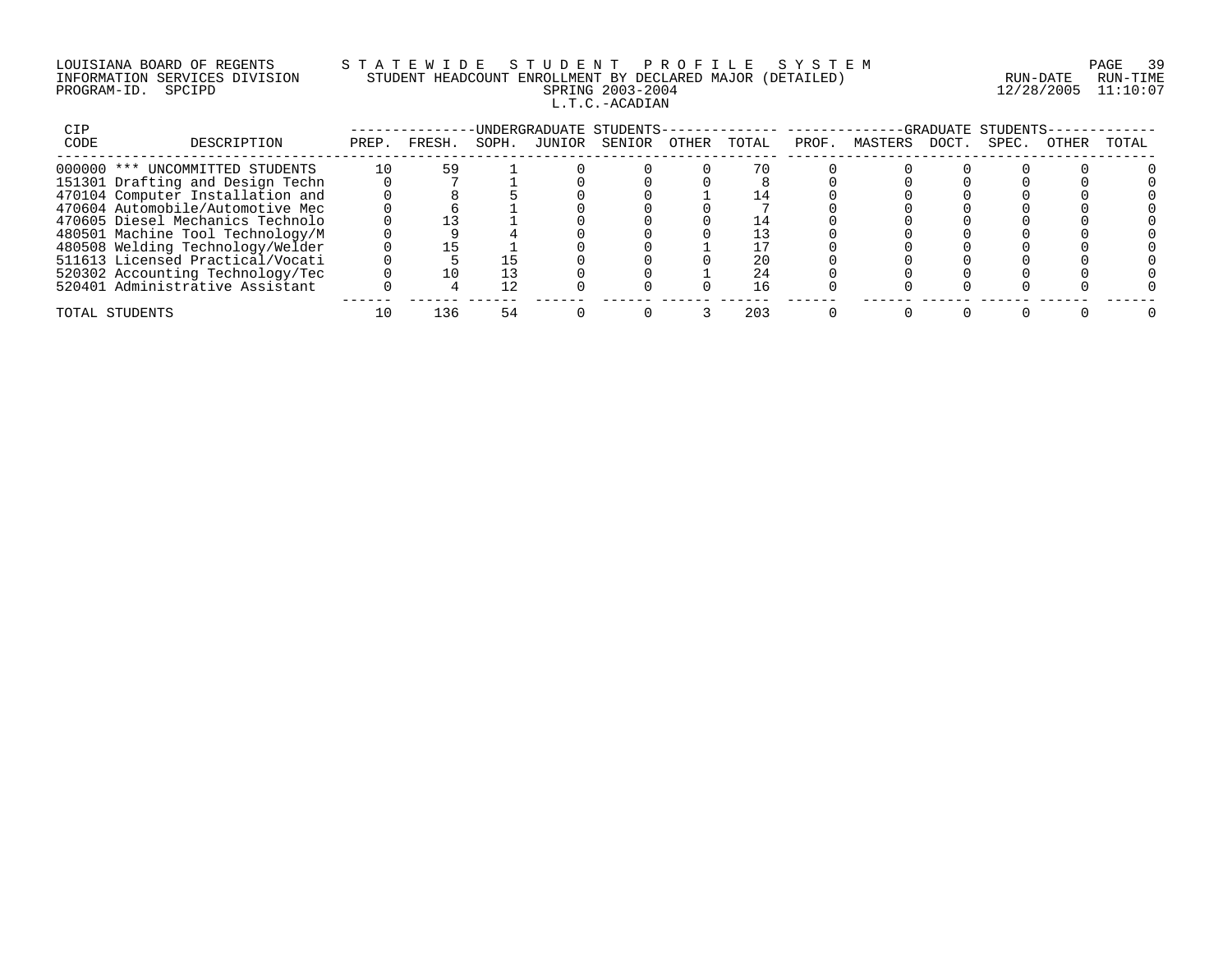# LOUISIANA BOARD OF REGENTS S T A T E W I D E S T U D E N T P R O F I L E S Y S T E M PAGE 40 INFORMATION SERVICES DIVISION STUDENT HEADCOUNT ENROLLMENT BY DECLARED MAJOR (DETAILED) RUN-DATE RUN-TIME PROGRAM-ID. SPCIPD SPRING 2003-2004 12/28/2005 11:10:07 L.T.C.-ALEXANDRIA

| CIP  |                                  |       |        |       |        | UNDERGRADUATE STUDENTS- |       |       |       |         | -GRADUATE | STUDENTS |       |       |
|------|----------------------------------|-------|--------|-------|--------|-------------------------|-------|-------|-------|---------|-----------|----------|-------|-------|
| CODE | DESCRIPTION                      | PREP. | FRESH. | SOPH. | JUNIOR | SENIOR                  | OTHER | TOTAL | PROF. | MASTERS | DOCT.     | SPEC.    | OTHER | TOTAL |
|      | 000000 *** UNCOMMITTED STUDENTS  |       |        |       |        |                         | 188   | 209   |       |         |           |          |       |       |
|      | 151301 Drafting and Design Techn |       |        |       |        |                         |       |       |       |         |           |          |       |       |
|      | 460302 Electrician               |       | 10     |       |        |                         |       | 20    |       |         |           |          |       |       |
|      | 470105 Industrial Electronics Te |       |        |       |        |                         |       | 35    |       |         |           |          |       |       |
|      | 470106 Appliance Installation an |       |        |       |        |                         |       | 18    |       |         |           |          |       |       |
|      | 470603 Autobody/Collision and Re |       |        |       |        |                         |       | 25    |       |         |           |          |       |       |
|      | 470604 Automobile/Automotive Mec |       |        |       |        |                         |       |       |       |         |           |          |       |       |
|      | 470605 Diesel Mechanics Technolo |       |        |       |        |                         |       |       |       |         |           |          |       |       |
|      | 480501 Machine Tool Technology/M |       |        |       |        |                         |       |       |       |         |           |          |       |       |
|      | 480508 Welding Technology/Welder |       |        |       |        |                         |       | 30    |       |         |           |          |       |       |
|      | 511613 Licensed Practical/Vocati |       | 94     | 36    |        |                         | 26    | 156   |       |         |           |          |       |       |
|      | 520302 Accounting Technology/Tec |       |        |       |        |                         | 10    | 27    |       |         |           |          |       |       |
|      | 520401 Administrative Assistant  |       | る      |       |        |                         |       | 54    |       |         |           |          |       |       |
|      | TOTAL STUDENTS                   |       | 251    | 110   |        |                         | 263   | 624   |       |         |           |          |       |       |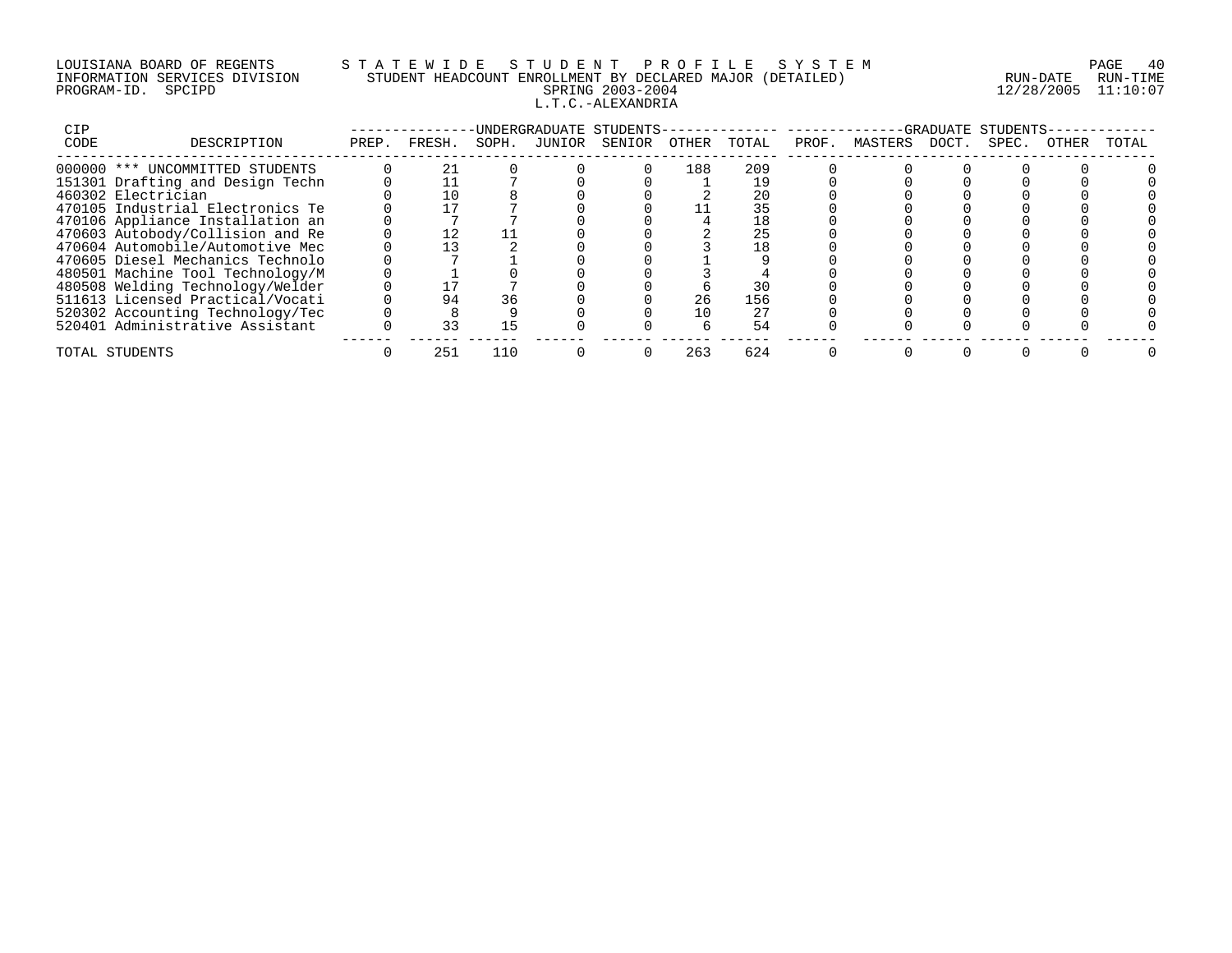# LOUISIANA BOARD OF REGENTS S T A T E W I D E S T U D E N T P R O F I L E S Y S T E M PAGE 41 INFORMATION SERVICES DIVISION STUDENT HEADCOUNT ENROLLMENT BY DECLARED MAJOR (DETAILED) RUN-DATE RUN-TIME PROGRAM-ID. SPCIPD SPRING 2003-2004 12/28/2005 11:10:07 L.T.C.-ASCENSION

| CIP  |                                  |       |       |       |        | UNDERGRADUATE STUDENTS-- |       |       |      |         |      | -GRADUATE STUDENTS- |       |       |
|------|----------------------------------|-------|-------|-------|--------|--------------------------|-------|-------|------|---------|------|---------------------|-------|-------|
| CODE | DESCRIPTION                      | PREP. | FRESH | SOPH. | JUNIOR | SENIOR                   | OTHER | TOTAL | PROF | MASTERS | DOCT | SPEC.               | OTHER | TOTAL |
|      | 000000 *** UNCOMMITTED STUDENTS  |       |       |       |        |                          |       |       |      |         |      |                     |       |       |
|      | 150404 Instrumentation Technolog |       |       |       |        |                          |       |       |      |         |      |                     |       |       |
|      | 151301 Drafting and Design Techn |       |       |       |        |                          |       | 28    |      |         |      |                     |       |       |
|      | 410301 Chemical Technology/Techn |       |       |       |        |                          |       | 27    |      |         |      |                     |       |       |
|      | 470604 Automobile/Automotive Mec |       |       |       |        |                          |       |       |      |         |      |                     |       |       |
|      | 480508 Welding Technology/Welder |       |       |       |        |                          |       |       |      |         |      |                     |       |       |
|      | 520302 Accounting Technology/Tec |       |       |       |        |                          |       | 22    |      |         |      |                     |       |       |
|      | 520401 Administrative Assistant  |       |       |       |        |                          |       | 27    |      |         |      |                     |       |       |
|      | TOTAL STUDENTS                   |       | 106   |       |        |                          |       | 199   |      |         |      |                     |       |       |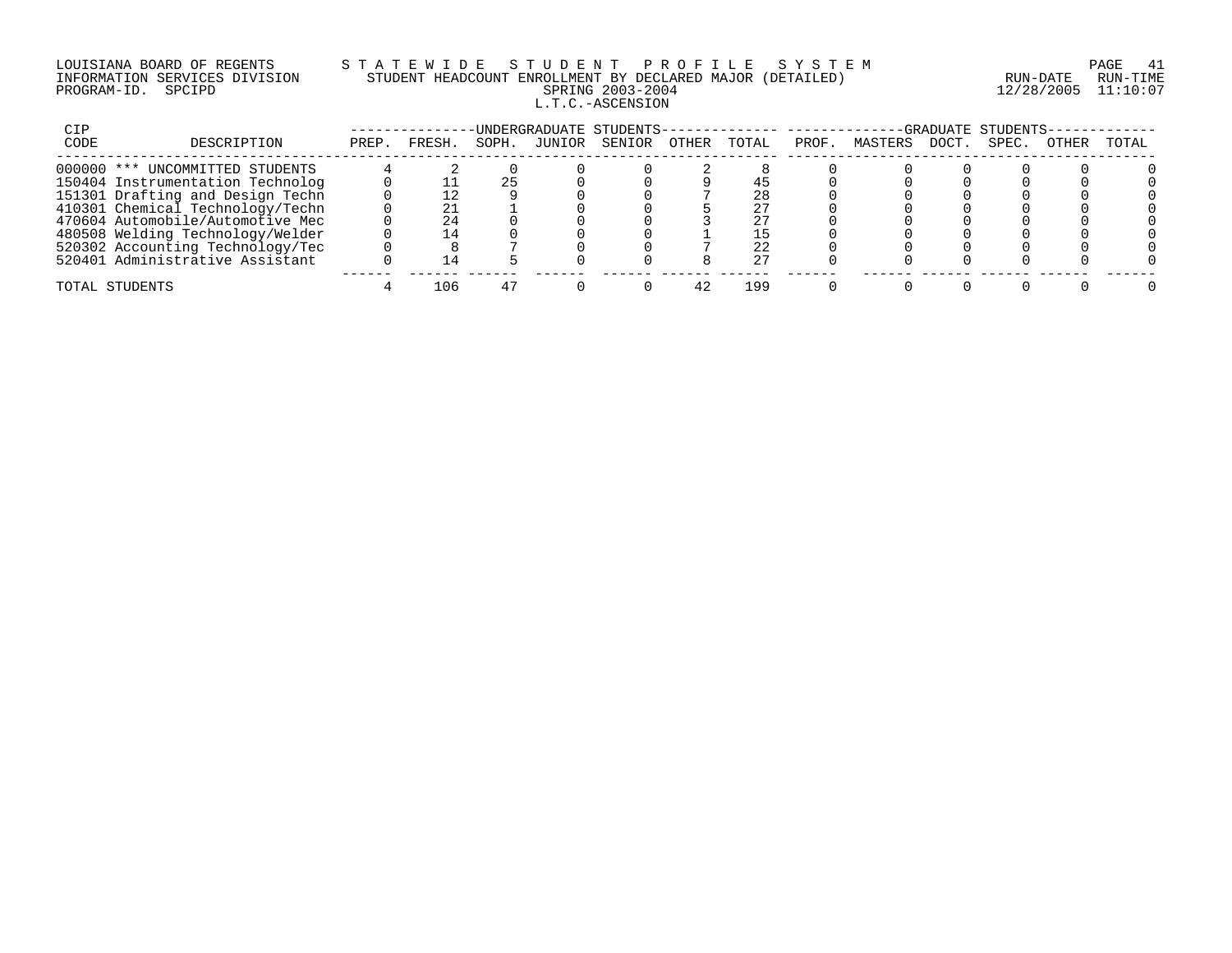# LOUISIANA BOARD OF REGENTS S T A T E W I D E S T U D E N T P R O F I L E S Y S T E M PAGE 42 INFORMATION SERVICES DIVISION STUDENT HEADCOUNT ENROLLMENT BY DECLARED MAJOR (DETAILED) RUN-DATE RUN-TIME PROGRAM-ID. SPCIPD SPRING 2003-2004 12/28/2005 11:10:07 L.T.C.-AVOYELLES

| CIP  |                                  |       |        |       | UNDERGRADUATE STUDENTS- |       |       |       |         |       | -GRADUATE STUDENTS |       |       |
|------|----------------------------------|-------|--------|-------|-------------------------|-------|-------|-------|---------|-------|--------------------|-------|-------|
| CODE | DESCRIPTION                      | PREP. | FRESH. | SOPH. | JUNIOR SENIOR           | OTHER | TOTAL | PROF. | MASTERS | DOCT. | SPEC.              | OTHER | TOTAL |
|      | 000000 *** UNCOMMITTED STUDENTS  |       | 226    | 41    |                         |       | 276   |       |         |       |                    |       |       |
|      | 120503 Culinary Arts/Chef Traini |       |        |       |                         |       |       |       |         |       |                    |       |       |
|      | 470105 Industrial Electronics Te |       |        |       |                         |       |       |       |         |       |                    |       |       |
|      | 470603 Autobody/Collision and Re |       |        |       |                         |       |       |       |         |       |                    |       |       |
|      | 470604 Automobile/Automotive Mec |       |        |       |                         |       |       |       |         |       |                    |       |       |
|      | 470605 Diesel Mechanics Technolo |       |        |       |                         |       |       |       |         |       |                    |       |       |
|      | 480508 Welding Technology/Welder |       |        |       |                         |       |       |       |         |       |                    |       |       |
|      | 511613 Licensed Practical/Vocati |       |        |       |                         |       |       |       |         |       |                    |       |       |
|      | 520401 Administrative Assistant  |       |        |       |                         |       | 48    |       |         |       |                    |       |       |
|      | TOTAL STUDENTS                   |       | 312    | 141   |                         |       | 462   |       |         |       |                    |       |       |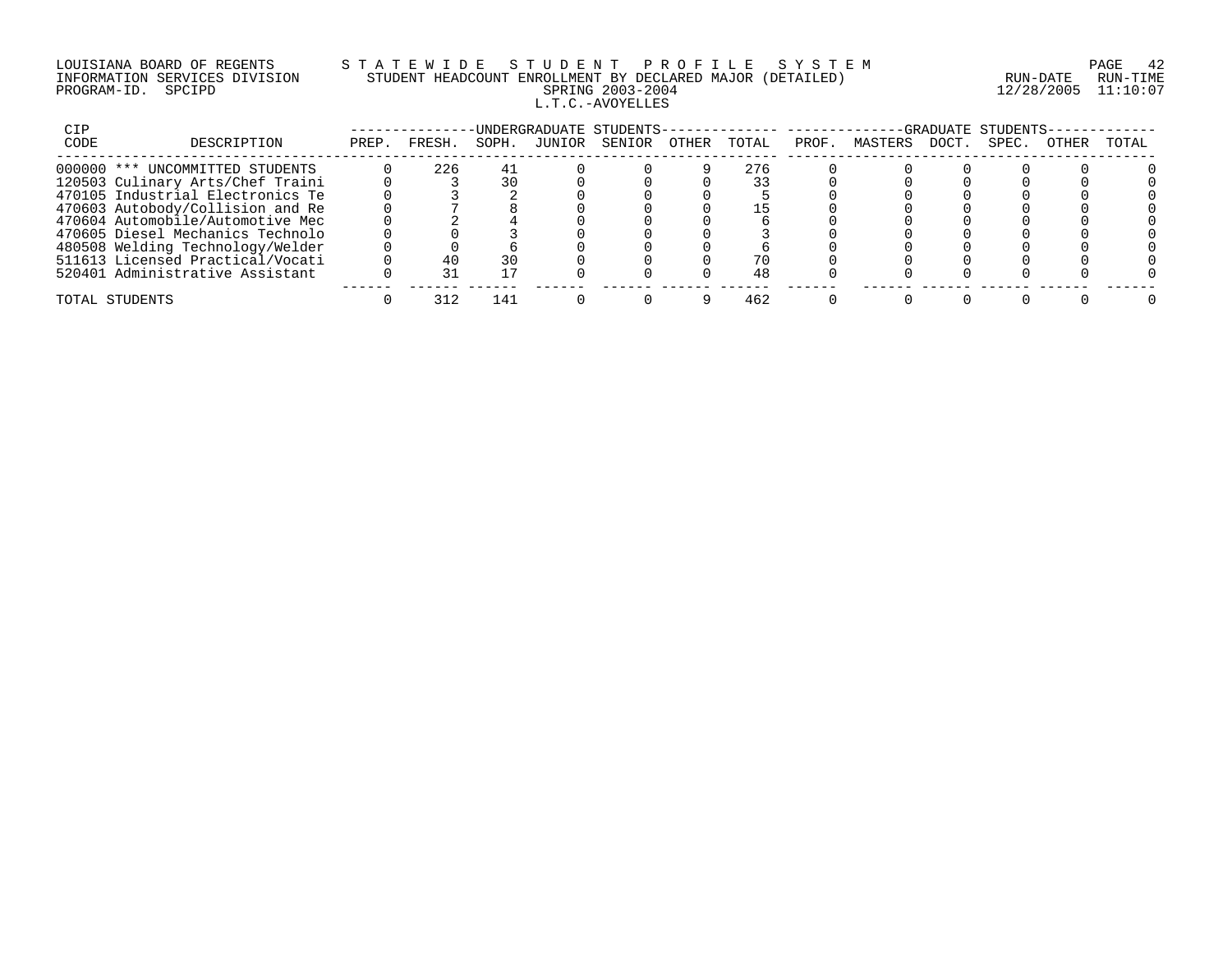# LOUISIANA BOARD OF REGENTS S T A T E W I D E S T U D E N T P R O F I L E S Y S T E M PAGE 43 INFORMATION SERVICES DIVISION STUDENT HEADCOUNT ENROLLMENT BY DECLARED MAJOR (DETAILED) RUN-DATE RUN-TIME PROGRAM-ID. SPCIPD SPRING 2003-2004 12/28/2005 11:10:07 L.T.C.-BASTROP

| CIP  |                                  |       |              |       |        | INDERGRADUATE STUDENTS- |       |       |       |         |       | -GRADUATE STUDENTS- |       |       |
|------|----------------------------------|-------|--------------|-------|--------|-------------------------|-------|-------|-------|---------|-------|---------------------|-------|-------|
| CODE | DESCRIPTION                      | PREP. | FRESH.       | SOPH. | JUNIOR | SENIOR                  | OTHER | TOTAL | PROF. | MASTERS | DOCT. | SPEC.               | OTHER | TOTAL |
|      | 000000 *** UNCOMMITTED STUDENTS  |       | 38           |       |        |                         |       | 39    |       |         |       |                     |       |       |
|      | 151301 Drafting and Design Techn |       |              |       |        |                         |       |       |       |         |       |                     |       |       |
|      | 470105 Industrial Electronics Te |       |              |       |        |                         |       | L8    |       |         |       |                     |       |       |
|      | 480508 Welding Technology/Welder |       |              |       |        |                         |       | -6    |       |         |       |                     |       |       |
|      | 510716 Medical Administrative/Ex |       |              |       |        |                         |       |       |       |         |       |                     |       |       |
|      | 511613 Licensed Practical/Vocati |       |              |       |        |                         |       |       |       |         |       |                     |       |       |
|      | 512601 Health Aide               |       |              |       |        |                         |       |       |       |         |       |                     |       |       |
|      | 520401 Administrative Assistant  |       | 62           |       |        |                         | L O   | 96    |       |         |       |                     |       |       |
|      | TOTAL STUDENTS                   |       | $\mathbf{A}$ | h     |        |                         |       |       |       |         |       |                     |       |       |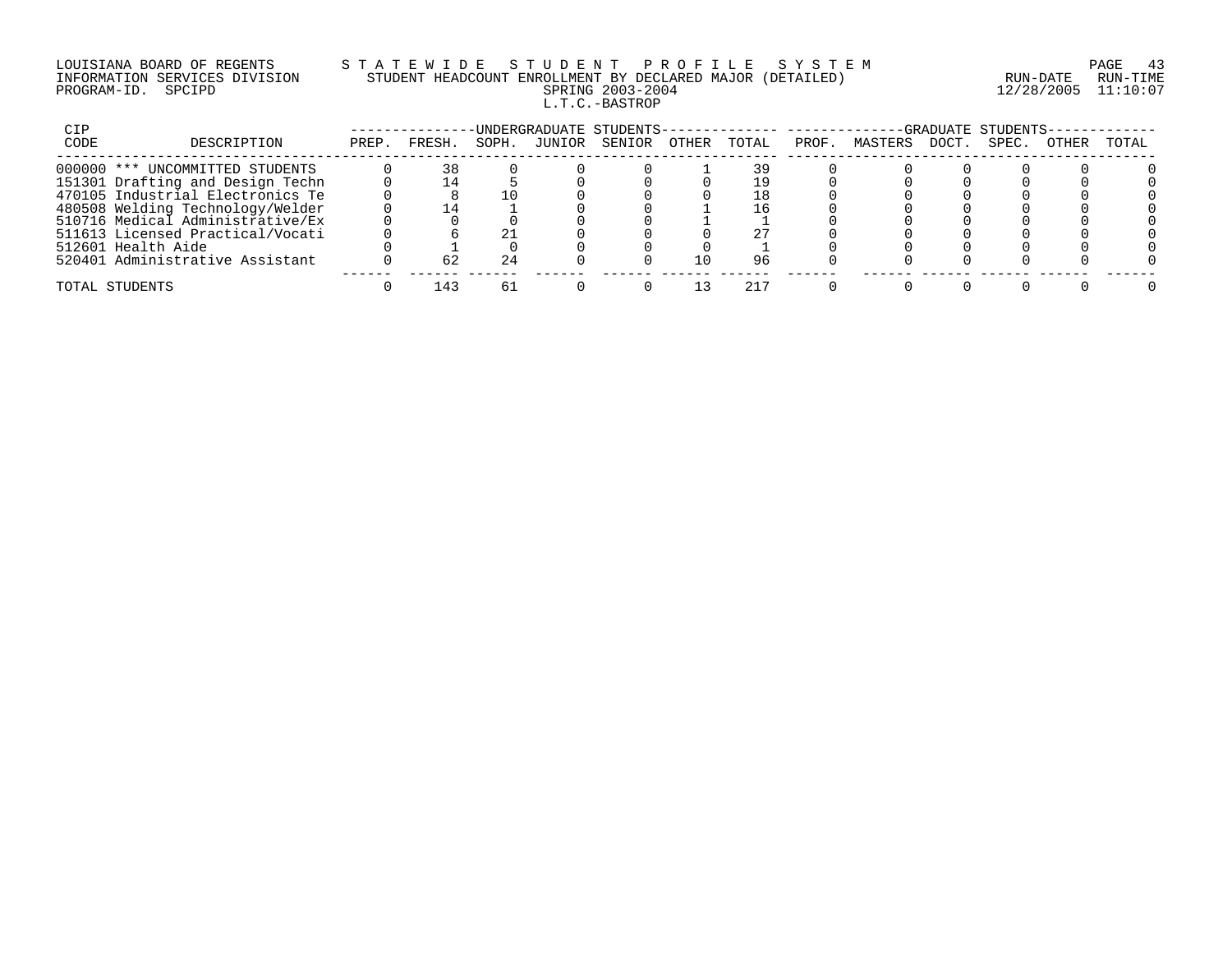# LOUISIANA BOARD OF REGENTS S T A T E W I D E S T U D E N T P R O F I L E S Y S T E M PAGE 44 INFORMATION SERVICES DIVISION STUDENT HEADCOUNT ENROLLMENT BY DECLARED MAJOR (DETAILED) RUN-DATE RUN-TIME PROGRAM-ID. SPCIPD SPRING 2003-2004 12/28/2005 11:10:07 L.T.C.-BATON ROUGE

| CIP  |                                  |       |        |       |        | UNDERGRADUATE STUDENTS- |       |       |       |         | GRADUATE | STUDENTS |       |       |
|------|----------------------------------|-------|--------|-------|--------|-------------------------|-------|-------|-------|---------|----------|----------|-------|-------|
| CODE | DESCRIPTION                      | PREP. | FRESH. | SOPH. | JUNIOR | SENIOR                  | OTHER | TOTAL | PROF. | MASTERS | DOCT.    | SPEC.    | OTHER | TOTAL |
|      | 000000 *** UNCOMMITTED STUDENTS  |       |        |       |        |                         |       | 29    |       |         |          |          |       |       |
|      | 100307 Printing Press Operator   |       | 16     | 15    |        |                         |       | 40    |       |         |          |          |       |       |
|      | 110901 Computer Systems Networki |       | 39     | 28    |        |                         |       | 118   |       |         |          |          |       |       |
|      | 120401 Cosmetology/Cosmetologist |       |        |       |        |                         |       | 25    |       |         |          |          |       |       |
|      | 120402 Barbering/Barber          |       |        | 16    |        |                         |       | 38    |       |         |          |          |       |       |
|      | 120503 Culinary Arts/Chef Traini |       | 16     |       |        |                         |       | 35    |       |         |          |          |       |       |
|      | 151301 Drafting and Design Techn |       |        |       |        |                         |       | 39    |       |         |          |          |       |       |
|      | 190709 Child Care Provider/Assis |       | 40     | 68    |        |                         | 114   | 222   |       |         |          |          |       |       |
|      | 470201 Heating, Air Conditioning |       |        | 10    |        |                         | 10    | 29    |       |         |          |          |       |       |
|      | 470604 Automobile/Automotive Mec |       |        |       |        |                         | 26    | 51    |       |         |          |          |       |       |
|      | 480501 Machine Tool Technology/M |       |        |       |        |                         |       | 29    |       |         |          |          |       |       |
|      | 480508 Welding Technology/Welder |       |        | 12    |        |                         | 26    | 46    |       |         |          |          |       |       |
|      | 511613 Licensed Practical/Vocati |       |        | 42    |        |                         | 49    | 123   |       |         |          |          |       |       |
|      | 520302 Accounting Technology/Tec |       |        | 20    |        |                         |       | 39    |       |         |          |          |       |       |
|      | 520401 Administrative Assistant  |       | 16     | 2.7   |        |                         |       | 62    |       |         |          |          |       |       |
|      | TOTAL STUDENTS                   |       | 226    | 291   |        |                         | 408   | 925   |       |         |          |          |       |       |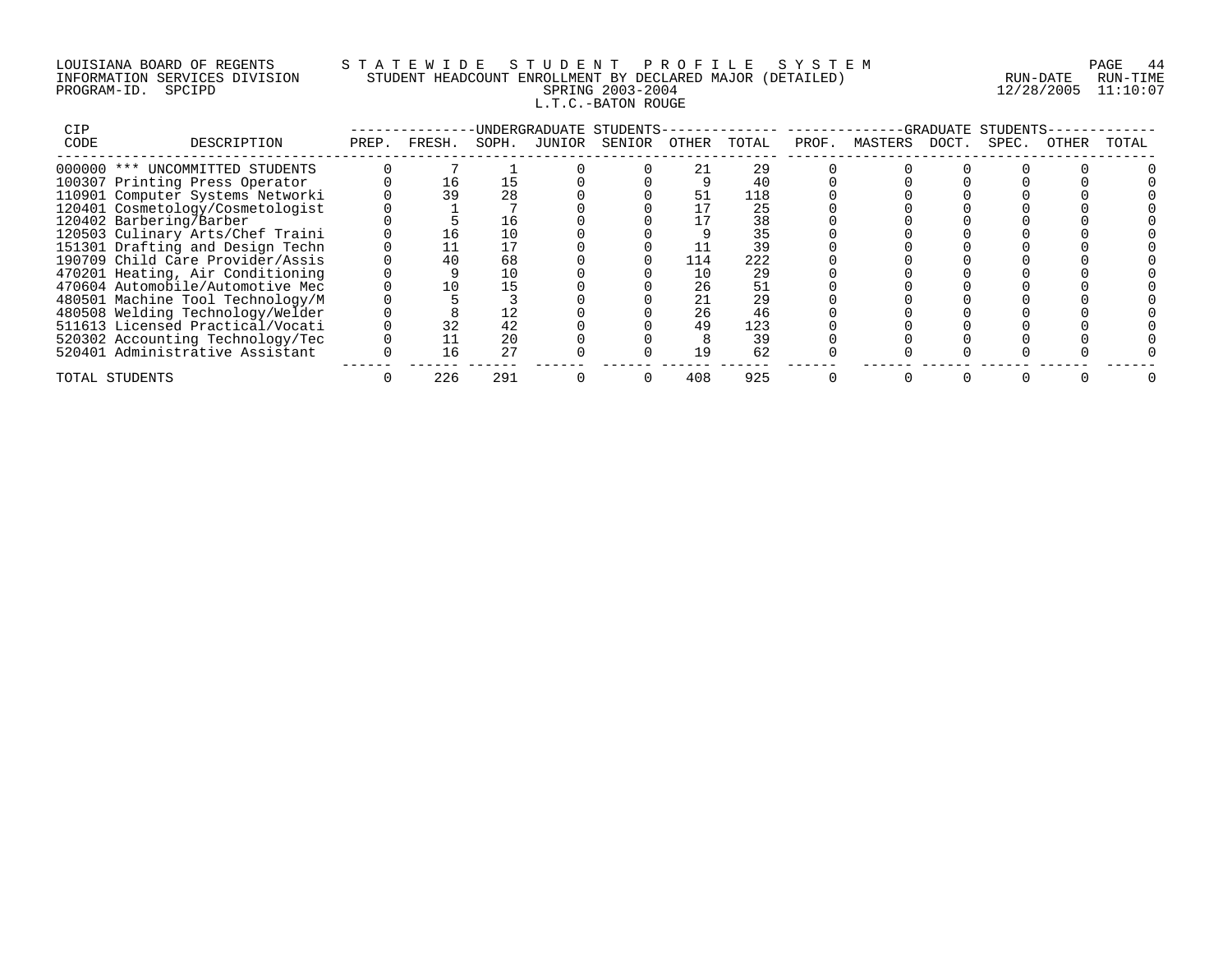#### LOUISIANA BOARD OF REGENTS S T A T E W I D E S T U D E N T P R O F I L E S Y S T E M PAGE 45 INFORMATION SERVICES DIVISION STUDENT HEADCOUNT ENROLLMENT BY DECLARED MAJOR (DETAILED) RUN-DATE RUN-TIME PROGRAM-ID. SPCIPD SPRING 2003-2004 12/28/2005 11:10:07 L.T.C.-CHARLES B. COREIL

| CIP  |                                  |       |       |       |        | -UNDERGRADUATE STUDENTS- |       |       |       |         |      | -GRADUATE STUDENTS- |       |       |
|------|----------------------------------|-------|-------|-------|--------|--------------------------|-------|-------|-------|---------|------|---------------------|-------|-------|
| CODE | DESCRIPTION                      | PREP. | FRESH | SOPH. | JUNIOR | SENIOR                   | OTHER | TOTAL | PROF. | MASTERS | DOCT | SPEC.               | OTHER | TOTAL |
|      | 000000 *** UNCOMMITTED STUDENTS  | 19    | 94    |       |        |                          | - 0   | 126   |       |         |      |                     |       |       |
|      | 470201 Heating, Air Conditioning |       |       |       |        |                          |       |       |       |         |      |                     |       |       |
|      | 470604 Automobile/Automotive Mec |       |       |       |        |                          |       |       |       |         |      |                     |       |       |
|      | 480508 Welding Technology/Welder |       |       |       |        |                          |       |       |       |         |      |                     |       |       |
|      | 511613 Licensed Practical/Vocati |       |       | 20    |        |                          |       |       |       |         |      |                     |       |       |
|      | 520302 Accounting Technology/Tec |       |       |       |        |                          |       | 18    |       |         |      |                     |       |       |
|      | 520401 Administrative Assistant  |       |       |       |        |                          |       | 20    |       |         |      |                     |       |       |
|      | TOTAL STUDENTS                   |       |       |       |        |                          |       | 203   |       |         |      |                     |       |       |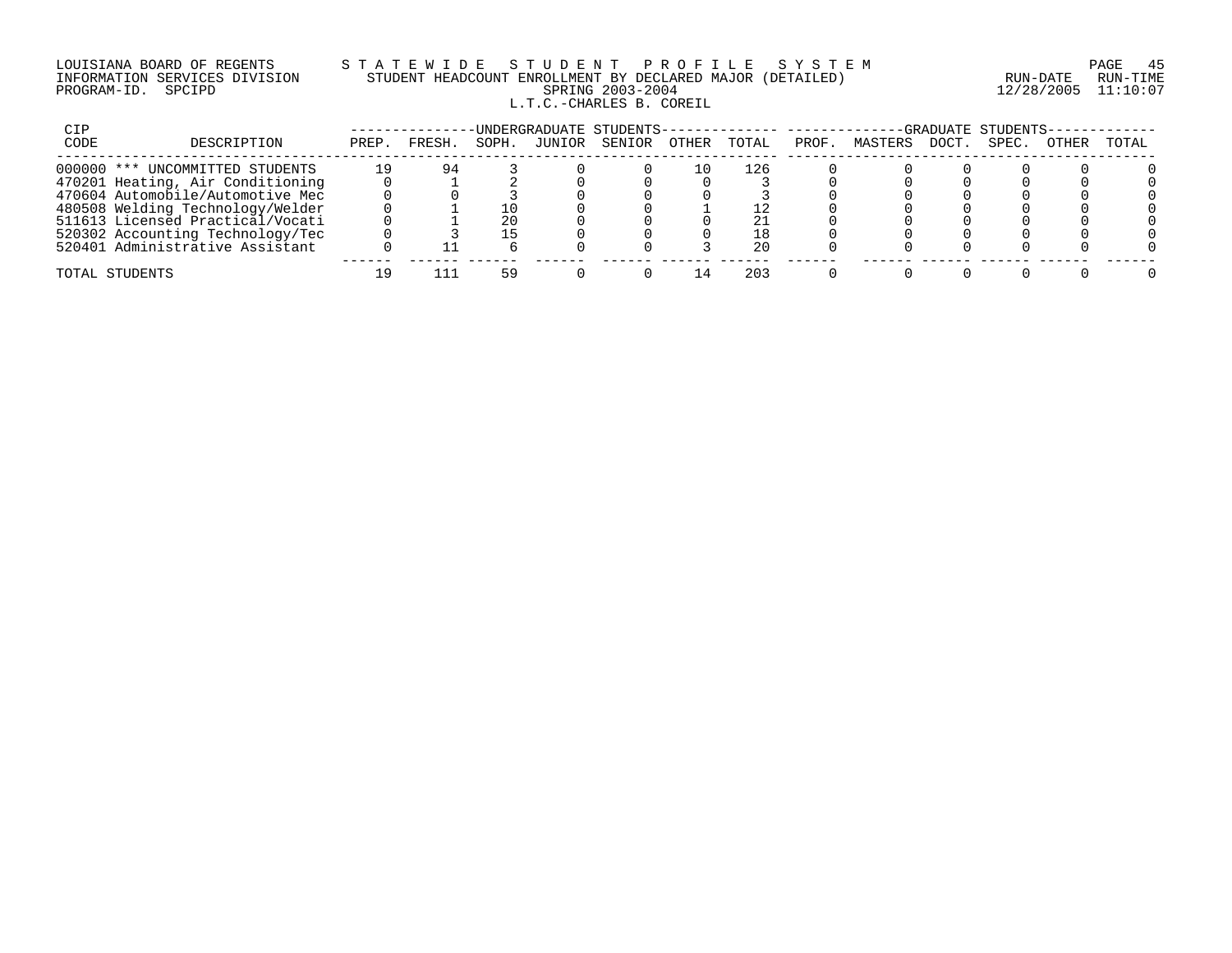## LOUISIANA BOARD OF REGENTS S T A T E W I D E S T U D E N T P R O F I L E S Y S T E M PAGE 46 INFORMATION SERVICES DIVISION STUDENT HEADCOUNT ENROLLMENT BY DECLARED MAJOR (DETAILED) RUN-DATE RUN-TIME PROGRAM-ID. SPCIPD SPRING 2003-2004 12/28/2005 11:10:07 L.T.C.-DELTA OUACHITA

| CIP  |                                  |              |       |        | UNDERGRADUATE STUDENTS- |       |       |       |               | -GRADUATE STUDENTS |       |       |
|------|----------------------------------|--------------|-------|--------|-------------------------|-------|-------|-------|---------------|--------------------|-------|-------|
| CODE | DESCRIPTION                      | PREP. FRESH. | SOPH. | JUNIOR | SENIOR                  | OTHER | TOTAL | PROF. | MASTERS DOCT. | SPEC.              | OTHER | TOTAL |
|      | 000000 *** UNCOMMITTED STUDENTS  | 26           |       |        |                         |       |       |       |               |                    |       |       |
|      | 110301 Data Processing and Data  |              |       |        |                         |       |       |       |               |                    |       |       |
|      | 110501 Computer Systems Analysis | 28           | 18    |        |                         | 36    | 82    |       |               |                    |       |       |
|      | 120402 Barbering/Barber          | 23           |       |        |                         |       | 35    |       |               |                    |       |       |
|      | 151301 Drafting and Design Techn | 14           |       |        |                         |       | 23    |       |               |                    |       |       |
|      | 190709 Child Care Provider/Assis | 30           |       |        |                         |       | 39    |       |               |                    |       |       |
|      | 460302 Electrician               | 22           |       |        |                         |       | 34    |       |               |                    |       |       |
|      | 470105 Industrial Electronics Te | 19           |       |        |                         |       | 25    |       |               |                    |       |       |
|      | 470201 Heating, Air Conditioning |              |       |        |                         |       | 20    |       |               |                    |       |       |
|      | 470604 Automobile/Automotive Mec | 19           |       |        |                         |       | 27    |       |               |                    |       |       |
|      | 480508 Welding Technology/Welder |              |       |        |                         |       | 23    |       |               |                    |       |       |
|      | 510716 Medical Administrative/Ex |              |       |        |                         |       |       |       |               |                    |       |       |
|      | 510904 Emergency Medical Technol | 14           |       |        |                         |       | 14    |       |               |                    |       |       |
|      | 511613 Licensed Practical/Vocati |              |       |        |                         |       |       |       |               |                    |       |       |
|      | 520302 Accounting Technology/Tec |              |       |        |                         |       |       |       |               |                    |       |       |
|      | 520401 Administrative Assistant  |              |       |        |                         |       | 34    |       |               |                    |       |       |
|      | TOTAL STUDENTS                   | 300          | 115   |        |                         | 58    | 481   |       |               |                    |       |       |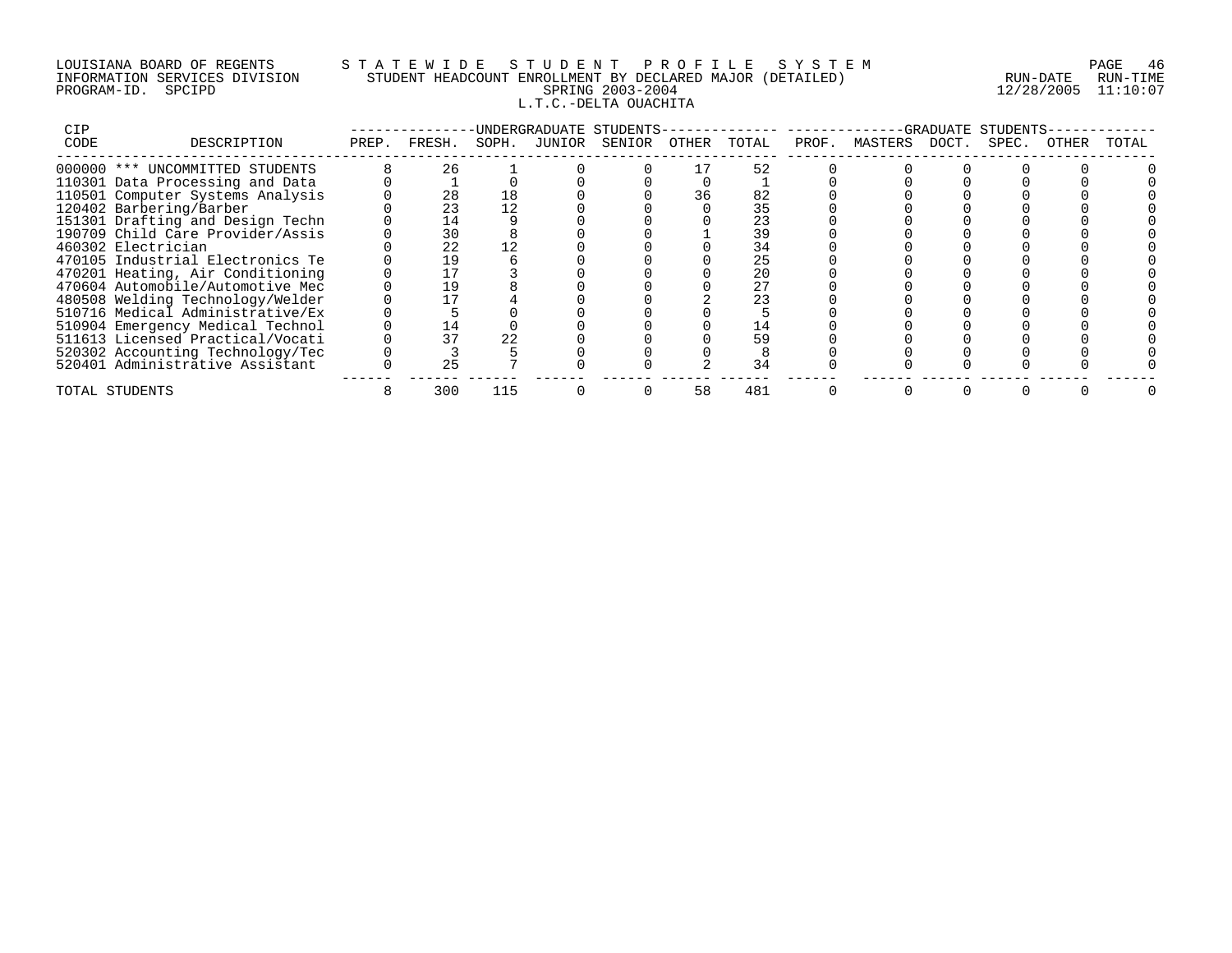# LOUISIANA BOARD OF REGENTS S T A T E W I D E S T U D E N T P R O F I L E S Y S T E M PAGE 47 INFORMATION SERVICES DIVISION STUDENT HEADCOUNT ENROLLMENT BY DECLARED MAJOR (DETAILED) RUN-DATE RUN-TIME PROGRAM-ID. SPCIPD SPRING 2003-2004 12/28/2005 11:10:07 L.T.C.-EVANGELINE

| CIP                              |       |        |       | -UNDERGRADUATE STUDENTS- |       |       |       |         |       | -GRADUATE STUDENTS- |       |       |
|----------------------------------|-------|--------|-------|--------------------------|-------|-------|-------|---------|-------|---------------------|-------|-------|
| CODE<br>DESCRIPTION              | PREP. | FRESH. | SOPH. | JUNIOR SENIOR            | OTHER | TOTAL | PROF. | MASTERS | DOCT. | SPEC.               | OTHER | TOTAL |
| 000000 *** UNCOMMITTED STUDENTS  |       | 184    |       |                          |       | 187   |       |         |       |                     |       |       |
| 190709 Child Care Provider/Assis |       |        |       |                          |       | 32    |       |         |       |                     |       |       |
| 470101 Electrical/Electronics Eq |       |        |       |                          |       |       |       |         |       |                     |       |       |
| 470104 Computer Installation and |       |        |       |                          |       |       |       |         |       |                     |       |       |
| 470201 Heating, Air Conditioning |       |        |       |                          |       |       |       |         |       |                     |       |       |
| 470408 Watchmaking and Jewelryma |       |        |       |                          |       |       |       |         |       |                     |       |       |
| 470603 Autobody/Collision and Re |       |        |       |                          |       |       |       |         |       |                     |       |       |
| 480508 Welding Technology/Welder |       |        |       |                          |       |       |       |         |       |                     |       |       |
| 510716 Medical Administrative/Ex |       |        |       |                          |       |       |       |         |       |                     |       |       |
| 511613 Licensed Practical/Vocati |       |        |       |                          |       |       |       |         |       |                     |       |       |
| 520302 Accounting Technology/Tec |       |        |       |                          |       |       |       |         |       |                     |       |       |
| 520401 Administrative Assistant  |       | 22     |       |                          |       |       |       |         |       |                     |       |       |
| TOTAL STUDENTS                   |       | 268    |       |                          |       | 336   |       |         |       |                     |       |       |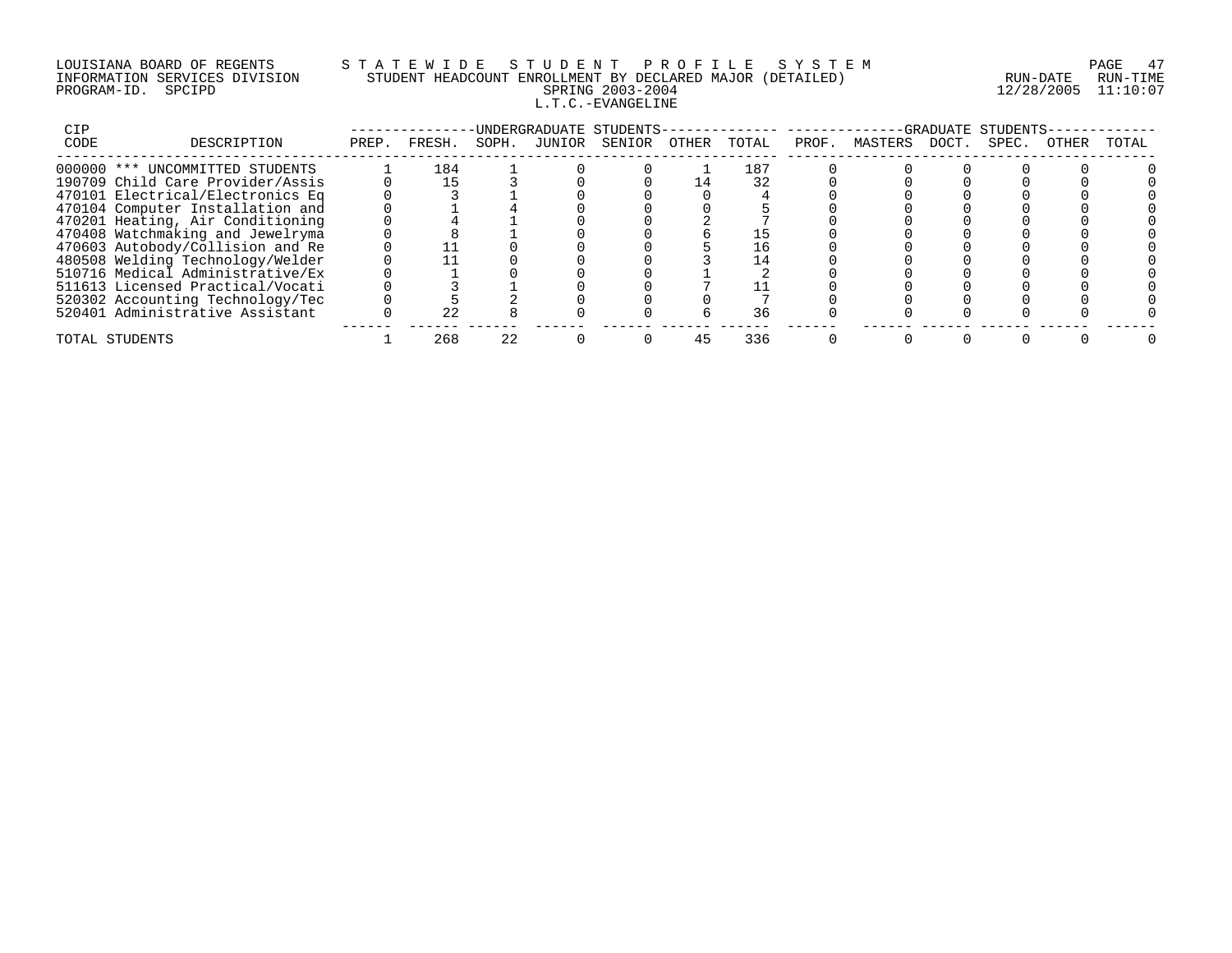#### LOUISIANA BOARD OF REGENTS S T A T E W I D E S T U D E N T P R O F I L E S Y S T E M PAGE 48 INFORMATION SERVICES DIVISION STUDENT HEADCOUNT ENROLLMENT BY DECLARED MAJOR (DETAILED) RUN-DATE RUN-TIME PROGRAM-ID. SPCIPD SPRING 2003-2004 12/28/2005 11:10:07 L.T.C.-FLORIDA PARISHES

| CIP  |                                  |       |        |       | UNDERGRADUATE STUDENTS- |       |       |       |         |       | -GRADUATE STUDENTS |       |       |
|------|----------------------------------|-------|--------|-------|-------------------------|-------|-------|-------|---------|-------|--------------------|-------|-------|
| CODE | DESCRIPTION                      | PREP. | FRESH. | SOPH. | JUNIOR SENIOR           | OTHER | TOTAL | PROF. | MASTERS | DOCT. | SPEC.              | OTHER | TOTAL |
|      | 000000 *** UNCOMMITTED STUDENTS  | 98    | 117    |       |                         |       | 223   |       |         |       |                    |       |       |
|      | 460302 Electrician               |       |        |       |                         |       |       |       |         |       |                    |       |       |
|      | 460401 Building/Property Mainten |       |        |       |                         |       |       |       |         |       |                    |       |       |
|      | 470604 Automobile/Automotive Mec |       |        |       |                         |       |       |       |         |       |                    |       |       |
|      | 480508 Welding Technology/Welder |       |        |       |                         |       |       |       |         |       |                    |       |       |
|      | 510716 Medical Administrative/Ex |       |        |       |                         |       |       |       |         |       |                    |       |       |
|      | 511613 Licensed Practical/Vocati |       |        |       |                         |       |       |       |         |       |                    |       |       |
|      | 520302 Accounting Technology/Tec |       |        |       |                         |       |       |       |         |       |                    |       |       |
|      | 520401 Administrative Assistant  |       |        |       |                         |       | 28    |       |         |       |                    |       |       |
|      | TOTAL STUDENTS                   | 98    | l 74   |       |                         |       | 315   |       |         |       |                    |       |       |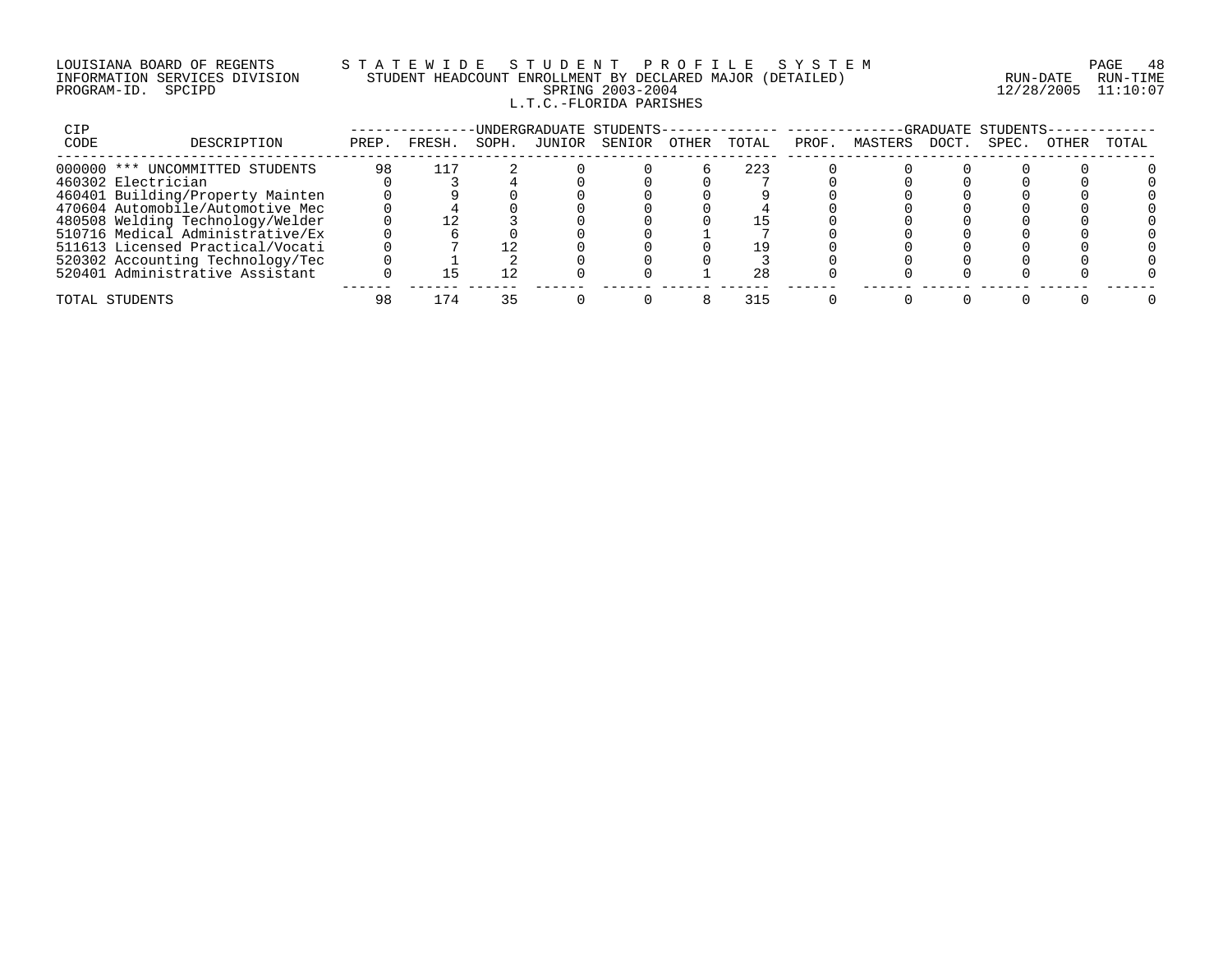# LOUISIANA BOARD OF REGENTS S T A T E W I D E S T U D E N T P R O F I L E S Y S T E M PAGE 49 INFORMATION SERVICES DIVISION STUDENT HEADCOUNT ENROLLMENT BY DECLARED MAJOR (DETAILED) RUN-DATE RUN-TIME PROGRAM-ID. SPCIPD SPRING 2003-2004 12/28/2005 11:10:07 L.T.C.-FOLKES

| CIP  |                                  |       |        |       | -UNDERGRADUATE STUDENTS- |       |       |       |         |       | -GRADUATE STUDENTS- |       |       |
|------|----------------------------------|-------|--------|-------|--------------------------|-------|-------|-------|---------|-------|---------------------|-------|-------|
| CODE | DESCRIPTION                      | PREP. | FRESH. | SOPH. | JUNIOR SENIOR            | OTHER | TOTAL | PROF. | MASTERS | DOCT. | SPEC.               | OTHER | TOTAL |
|      | 000000 *** UNCOMMITTED STUDENTS  |       | 26     |       |                          | 881   | 907   |       |         |       |                     |       |       |
|      | 010601 Applied Horticulture/Hort |       |        |       |                          | 56    |       |       |         |       |                     |       |       |
|      | 470103 Communications Systems In |       |        |       |                          | 29    | 34    |       |         |       |                     |       |       |
|      | 470603 Autobody/Collision and Re |       |        |       |                          | 18    | 19    |       |         |       |                     |       |       |
|      | 470604 Automobile/Automotive Mec |       |        |       |                          | 47    | 48    |       |         |       |                     |       |       |
|      | 480508 Welding Technology/Welder |       |        |       |                          | 56    | 62    |       |         |       |                     |       |       |
|      | 511613 Licensed Practical/Vocati |       |        |       |                          |       |       |       |         |       |                     |       |       |
|      | 520302 Accounting Technology/Tec |       |        |       |                          | 18    | 23    |       |         |       |                     |       |       |
|      | 520401 Administrative Assistant  |       |        |       |                          | 113   | 124   |       |         |       |                     |       |       |
|      | TOTAL STUDENTS                   |       |        |       |                          |       | 1.292 |       |         |       |                     |       |       |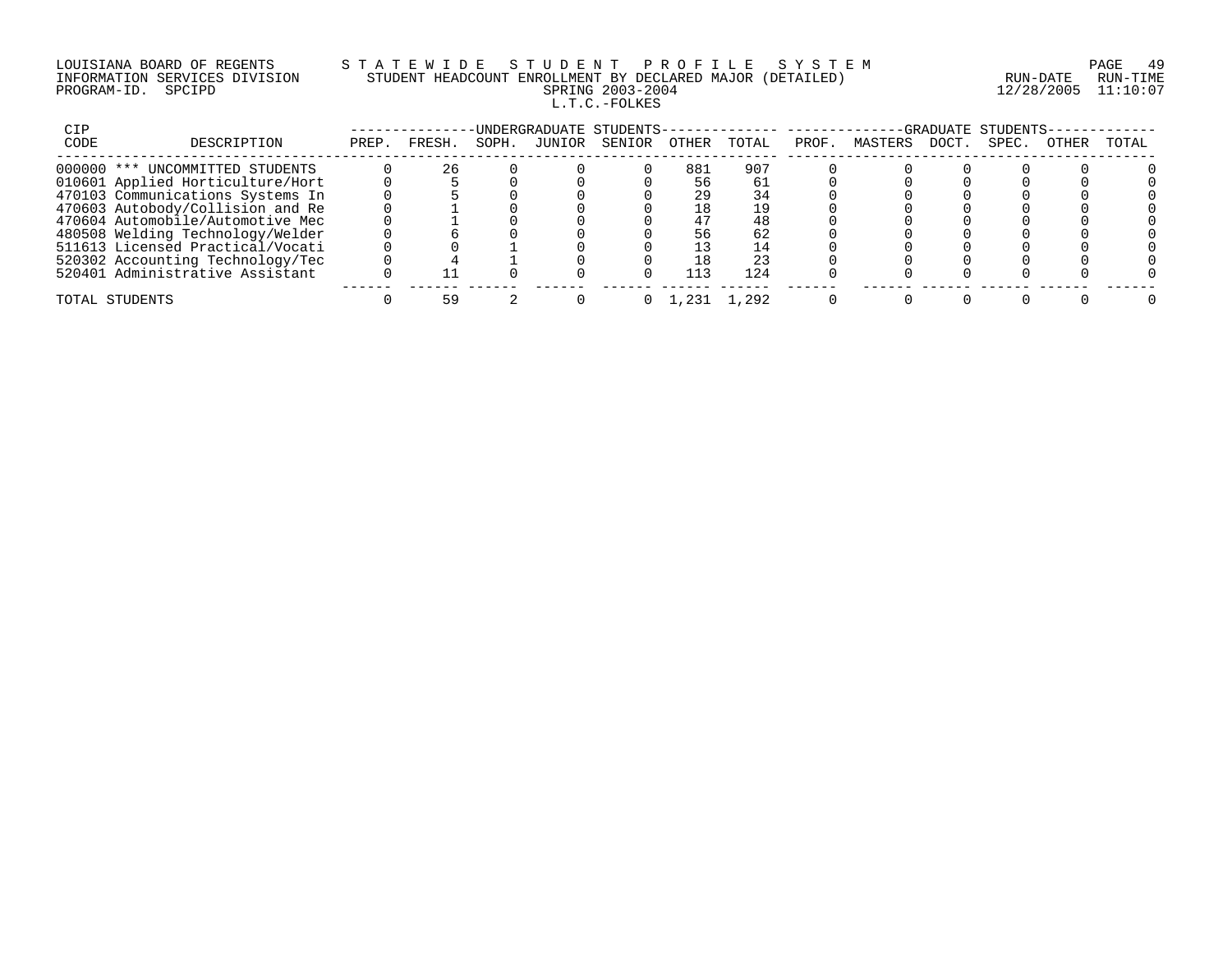# LOUISIANA BOARD OF REGENTS S T A T E W I D E S T U D E N T P R O F I L E S Y S T E M PAGE 50 INFORMATION SERVICES DIVISION STUDENT HEADCOUNT ENROLLMENT BY DECLARED MAJOR (DETAILED) RUN-DATE RUN-TIME PROGRAM-ID. SPCIPD SPRING 2003-2004 12/28/2005 11:10:07 L.T.C.-GULF AREA

| CIP  |                                  |       |        |       | -UNDERGRADUATE STUDENTS- |    |       |       |               | -GRADUATE | STUDENTS |       |       |
|------|----------------------------------|-------|--------|-------|--------------------------|----|-------|-------|---------------|-----------|----------|-------|-------|
| CODE | DESCRIPTION                      | PREP. | FRESH. | SOPH. | JUNIOR SENIOR OTHER      |    | TOTAL | PROF. | MASTERS DOCT. |           | SPEC.    | OTHER | TOTAL |
|      | 000000 *** UNCOMMITTED STUDENTS  | 39    | 43     |       |                          |    | 94    |       |               |           |          |       |       |
|      | 110301 Data Processing and Data  |       |        |       |                          |    |       |       |               |           |          |       |       |
|      | 120401 Cosmetology/Cosmetologist |       | 28     |       |                          |    | 36    |       |               |           |          |       |       |
|      | 151301 Drafting and Design Techn |       |        |       |                          |    |       |       |               |           |          |       |       |
|      | 460401 Building/Property Mainten |       |        |       |                          |    |       |       |               |           |          |       |       |
|      | 470101 Electrical/Electronics Eq |       |        |       |                          |    |       |       |               |           |          |       |       |
|      | 470103 Communications Systems In |       |        |       |                          |    |       |       |               |           |          |       |       |
|      | 470104 Computer Installation and |       |        |       |                          |    |       |       |               |           |          |       |       |
|      | 470201 Heating, Air Conditioning |       |        |       |                          |    |       |       |               |           |          |       |       |
|      | 470603 Autobody/Collision and Re |       |        |       |                          |    |       |       |               |           |          |       |       |
|      | 470604 Automobile/Automotive Mec |       |        |       |                          |    |       |       |               |           |          |       |       |
|      | 470605 Diesel Mechanics Technolo |       |        |       |                          |    |       |       |               |           |          |       |       |
|      | 480508 Welding Technology/Welder |       | ⊥6     |       |                          |    |       |       |               |           |          |       |       |
|      | 510716 Medical Administrative/Ex |       |        |       |                          |    |       |       |               |           |          |       |       |
|      | 511613 Licensed Practical/Vocati |       | 26     | 19    |                          |    |       |       |               |           |          |       |       |
|      | 512601 Health Aide               |       |        |       |                          |    | 18    |       |               |           |          |       |       |
|      | 520302 Accounting Technology/Tec |       |        | 16    |                          |    | 27    |       |               |           |          |       |       |
|      | 520401 Administrative Assistant  |       | 15     | 15    |                          |    | 32    |       |               |           |          |       |       |
|      | TOTAL STUDENTS                   | 39    | 203    | 95    |                          | 56 | 393   |       |               |           |          |       |       |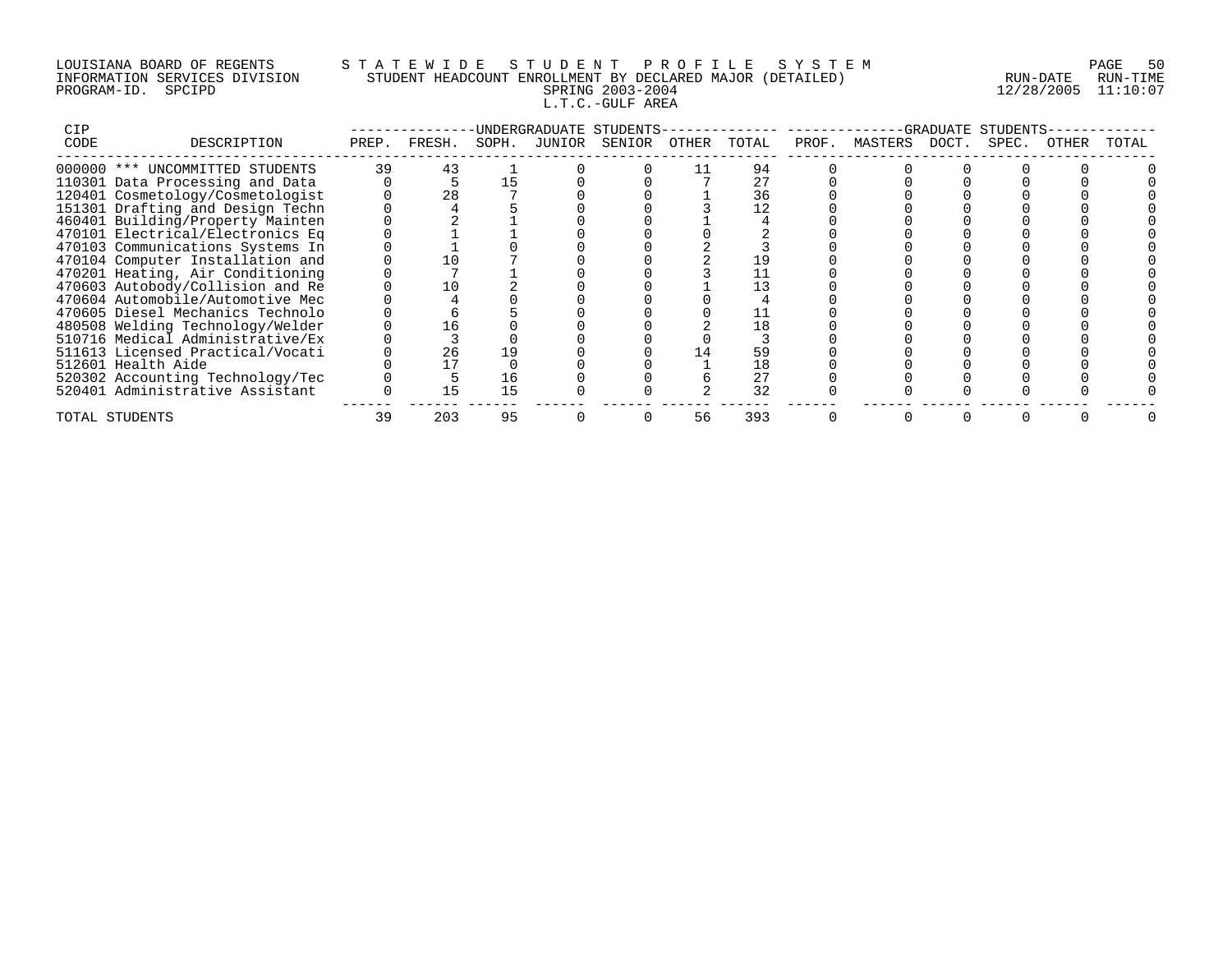# LOUISIANA BOARD OF REGENTS S T A T E W I D E S T U D E N T P R O F I L E S Y S T E M PAGE 51 INFORMATION SERVICES DIVISION STUDENT HEADCOUNT ENROLLMENT BY DECLARED MAJOR (DETAILED) RUN-DATE RUN-TIME PROGRAM-ID. SPCIPD SPRING 2003-2004 12/28/2005 11:10:07 L.T.C.-HAMMOND AREA

| CIP   |                                  |       |        |       |        | UNDERGRADUATE STUDENTS- |       |       |       |         | -GRADUATE | STUDENTS |              |       |
|-------|----------------------------------|-------|--------|-------|--------|-------------------------|-------|-------|-------|---------|-----------|----------|--------------|-------|
| CODE  | DESCRIPTION                      | PREP. | FRESH. | SOPH. | JUNIOR | SENIOR                  | OTHER | TOTAL | PROF. | MASTERS | DOCT.     | SPEC.    | <b>OTHER</b> | TOTAL |
|       | 000000 *** UNCOMMITTED STUDENTS  |       | 32     |       |        |                         |       |       |       |         |           |          |              |       |
|       | 110901 Computer Systems Networki |       | 26     |       |        |                         |       |       |       |         |           |          |              |       |
|       | 120402 Barbering/Barber          |       |        |       |        |                         |       | 22    |       |         |           |          |              |       |
|       | 470106 Appliance Installation an |       |        |       |        |                         |       |       |       |         |           |          |              |       |
|       | 470604 Automobile/Automotive Mec |       |        |       |        |                         |       |       |       |         |           |          |              |       |
|       | 480508 Welding Technology/Welder |       |        |       |        |                         |       |       |       |         |           |          |              |       |
|       | 510716 Medical Administrative/Ex |       | 29     |       |        |                         |       |       |       |         |           |          |              |       |
|       | 511613 Licensed Practical/Vocati |       | 48     |       |        |                         |       | 48    |       |         |           |          |              |       |
|       | 520302 Accounting Technology/Tec |       |        |       |        |                         |       | 18    |       |         |           |          |              |       |
|       | 520401 Administrative Assistant  |       | 2.8    |       |        |                         |       | 35    |       |         |           |          |              |       |
| TOTAL | STUDENTS                         |       |        |       |        |                         |       | 264   |       |         |           |          |              |       |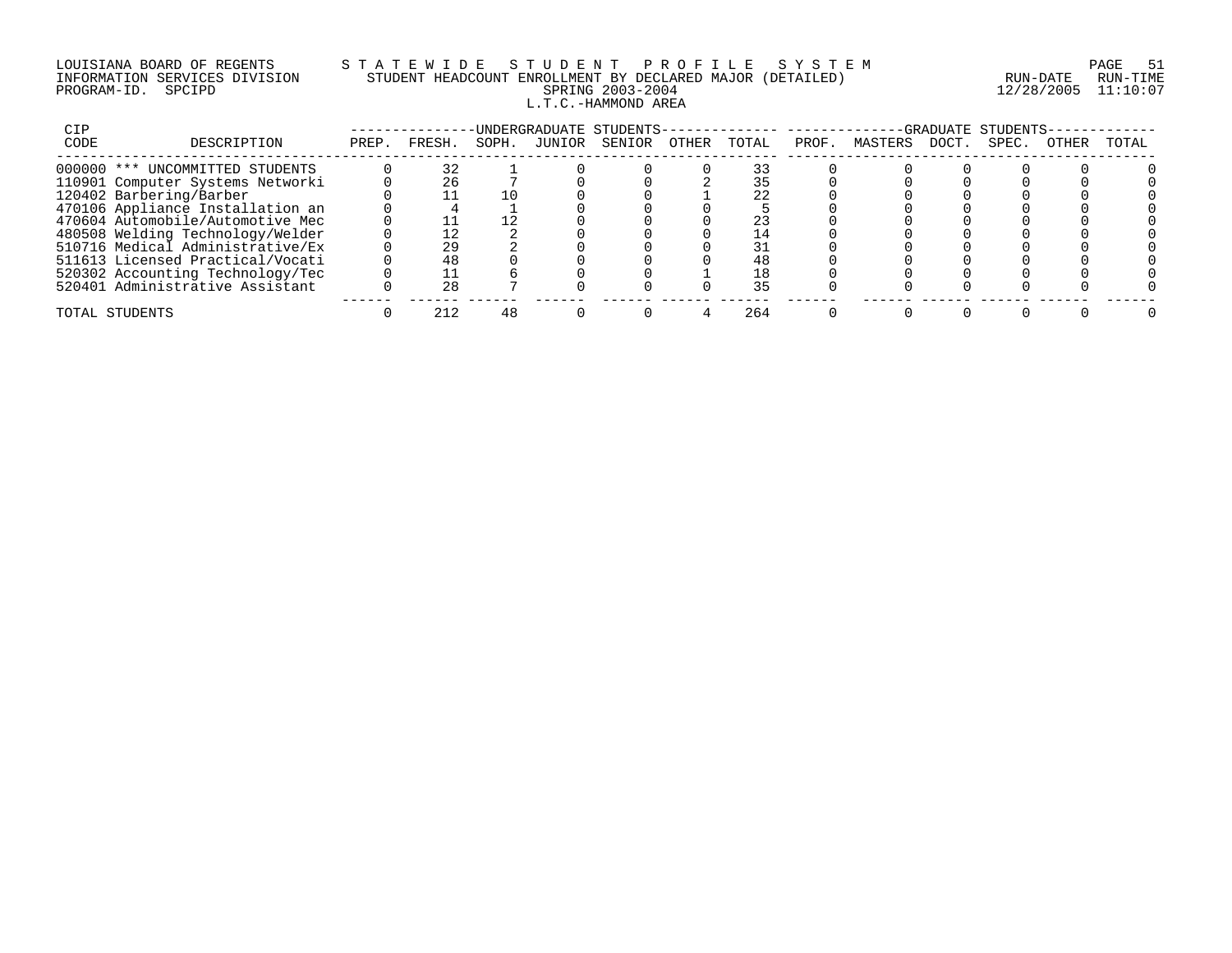# LOUISIANA BOARD OF REGENTS S T A T E W I D E S T U D E N T P R O F I L E S Y S T E M PAGE 52 INFORMATION SERVICES DIVISION STUDENT HEADCOUNT ENROLLMENT BY DECLARED MAJOR (DETAILED) RUN-DATE RUN-TIME PROGRAM-ID. SPCIPD SPRING 2003-2004 12/28/2005 11:10:07 L.T.C.-HUEY P. LONG

| CIP  |                                  |       |        |       |        | -UNDERGRADUATE STUDENTS-------------- --------- |       |       |       |         |             | GRADUATE STUDENTS- |              |       |
|------|----------------------------------|-------|--------|-------|--------|-------------------------------------------------|-------|-------|-------|---------|-------------|--------------------|--------------|-------|
| CODE | DESCRIPTION                      | PREP. | FRESH. | SOPH. | JUNIOR | SENIOR                                          | OTHER | TOTAL | PROF. | MASTERS | <b>DOCT</b> | SPEC.              | <b>OTHER</b> | TOTAL |
|      | 000000 *** UNCOMMITTED STUDENTS  |       | 60     |       |        |                                                 |       | 62    |       |         |             |                    |              |       |
|      | 460201 Carpentry/Carpenter       |       |        |       |        |                                                 |       |       |       |         |             |                    |              |       |
|      | 470604 Automobile/Automotive Mec |       |        |       |        |                                                 |       |       |       |         |             |                    |              |       |
|      | 480508 Welding Technology/Welder |       | 22     |       |        |                                                 |       | 29    |       |         |             |                    |              |       |
|      | 511613 Licensed Practical/Vocati |       |        | 64    |        |                                                 |       | 66    |       |         |             |                    |              |       |
|      | 520401 Administrative Assistant  |       |        |       |        |                                                 |       | 52    |       |         |             |                    |              |       |
|      | TOTAL STUDENTS                   |       | マロ     | 90    |        |                                                 |       | 226   |       |         |             |                    |              |       |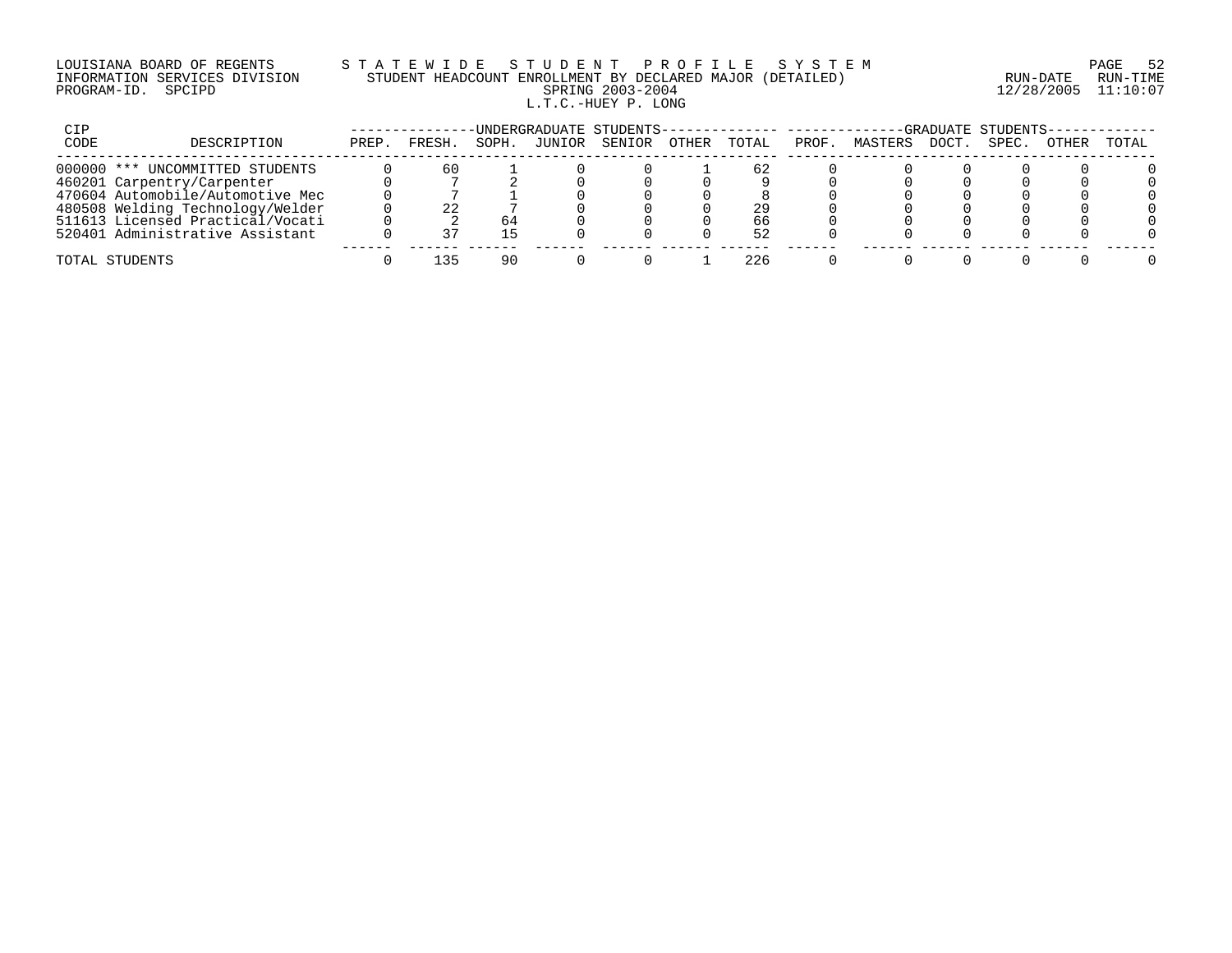# LOUISIANA BOARD OF REGENTS S T A T E W I D E S T U D E N T P R O F I L E S Y S T E M PAGE 53 INFORMATION SERVICES DIVISION STUDENT HEADCOUNT ENROLLMENT BY DECLARED MAJOR (DETAILED) RUN-DATE RUN-TIME PROGRAM-ID. SPCIPD SPRING 2003-2004 12/28/2005 11:10:07 L.T.C.-JEFFERSON

| CIP  |                                  |       |        |       |        | -UNDERGRADUATE STUDENTS- |       |       |       |         |       | -GRADUATE STUDENTS- |       |       |
|------|----------------------------------|-------|--------|-------|--------|--------------------------|-------|-------|-------|---------|-------|---------------------|-------|-------|
| CODE | DESCRIPTION                      | PREP. | FRESH. | SOPH. | JUNIOR | SENIOR                   | OTHER | TOTAL | PROF. | MASTERS | DOCT. | SPEC.               | OTHER | TOTAL |
|      | 000000 *** UNCOMMITTED STUDENTS  |       | 25     |       |        |                          | 89    | 116   |       |         |       |                     |       |       |
|      | 120503 Culinary Arts/Chef Traini |       |        |       |        |                          |       | 22    |       |         |       |                     |       |       |
|      | 151301 Drafting and Design Techn |       |        |       |        |                          |       |       |       |         |       |                     |       |       |
|      | 460401 Building/Property Mainten |       |        |       |        |                          |       |       |       |         |       |                     |       |       |
|      | 470104 Computer Installation and |       |        |       |        |                          |       | 19    |       |         |       |                     |       |       |
|      | 470604 Automobile/Automotive Mec |       |        |       |        |                          |       | 22    |       |         |       |                     |       |       |
|      | 480508 Welding Technology/Welder |       |        |       |        |                          |       |       |       |         |       |                     |       |       |
|      | 511613 Licensed Practical/Vocati |       |        |       |        |                          |       | 84    |       |         |       |                     |       |       |
|      | 520302 Accounting Technology/Tec |       |        |       |        |                          |       | 22    |       |         |       |                     |       |       |
|      | 520401 Administrative Assistant  |       |        |       |        |                          |       | 16    |       |         |       |                     |       |       |
|      | 520903 Tourism and Travel Servic |       |        |       |        |                          |       |       |       |         |       |                     |       |       |
|      | 520904 Hotel/Motel Administratio |       |        |       |        |                          |       |       |       |         |       |                     |       |       |
|      | TOTAL STUDENTS                   |       | -34    |       |        |                          |       | 358   |       |         |       |                     |       |       |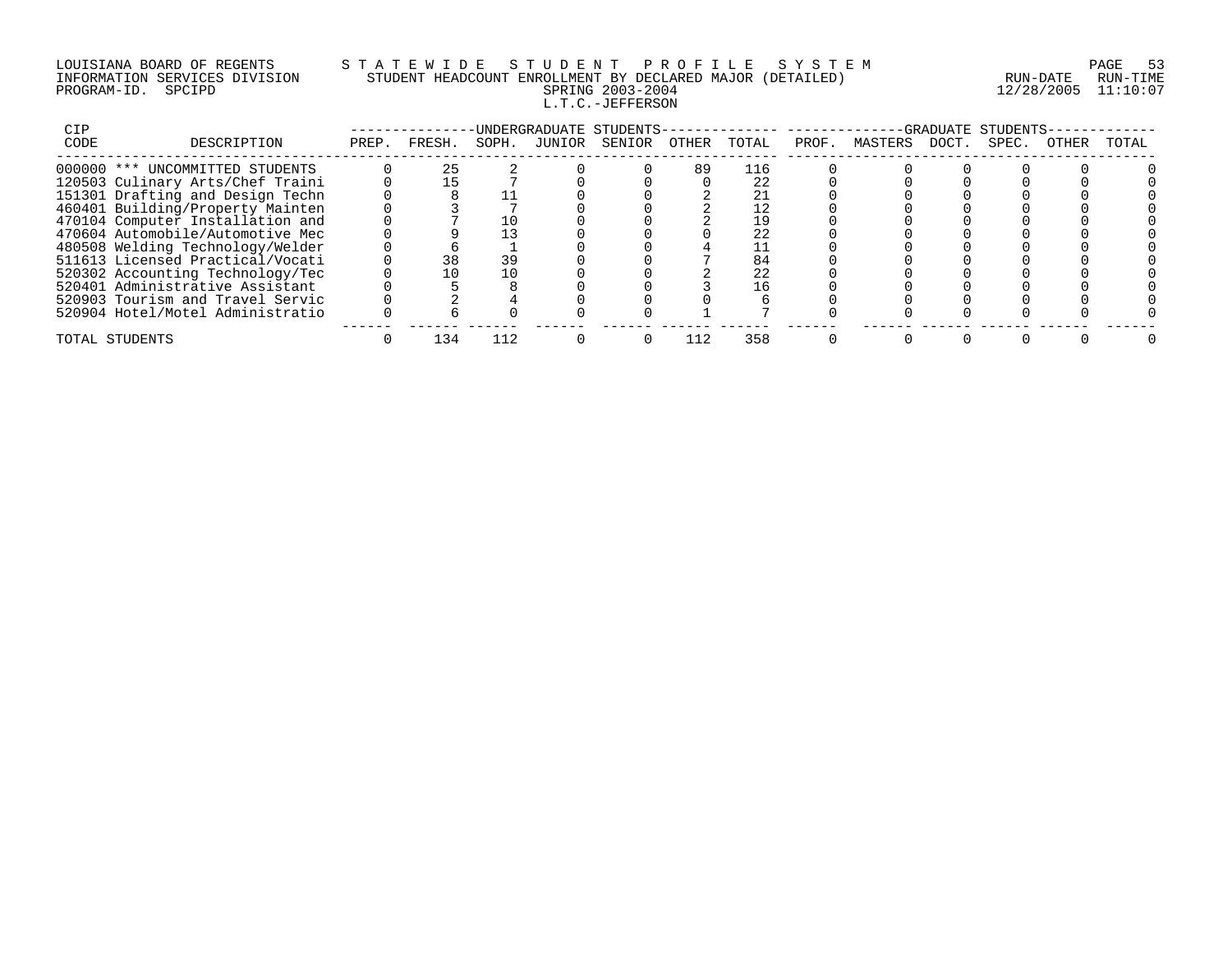# LOUISIANA BOARD OF REGENTS S T A T E W I D E S T U D E N T P R O F I L E S Y S T E M PAGE 54 INFORMATION SERVICES DIVISION STUDENT HEADCOUNT ENROLLMENT BY DECLARED MAJOR (DETAILED) RUN-DATE RUN-TIME PROGRAM-ID. SPCIPD SPRING 2003-2004 12/28/2005 11:10:07 L.T.C.-JUMONVILLE

| CIP          |                                  |       |              |       |        | -UNDERGRADUATE STUDENTS-------------- --------- |              |       |       |         |      | -GRADUATE STUDENTS- |              |       |
|--------------|----------------------------------|-------|--------------|-------|--------|-------------------------------------------------|--------------|-------|-------|---------|------|---------------------|--------------|-------|
| CODE         | DESCRIPTION                      | PREP. | <b>FRESH</b> | SOPH. | JUNIOR | SENIOR                                          | <b>OTHER</b> | TOTAL | PROF. | MASTERS | DOCT | SPEC.               | <b>OTHER</b> | TOTAL |
| $000000$ *** | UNCOMMITTED STUDENTS             |       |              |       |        |                                                 |              |       |       |         |      |                     |              |       |
|              | 480508 Welding Technology/Welder |       |              |       |        |                                                 |              |       |       |         |      |                     |              |       |
|              | 511613 Licensed Practical/Vocati |       |              |       |        |                                                 |              | 33    |       |         |      |                     |              |       |
|              | 520302 Accounting Technology/Tec |       |              |       |        |                                                 |              | 12    |       |         |      |                     |              |       |
|              | 520401 Administrative Assistant  |       |              |       |        |                                                 |              |       |       |         |      |                     |              |       |
|              | TOTAL STUDENTS                   |       | OΩ           |       |        |                                                 |              |       |       |         |      |                     |              |       |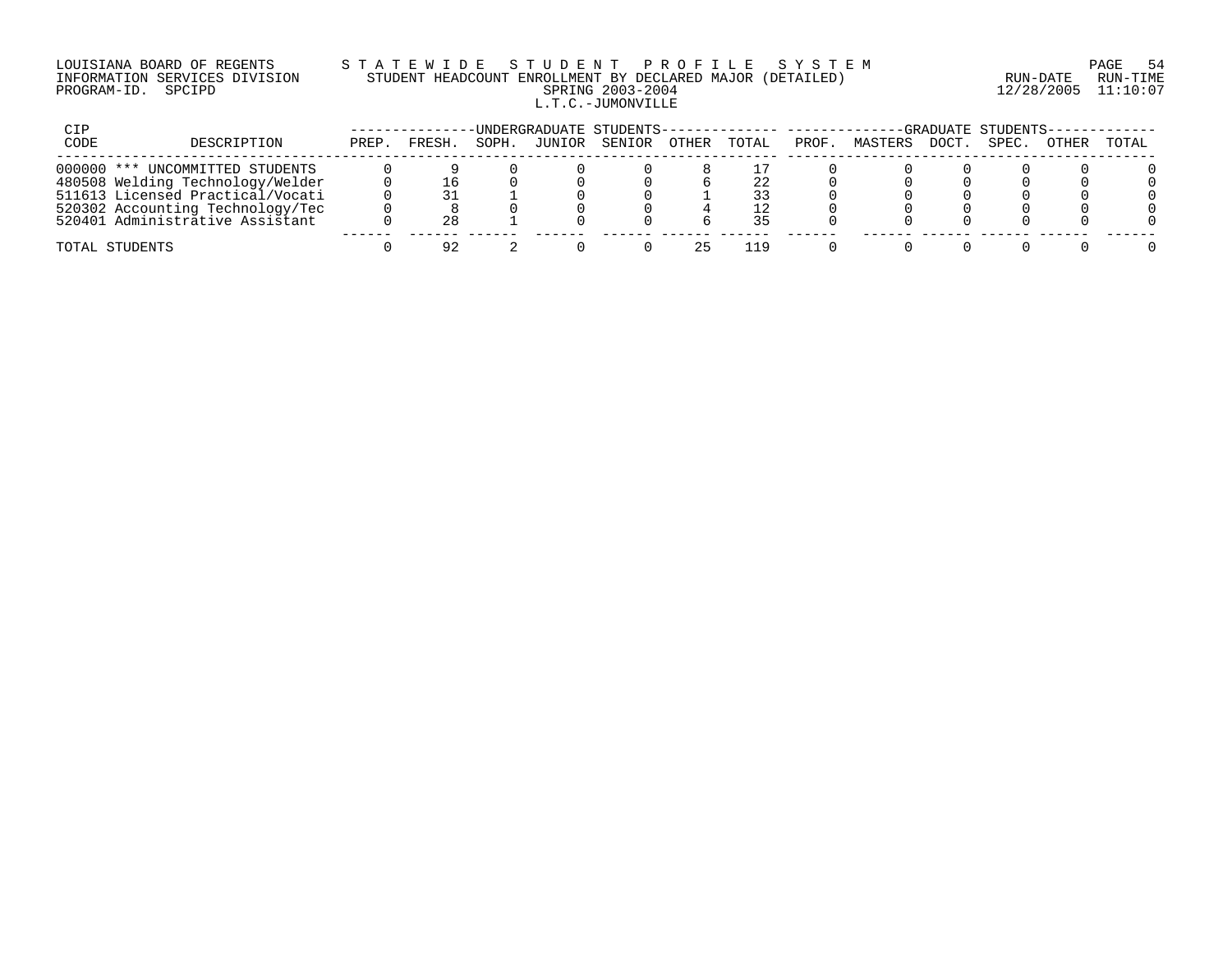# LOUISIANA BOARD OF REGENTS S T A T E W I D E S T U D E N T P R O F I L E S Y S T E M PAGE 55 INFORMATION SERVICES DIVISION STUDENT HEADCOUNT ENROLLMENT BY DECLARED MAJOR (DETAILED) RUN-DATE RUN-TIME PROGRAM-ID. SPCIPD SPRING 2003-2004 12/28/2005 11:10:07 L. E. FLETCHER

| CIP  |                                  |              |       | -UNDERGRADUATE STUDENTS- |       |       |                     | -GRADUATE STUDENTS |       |       |
|------|----------------------------------|--------------|-------|--------------------------|-------|-------|---------------------|--------------------|-------|-------|
| CODE | DESCRIPTION                      | PREP. FRESH. | SOPH. | JUNIOR SENIOR            | OTHER | TOTAL | PROF. MASTERS DOCT. | SPEC.              | OTHER | TOTAL |
|      | 000000 *** UNCOMMITTED STUDENTS  | 85           |       |                          |       | 90    |                     |                    |       |       |
|      | 151301 Drafting and Design Techn | 50           |       |                          |       | 56    |                     |                    |       |       |
|      | 460302 Electrician               |              |       |                          |       |       |                     |                    |       |       |
|      | 470105 Industrial Electronics Te |              |       |                          |       | 26    |                     |                    |       |       |
|      | 470201 Heating, Air Conditioning |              |       |                          |       |       |                     |                    |       |       |
|      | 470604 Automobile/Automotive Mec |              |       |                          |       | 23    |                     |                    |       |       |
|      | 470605 Diesel Mechanics Technolo | 13           |       |                          |       |       |                     |                    |       |       |
|      | 480501 Machine Tool Technology/M | 10           |       |                          |       | 16    |                     |                    |       |       |
|      | 480508 Welding Technology/Welder |              |       |                          |       | 20    |                     |                    |       |       |
|      | 490309 Marine Science/Merchant M | 110          |       |                          |       |       |                     |                    |       |       |
|      | 510713 Medical Insurance Coding  |              |       |                          |       |       |                     |                    |       |       |
|      | 510904 Emergency Medical Technol | 30           |       |                          |       | 30    |                     |                    |       |       |
|      | 511613 Licensed Practical/Vocati | 32           |       |                          |       | 32    |                     |                    |       |       |
|      | 511614 Nurse/Nursing Assistant/A | 16           |       |                          |       | 16    |                     |                    |       |       |
|      | 520302 Accounting Technology/Tec | 74           |       |                          |       | 94    |                     |                    |       |       |
|      | 520401 Administrative Assistant  | 59           |       |                          |       | 64    |                     |                    |       |       |
|      | TOTAL STUDENTS                   | 566          |       |                          |       | 628   |                     |                    |       |       |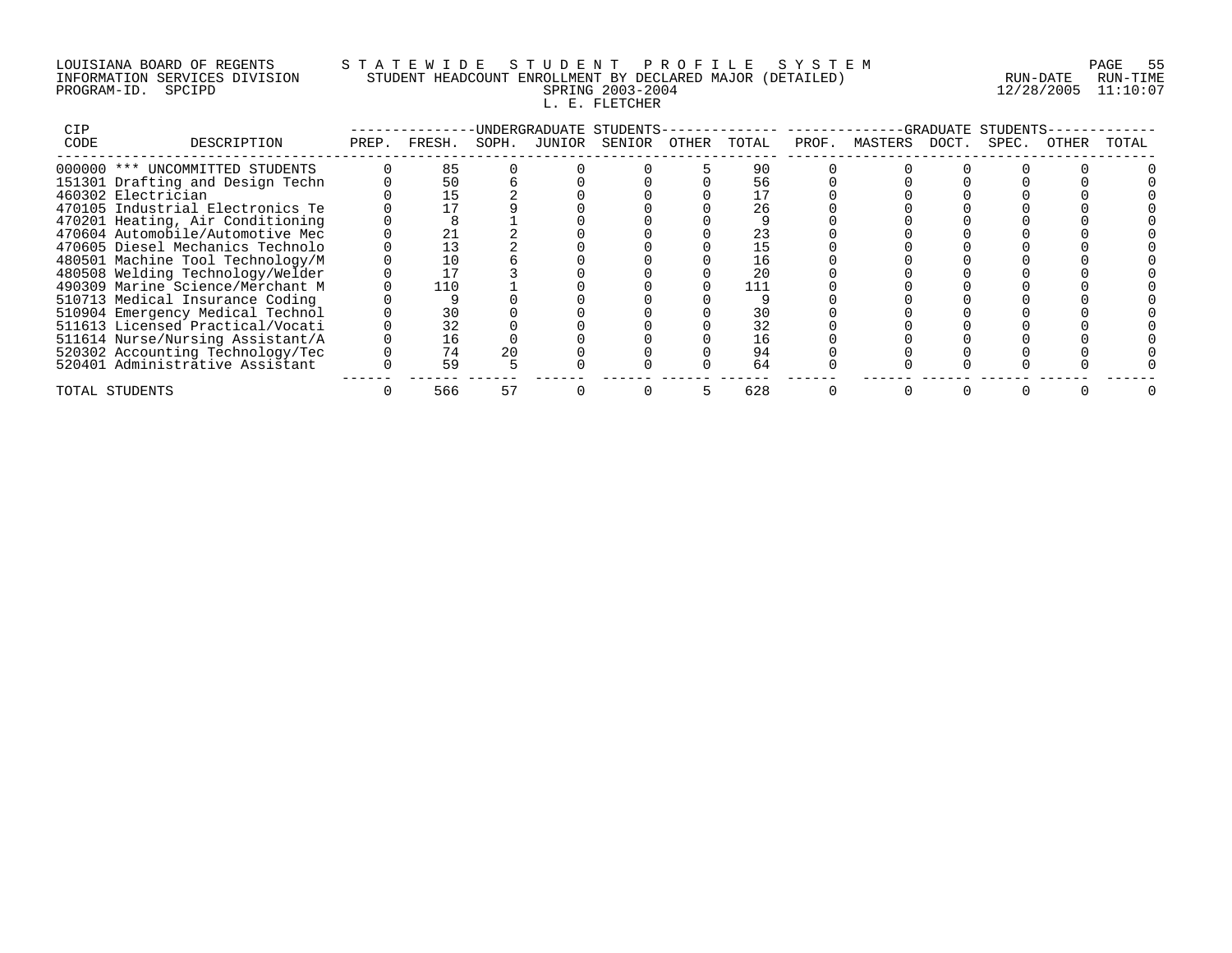# LOUISIANA BOARD OF REGENTS S T A T E W I D E S T U D E N T P R O F I L E S Y S T E M PAGE 56 INFORMATION SERVICES DIVISION STUDENT HEADCOUNT ENROLLMENT BY DECLARED MAJOR (DETAILED) RUN-DATE RUN-TIME PROGRAM-ID. SPCIPD SPRING 2003-2004 12/28/2005 11:10:07 L.T.C.-LAFAYETTE

| CIP  |                                  |      |        |       | UNDERGRADUATE | -STUDENT |       |       |       |         |       |      |           |  |
|------|----------------------------------|------|--------|-------|---------------|----------|-------|-------|-------|---------|-------|------|-----------|--|
| CODE | DESCRIPTION                      | PREP | FRESH. | SOPH. | JUNIOR        | SENIOR   | OTHER | TOTAL | PROF. | MASTERS | DOCT. | SPEC | ().L.HF.K |  |
|      | 000000 *** UNCOMMITTED STUDENTS  |      | 65     |       |               |          |       | 72    |       |         |       |      |           |  |
|      | 100303 Prepress/Desktop Publishi |      | 13     | 15    |               |          |       | 32    |       |         |       |      |           |  |
|      | 110501 Computer Systems Analysis |      | 20     | 12    |               |          |       | 35    |       |         |       |      |           |  |
|      | 110901 Computer Systems Networki |      | 9      | 35    |               |          |       | 58    |       |         |       |      |           |  |
|      | 120402 Barbering/Barber          |      | 16     | 10    |               |          |       | 28    |       |         |       |      |           |  |
|      | 120503 Culinary Arts/Chef Traini |      |        | 19    |               |          |       | 25    |       |         |       |      |           |  |
|      | 151301 Drafting and Design Techn |      |        |       |               |          |       | 17    |       |         |       |      |           |  |
|      | 190709 Child Care Provider/Assis |      | 18     |       |               |          |       | 38    |       |         |       |      |           |  |
|      | 460302 Electrician               |      | 16     | 14    |               |          |       | 30    |       |         |       |      |           |  |
|      | 470105 Industrial Electronics Te |      | 21     | 13    |               |          |       | 35    |       |         |       |      |           |  |
|      | 470201 Heating, Air Conditioning |      |        | 16    |               |          |       | 21    |       |         |       |      |           |  |
|      | 470408 Watchmaking and Jewelryma |      |        |       |               |          |       | 15    |       |         |       |      |           |  |
|      | 470603 Autobody/Collision and Re |      | 14     |       |               |          |       | 20    |       |         |       |      |           |  |
|      | 470604 Automobile/Automotive Mec |      | 12     | 10    |               |          |       | 22    |       |         |       |      |           |  |
|      | 470605 Diesel Mechanics Technolo |      |        |       |               |          |       | 13    |       |         |       |      |           |  |
|      | 470606 Small Engine Mechanics an |      |        |       |               |          |       |       |       |         |       |      |           |  |
|      | 470608 Aircraft Powerplant Techn |      | 14     | 22    |               |          |       | 36    |       |         |       |      |           |  |
|      | 480303 Upholstery/Upholsterer    |      |        |       |               |          |       | 14    |       |         |       |      |           |  |
|      | 480501 Machine Tool Technology/M |      |        |       |               |          |       | 11    |       |         |       |      |           |  |
|      | 480508 Welding Technology/Welder |      |        |       |               |          |       | 15    |       |         |       |      |           |  |
|      | 510802 Clinical/Medical Laborato |      |        | 16    |               |          |       | 30    |       |         |       |      |           |  |
|      | 510904 Emergency Medical Technol |      |        |       |               |          |       |       |       |         |       |      |           |  |
|      | 510909 Surgical Technology/Techn |      | 27     | 12    |               |          |       | 39    |       |         |       |      |           |  |
|      | 511613 Licensed Practical/Vocati |      | 87     | 40    |               |          |       | 127   |       |         |       |      |           |  |
|      | 512601 Health Aide               |      |        |       |               |          |       |       |       |         |       |      |           |  |
|      | 520302 Accounting Technology/Tec |      | 19     | 27    |               |          |       | 53    |       |         |       |      |           |  |
|      | 520401 Administrative Assistant  |      | 24     | 33    |               |          |       | 61    |       |         |       |      |           |  |
|      | 520904 Hotel/Motel Administratio |      | 13     | 14    |               |          |       | 27    |       |         |       |      |           |  |
|      | TOTAL STUDENTS                   |      | 455    | 372   |               |          | 62    | 889   |       |         |       |      |           |  |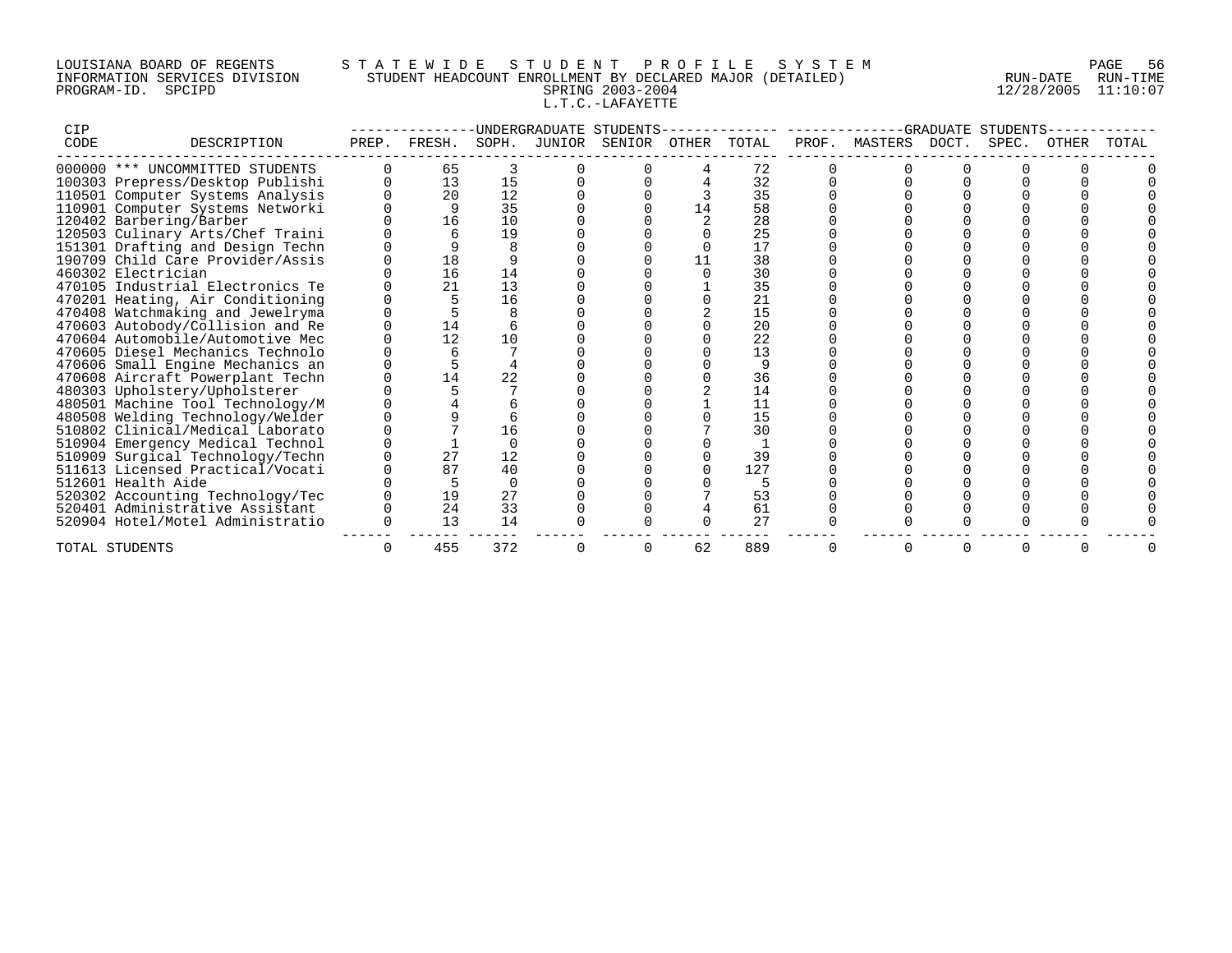# LOUISIANA BOARD OF REGENTS S T A T E W I D E S T U D E N T P R O F I L E S Y S T E M PAGE 57 INFORMATION SERVICES DIVISION STUDENT HEADCOUNT ENROLLMENT BY DECLARED MAJOR (DETAILED) RUN-DATE RUN-TIME PROGRAM-ID. SPCIPD SPRING 2003-2004 12/28/2005 11:10:07 L.T.C.-LAFOURCHE

| CIP  |                                  |       |        |       |        | UNDERGRADUATE STUDENTS- |       |       |       |         |       | -GRADUATE STUDENTS |       |       |
|------|----------------------------------|-------|--------|-------|--------|-------------------------|-------|-------|-------|---------|-------|--------------------|-------|-------|
| CODE | DESCRIPTION                      | PREP. | FRESH. | SOPH. | JUNIOR | SENIOR                  | OTHER | TOTAL | PROF. | MASTERS | DOCT. | SPEC.              | OTHER | TOTAL |
|      | 000000 *** UNCOMMITTED STUDENTS  |       | 114    |       |        |                         | 38    | 161   |       |         |       |                    |       |       |
|      | 460201 Carpentry/Carpenter       |       |        |       |        |                         |       |       |       |         |       |                    |       |       |
|      | 460302 Electrician               |       |        |       |        |                         |       |       |       |         |       |                    |       |       |
|      | 470604 Automobile/Automotive Mec |       |        |       |        |                         |       |       |       |         |       |                    |       |       |
|      | 480508 Welding Technology/Welder |       |        |       |        |                         |       |       |       |         |       |                    |       |       |
|      | 510909 Surgical Technology/Techn |       |        |       |        |                         |       | 22    |       |         |       |                    |       |       |
|      | 511613 Licensed Practical/Vocati |       |        |       |        |                         |       | 20    |       |         |       |                    |       |       |
|      | 520302 Accounting Technology/Tec |       |        |       |        |                         |       | 30    |       |         |       |                    |       |       |
|      | 520401 Administrative Assistant  |       | 40     |       |        |                         |       | 66    |       |         |       |                    |       |       |
|      | TOTAL STUDENTS                   |       | 248    |       |        |                         |       | 368   |       |         |       |                    |       |       |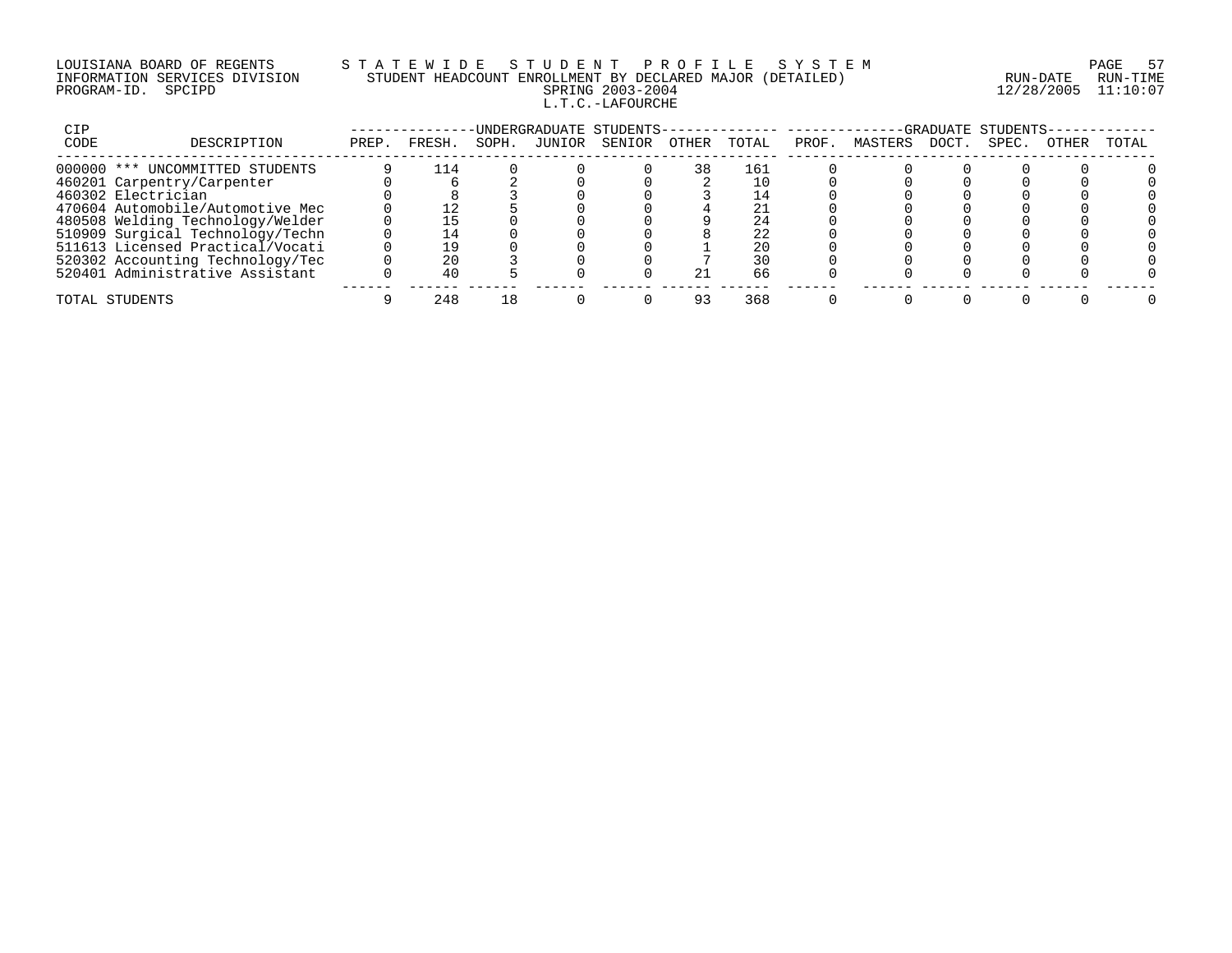# LOUISIANA BOARD OF REGENTS S T A T E W I D E S T U D E N T P R O F I L E S Y S T E M PAGE 58 INFORMATION SERVICES DIVISION STUDENT HEADCOUNT ENROLLMENT BY DECLARED MAJOR (DETAILED) RUN-DATE RUN-TIME PROGRAM-ID. SPCIPD SPRING 2003-2004 12/28/2005 11:10:07 L.T.C.-LAMAR SALTER

| CIP  |                                  |       |        |       |        | UNDERGRADUATE STUDENTS- |       |       |       |         |       | -GRADUATE STUDENTS- |       |       |
|------|----------------------------------|-------|--------|-------|--------|-------------------------|-------|-------|-------|---------|-------|---------------------|-------|-------|
| CODE | DESCRIPTION                      | PREP. | FRESH. | SOPH. | JUNIOR | SENIOR                  | OTHER | TOTAL | PROF. | MASTERS | DOCT. | SPEC.               | 0THER | TOTAL |
|      | 000000 *** UNCOMMITTED STUDENTS  |       | 58     |       |        |                         |       | 66    |       |         |       |                     |       |       |
|      | 110301 Data Processing and Data  |       |        |       |        |                         |       |       |       |         |       |                     |       |       |
|      | 190709 Child Care Provider/Assis |       |        |       |        |                         |       |       |       |         |       |                     |       |       |
|      | 460201 Carpentry/Carpenter       |       |        |       |        |                         |       |       |       |         |       |                     |       |       |
|      | 470105 Industrial Electronics Te |       |        |       |        |                         |       |       |       |         |       |                     |       |       |
|      | 470201 Heating, Air Conditioning |       |        |       |        |                         |       |       |       |         |       |                     |       |       |
|      | 470604 Automobile/Automotive Mec |       |        |       |        |                         |       |       |       |         |       |                     |       |       |
|      | 470606 Small Engine Mechanics an |       |        |       |        |                         |       |       |       |         |       |                     |       |       |
|      | 480508 Welding Technology/Welder |       |        |       |        |                         |       |       |       |         |       |                     |       |       |
|      | 511613 Licensed Practical/Vocati |       |        |       |        |                         |       | 48    |       |         |       |                     |       |       |
|      | 520302 Accounting Technology/Tec |       |        |       |        |                         |       | 28    |       |         |       |                     |       |       |
|      | 520401 Administrative Assistant  |       |        |       |        |                         |       |       |       |         |       |                     |       |       |
|      | TOTAL STUDENTS                   |       | 120    | 106   |        |                         |       | 250   |       |         |       |                     |       |       |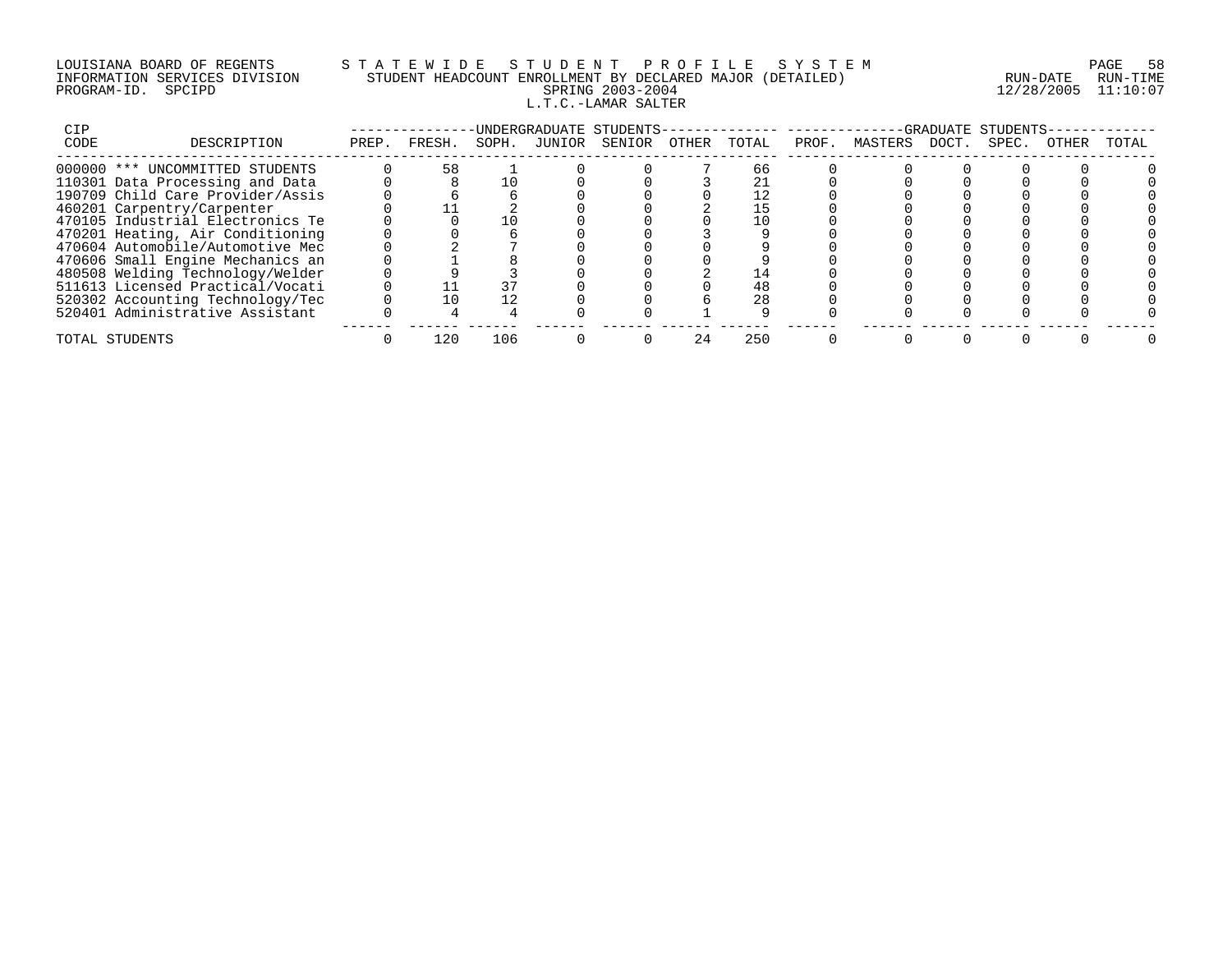# LOUISIANA BOARD OF REGENTS S T A T E W I D E S T U D E N T P R O F I L E S Y S T E M PAGE 59 INFORMATION SERVICES DIVISION STUDENT HEADCOUNT ENROLLMENT BY DECLARED MAJOR (DETAILED) RUN-DATE RUN-TIME PROGRAM-ID. SPCIPD SPRING 2003-2004 12/28/2005 11:10:07 L.T.C.-MANSFIELD

| CIP  |                                  |       |       |       |        | ·UNDERGRADUATE STUDENTS- |       |       |       |         |       | -GRADUATE STUDENTS |       |       |
|------|----------------------------------|-------|-------|-------|--------|--------------------------|-------|-------|-------|---------|-------|--------------------|-------|-------|
| CODE | DESCRIPTION                      | PREP. | FRESH | SOPH. | JUNIOR | SENIOR                   | OTHER | TOTAL | PROF. | MASTERS | DOCT. | SPEC.              | OTHER | TOTAL |
|      | 000000 *** UNCOMMITTED STUDENTS  |       |       |       |        |                          |       |       |       |         |       |                    |       |       |
|      | 110301 Data Processing and Data  |       |       |       |        |                          |       |       |       |         |       |                    |       |       |
|      | 470201 Heating, Air Conditioning |       |       |       |        |                          |       |       |       |         |       |                    |       |       |
|      | 480508 Welding Technology/Welder |       |       |       |        |                          |       |       |       |         |       |                    |       |       |
|      | 510716 Medical Administrative/Ex |       |       |       |        |                          |       |       |       |         |       |                    |       |       |
|      | 511613 Licensed Practical/Vocati |       |       |       |        |                          |       |       |       |         |       |                    |       |       |
|      | 520401 Administrative Assistant  |       |       | つつ    |        |                          |       |       |       |         |       |                    |       |       |
|      | TOTAL STUDENTS                   |       |       |       |        |                          |       |       |       |         |       |                    |       |       |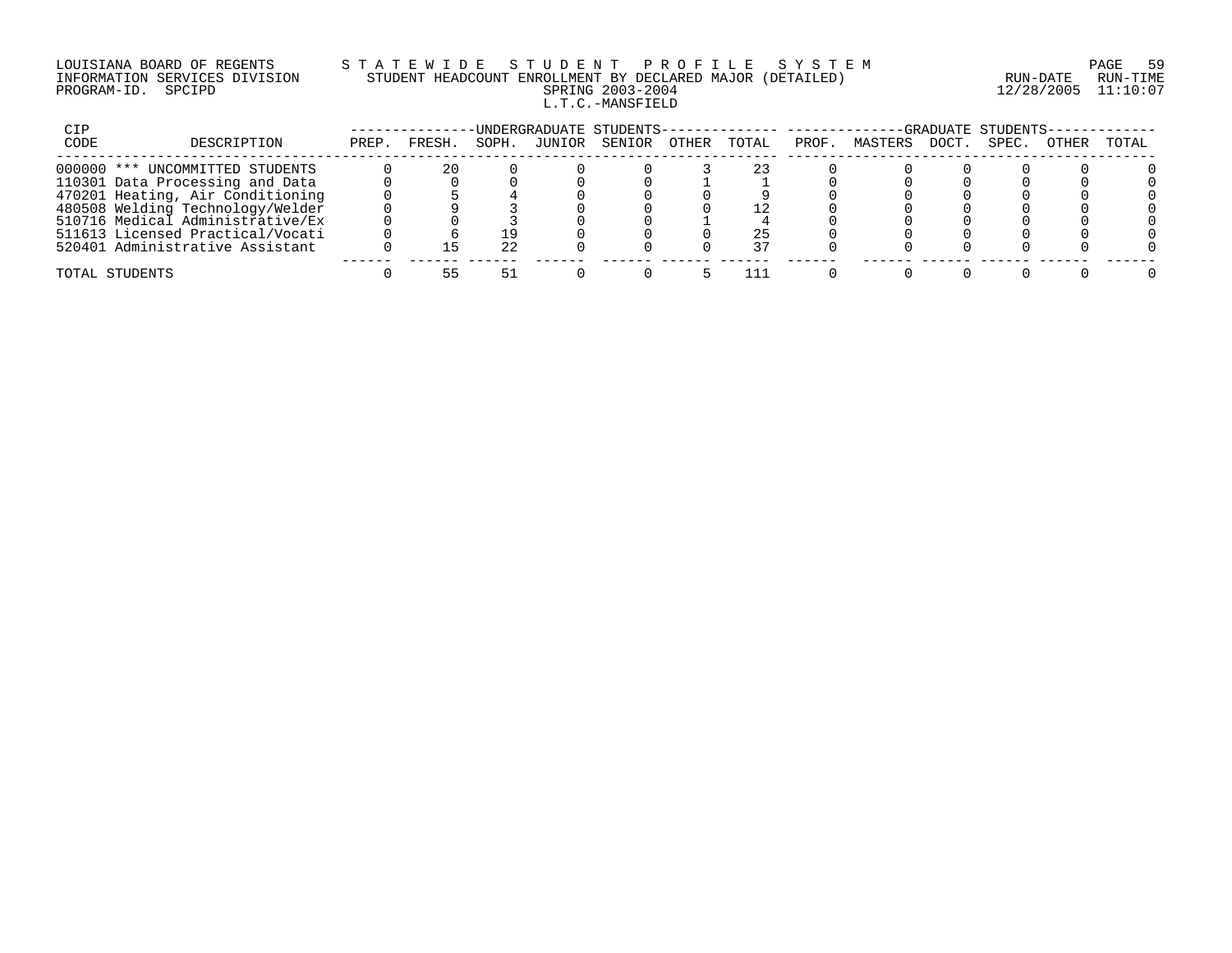# LOUISIANA BOARD OF REGENTS S T A T E W I D E S T U D E N T P R O F I L E S Y S T E M PAGE 60 INFORMATION SERVICES DIVISION STUDENT HEADCOUNT ENROLLMENT BY DECLARED MAJOR (DETAILED) RUN-DATE RUN-TIME PROGRAM-ID. SPCIPD SPRING 2003-2004 12/28/2005 11:10:07 L.T.C.-MORGAN SMITH

| CIP  |                                  |       |        |       |        | UNDERGRADUATE STUDENTS- |       |       |       |         |      | -GRADUATE STUDENTS |       |       |
|------|----------------------------------|-------|--------|-------|--------|-------------------------|-------|-------|-------|---------|------|--------------------|-------|-------|
| CODE | DESCRIPTION                      | PREP. | FRESH  | SOPH. | JUNIOR | SENIOR                  | OTHER | TOTAL | PROF. | MASTERS | DOCT | SPEC               | OTHER | TOTAL |
|      | 000000 *** UNCOMMITTED STUDENTS  |       |        |       |        |                         |       |       |       |         |      |                    |       |       |
|      | 460302 Electrician               |       |        |       |        |                         |       |       |       |         |      |                    |       |       |
|      | 470604 Automobile/Automotive Mec |       |        |       |        |                         |       | ー     |       |         |      |                    |       |       |
|      | 480508 Welding Technology/Welder |       |        |       |        |                         |       |       |       |         |      |                    |       |       |
|      | 511613 Licensed Practical/Vocati |       |        |       |        |                         |       |       |       |         |      |                    |       |       |
|      | 520302 Accounting Technology/Tec |       |        |       |        |                         |       |       |       |         |      |                    |       |       |
|      | 520401 Administrative Assistant  |       | $\cap$ |       |        |                         |       |       |       |         |      |                    |       |       |
|      | TOTAL STUDENTS                   |       |        |       |        |                         |       | 151   |       |         |      |                    |       |       |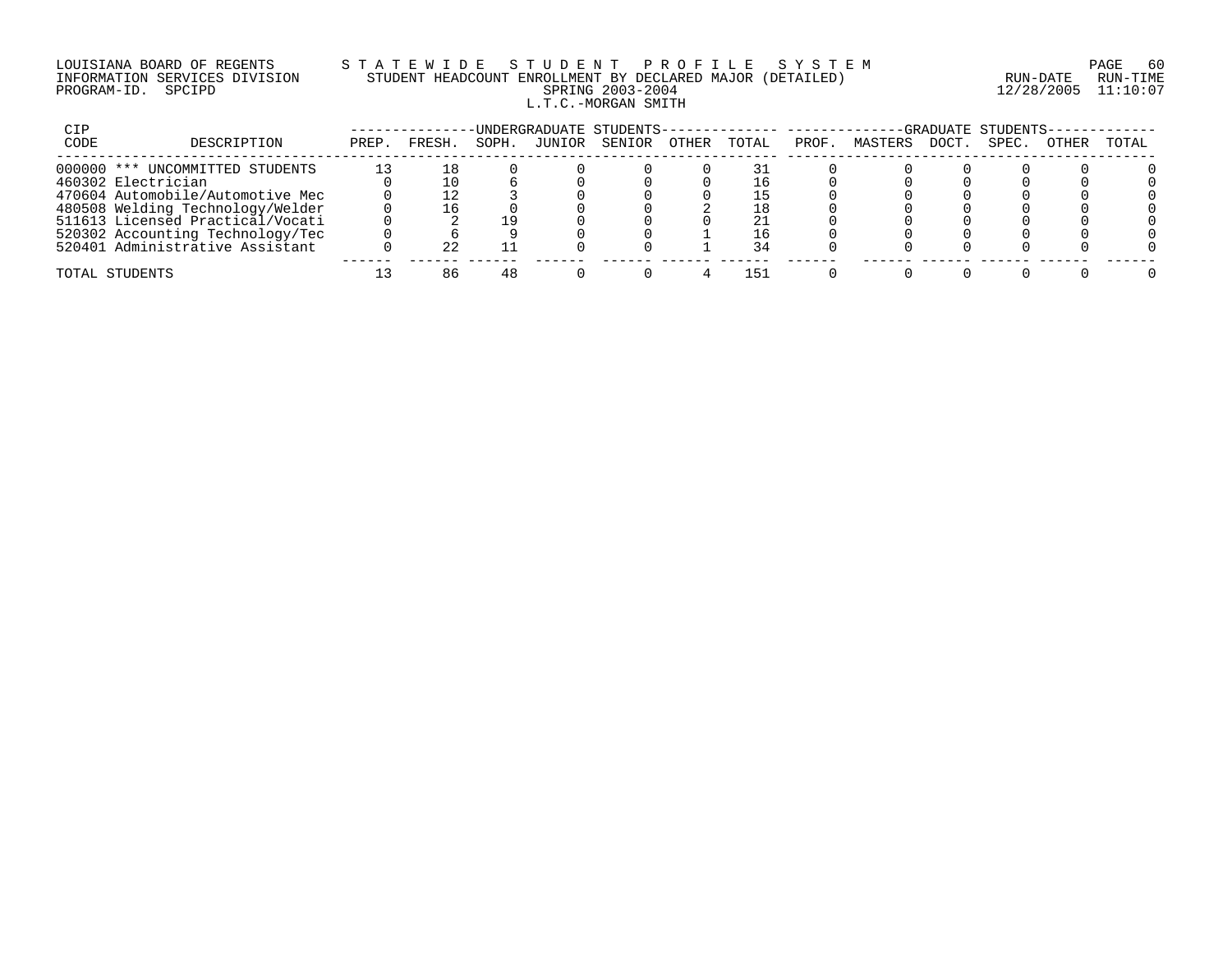# LOUISIANA BOARD OF REGENTS S T A T E W I D E S T U D E N T P R O F I L E S Y S T E M PAGE 61 INFORMATION SERVICES DIVISION STUDENT HEADCOUNT ENROLLMENT BY DECLARED MAJOR (DETAILED) RUN-DATE RUN-TIME PROGRAM-ID. SPCIPD SPRING 2003-2004 12/28/2005 11:10:07 L.T.C.-NATCHITOCHES

| CIP  |                                  |       |        |       |        | -UNDERGRADUATE STUDENTS- |       |       |       |         |       | -GRADUATE STUDENTS- |       |       |
|------|----------------------------------|-------|--------|-------|--------|--------------------------|-------|-------|-------|---------|-------|---------------------|-------|-------|
| CODE | DESCRIPTION                      | PREP. | FRESH. | SOPH. | JUNIOR | SENIOR                   | OTHER | TOTAL | PROF. | MASTERS | DOCT. | SPEC.               | OTHER | TOTAL |
|      | 000000 *** UNCOMMITTED STUDENTS  |       | 199    | 22    |        |                          |       | 246   |       |         |       |                     |       |       |
|      | 120401 Cosmetology/Cosmetologist |       |        |       |        |                          |       |       |       |         |       |                     |       |       |
|      | 190709 Child Care Provider/Assis |       |        |       |        |                          |       |       |       |         |       |                     |       |       |
|      | 460201 Carpentry/Carpenter       |       |        |       |        |                          |       |       |       |         |       |                     |       |       |
|      | 470105 Industrial Electronics Te |       |        |       |        |                          |       |       |       |         |       |                     |       |       |
|      | 470201 Heating, Air Conditioning |       |        |       |        |                          |       |       |       |         |       |                     |       |       |
|      | 470303 Industrial Mechanics and  |       |        |       |        |                          |       |       |       |         |       |                     |       |       |
|      | 470604 Automobile/Automotive Mec |       |        |       |        |                          |       |       |       |         |       |                     |       |       |
|      | 500713 Metal and Jewelry Arts    |       |        |       |        |                          |       |       |       |         |       |                     |       |       |
|      | 511613 Licensed Practical/Vocati |       |        |       |        |                          |       |       |       |         |       |                     |       |       |
|      | 520302 Accounting Technology/Tec |       |        |       |        |                          |       |       |       |         |       |                     |       |       |
|      | 520401 Administrative Assistant  |       |        |       |        |                          |       |       |       |         |       |                     |       |       |
|      | TOTAL STUDENTS                   |       | 228    | 142   |        |                          |       | 398   |       |         |       |                     |       |       |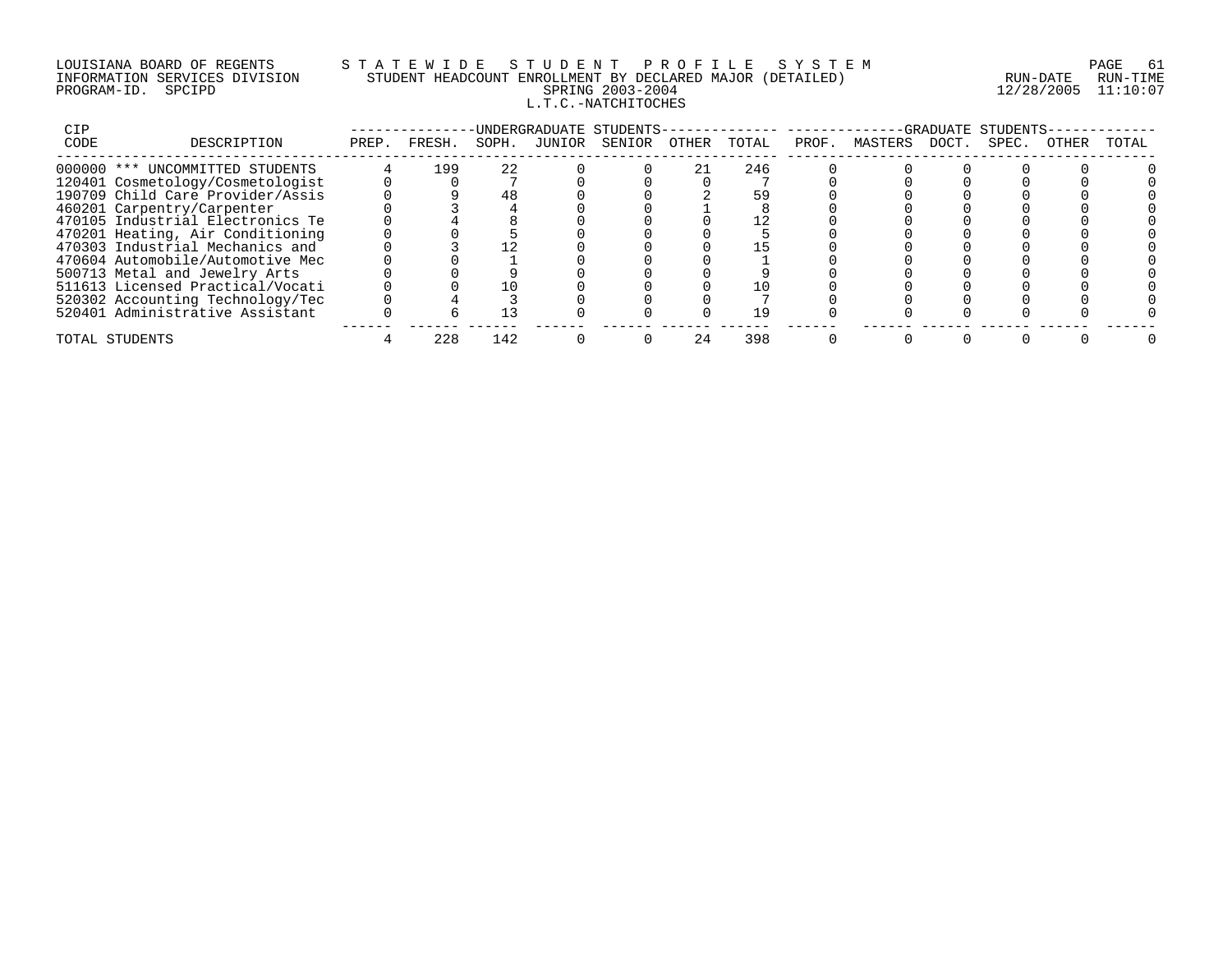#### LOUISIANA BOARD OF REGENTS S T A T E W I D E S T U D E N T P R O F I L E S Y S T E M PAGE 62 INFORMATION SERVICES DIVISION STUDENT HEADCOUNT ENROLLMENT BY DECLARED MAJOR (DETAILED) RUN-DATE RUN-TIME PROGRAM-ID. SPCIPD SPRING 2003-2004 12/28/2005 11:10:07 L.T.C.-NORTH CENTRAL

| CIP  |                                  |       |        |       |        | -UNDERGRADUATE STUDENTS-------------- ---------- |       |       |       |         |       | -GRADUATE STUDENTS- |       |       |
|------|----------------------------------|-------|--------|-------|--------|--------------------------------------------------|-------|-------|-------|---------|-------|---------------------|-------|-------|
| CODE | DESCRIPTION                      | PREP. | FRESH. | SOPH. | JUNIOR | SENIOR                                           | OTHER | TOTAL | PROF. | MASTERS | DOCT. | SPEC.               | OTHER | TOTAL |
|      | 000000 *** UNCOMMITTED STUDENTS  |       |        |       |        |                                                  |       | 62    |       |         |       |                     |       |       |
|      | 110301 Data Processing and Data  |       |        |       |        |                                                  |       |       |       |         |       |                     |       |       |
|      | 480508 Welding Technology/Welder |       |        |       |        |                                                  |       |       |       |         |       |                     |       |       |
|      | 511613 Licensed Practical/Vocati |       |        |       |        |                                                  |       |       |       |         |       |                     |       |       |
|      | 512601 Health Aide               |       | 22     |       |        |                                                  |       | 2.2.  |       |         |       |                     |       |       |
|      | 520302 Accounting Technology/Tec |       |        |       |        |                                                  |       |       |       |         |       |                     |       |       |
|      | 520401 Administrative Assistant  |       |        |       |        |                                                  |       | 20    |       |         |       |                     |       |       |
|      | TOTAL STUDENTS                   |       |        |       |        |                                                  |       | 74    |       |         |       |                     |       |       |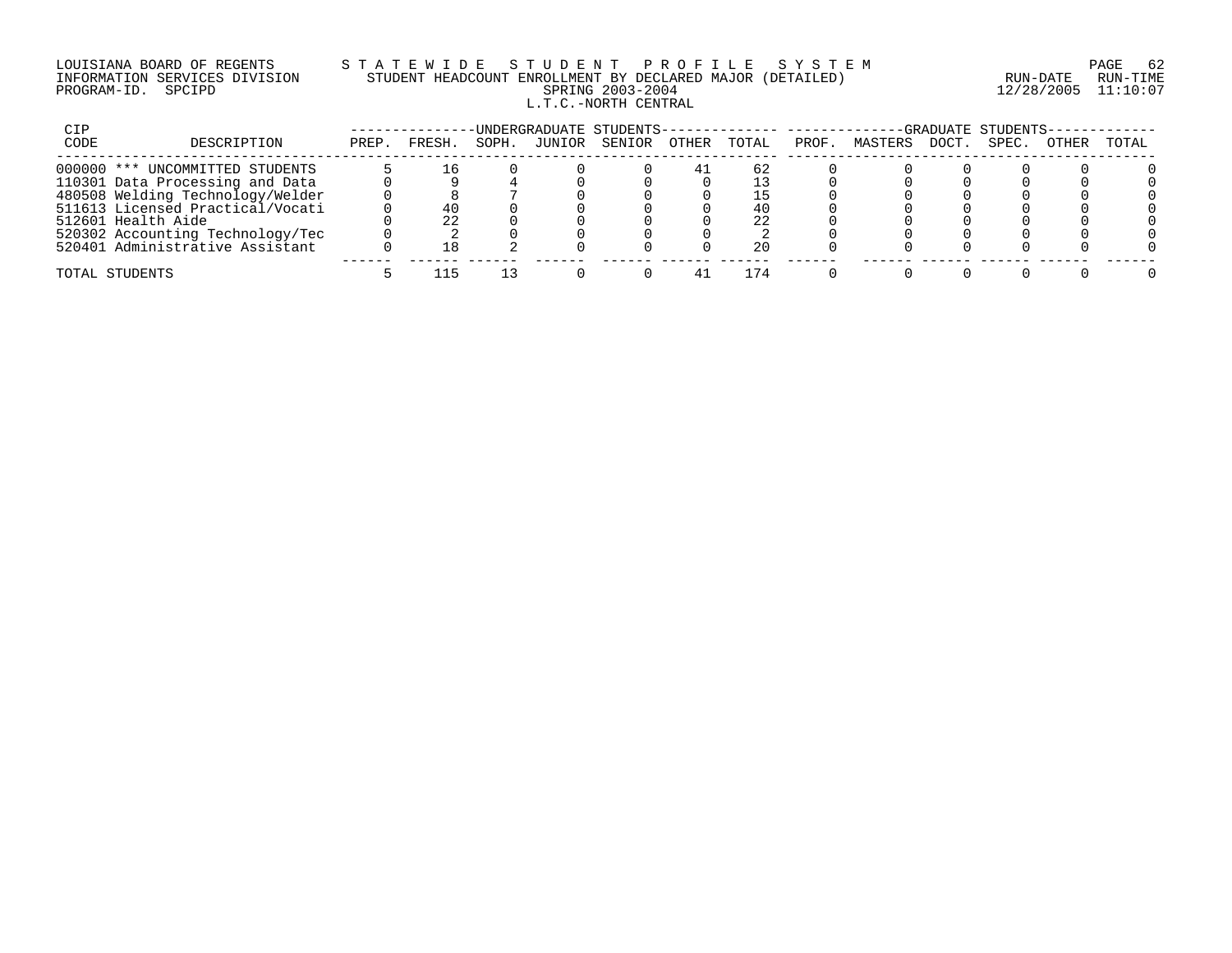# LOUISIANA BOARD OF REGENTS S T A T E W I D E S T U D E N T P R O F I L E S Y S T E M PAGE 63 INFORMATION SERVICES DIVISION STUDENT HEADCOUNT ENROLLMENT BY DECLARED MAJOR (DETAILED) RUN-DATE RUN-TIME PROGRAM-ID. SPCIPD SPRING 2003-2004 12/28/2005 11:10:07 L.T.C.-NORTHEAST

| CIP  |                                  |       |        |       |        | UNDERGRADUATE STUDENTS- |       |       |       |         |       | -GRADUATE STUDENTS |       |       |
|------|----------------------------------|-------|--------|-------|--------|-------------------------|-------|-------|-------|---------|-------|--------------------|-------|-------|
| CODE | DESCRIPTION                      | PREP. | FRESH. | SOPH. | JUNIOR | SENIOR                  | OTHER | TOTAL | PROF. | MASTERS | DOCT. | SPEC.              | OTHER | TOTAL |
|      | 000000 *** UNCOMMITTED STUDENTS  | 41    | -99    |       |        |                         |       |       |       |         |       |                    |       |       |
|      | 110501 Computer Systems Analysis |       |        |       |        |                         |       |       |       |         |       |                    |       |       |
|      | 151301 Drafting and Design Techn |       |        |       |        |                         |       |       |       |         |       |                    |       |       |
|      | 470604 Automobile/Automotive Mec |       |        |       |        |                         |       |       |       |         |       |                    |       |       |
|      | 480508 Welding Technology/Welder |       |        |       |        |                         |       |       |       |         |       |                    |       |       |
|      | 510904 Emergency Medical Technol |       |        |       |        |                         |       |       |       |         |       |                    |       |       |
|      | 511613 Licensed Practical/Vocati |       |        |       |        |                         |       |       |       |         |       |                    |       |       |
|      | 520302 Accounting Technology/Tec |       |        |       |        |                         |       | 1 Q   |       |         |       |                    |       |       |
|      | 520401 Administrative Assistant  |       |        |       |        |                         |       |       |       |         |       |                    |       |       |
|      | TOTAL STUDENTS                   |       | 219    |       |        |                         |       | 328   |       |         |       |                    |       |       |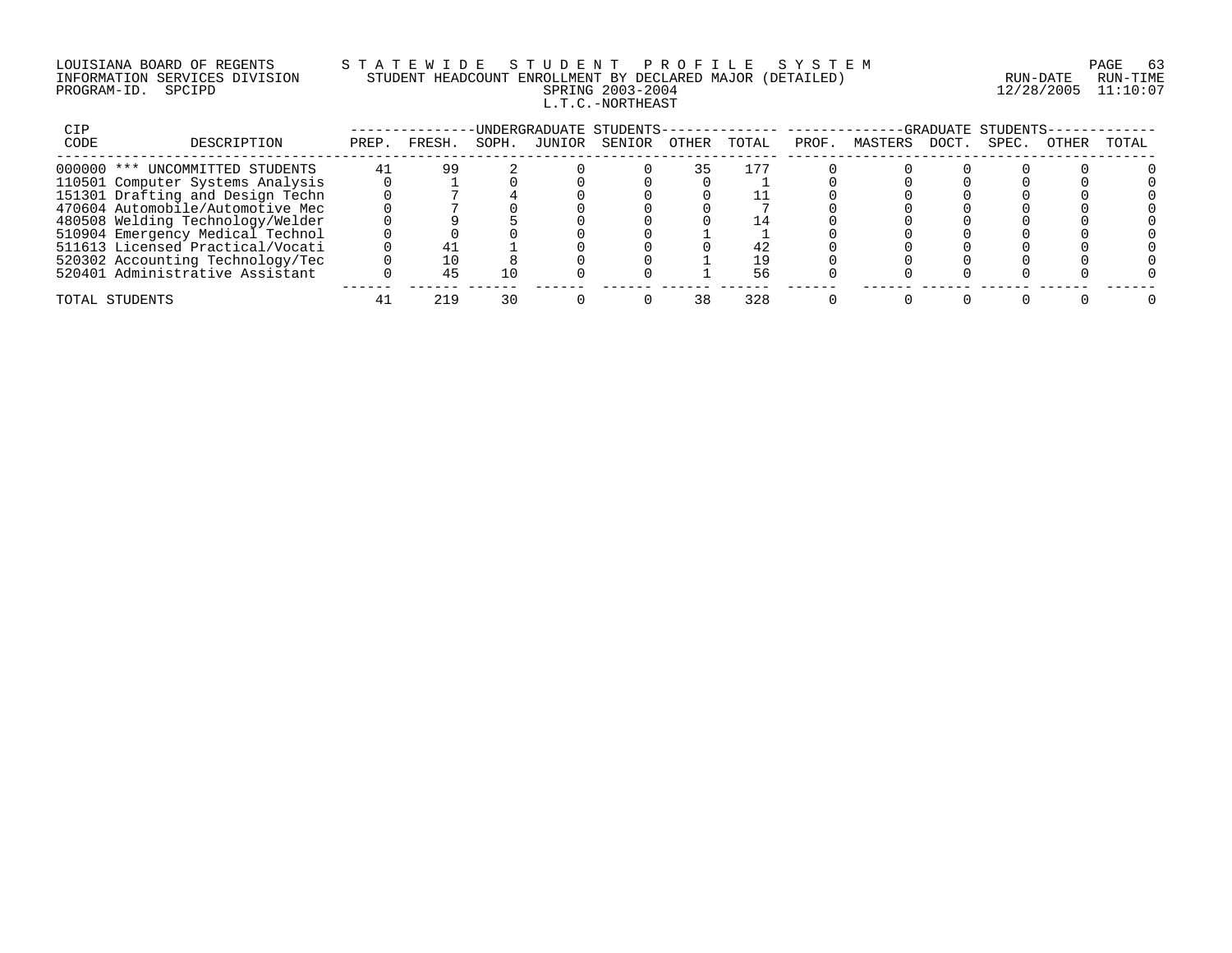# LOUISIANA BOARD OF REGENTS S T A T E W I D E S T U D E N T P R O F I L E S Y S T E M PAGE 64 INFORMATION SERVICES DIVISION STUDENT HEADCOUNT ENROLLMENT BY DECLARED MAJOR (DETAILED) RUN-DATE RUN-TIME PROGRAM-ID. SPCIPD SPRING 2003-2004 12/28/2005 11:10:07 L.T.C.-NORTHWEST

| <b>CIP</b> |                                  |       |        |       | -UNDERGRADUATE STUDENTS- |       |       |       |               | -GRADUATE | STUDENTS |       |       |
|------------|----------------------------------|-------|--------|-------|--------------------------|-------|-------|-------|---------------|-----------|----------|-------|-------|
| CODE       | DESCRIPTION                      | PREP. | FRESH. | SOPH. | JUNIOR SENIOR            | OTHER | TOTAL | PROF. | MASTERS DOCT. |           | SPEC.    | OTHER | TOTAL |
|            | 000000 *** UNCOMMITTED STUDENTS  |       | 59     |       |                          | 156   | 215   |       |               |           |          |       |       |
|            | 010601 Applied Horticulture/Hort |       |        |       |                          |       |       |       |               |           |          |       |       |
|            | 110301 Data Processing and Data  |       |        | 20    |                          |       | 56    |       |               |           |          |       |       |
|            | 150404 Instrumentation Technolog |       | 22     | 61    |                          |       | 86    |       |               |           |          |       |       |
|            | 151301 Drafting and Design Techn |       |        |       |                          |       |       |       |               |           |          |       |       |
|            | 190709 Child Care Provider/Assis |       |        | 29    |                          |       | 43    |       |               |           |          |       |       |
|            | 460201 Carpentry/Carpenter       |       |        |       |                          |       | 18    |       |               |           |          |       |       |
|            | 470201 Heating, Air Conditioning |       |        |       |                          |       |       |       |               |           |          |       |       |
|            | 470303 Industrial Mechanics and  |       |        |       |                          |       | 12    |       |               |           |          |       |       |
|            | 470604 Automobile/Automotive Mec |       | I h    |       |                          |       | 32    |       |               |           |          |       |       |
|            | 470606 Small Engine Mechanics an |       |        |       |                          |       |       |       |               |           |          |       |       |
|            | 480501 Machine Tool Technology/M |       |        | 10    |                          |       | 15    |       |               |           |          |       |       |
|            | 480508 Welding Technology/Welder |       |        |       |                          |       | 39    |       |               |           |          |       |       |
|            | 511613 Licensed Practical/Vocati |       | 64     | 29    |                          |       | 96    |       |               |           |          |       |       |
|            | 520302 Accounting Technology/Tec |       | 13     | 12    |                          |       | 32    |       |               |           |          |       |       |
|            | 520401 Administrative Assistant  |       | 27     | 12    |                          |       | 46    |       |               |           |          |       |       |
|            | 520904 Hotel/Motel Administratio |       |        |       |                          |       | 26    |       |               |           |          |       |       |
|            | TOTAL STUDENTS                   |       | 322    | 242   |                          | 200   | 764   |       |               |           |          |       |       |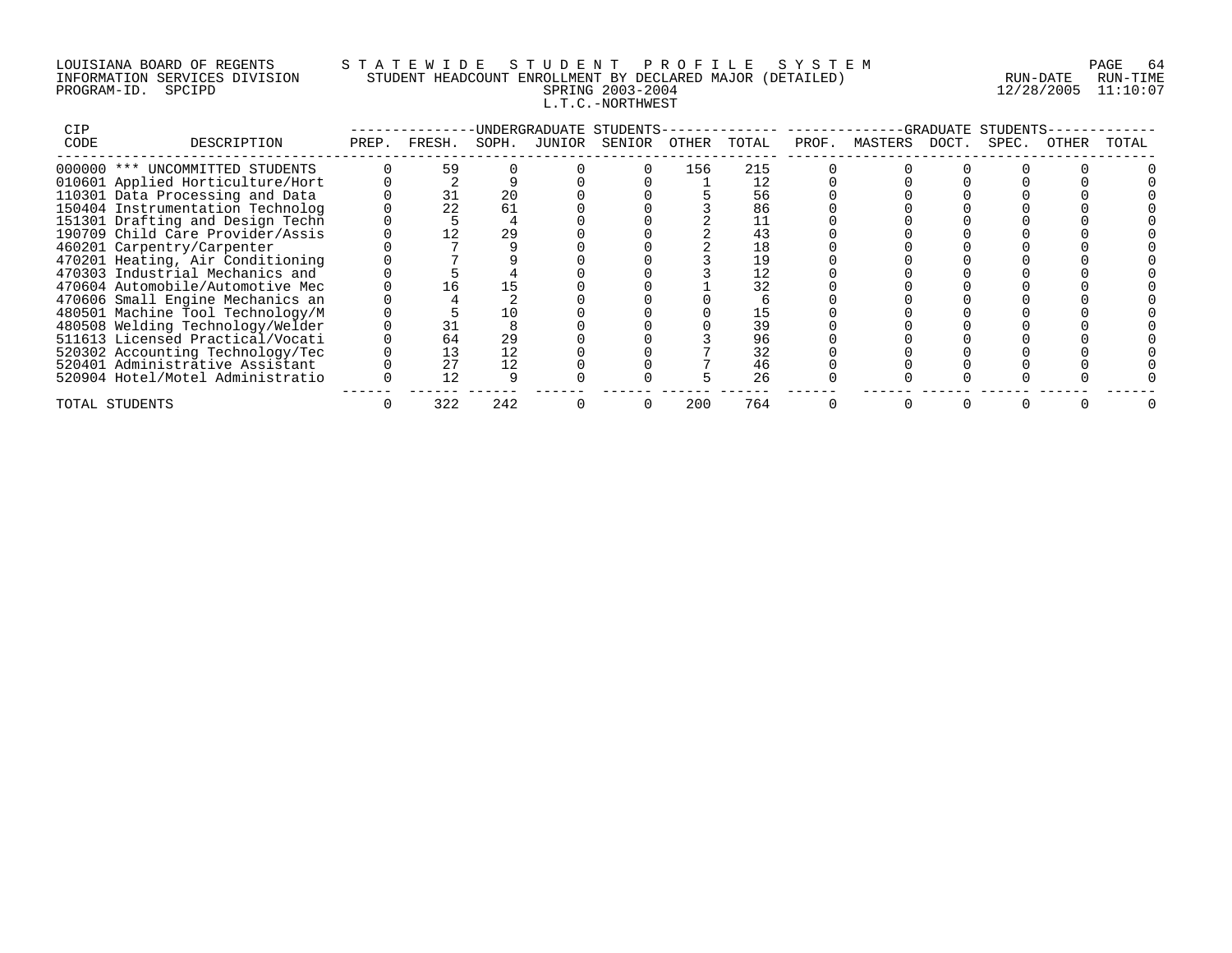# LOUISIANA BOARD OF REGENTS S T A T E W I D E S T U D E N T P R O F I L E S Y S T E M PAGE 65 INFORMATION SERVICES DIVISION STUDENT HEADCOUNT ENROLLMENT BY DECLARED MAJOR (DETAILED) RUN-DATE RUN-TIME PROGRAM-ID. SPCIPD SPRING 2003-2004 12/28/2005 11:10:07 L.T.C.-OAKDALE

| CIP  |                                  |       |        |       | -UNDERGRADUATE STUDENTS- |       |       |       |         |       | -GRADUATE STUDENTS |       |       |
|------|----------------------------------|-------|--------|-------|--------------------------|-------|-------|-------|---------|-------|--------------------|-------|-------|
| CODE | DESCRIPTION                      | PREP. | FRESH. | SOPH. | JUNIOR SENIOR            | OTHER | TOTAL | PROF. | MASTERS | DOCT. | SPEC.              | OTHER | TOTAL |
|      | 000000 *** UNCOMMITTED STUDENTS  |       |        |       |                          |       |       |       |         |       |                    |       |       |
|      | 030511 Forest Technology/Technic |       |        |       |                          |       |       |       |         |       |                    |       |       |
|      | 190902 Apparel and Textile Manuf |       | ⊥8⊥    |       |                          |       | 24    |       |         |       |                    |       |       |
|      | 430104 Criminal Justice/Safety S |       | 46     |       |                          |       | 100   |       |         |       |                    |       |       |
|      | 480303 Upholstery/Upholsterer    |       |        |       |                          |       |       |       |         |       |                    |       |       |
|      | 480508 Welding Technology/Welder |       |        |       |                          |       |       |       |         |       |                    |       |       |
|      | 480703 Cabinetmaking and Millwor |       |        |       |                          |       |       |       |         |       |                    |       |       |
|      | 511613 Licensed Practical/Vocati |       |        |       |                          |       | 22    |       |         |       |                    |       |       |
|      | 520302 Accounting Technology/Tec |       |        |       |                          |       |       |       |         |       |                    |       |       |
|      | 520401 Administrative Assistant  |       |        |       |                          |       |       |       |         |       |                    |       |       |
|      | TOTAL STUDENTS                   |       | 160    | 90    |                          | 36    | 286   |       |         |       |                    |       |       |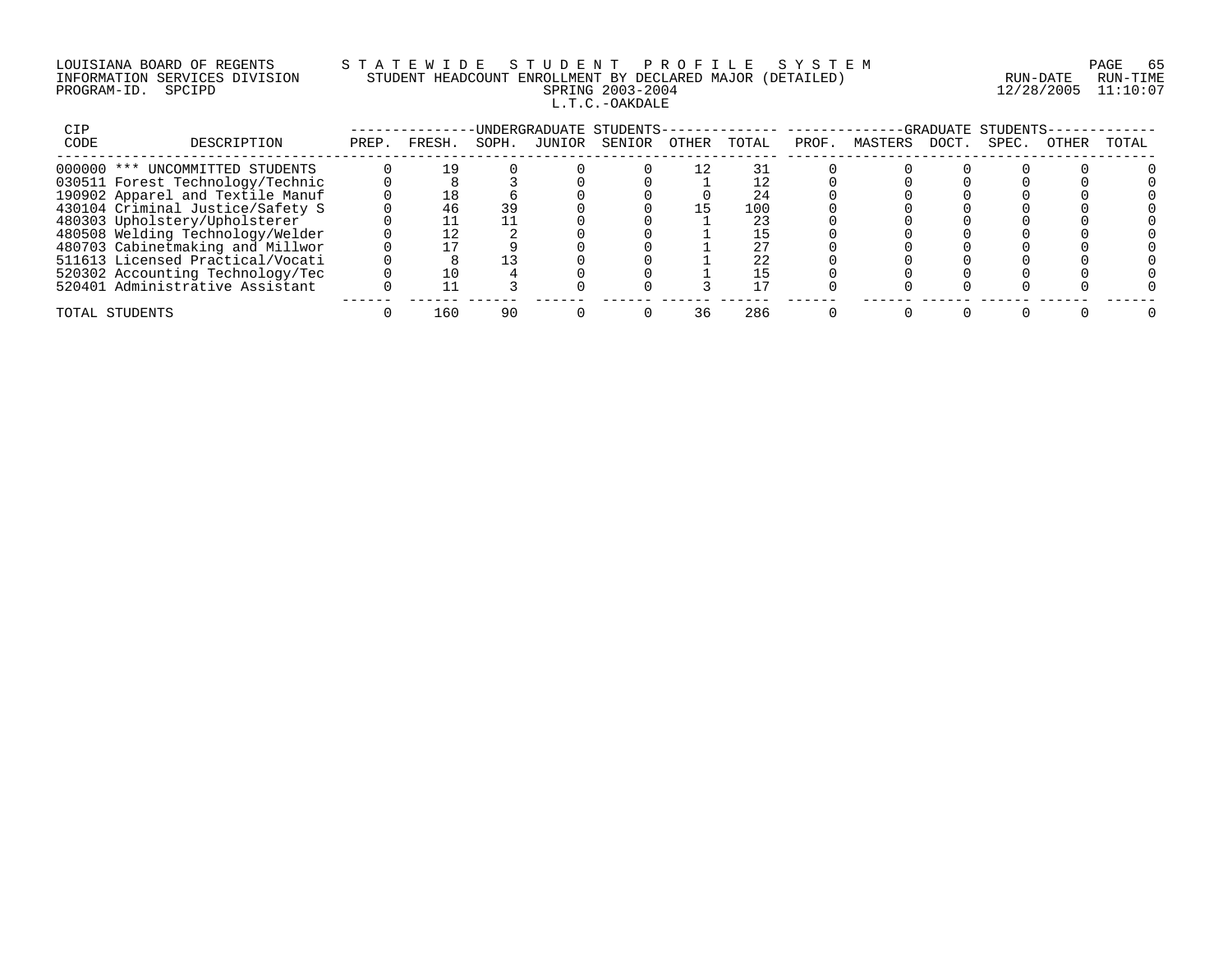# LOUISIANA BOARD OF REGENTS S T A T E W I D E S T U D E N T P R O F I L E S Y S T E M PAGE 66 INFORMATION SERVICES DIVISION STUDENT HEADCOUNT ENROLLMENT BY DECLARED MAJOR (DETAILED) RUN-DATE RUN-TIME PROGRAM-ID. SPCIPD SPRING 2003-2004 12/28/2005 11:10:07 L.T.C.-RIVER PARISHES

| CIP  |                                  |       |        |       |        | UNDERGRADUATE STUDENTS- |          |       |       |         |       | -GRADUATE STUDENTS |       |       |
|------|----------------------------------|-------|--------|-------|--------|-------------------------|----------|-------|-------|---------|-------|--------------------|-------|-------|
| CODE | DESCRIPTION                      | PREP. | FRESH. | SOPH. | JUNIOR | SENIOR                  | OTHER    | TOTAL | PROF. | MASTERS | DOCT. | SPEC.              | OTHER | TOTAL |
|      | 000000 *** UNCOMMITTED STUDENTS  |       |        |       |        |                         | 46       |       |       |         |       |                    |       |       |
|      | 150404 Instrumentation Technolog |       |        |       |        |                         | 50       |       |       |         |       |                    |       |       |
|      | 151301 Drafting and Design Techn |       |        |       |        |                         |          |       |       |         |       |                    |       |       |
|      | 410301 Chemical Technology/Techn |       |        |       |        |                         | 63       | 65    |       |         |       |                    |       |       |
|      | 470201 Heating, Air Conditioning |       |        |       |        |                         |          |       |       |         |       |                    |       |       |
|      | 470303 Industrial Mechanics and  |       |        |       |        |                         | 19       | 20    |       |         |       |                    |       |       |
|      | 480508 Welding Technology/Welder |       |        |       |        |                         |          | L 8   |       |         |       |                    |       |       |
|      | 510801 Medical/Clinical Assistan |       |        |       |        |                         | 14       | 14    |       |         |       |                    |       |       |
|      | 511613 Licensed Practical/Vocati |       |        |       |        |                         | 20       | 20    |       |         |       |                    |       |       |
|      | 512601 Health Aide               |       |        |       |        |                         |          |       |       |         |       |                    |       |       |
|      | 520302 Accounting Technology/Tec |       |        |       |        |                         |          |       |       |         |       |                    |       |       |
|      | 520401 Administrative Assistant  |       |        |       |        |                         | <b>4</b> | + 5   |       |         |       |                    |       |       |
|      | TOTAL STUDENTS                   |       |        |       |        |                         | 285      | 310   |       |         |       |                    |       |       |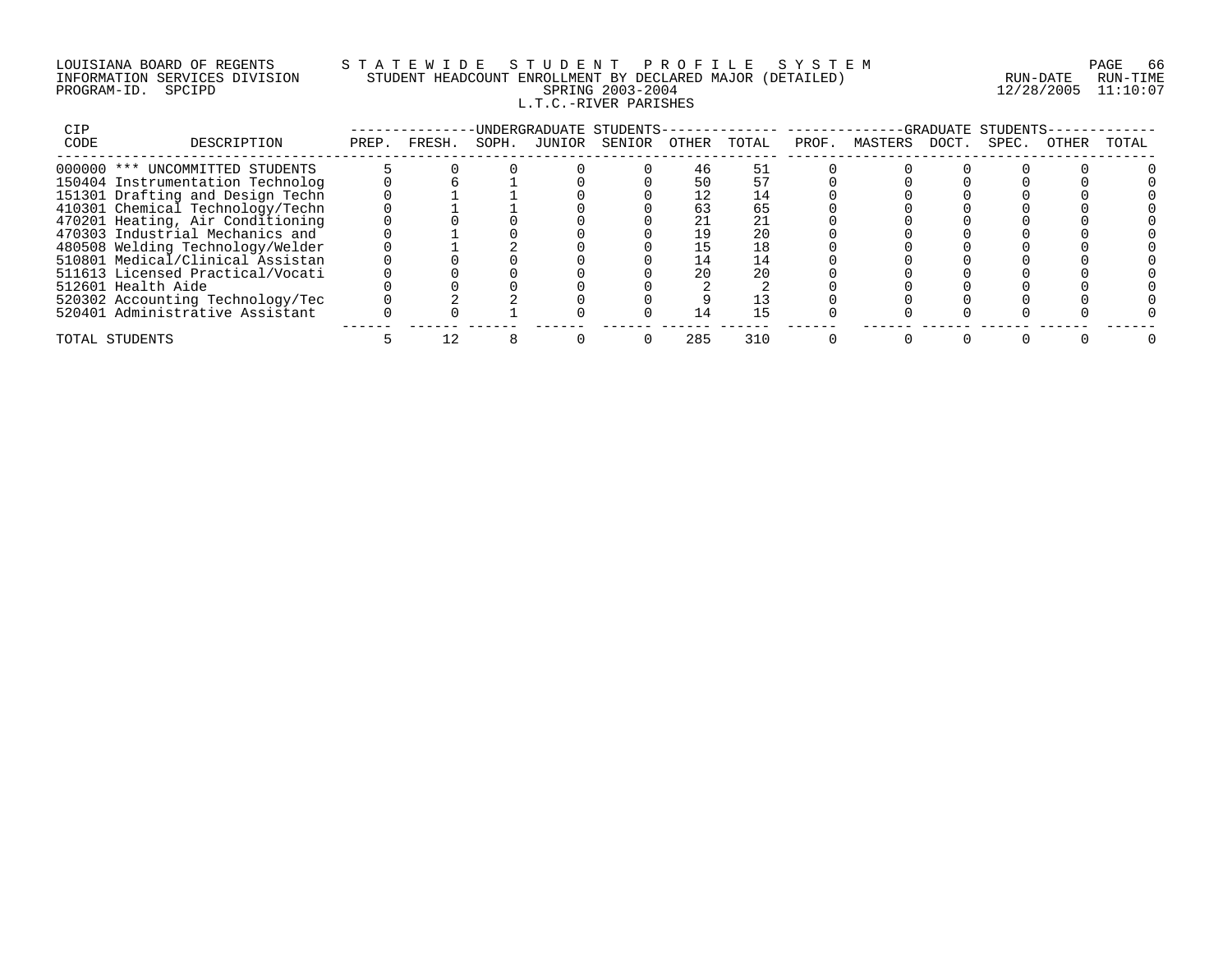## LOUISIANA BOARD OF REGENTS S T A T E W I D E S T U D E N T P R O F I L E S Y S T E M PAGE 67 INFORMATION SERVICES DIVISION STUDENT HEADCOUNT ENROLLMENT BY DECLARED MAJOR (DETAILED) RUN-DATE RUN-TIME PROGRAM-ID. SPCIPD SPRING 2003-2004 12/28/2005 11:10:07 L.T.C.-RUSTON

| CIP  |                                  |       |        |       |        | -UNDERGRADUATE STUDENTS-------------- ---------- |       |       |       |         |       | -GRADUATE STUDENTS- |       |       |
|------|----------------------------------|-------|--------|-------|--------|--------------------------------------------------|-------|-------|-------|---------|-------|---------------------|-------|-------|
| CODE | DESCRIPTION                      | PREP. | FRESH. | SOPH. | JUNIOR | SENIOR                                           | OTHER | TOTAL | PROF. | MASTERS | DOCT. | SPEC.               | OTHER | TOTAL |
|      | 000000 *** UNCOMMITTED STUDENTS  |       |        |       |        |                                                  |       |       |       |         |       |                     |       |       |
|      | 151301 Drafting and Design Techn |       |        |       |        |                                                  |       |       |       |         |       |                     |       |       |
|      | 470303 Industrial Mechanics and  |       |        | 20    |        |                                                  |       | 28    |       |         |       |                     |       |       |
|      | 480508 Welding Technology/Welder |       |        |       |        |                                                  |       | -4    |       |         |       |                     |       |       |
|      | 511613 Licensed Practical/Vocati |       | 39     |       |        |                                                  |       | 39    |       |         |       |                     |       |       |
|      | 520302 Accounting Technology/Tec |       |        |       |        |                                                  |       | າ ຊ⊢  |       |         |       |                     |       |       |
|      | 520401 Administrative Assistant  |       |        |       |        |                                                  |       |       |       |         |       |                     |       |       |
|      | TOTAL STUDENTS                   |       | 105    |       |        |                                                  |       | -61   |       |         |       |                     |       |       |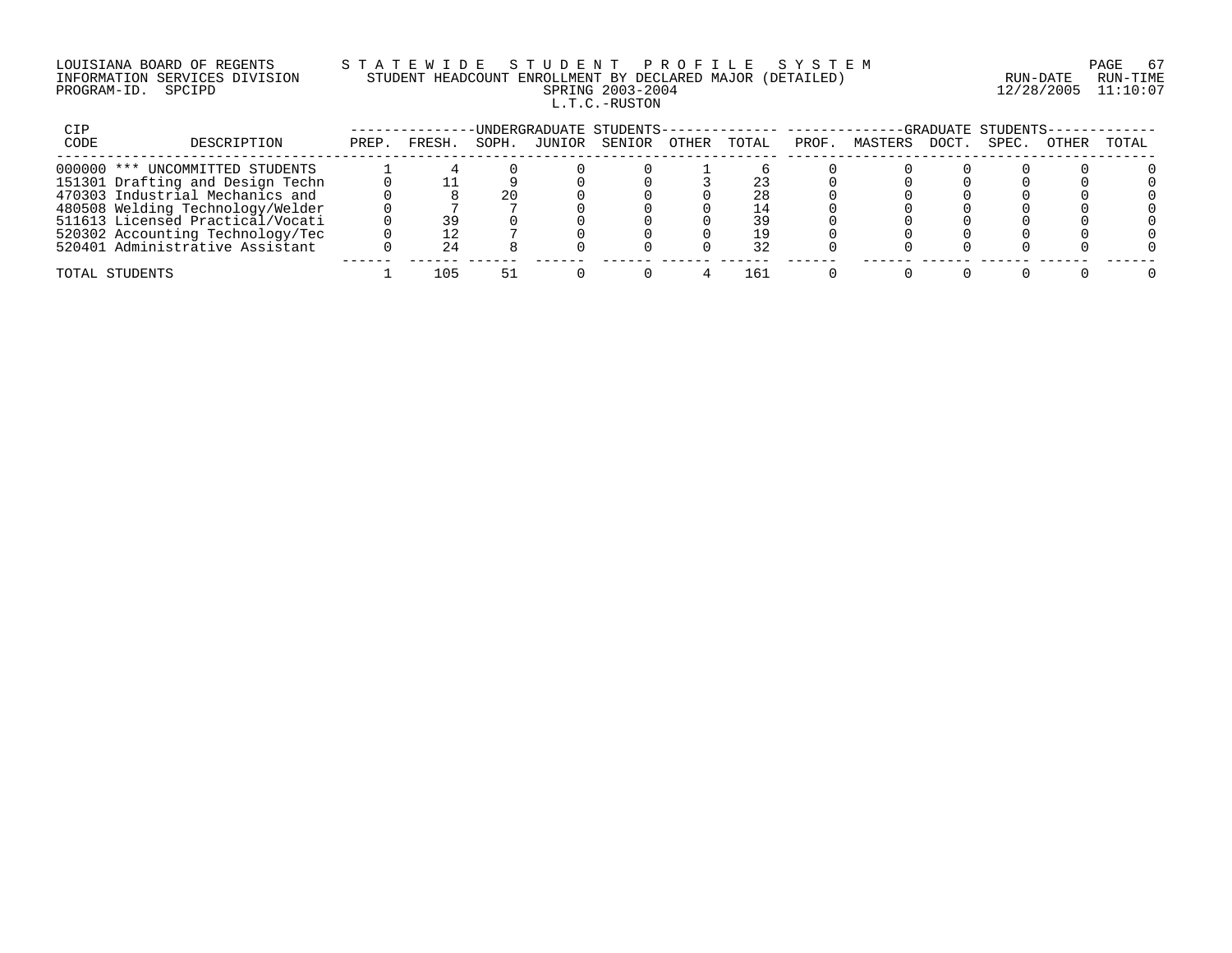# LOUISIANA BOARD OF REGENTS S T A T E W I D E S T U D E N T P R O F I L E S Y S T E M PAGE 68 INFORMATION SERVICES DIVISION STUDENT HEADCOUNT ENROLLMENT BY DECLARED MAJOR (DETAILED) RUN-DATE RUN-TIME PROGRAM-ID. SPCIPD SPRING 2003-2004 12/28/2005 11:10:07 L.T.C.-WEST JEFFERSON

| CIP  |                                  |       |        |       | UNDERGRADUATE STUDENTS- |       |       |       |         | GRADIJATE. | STUDENTS |              |       |
|------|----------------------------------|-------|--------|-------|-------------------------|-------|-------|-------|---------|------------|----------|--------------|-------|
| CODE | DESCRIPTION                      | PREP. | FRESH. | SOPH. | JUNIOR SENIOR           | OTHER | TOTAL | PROF. | MASTERS | DOCT.      | SPEC.    | <b>OTHER</b> | TOTAL |
|      | 000000 *** UNCOMMITTED STUDENTS  |       | 16     |       |                         | 95    | 112   |       |         |            |          |              |       |
|      | 460201 Carpentry/Carpenter       |       |        |       |                         |       |       |       |         |            |          |              |       |
|      | 460302 Electrician               |       | 10     |       |                         |       |       |       |         |            |          |              |       |
|      | 460401 Building/Property Mainten |       |        |       |                         |       |       |       |         |            |          |              |       |
|      | 470105 Industrial Electronics Te |       |        |       |                         |       |       |       |         |            |          |              |       |
|      | 470603 Autobody/Collision and Re |       |        |       |                         |       | 20    |       |         |            |          |              |       |
|      | 480508 Welding Technology/Welder |       |        |       |                         |       |       |       |         |            |          |              |       |
|      | 510812 Respiratory Therapy Techn |       | 46     | -8    |                         |       | 69    |       |         |            |          |              |       |
|      | 511613 Licensed Practical/Vocati |       |        | 30    |                         |       | 55    |       |         |            |          |              |       |
|      | 520302 Accounting Technology/Tec |       |        |       |                         |       |       |       |         |            |          |              |       |
|      | 520401 Administrative Assistant  |       |        |       |                         | 13    | 36    |       |         |            |          |              |       |
|      | TOTAL STUDENTS                   |       | 142    | 70    |                         | 155   | 367   |       |         |            |          |              |       |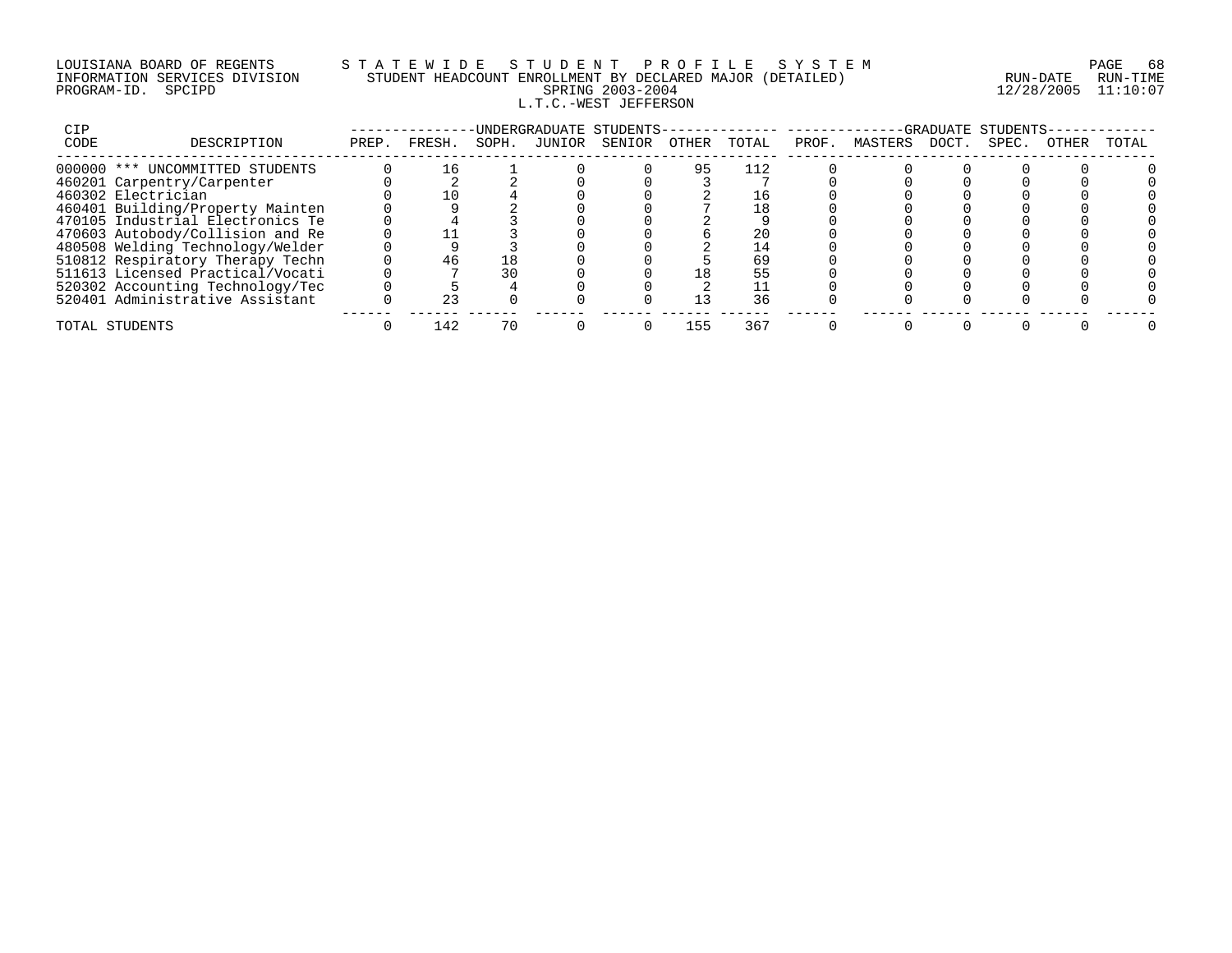# LOUISIANA BOARD OF REGENTS S T A T E W I D E S T U D E N T P R O F I L E S Y S T E M PAGE 69 INFORMATION SERVICES DIVISION STUDENT HEADCOUNT ENROLLMENT BY DECLARED MAJOR (DETAILED) RUN-DATE RUN-TIME PROGRAM-ID. SPCIPD SPRING 2003-2004 12/28/2005 11:10:07 L.T.C.-WESTSIDE

| CIP  |                                  |       |       |       |        | -UNDERGRADUATE STUDENTS-------------- --------- |       |       |       |         |       | -GRADUATE STUDENTS-- |       |       |
|------|----------------------------------|-------|-------|-------|--------|-------------------------------------------------|-------|-------|-------|---------|-------|----------------------|-------|-------|
| CODE | DESCRIPTION                      | PREP. | FRESH | SOPH. | JUNIOR | SENIOR                                          | OTHER | TOTAL | PROF. | MASTERS | DOCT. | SPEC.                | OTHER | TOTAL |
|      | 000000 *** UNCOMMITTED STUDENTS  |       |       |       |        |                                                 |       |       |       |         |       |                      |       |       |
|      | 110901 Computer Systems Networki |       |       |       |        |                                                 |       | 16    |       |         |       |                      |       |       |
|      | 480508 Welding Technology/Welder |       |       |       |        |                                                 |       |       |       |         |       |                      |       |       |
|      | 510801 Medical/Clinical Assistan |       |       |       |        |                                                 |       |       |       |         |       |                      |       |       |
|      | 511613 Licensed Practical/Vocati |       |       |       |        |                                                 |       | 108   |       |         |       |                      |       |       |
|      | TOTAL STUDENTS                   |       |       |       |        |                                                 |       | 161   |       |         |       |                      |       |       |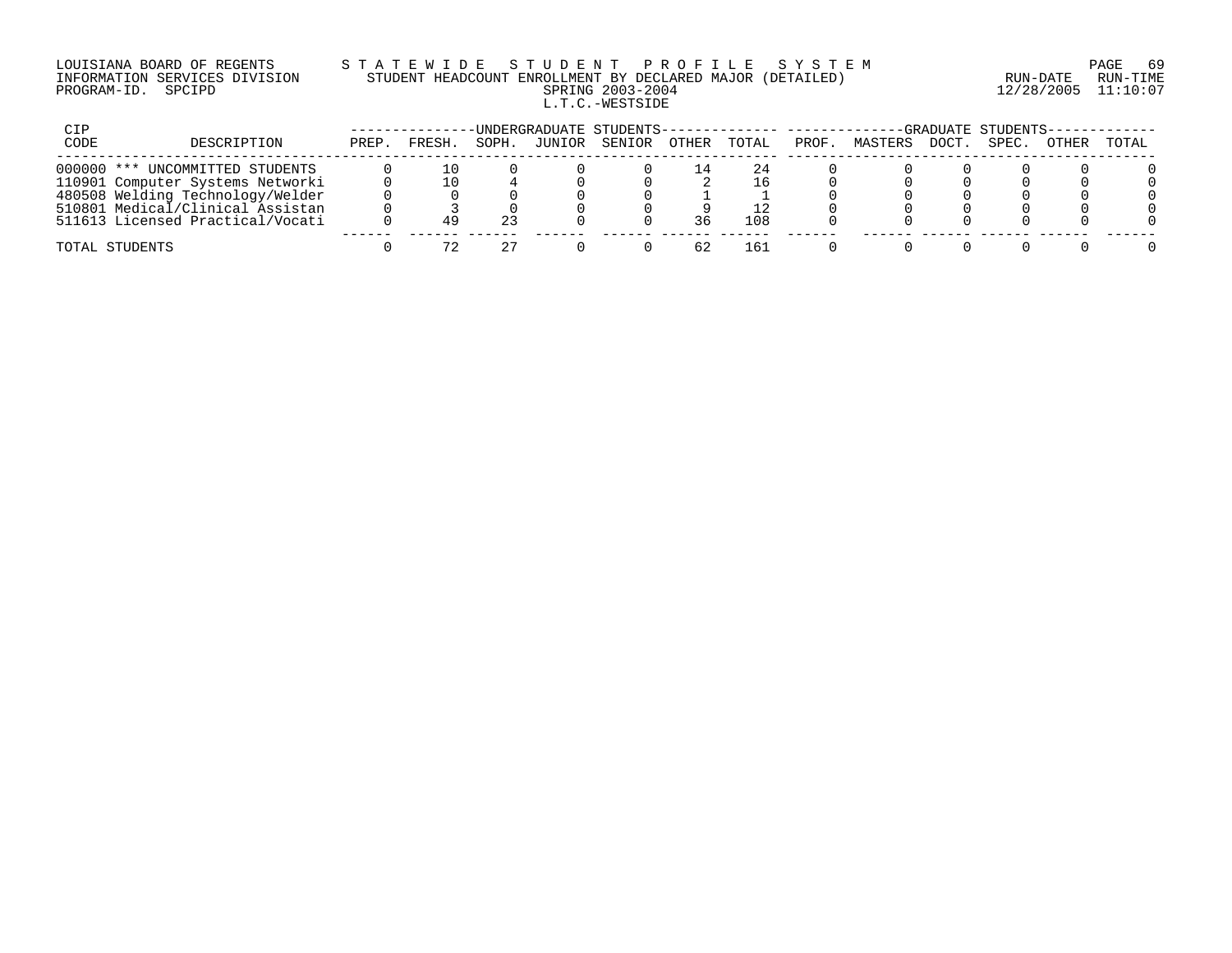# LOUISIANA BOARD OF REGENTS S T A T E W I D E S T U D E N T P R O F I L E S Y S T E M PAGE 70 INFORMATION SERVICES DIVISION STUDENT HEADCOUNT ENROLLMENT BY DECLARED MAJOR (DETAILED) RUN-DATE RUN-TIME PROGRAM-ID. SPCIPD SPRING 2003-2004 12/28/2005 11:10:07 L.T.C.-YOUNG MEMORIAL

| CIP  |                                  |       |        |       | -UNDERGRADUATE STUDENTS- |       |       |       |               | GRADUATE STUDENTS |       |       |
|------|----------------------------------|-------|--------|-------|--------------------------|-------|-------|-------|---------------|-------------------|-------|-------|
| CODE | DESCRIPTION                      | PREP. | FRESH. | SOPH. | JUNIOR SENIOR            | OTHER | TOTAL | PROF. | MASTERS DOCT. | SPEC.             | OTHER | TOTAL |
|      | 000000 *** UNCOMMITTED STUDENTS  |       | 151    | 16    |                          | 429   | 605   |       |               |                   |       |       |
|      | 151301 Drafting and Design Techn |       |        |       |                          |       |       |       |               |                   |       |       |
|      | 460201 Carpentry/Carpenter       |       |        |       |                          |       |       |       |               |                   |       |       |
|      | 460302 Electrician               |       |        |       |                          |       |       |       |               |                   |       |       |
|      | 470103 Communications Systems In |       |        |       |                          |       |       |       |               |                   |       |       |
|      | 470201 Heating, Air Conditioning |       |        |       |                          |       |       |       |               |                   |       |       |
|      | 480508 Welding Technology/Welder |       |        |       |                          |       |       |       |               |                   |       |       |
|      | 490304 Diver, Professional and I |       |        |       |                          |       | 22    |       |               |                   |       |       |
|      | 511613 Licensed Practical/Vocati |       | 38     |       |                          |       | 69    |       |               |                   |       |       |
|      | 520302 Accounting Technology/Tec |       | 22     | 18    |                          |       | 55    |       |               |                   |       |       |
|      | 520401 Administrative Assistant  |       | 36     | 23    |                          |       | 66    |       |               |                   |       |       |
|      | TOTAL STUDENTS                   |       | 274    | 101   |                          | 483   | 867   |       |               |                   |       |       |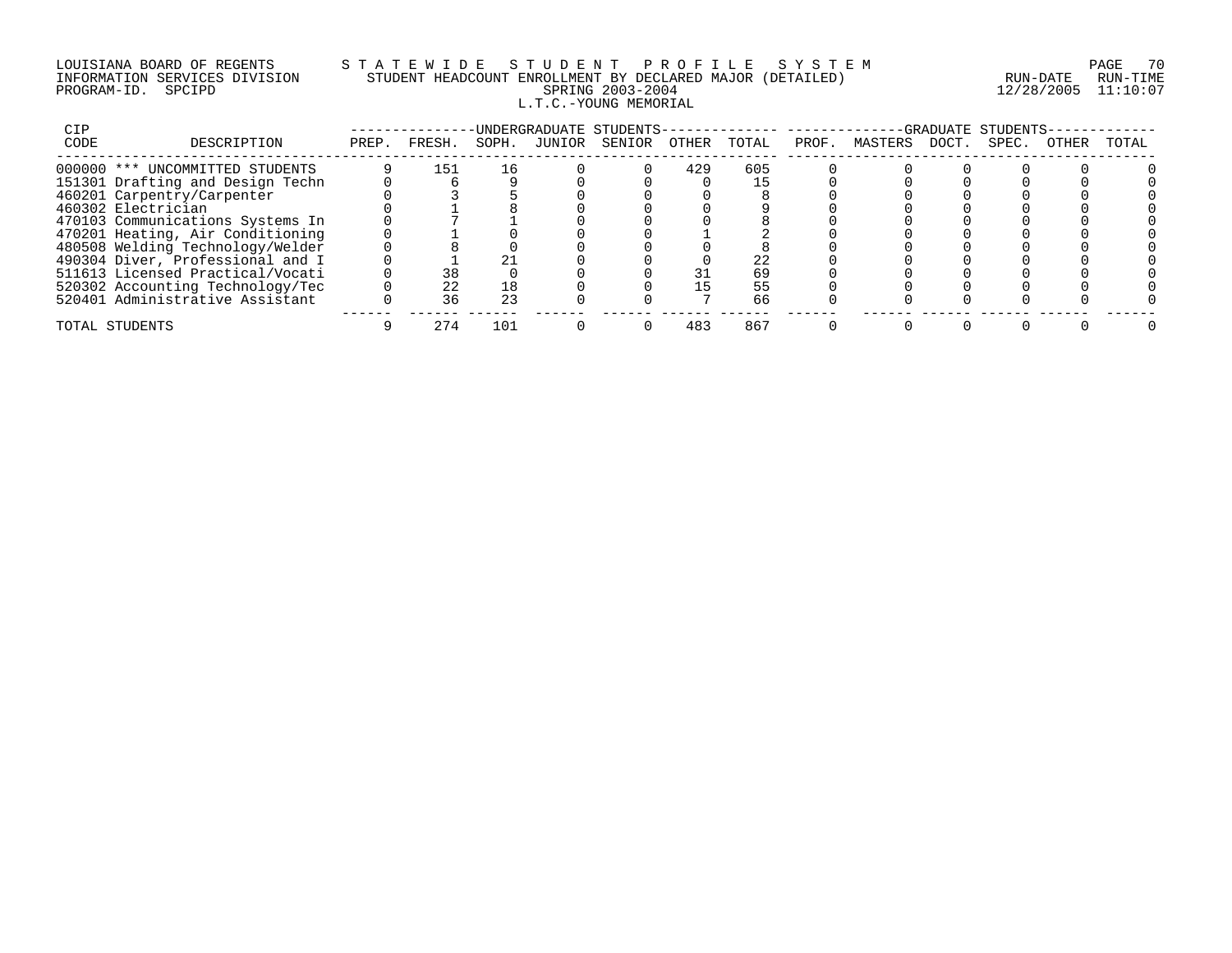#### LOUISIANA BOARD OF REGENTS S T A T E W I D E S T U D E N T P R O F I L E S Y S T E M PAGE 71 INFORMATION SERVICES DIVISION STUDENT HEADCOUNT ENROLLMENT BY DECLARED MAJOR (DETAILED) RUN-DATE RUN-TIME PROGRAM-ID. SPCIPD SPRING 2003-2004 12/28/2005 11:10:07 L.T.C.-SABINE VALLEY

| CIP  |                                  |       |       |      |        | UNDERGRADUATE STUDENTS-- |              |       |       |         |      | -GRADUATE STUDENTS- |              |       |
|------|----------------------------------|-------|-------|------|--------|--------------------------|--------------|-------|-------|---------|------|---------------------|--------------|-------|
| CODE | DESCRIPTION                      | PREP. | FRESH | SOPH | JUNIOR | SENIOR                   | <b>OTHER</b> | TOTAL | PROF. | MASTERS | DOCT | SPEC.               | <b>OTHER</b> | TOTAL |
|      | 000000 *** UNCOMMITTED STUDENTS  |       | 28    |      |        |                          |              | 28    |       |         |      |                     |              |       |
|      | 110301 Data Processing and Data  |       |       |      |        |                          |              |       |       |         |      |                     |              |       |
|      | 470604 Automobile/Automotive Mec |       |       |      |        |                          |              |       |       |         |      |                     |              |       |
|      | 480508 Welding Technology/Welder |       |       |      |        |                          |              |       |       |         |      |                     |              |       |
|      | 520302 Accounting Technology/Tec |       |       |      |        |                          |              |       |       |         |      |                     |              |       |
|      | 520401 Administrative Assistant  |       |       |      |        |                          |              | 48    |       |         |      |                     |              |       |
|      | TOTAL STUDENTS                   |       | 1 N 9 |      |        |                          |              | 44    |       |         |      |                     |              |       |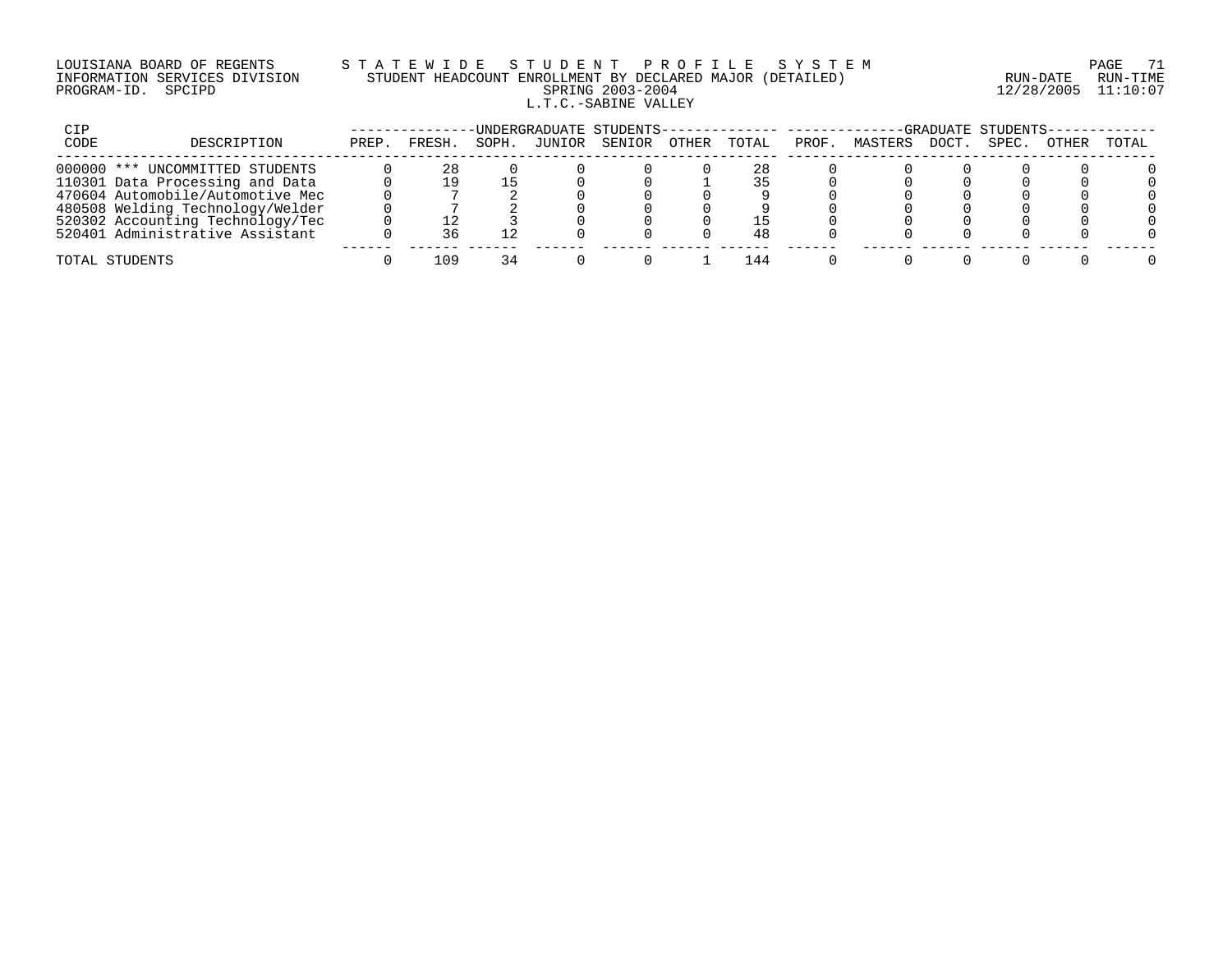#### LOUISIANA BOARD OF REGENTS S T A T E W I D E S T U D E N T P R O F I L E S Y S T E M PAGE 72 INFORMATION SERVICES DIVISION STUDENT HEADCOUNT ENROLLMENT BY DECLARED MAJOR (DETAILED) RUN-DATE RUN-TIME PROGRAM-ID. SPCIPD SPRING 2003-2004 12/28/2005 11:10:07 L.T.C.-SHELBY JACKSON

| CIP  |                                  |       |        |       |        | UNDERGRADUATE STUDENTS-- |       |       |       |         |       | -GRADUATE STUDENTS- |       |       |
|------|----------------------------------|-------|--------|-------|--------|--------------------------|-------|-------|-------|---------|-------|---------------------|-------|-------|
| CODE | DESCRIPTION                      | PREP. | FRESH. | SOPH. | JUNIOR | SENIOR                   | OTHER | TOTAL | PROF. | MASTERS | DOCT. | SPEC.               | OTHER | TOTAL |
|      | 000000 *** UNCOMMITTED STUDENTS  |       |        |       |        |                          |       |       |       |         |       |                     |       |       |
|      | 110501 Computer Systems Analysis |       |        |       |        |                          |       |       |       |         |       |                     |       |       |
|      | 470201 Heating, Air Conditioning |       |        |       |        |                          |       |       |       |         |       |                     |       |       |
|      | 470606 Small Engine Mechanics an |       |        |       |        |                          |       |       |       |         |       |                     |       |       |
|      | 480508 Welding Technology/Welder |       |        |       |        |                          |       |       |       |         |       |                     |       |       |
|      | 511613 Licensed Practical/Vocati |       |        |       |        |                          |       | 29    |       |         |       |                     |       |       |
|      | 520302 Accounting Technology/Tec |       |        |       |        |                          |       |       |       |         |       |                     |       |       |
|      | 520401 Administrative Assistant  |       |        |       |        |                          |       | 29    |       |         |       |                     |       |       |
|      | TOTAL STUDENTS                   |       |        |       |        |                          |       | 150   |       |         |       |                     |       |       |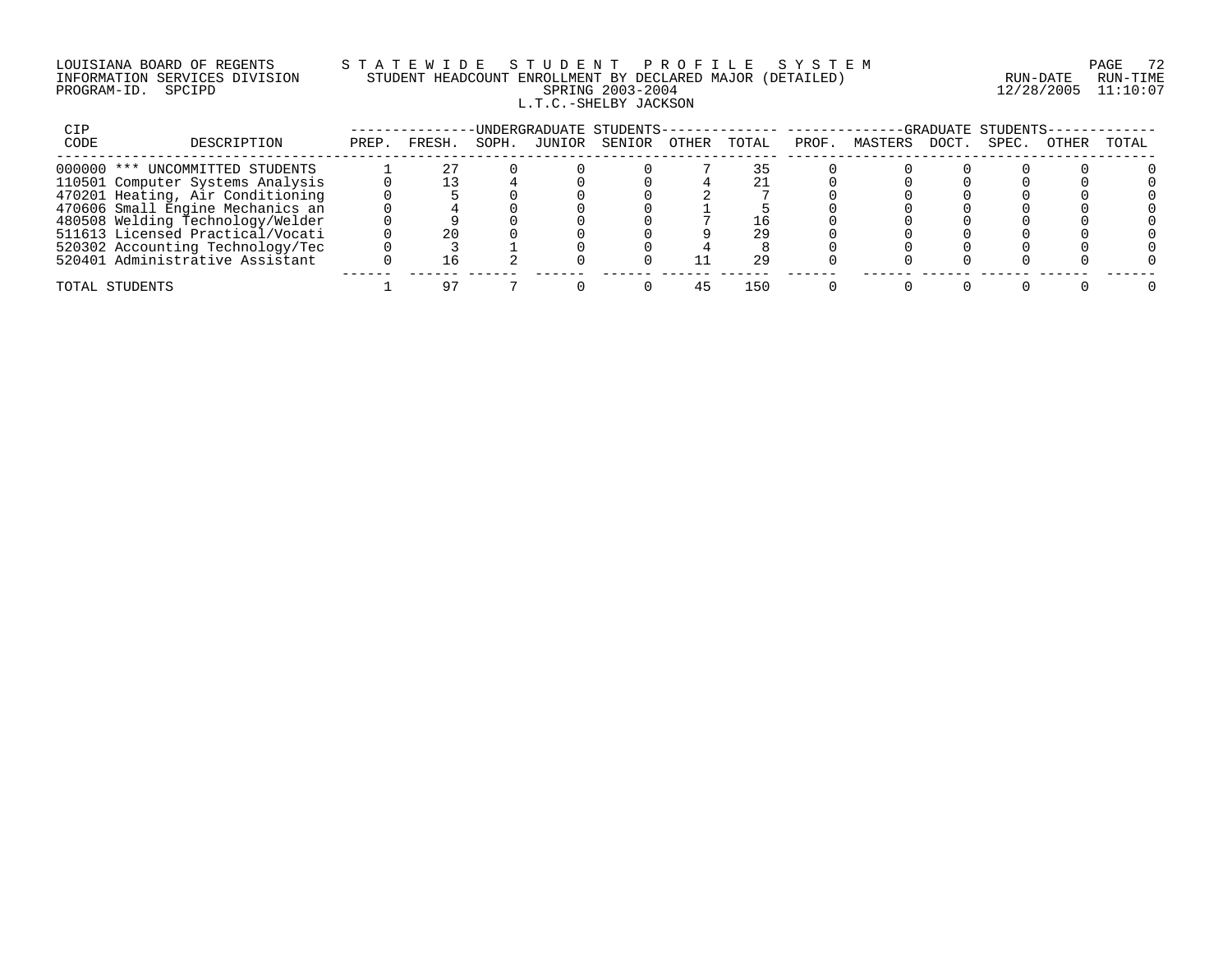### LOUISIANA BOARD OF REGENTS S T A T E W I D E S T U D E N T P R O F I L E S Y S T E M PAGE 73 INFORMATION SERVICES DIVISION STUDENT HEADCOUNT ENROLLMENT BY DECLARED MAJOR (DETAILED) RUN-DATE RUN-TIME PROGRAM-ID. SPCIPD SPRING 2003-2004 12/28/2005 11:10:07 L.T.C.-SHREVEPORT BOSSIER

| <b>CIP</b> |                                  | UNDERGRADUATE STUDENTS- |        |       |        |        |       |       | GRADUATE<br>STUDENTS |         |       |       |       |       |  |
|------------|----------------------------------|-------------------------|--------|-------|--------|--------|-------|-------|----------------------|---------|-------|-------|-------|-------|--|
| CODE       | DESCRIPTION                      | PREP.                   | FRESH. | SOPH. | JUNIOR | SENIOR | OTHER | TOTAL | PROF.                | MASTERS | DOCT. | SPEC. | OTHER | TOTAL |  |
|            | 000000 *** UNCOMMITTED STUDENTS  |                         | 52     |       |        |        | 62    | 123   |                      |         |       |       |       |       |  |
|            | 100307 Printing Press Operator   |                         | 13     |       |        |        |       | 20    |                      |         |       |       |       |       |  |
|            | 110901 Computer Systems Networki |                         |        |       |        |        |       |       |                      |         |       |       |       |       |  |
|            | 120402 Barbering/Barber          |                         |        | 37    |        |        |       | 89    |                      |         |       |       |       |       |  |
|            | 120503 Culinary Arts/Chef Traini |                         | 13     | 14    |        |        |       | 27    |                      |         |       |       |       |       |  |
|            | 151301 Drafting and Design Techn |                         | 13     |       |        |        |       | 24    |                      |         |       |       |       |       |  |
|            | 460201 Carpentry/Carpenter       |                         |        |       |        |        |       | 12    |                      |         |       |       |       |       |  |
|            | 460302 Electrician               |                         | 24     |       |        |        |       | 28    |                      |         |       |       |       |       |  |
|            | 470101 Electrical/Electronics Eq |                         | 10     |       |        |        |       | 14    |                      |         |       |       |       |       |  |
|            | 470104 Computer Installation and |                         | 43     | 16    |        |        |       | 60    |                      |         |       |       |       |       |  |
|            | 470201 Heating, Air Conditioning |                         | 20     |       |        |        |       | 34    |                      |         |       |       |       |       |  |
|            | 470399 Heavy/Industrial Equipmen |                         |        |       |        |        |       | 10    |                      |         |       |       |       |       |  |
|            | 470603 Autobody/Collision and Re |                         | 20     |       |        |        |       | 33    |                      |         |       |       |       |       |  |
|            | 470604 Automobile/Automotive Mec |                         | 20     |       |        |        |       | 27    |                      |         |       |       |       |       |  |
|            | 470605 Diesel Mechanics Technolo |                         |        |       |        |        |       | 13    |                      |         |       |       |       |       |  |
|            | 470606 Small Engine Mechanics an |                         | 10     |       |        |        |       | 18    |                      |         |       |       |       |       |  |
|            | 480501 Machine Tool Technology/M |                         |        |       |        |        |       | 14    |                      |         |       |       |       |       |  |
|            | 480508 Welding Technology/Welder |                         | 10     |       |        |        |       | 16    |                      |         |       |       |       |       |  |
|            | 511613 Licensed Practical/Vocati |                         | 112    | 60    |        |        |       | 176   |                      |         |       |       |       |       |  |
|            | 520401 Administrative Assistant  |                         | 47     | 15    |        |        |       | 64    |                      |         |       |       |       |       |  |
|            | TOTAL STUDENTS                   |                         | 479    | 245   |        |        | 81    | 805   |                      |         |       |       |       |       |  |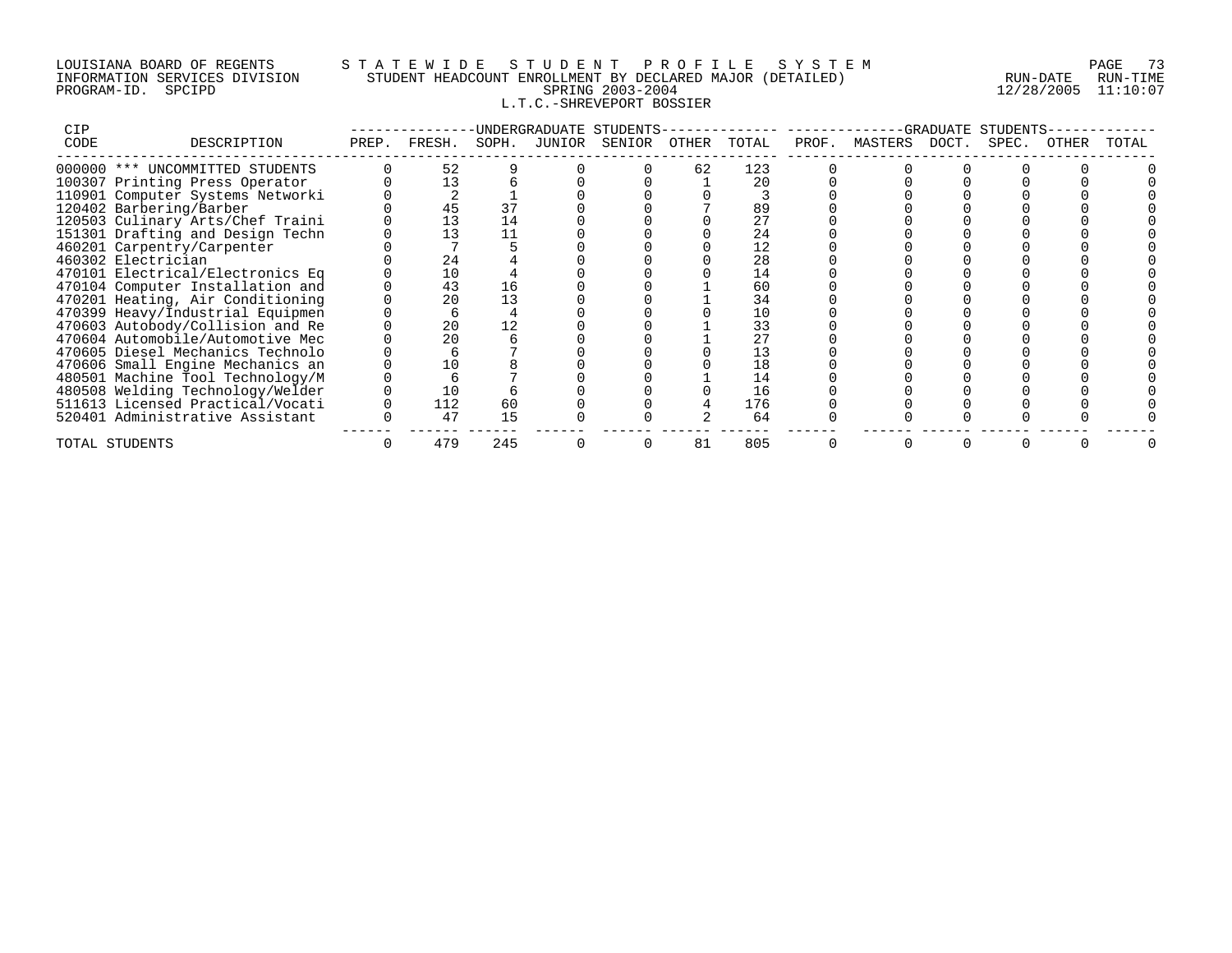# LOUISIANA BOARD OF REGENTS S T A T E W I D E S T U D E N T P R O F I L E S Y S T E M PAGE 74 INFORMATION SERVICES DIVISION STUDENT HEADCOUNT ENROLLMENT BY DECLARED MAJOR (DETAILED) RUN-DATE RUN-TIME PROGRAM-ID. SPCIPD SPRING 2003-2004 12/28/2005 11:10:07 L.T.C.-SIDNEY COLLIER

| CIP  |                                  |       |        |       | UNDERGRADUATE STUDENTS- |       |       |       |         |       | -GRADUATE STUDENTS |       |       |
|------|----------------------------------|-------|--------|-------|-------------------------|-------|-------|-------|---------|-------|--------------------|-------|-------|
| CODE | DESCRIPTION                      | PREP. | FRESH. | SOPH. | JUNIOR SENIOR           | OTHER | TOTAL | PROF. | MASTERS | DOCT. | SPEC.              | OTHER | TOTAL |
|      | 000000 *** UNCOMMITTED STUDENTS  |       |        |       |                         |       | 36    |       |         |       |                    |       |       |
|      | 110901 Computer Systems Networki |       |        |       |                         |       |       |       |         |       |                    |       |       |
|      | 120401 Cosmetology/Cosmetologist |       | 36     |       |                         |       | 56    |       |         |       |                    |       |       |
|      | 120402 Barbering/Barber          |       | 32     |       |                         | 16    | 49    |       |         |       |                    |       |       |
|      | 120413 Cosmetology, Barber/Styli |       |        |       |                         |       |       |       |         |       |                    |       |       |
|      | 120503 Culinary Arts/Chef Traini |       |        |       |                         |       |       |       |         |       |                    |       |       |
|      | 190902 Apparel and Textile Manuf |       |        |       |                         |       |       |       |         |       |                    |       |       |
|      | 460201 Carpentry/Carpenter       |       |        |       |                         |       |       |       |         |       |                    |       |       |
|      | 470201 Heating, Air Conditioning |       |        |       |                         |       | 16    |       |         |       |                    |       |       |
|      | 470603 Autobody/Collision and Re |       |        |       |                         |       |       |       |         |       |                    |       |       |
|      | 470604 Automobile/Automotive Mec |       |        |       |                         |       |       |       |         |       |                    |       |       |
|      | 480508 Welding Technology/Welder |       | 24     |       |                         |       | 26    |       |         |       |                    |       |       |
|      | 511613 Licensed Practical/Vocati |       |        |       |                         |       | 38    |       |         |       |                    |       |       |
|      | 512601 Health Aide               |       |        |       |                         |       | 28    |       |         |       |                    |       |       |
|      | 520302 Accounting Technology/Tec |       |        |       |                         |       |       |       |         |       |                    |       |       |
|      | 520401 Administrative Assistant  |       |        |       |                         |       |       |       |         |       |                    |       |       |
|      | TOTAL STUDENTS                   |       | 199    | 22    |                         | 118   | 340   |       |         |       |                    |       |       |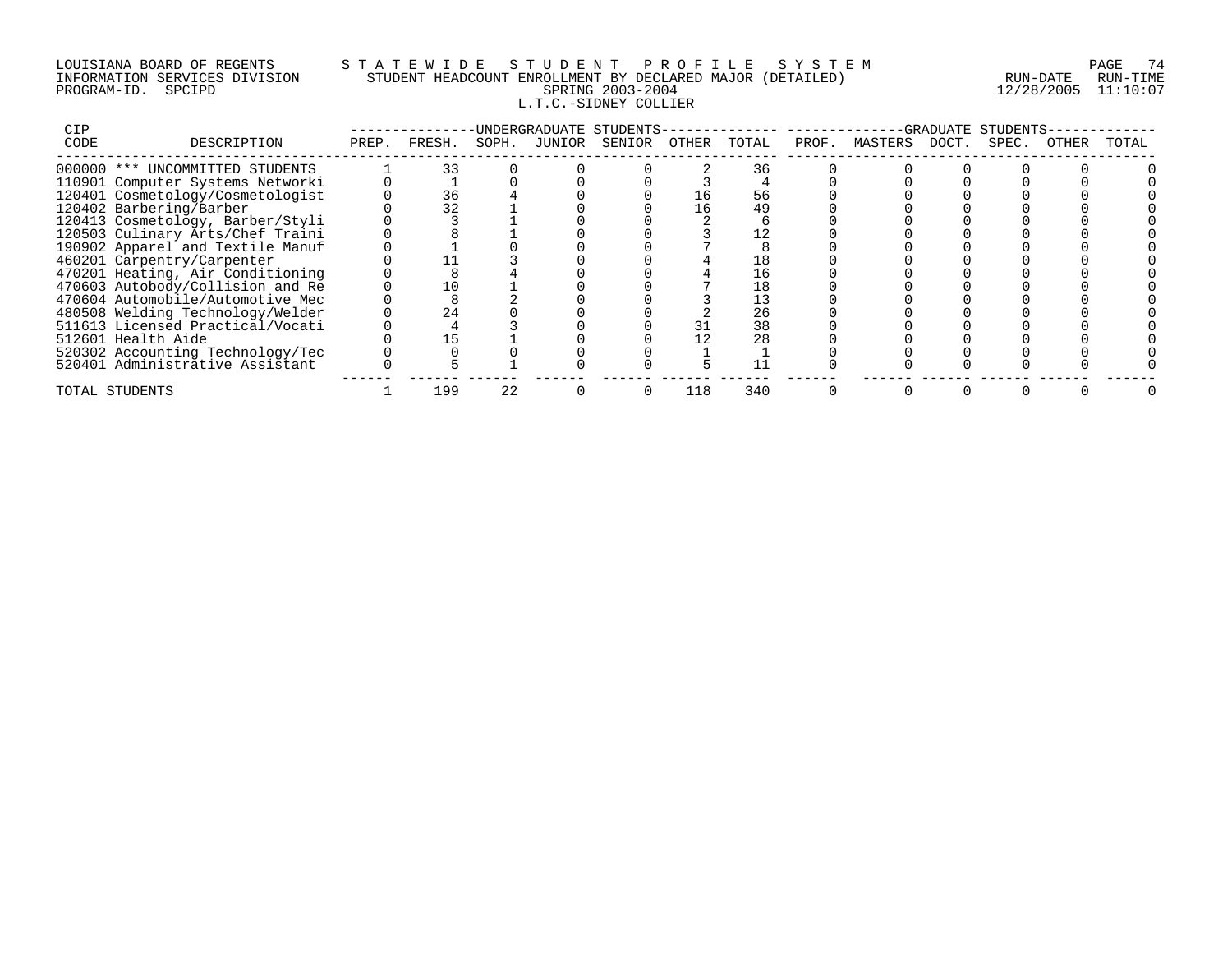# LOUISIANA BOARD OF REGENTS S T A T E W I D E S T U D E N T P R O F I L E S Y S T E M PAGE 75 INFORMATION SERVICES DIVISION STUDENT HEADCOUNT ENROLLMENT BY DECLARED MAJOR (DETAILED) RUN-DATE RUN-TIME PROGRAM-ID. SPCIPD SPRING 2003-2004 12/28/2005 11:10:07 L.T.C.-SLIDELL

| CIP  |                                  |       |        |       | -UNDERGRADUATE STUDENTS- |       |       |       |         |       | -GRADUATE STUDENTS |       |       |
|------|----------------------------------|-------|--------|-------|--------------------------|-------|-------|-------|---------|-------|--------------------|-------|-------|
| CODE | DESCRIPTION                      | PREP. | FRESH. | SOPH. | JUNIOR SENIOR            | OTHER | TOTAL | PROF. | MASTERS | DOCT. | SPEC.              | OTHER | TOTAL |
|      | 000000 *** UNCOMMITTED STUDENTS  |       |        |       |                          |       |       |       |         |       |                    |       |       |
|      | 010601 Applied Horticulture/Hort |       |        |       |                          |       |       |       |         |       |                    |       |       |
|      | 110501 Computer Systems Analysis |       |        |       |                          |       |       |       |         |       |                    |       |       |
|      | 120503 Culinary Arts/Chef Traini |       |        |       |                          |       |       |       |         |       |                    |       |       |
|      | 151301 Drafting and Design Techn |       |        |       |                          |       |       |       |         |       |                    |       |       |
|      | 460302 Electrician               |       |        |       |                          |       |       |       |         |       |                    |       |       |
|      | 470104 Computer Installation and |       |        |       |                          |       | 20    |       |         |       |                    |       |       |
|      | 470604 Automobile/Automotive Mec |       |        |       |                          |       |       |       |         |       |                    |       |       |
|      | 510716 Medical Administrative/Ex |       |        |       |                          | 18    | 18    |       |         |       |                    |       |       |
|      | 510904 Emergency Medical Technol |       |        |       |                          |       |       |       |         |       |                    |       |       |
|      | 511613 Licensed Practical/Vocati |       |        |       |                          |       |       |       |         |       |                    |       |       |
|      | 520302 Accounting Technology/Tec |       |        |       |                          |       |       |       |         |       |                    |       |       |
|      | 520401 Administrative Assistant  |       |        |       |                          |       |       |       |         |       |                    |       |       |
|      | TOTAL STUDENTS                   |       |        |       |                          | 88    | 130   |       |         |       |                    |       |       |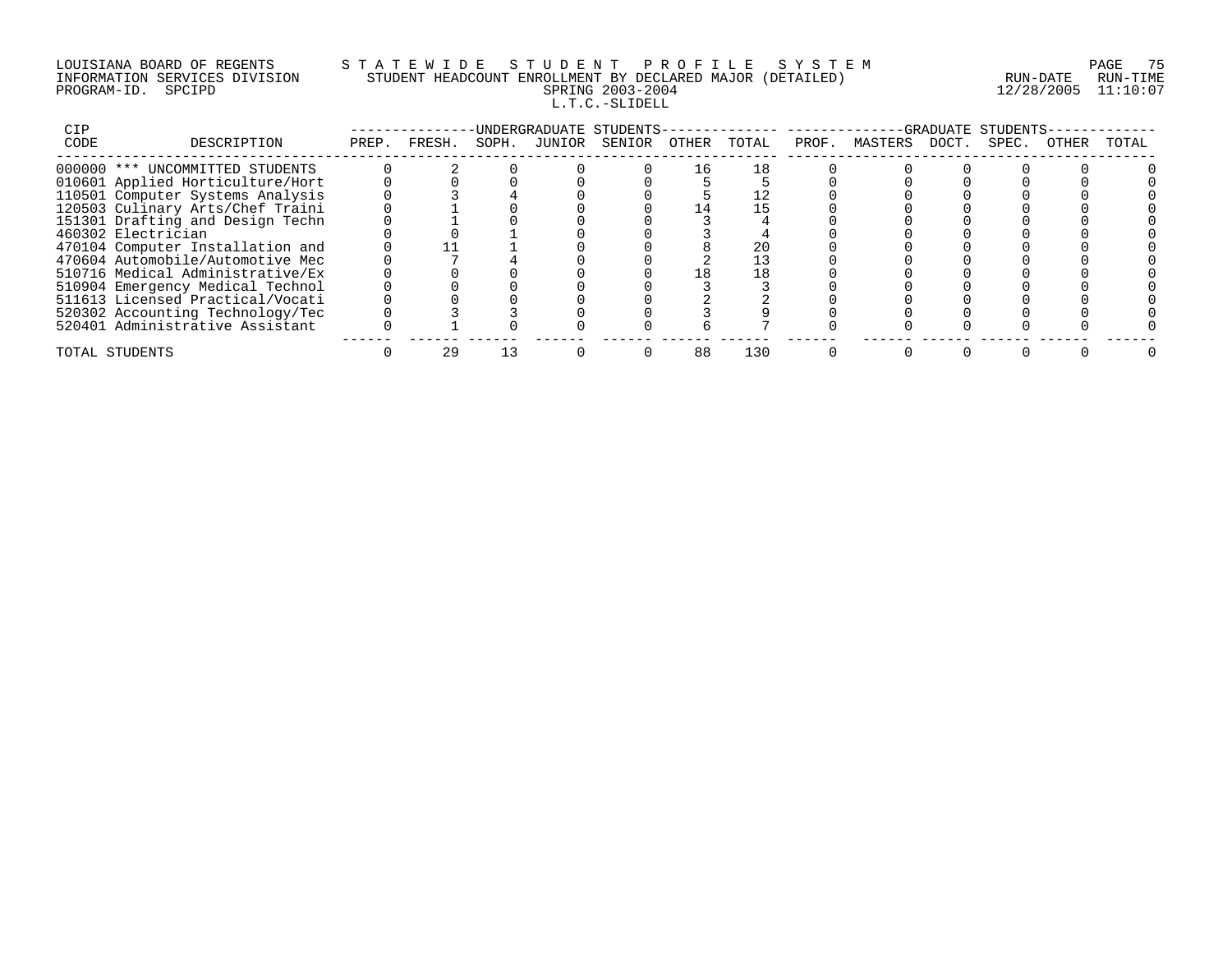#### LOUISIANA BOARD OF REGENTS S T A T E W I D E S T U D E N T P R O F I L E S Y S T E M PAGE 76 INFORMATION SERVICES DIVISION STUDENT HEADCOUNT ENROLLMENT BY DECLARED MAJOR (DETAILED) RUN-DATE RUN-TIME PROGRAM-ID. SPCIPD SPRING 2003-2004 12/28/2005 11:10:07 SOWELA

| CIP  | UNDERGRADUATE STUDENTS           |       |        |       |        |        |       |           | STUDENTS<br><b>GRADUATE</b> |         |       |       |       |       |  |  |
|------|----------------------------------|-------|--------|-------|--------|--------|-------|-----------|-----------------------------|---------|-------|-------|-------|-------|--|--|
| CODE | DESCRIPTION                      | PREP. | FRESH. | SOPH. | JUNIOR | SENIOR | OTHER | TOTAL     | PROF.                       | MASTERS | DOCT. | SPEC. | OTHER | TOTAL |  |  |
|      | 000000 *** UNCOMMITTED STUDENTS  |       | 180    |       |        |        |       | 180       |                             |         |       |       |       |       |  |  |
|      | 110202 Computer Programming, Spe |       | 36     |       |        |        |       | 37        |                             |         |       |       |       |       |  |  |
|      | 110501 Computer Systems Analysis |       | 34     |       |        |        |       | 34        |                             |         |       |       |       |       |  |  |
|      | 110901 Computer Systems Networki |       | 95     |       |        |        |       | 95        |                             |         |       |       |       |       |  |  |
|      | 120503 Culinary Arts/Chef Traini |       | 23     |       |        |        |       | 26        |                             |         |       |       |       |       |  |  |
|      | 131319 Technical Teacher Educati |       | 51     |       |        |        |       | 51        |                             |         |       |       |       |       |  |  |
|      | 150404 Instrumentation Technolog |       | 178    |       |        |        |       | 178       |                             |         |       |       |       |       |  |  |
|      | 150699 Industrial Production Tec |       | 128    |       |        |        |       | 129       |                             |         |       |       |       |       |  |  |
|      | 151301 Drafting and Design Techn |       | 41     |       |        |        |       | 48        |                             |         |       |       |       |       |  |  |
|      | 430104 Criminal Justice/Safety S |       | 84     |       |        |        |       | 87        |                             |         |       |       |       |       |  |  |
|      | 460302 Electrician               |       | 33     |       |        |        |       | 34        |                             |         |       |       |       |       |  |  |
|      | 470105 Industrial Electronics Te |       | 22     |       |        |        |       | 22        |                             |         |       |       |       |       |  |  |
|      | 470201 Heating, Air Conditioning |       | 24     |       |        |        |       | 26        |                             |         |       |       |       |       |  |  |
|      | 470603 Autobody/Collision and Re |       | 19     |       |        |        |       | 19        |                             |         |       |       |       |       |  |  |
|      | 470604 Automobile/Automotive Mec |       | 42     |       |        |        |       | 46        |                             |         |       |       |       |       |  |  |
|      | 470605 Diesel Mechanics Technolo |       |        |       |        |        |       | 12        |                             |         |       |       |       |       |  |  |
|      | 470608 Aircraft Powerplant Techn |       | 38     |       |        |        |       | 41        |                             |         |       |       |       |       |  |  |
|      | 480501 Machine Tool Technology/M |       | 14     |       |        |        |       | 17        |                             |         |       |       |       |       |  |  |
|      | 480508 Welding Technology/Welder |       | 47     |       |        |        |       | 50        |                             |         |       |       |       |       |  |  |
|      | 500402 Commercial and Advertisin |       | 79     |       |        |        |       | 86        |                             |         |       |       |       |       |  |  |
|      | 511613 Licensed Practical/Vocati |       | 127    |       |        |        |       | 127       |                             |         |       |       |       |       |  |  |
|      | 520302 Accounting Technology/Tec |       | 90     |       |        |        |       | 92        |                             |         |       |       |       |       |  |  |
|      | 520401 Administrative Assistant  |       | 70     |       |        |        |       | 73        |                             |         |       |       |       |       |  |  |
|      | 520407 Business/Office Automatio |       | 57     |       |        |        |       | 58        |                             |         |       |       |       |       |  |  |
|      | TOTAL STUDENTS                   | 45    | 1,523  |       |        |        |       | 0, 1, 568 |                             |         |       |       |       |       |  |  |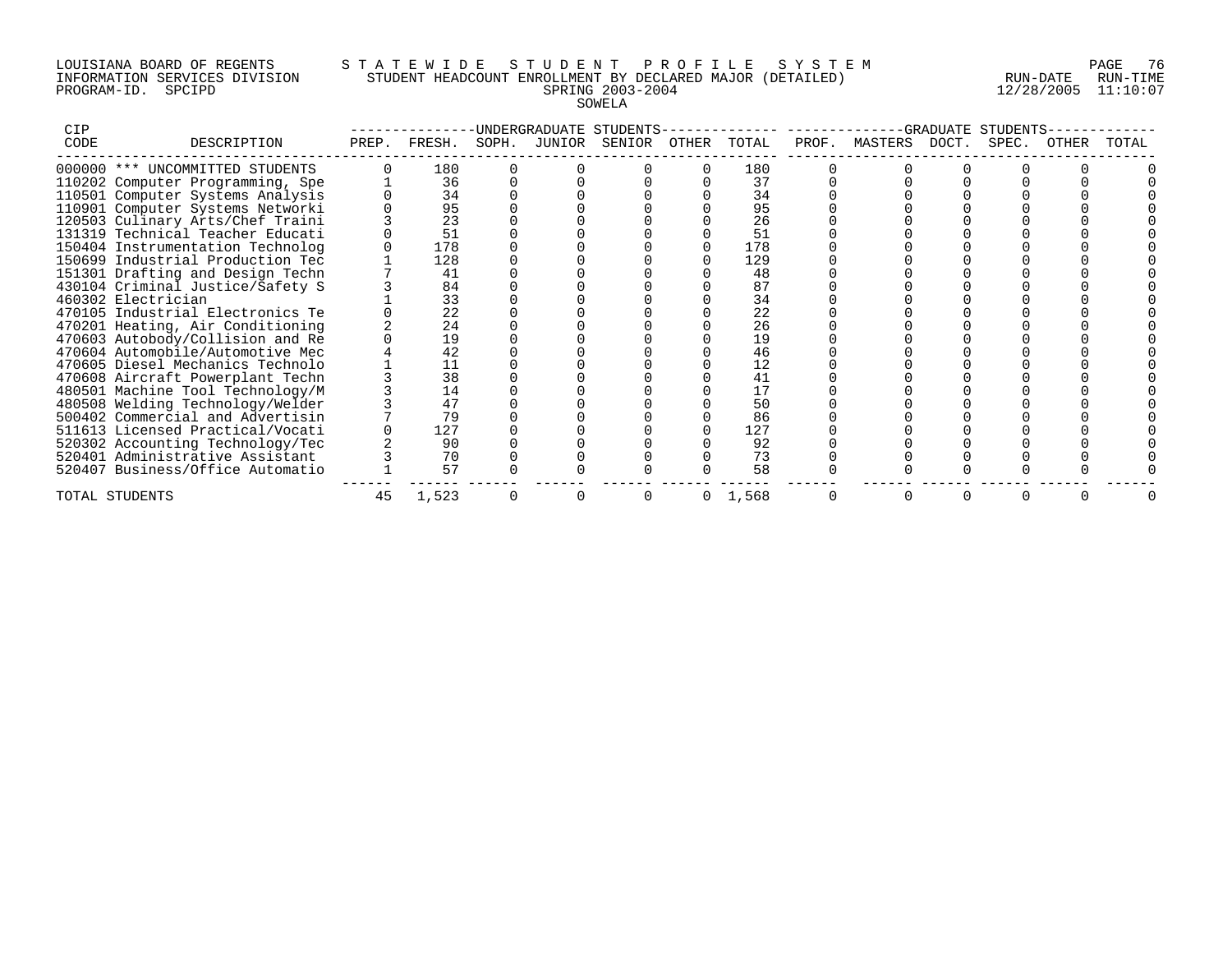# LOUISIANA BOARD OF REGENTS S T A T E W I D E S T U D E N T P R O F I L E S Y S T E M PAGE 77 INFORMATION SERVICES DIVISION STUDENT HEADCOUNT ENROLLMENT BY DECLARED MAJOR (DETAILED) RUN-DATE RUN-TIME PROGRAM-ID. SPCIPD SPRING 2003-2004 12/28/2005 11:10:07 L.T.C.-SULLIVAN

| CIP  |                                  |       |        |       | -UNDERGRADUATE STUDENTS- |       |       |       |               | -GRADUATE | STUDENTS |       |       |
|------|----------------------------------|-------|--------|-------|--------------------------|-------|-------|-------|---------------|-----------|----------|-------|-------|
| CODE | DESCRIPTION                      | PREP. | FRESH. | SOPH. | JUNIOR SENIOR            | OTHER | TOTAL | PROF. | MASTERS DOCT. |           | SPEC.    | OTHER | TOTAL |
|      | 000000 *** UNCOMMITTED STUDENTS  |       | 209    |       |                          |       | 215   |       |               |           |          |       |       |
|      | 110202 Computer Programming, Spe |       |        |       |                          |       |       |       |               |           |          |       |       |
|      | 110501 Computer Systems Analysis |       | 25     |       |                          |       | 32    |       |               |           |          |       |       |
|      | 110901 Computer Systems Networki |       |        |       |                          |       | 22    |       |               |           |          |       |       |
|      | 460201 Carpentry/Carpenter       |       | 55     |       |                          |       |       |       |               |           |          |       |       |
|      | 470104 Computer Installation and |       |        |       |                          |       |       |       |               |           |          |       |       |
|      | 470201 Heating, Air Conditioning |       |        |       |                          |       |       |       |               |           |          |       |       |
|      | 470499 Precision Systems Mainten |       |        |       |                          |       |       |       |               |           |          |       |       |
|      | 470604 Automobile/Automotive Mec |       |        |       |                          |       | 36    |       |               |           |          |       |       |
|      | 470605 Diesel Mechanics Technolo |       |        |       |                          |       |       |       |               |           |          |       |       |
|      | 480501 Machine Tool Technology/M |       | 23     |       |                          |       | 23    |       |               |           |          |       |       |
|      | 480508 Welding Technology/Welder |       | 22     |       |                          |       | 22    |       |               |           |          |       |       |
|      | 510716 Medical Administrative/Ex |       | 74     |       |                          |       | 82    |       |               |           |          |       |       |
|      | 511613 Licensed Practical/Vocati |       | 30     | 44    |                          |       |       |       |               |           |          |       |       |
|      | 520302 Accounting Technology/Tec |       |        |       |                          |       | 18    |       |               |           |          |       |       |
|      | 520401 Administrative Assistant  |       | 33     |       |                          |       | 35    |       |               |           |          |       |       |
|      | 521401 Marketing/Marketing Manag |       |        |       |                          |       |       |       |               |           |          |       |       |
|      | TOTAL STUDENTS                   |       | 585    | 92    |                          |       | 681   |       |               |           |          |       |       |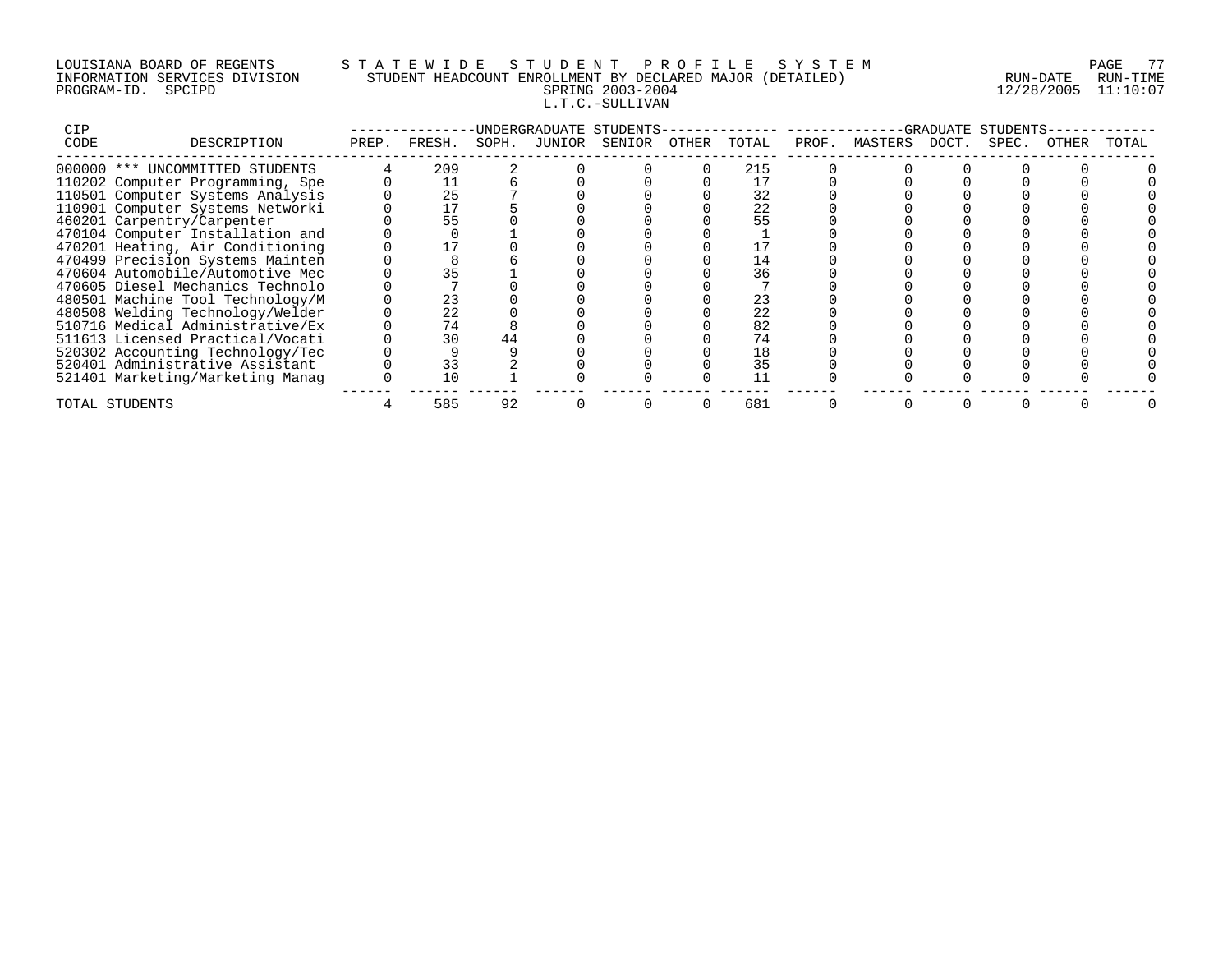# LOUISIANA BOARD OF REGENTS S T A T E W I D E S T U D E N T P R O F I L E S Y S T E M PAGE 78 INFORMATION SERVICES DIVISION STUDENT HEADCOUNT ENROLLMENT BY DECLARED MAJOR (DETAILED) RUN-DATE RUN-TIME PROGRAM-ID. SPCIPD SPRING 2003-2004 12/28/2005 11:10:07 L.T.C.-T.H. HARRIS

| <b>CIP</b> |                                  | UNDERGRADUATE STUDENTS- |        |       |  |               |       |       |       | -GRADUATE<br>STUDENTS |  |       |       |       |  |  |
|------------|----------------------------------|-------------------------|--------|-------|--|---------------|-------|-------|-------|-----------------------|--|-------|-------|-------|--|--|
| CODE       | DESCRIPTION                      | PREP.                   | FRESH. | SOPH. |  | JUNIOR SENIOR | OTHER | TOTAL | PROF. | MASTERS DOCT.         |  | SPEC. | OTHER | TOTAL |  |  |
|            | 000000 *** UNCOMMITTED STUDENTS  |                         |        |       |  |               |       |       |       |                       |  |       |       |       |  |  |
|            | 110901 Computer Systems Networki |                         |        | 21    |  |               |       |       |       |                       |  |       |       |       |  |  |
|            | 120401 Cosmetology/Cosmetologist |                         |        |       |  |               |       |       |       |                       |  |       |       |       |  |  |
|            | 140899 Civil Engineering, Other  |                         |        | 28    |  |               |       | 32    |       |                       |  |       |       |       |  |  |
|            | 151301 Drafting and Design Techn |                         |        |       |  |               |       | 13    |       |                       |  |       |       |       |  |  |
|            | 410204 Industrial Radiologic Tec |                         | 20     | 29    |  |               |       | 49    |       |                       |  |       |       |       |  |  |
|            | 460101 Mason/Masonry             |                         |        |       |  |               |       |       |       |                       |  |       |       |       |  |  |
|            | 460302 Electrician               |                         |        | 12    |  |               |       | 18    |       |                       |  |       |       |       |  |  |
|            | 470105 Industrial Electronics Te |                         | 16     | 34    |  |               |       | 57    |       |                       |  |       |       |       |  |  |
|            | 470201 Heating, Air Conditioning |                         |        |       |  |               |       | 24    |       |                       |  |       |       |       |  |  |
|            | 470603 Autobody/Collision and Re |                         |        | 12    |  |               |       | 21    |       |                       |  |       |       |       |  |  |
|            | 470604 Automobile/Automotive Mec |                         |        |       |  |               |       | 12    |       |                       |  |       |       |       |  |  |
|            | 470605 Diesel Mechanics Technolo |                         |        |       |  |               |       | 15    |       |                       |  |       |       |       |  |  |
|            | 480501 Machine Tool Technology/M |                         |        |       |  |               |       | 13    |       |                       |  |       |       |       |  |  |
|            | 480508 Welding Technology/Welder |                         | 18     |       |  |               |       | 37    |       |                       |  |       |       |       |  |  |
|            | 510801 Medical/Clinical Assistan |                         |        | 21    |  |               |       | 33    |       |                       |  |       |       |       |  |  |
|            | 511613 Licensed Practical/Vocati |                         | 37     | 52    |  |               |       | 89    |       |                       |  |       |       |       |  |  |
|            | 512601 Health Aide               |                         |        |       |  |               |       |       |       |                       |  |       |       |       |  |  |
|            | 520302 Accounting Technology/Tec |                         | 10     | 13    |  |               | 18    |       |       |                       |  |       |       |       |  |  |
|            | 520401 Administrative Assistant  |                         | 24     | 14    |  |               | 11    | 49    |       |                       |  |       |       |       |  |  |
|            | TOTAL STUDENTS                   |                         | 220    | 312   |  |               | 49    | 581   |       |                       |  |       |       |       |  |  |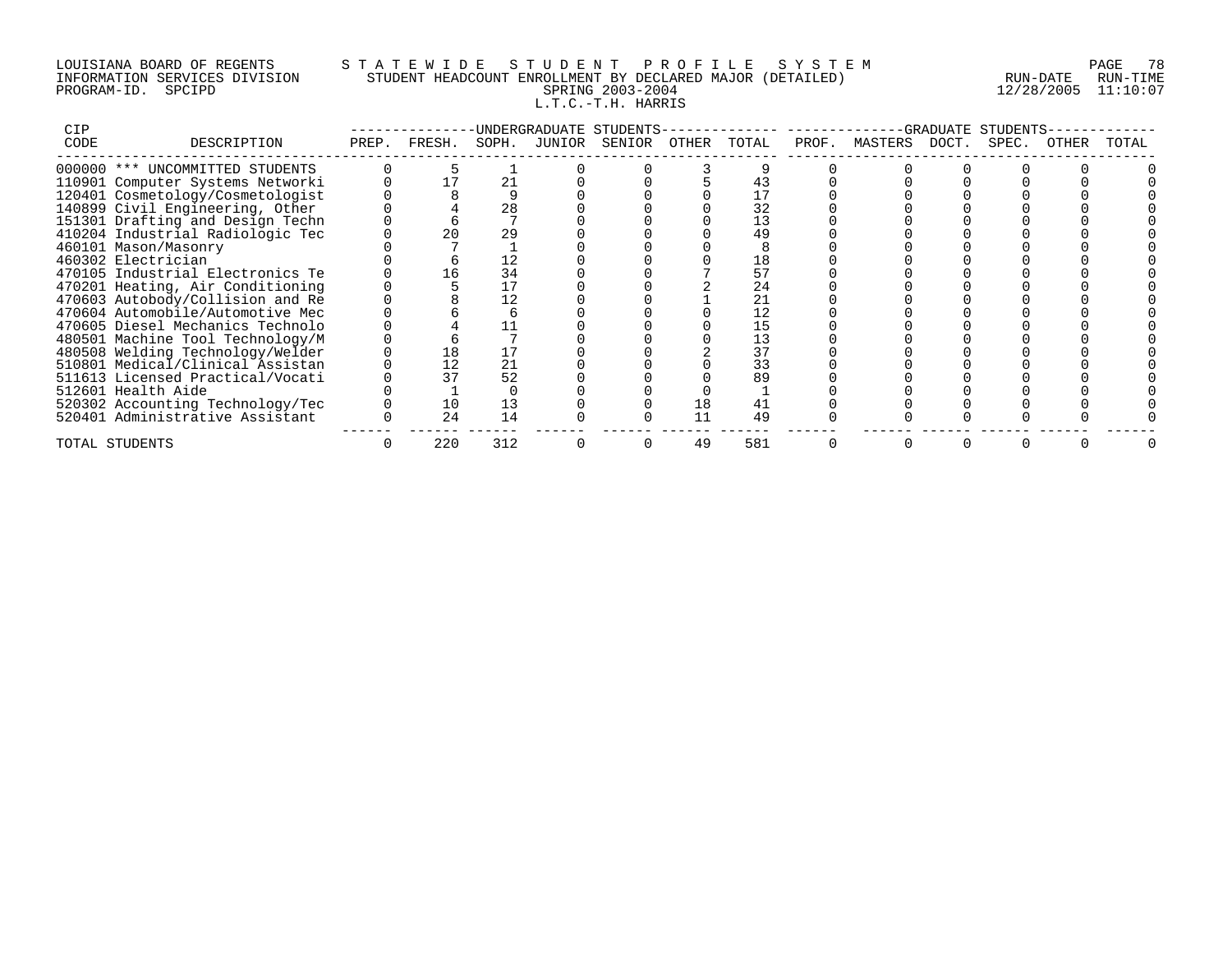### LOUISIANA BOARD OF REGENTS S T A T E W I D E S T U D E N T P R O F I L E S Y S T E M PAGE 79 INFORMATION SERVICES DIVISION STUDENT HEADCOUNT ENROLLMENT BY DECLARED MAJOR (DETAILED) RUN-DATE RUN-TIME PROGRAM-ID. SPCIPD SPRING 2003-2004 12/28/2005 11:10:07 L.T.C.-TALLULAH/M. SURLES

| CIP  | UNDERGRADUATE STUDENTS-          |       |              |       |        |        |       |       |       | -GRADUATE STUDENTS- |      |       |       |       |  |  |  |
|------|----------------------------------|-------|--------------|-------|--------|--------|-------|-------|-------|---------------------|------|-------|-------|-------|--|--|--|
| CODE | DESCRIPTION                      | PREP. | <b>FRESH</b> | SOPH. | JUNIOR | SENIOR | OTHER | TOTAL | PROF. | MASTERS             | DOCT | SPEC. | OTHER | TOTAL |  |  |  |
|      | 000000 *** UNCOMMITTED STUDENTS  |       | 205          |       |        |        |       | 231   |       |                     |      |       |       |       |  |  |  |
|      | 110501 Computer Systems Analysis |       | 22           |       |        |        |       | 29    |       |                     |      |       |       |       |  |  |  |
|      | 470604 Automobile/Automotive Mec |       |              |       |        |        |       |       |       |                     |      |       |       |       |  |  |  |
|      | 480508 Welding Technology/Welder |       |              |       |        |        |       |       |       |                     |      |       |       |       |  |  |  |
|      | 511613 Licensed Practical/Vocati |       |              |       |        |        |       |       |       |                     |      |       |       |       |  |  |  |
|      | 520302 Accounting Technology/Tec |       |              |       |        |        |       |       |       |                     |      |       |       |       |  |  |  |
|      | 520401 Administrative Assistant  |       |              |       |        |        |       | 36    |       |                     |      |       |       |       |  |  |  |
|      | TOTAL STUDENTS                   |       | 294          |       |        |        |       |       |       |                     |      |       |       |       |  |  |  |